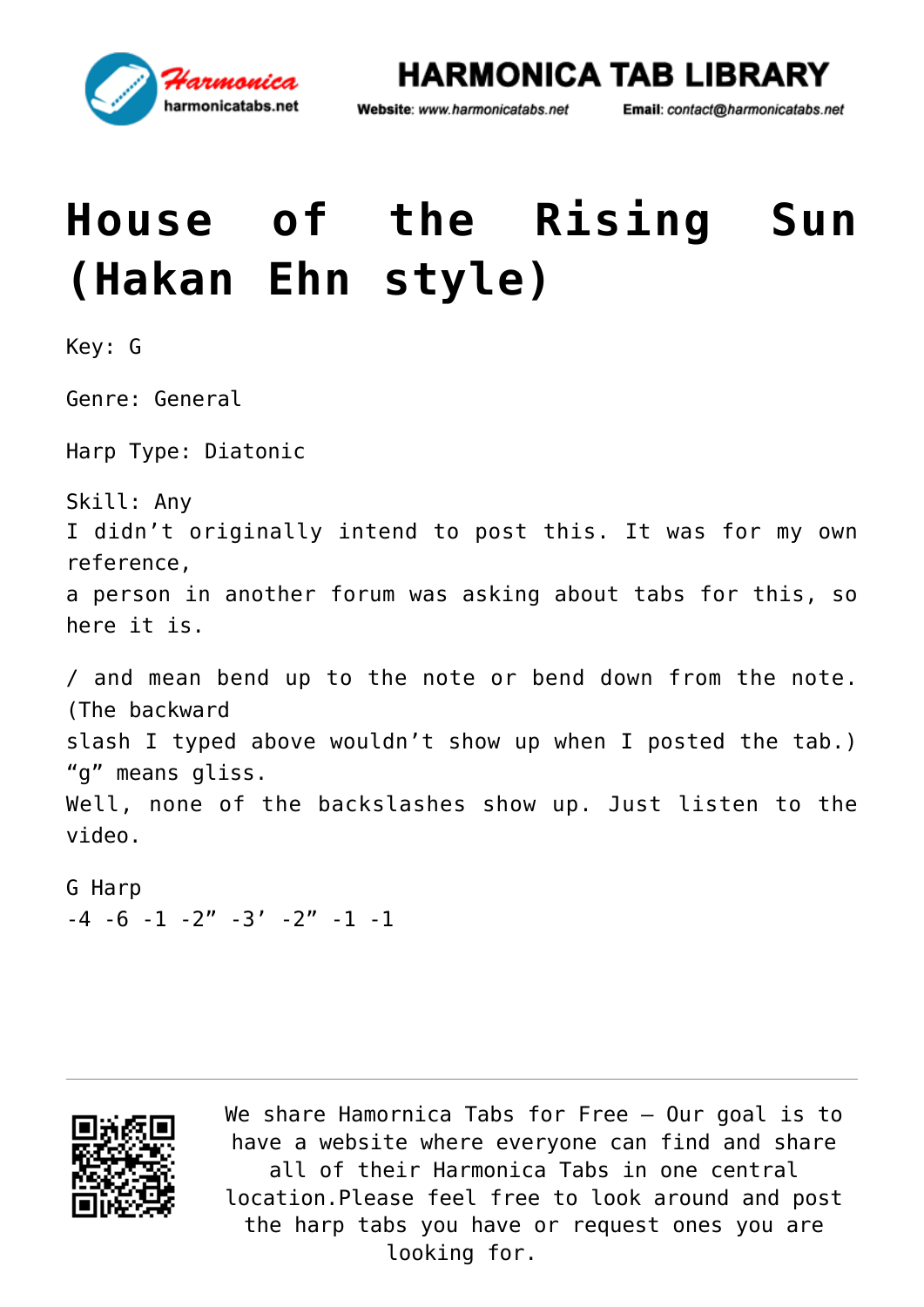

Website: www.harmonicatabs.net

Email: contact@harmonicatabs.net

There is a house in New Or-leans  $-4$   $-4$   $-4$   $4$   $-3'$   $-3'$ They call the Ris-ing Sun -4 -4 -4 -4 4 -3' -3" -1 X -2" And it's been the ruin of ma- ny poor boy -1 -1 -1-1' -1' -1 And God I know I'm one \*\*\*\*\*\*\*\*\*\*\*\*\*\*\*\*\*\*\*\*\*\*\*\*\*\*\*\*\*\*\*\*\*\*\*\*\* -4 -4 -4 4 -3' -2" -1 My mo-ther was a tai-lor -4 -4 -4 4 -3"/-3' She sewed my new blue-jeans  $-(gliss from -6)$ - $-8$   $-8$   $-8$   $-8$  7 /  $-6$  /  $-6$   $-4$   $-5$ My fa-ther was a gamb- lin' man  $-4$   $-4$   $4$   $-3'$   $(-4$   $-5)$   $-4$ Down in New Or- leans

\*\*\*\*\*\*\*\*\*\*\*\*\*\*\*\*\*\*\*\*\*\*\*\*\*\*\*\*\*\*\*\*\*\*\*\*\*

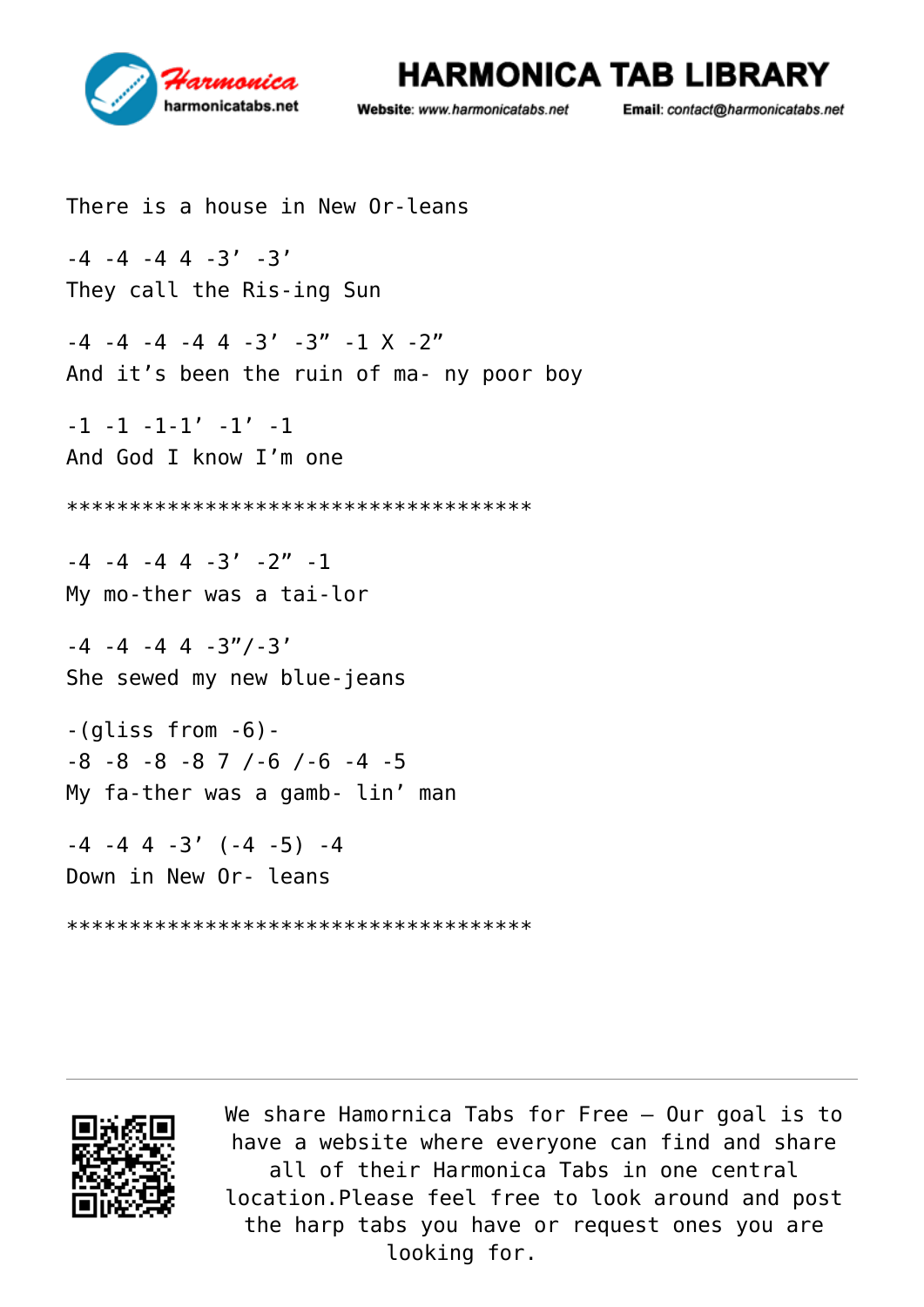

Website: www.harmonicatabs.net

Email: contact@harmonicatabs.net

 $-8$   $-8$   $-8$   $-8$  7  $-6$  6  $-4$   $-5$ Now the on-ly thing a gam-bler needs -8 -8 -8 -8 7 -6 -6 Is a suit-case and a trunk  $-8$   $-8$   $-8$   $-8$  7 g $-6$  g $-6$   $-4$   $-5$ And the on-ly time he's sa- tis-fied  $(-4 -5)$   $-4$   $-4$   $-4'$   $-3'$   $(-4 -5)$ Is when he's on a drunk \*\*\*\*\*\*\*\*\*\*\*\*\*\*\*\*\*\*\*\*\*\*\*\*\*\*\*\*Low D Harp -4 -2 -2 -3' -2 4 -3 Oh mother go tell your chil-dren  $-2$   $-3'$   $-2$  4  $-3$   $-2$   $-3'$  4 ( $-4$   $-5$  shake) Oh not to do what I have done  $-4$   $(-4 -5)$   $-2$   $-3$   $4$   $-3$   $-2$   $-3'$   $4$   $-2$ Oh spend your lives in sin and mi-se- ry  $-1$   $-1$   $-2$   $-2$ "  $-1$ '  $-2$ Down in New Or-leans \*\*\*\*\*\*\*\*\*\*\*\*\*\*\*\*\*\*\*\*\*\*\*\*\*Solo D Harp

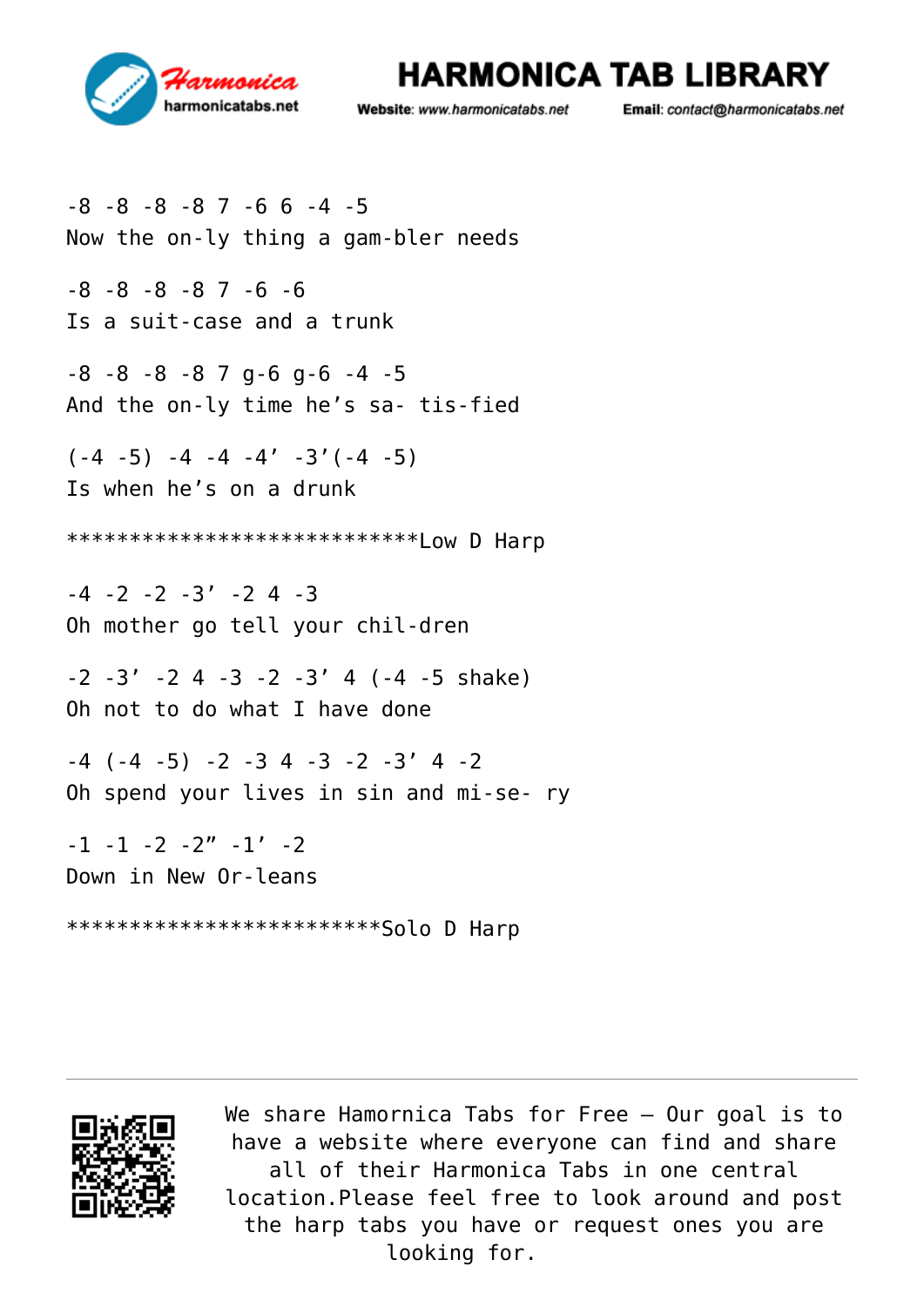

Website: www.harmonicatabs.net

Email: contact@harmonicatabs.net

| $-2$ $-3$ " $-3$ ' $-3$ " $-4$ $-3$ $-2$                                                                                 |
|--------------------------------------------------------------------------------------------------------------------------|
| $/ -4 -5g -2 -3'' 4$                                                                                                     |
| $-2$ $-3$ " $-3$ ' $-3$ " $-4$ $-3$ $-2$                                                                                 |
| $/ -4 -3 -2 -3'' 4 -4$                                                                                                   |
|                                                                                                                          |
| $-4'$ $-4$ $/ -5$ 5 $-4$ 4 $-3'$ $-2$                                                                                    |
| $-2$ $-2$ $-2$ $-4'$ $4$ $-3'$ $-2$                                                                                      |
| $-3$ $-2$ $-2$ " $-2$ $-3$ ' $-2$                                                                                        |
| $-1'$ $-1$ $-2''$ $-2$ $-3'$ 4 $-3'$ / $-4$ $-5$ 6 $-5$ $-4$ 4 $-3'$                                                     |
|                                                                                                                          |
| $-4$ $-5$ 6 $/$ -6 6 $-5$ 6 $-5$ 4 $-4$                                                                                  |
| $-2$ $-3'$ $-4$ $-2$ $-2$ $-2"$ $-2$ $-4$                                                                                |
| $-4'$ $-4$ $/ -5$ $-4$ $-5$ $-4$ $/ -5$<br>-slide- -(7X)-<br>$-4$ $-4$ $-4$ $-4$ $-4$ $-4$ $-3$ $-4$ $-4$ $-5$ $-4$ $-5$ |

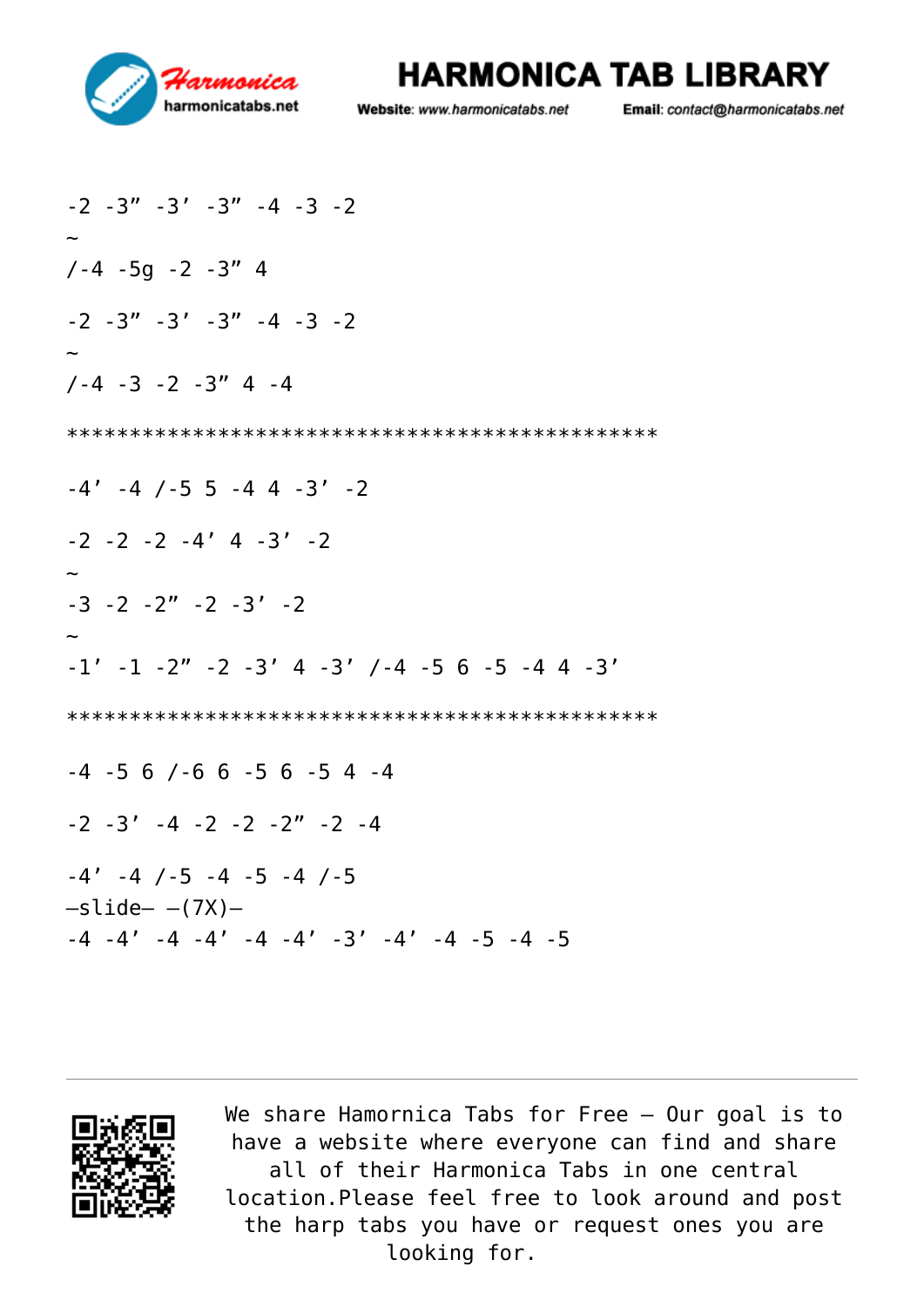

Website: www.harmonicatabs.net

Email: contact@harmonicatabs.net

\*\*\*\*\*\*\*\*\*\*\*\*\*\*\*\*\*\*\*\*\*\*\*\*\*\*\*\*\*\*\*\*\*\*\*\*\*\*\*\*\*\*\*\*\*\*\*

9 8 -8 8 -8 -9 7 -6 6 -5 -4' 4 -3' -3" -2 -3' 4 -3' -5 /-4 -5 -2 -3// -2 -3' -2"/-2" -1 -2" -1 -2"/ -3'/ 4 -3' -5 -4' -4// /-4 4 -3' -2 -2"/ -3' -2

\*\*\*\*\*\*\*\*\*\*\*\*\*\*\*\*\*\*\*\*\*\*\*\*\*\*\*\*\*\*\*\*\*\*\*\*\*\*\*\*\*\*\*\*\*\*\*

/(-4 -5) /(-4 -5) /(-4 -5) /-4 /-4 /-4  $\sim$  -5 (6X. Different speeds.)  $-4$   $-4$   $4$   $-3$ '  $-2$   $-3$ "  $4$   $-3$ "  $[-4$   $-5$   $-4$   $-3]$  $-4$  ( $-3$   $-4$ ) ( $-3'$   $-4'$ )/// ( $-4$   $-5$ ) 56 6 6 -5 -4 -5 6 -5 -6' ~ 6 -5 -4 56 -5 -4 -4' 4 -3" -3'  $-4'$   $-4$   $-5$   $-4'$   $-4$   $-4'$   $-3$   $-2$   $-3"$ -3' 4 -3' -2 -3' 4 -3'  $-5$  4  $-4$  4  $-3$   $-2$   $-1$ 

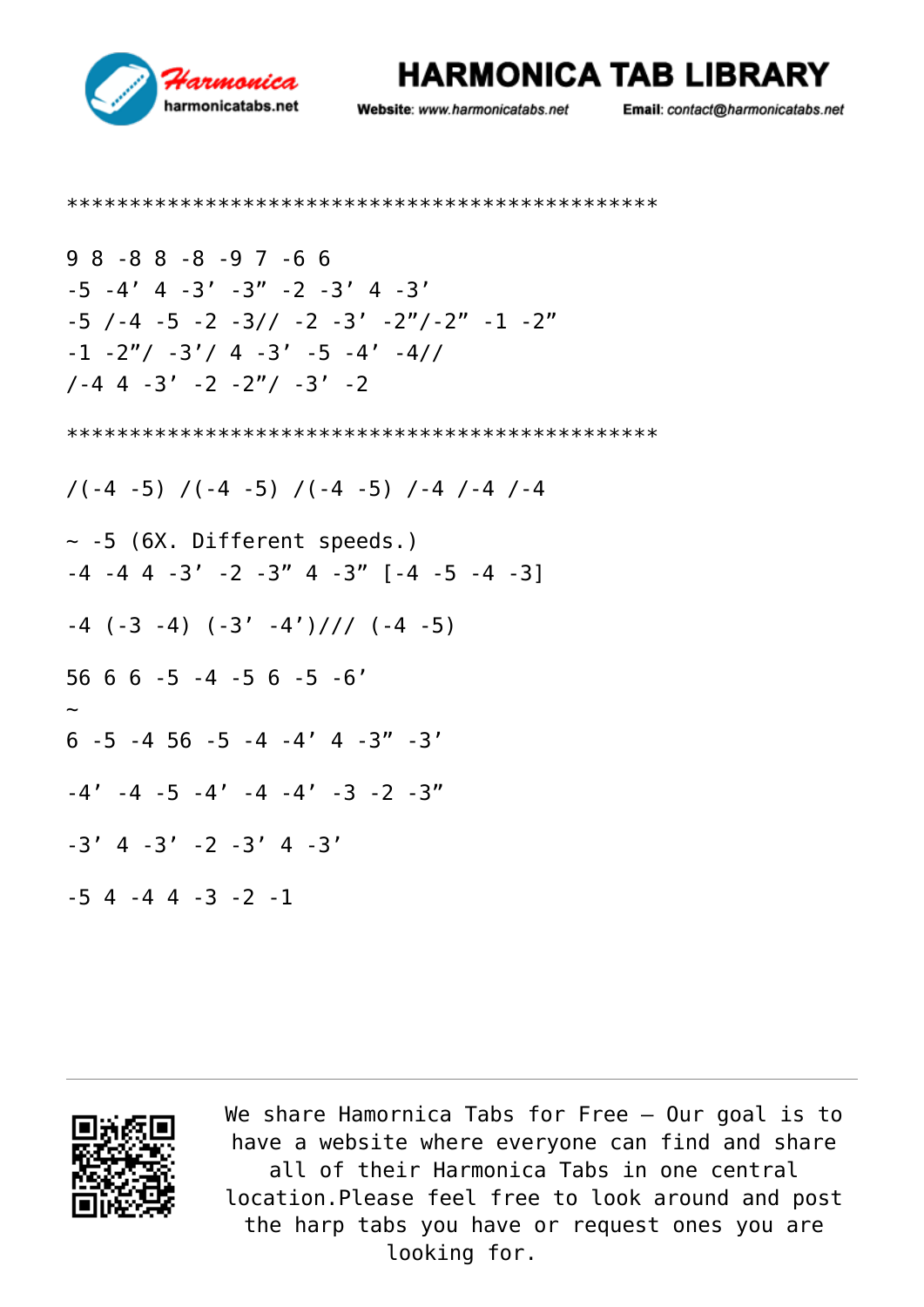

Website: www.harmonicatabs.net

Email: contact@harmonicatabs.net

 $-4'$   $-3''$   $-2$   $-2''$   $-2$   $-2''$   $-1/$   $-2$   $-2''$   $-1$   $-2''$ 

\*\*\*\*\*\*\*\*\*\*\*\*\*\*\*\*\*\*\*\*\*\*\*\*\*\*\*\*\*\*\*\*\*\*\*\*\*\*\*\*\*\*\*\*\*\*\*

/9 /9 /9 9 -10 9 10' /10 /10 /10 9 -10 9 /10 /10 /10 /10 /10 /10 9 /9 /9 9 -10 9 /10 /10 9 -10 9 /10 /10 /10 /9 8 -8 9 \*\*\*\*\*\*\*\*\*\*\*\*\*\*\*\*\*\*\*\*\*\*\*\*\*\*\*\*G Harp -4 -6 -1 -2" -3' -2" -1 -1 I've got one foot on the plat-form -4 -4 -4 4 -3" -3' The o-ther on the train -4 -4 -4 4 -3' -3" -1 -2" I'm go-in' back to New Or-leans  $-1'$   $-1$   $-1$   $-1'$   $-1'$   $-1$ 

To wear that ball and chain

\*\*\*\*\*\*\*\*\*\*\*\*\*\*\*\*\*\*\*\*\*\*\*\*\*\*\*\*\*\*\*\*\*\*\*\*\*\*\*\*

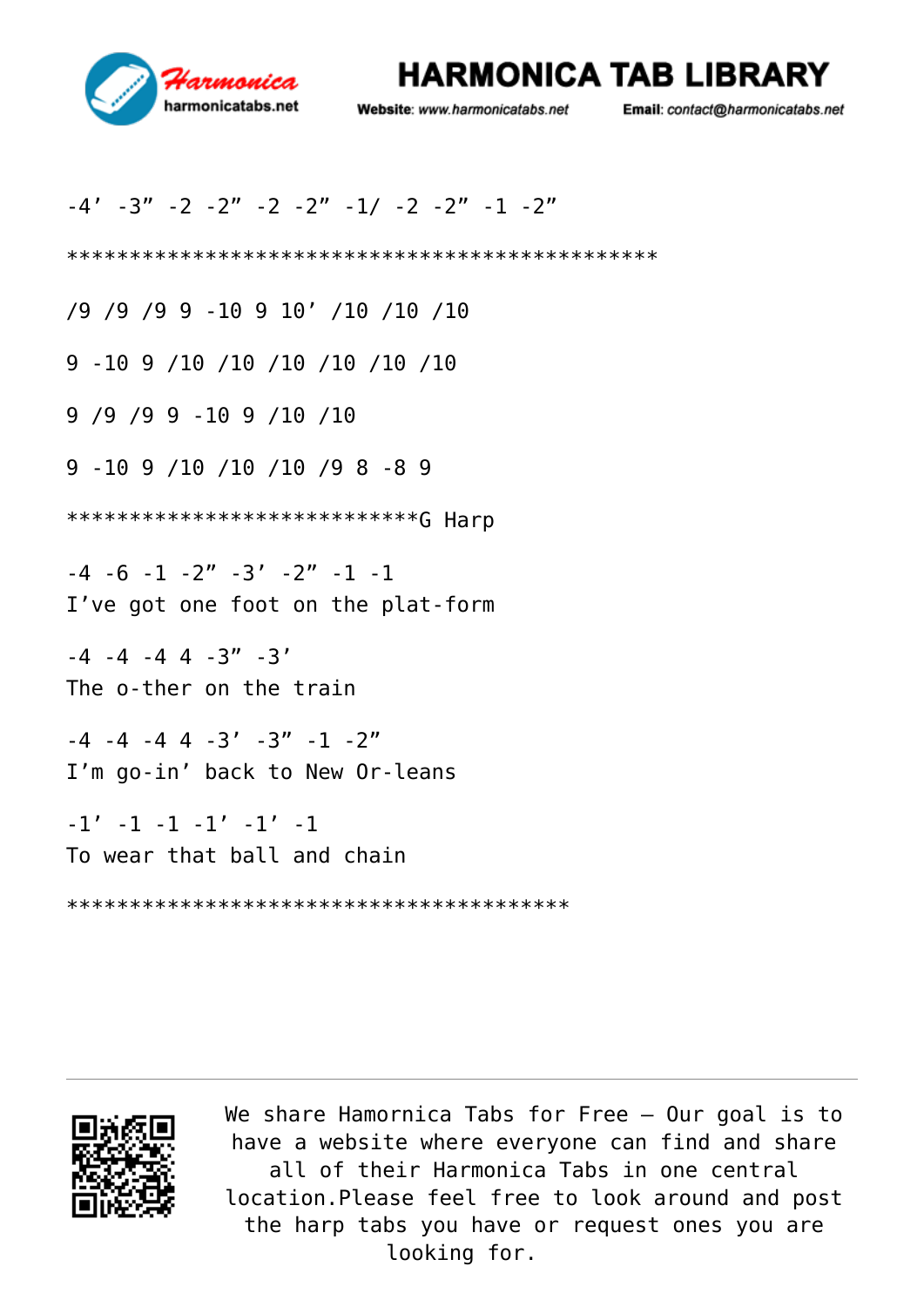

 $-4$   $-4$   $-4$   $4$   $-3'$   $-2''$   $-1'$   $-1$ 

**HARMONICA TAB LIBRARY** 

Website: www.harmonicatabs.net

Email: contact@harmonicatabs.net

There is a house in New Or-leans -4 -4 -4 4 -3" -3' They call the Ris-ing Sun -8 -8 -8 7 -6 -6 -4 -5 It's been the ruin of ma-ny boy -4 -4 4 -3' -4 God I know I'm one \*\*\*\*\*\*\*\*\*\*\*\*\*\*\*\*\*\*\*\*\*\*\*\*Low D Harp Play softly: Mostly half notes:  $-1$   $-2$   $-3$ " 4  $-4$ 

(1/16th note)

 $-2$   $-3$ " 4  $-2$ 

 $-1$   $-2$   $-3$ " 4  $-4$ (1/16th note)

 $-2 -1 -2$ (3 beats)

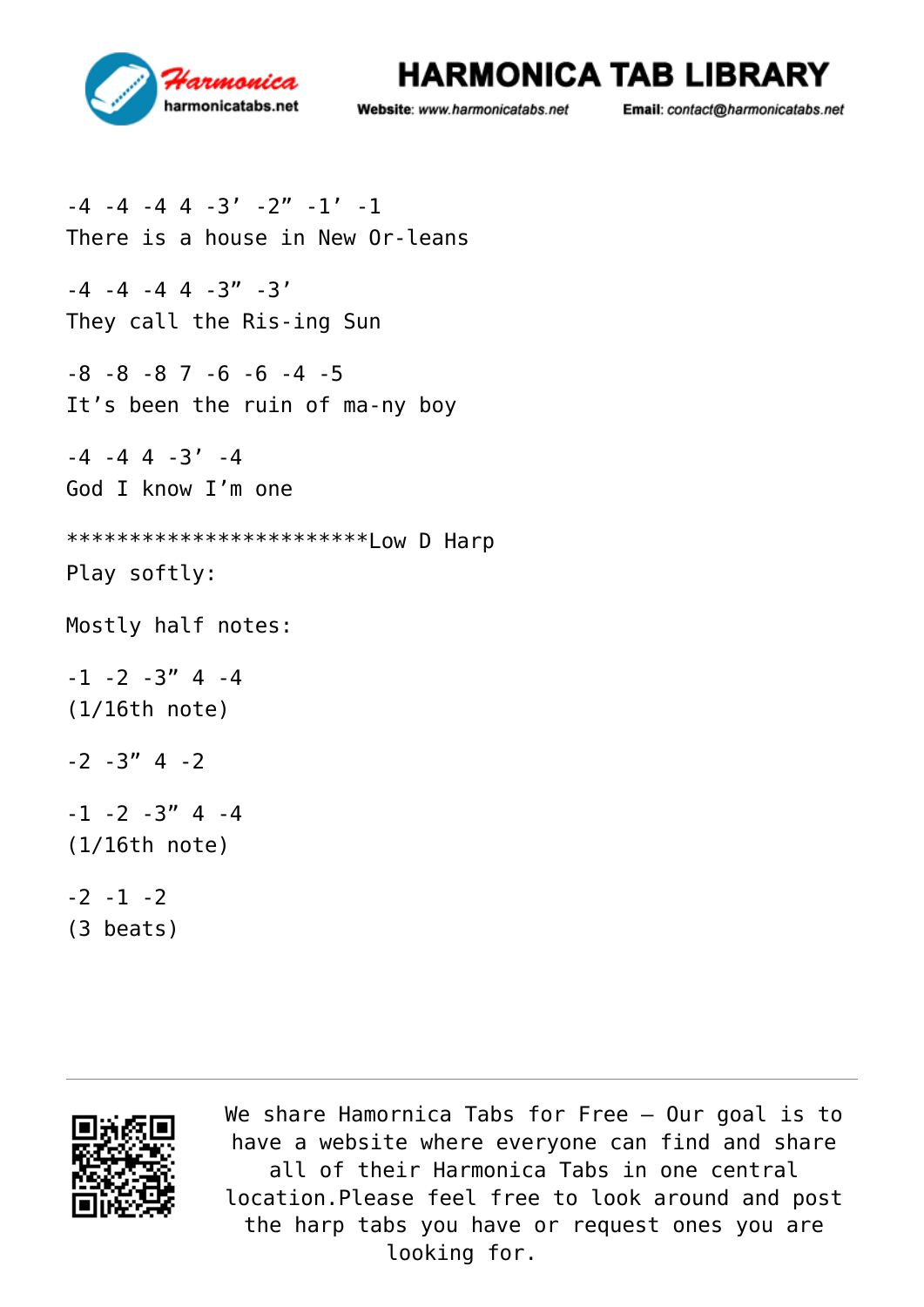

**HARMONICA TAB LIBRARY** 

Website: www.harmonicatabs.net

Email: contact@harmonicatabs.net

Repeat

## **Lyrics**

There is a house in New Orleans They call the Rising Sun And it's been the ruin of many a poor boy Dear God, I know I was one My mother was a tailor She sewed my new blue jeans And my father was a gamblin' man Way down in New Orleans And the only thing a gambler needs Is a suitcase in the trunk And the only time he's satisfied Is when he's on a drunk Oh mother, tell your children Not to do what I have done Don't spend your life in sin and misery In the House of the Rising Sun I got one foot on the platform And another on the train And I'm goin' back to New Orleans To wear that ball and chain There is a house in New Orleans They call the Rising Sun And it's been the ruin of many a poor boy Dear God, I know I was one Dear God, I know I was the one

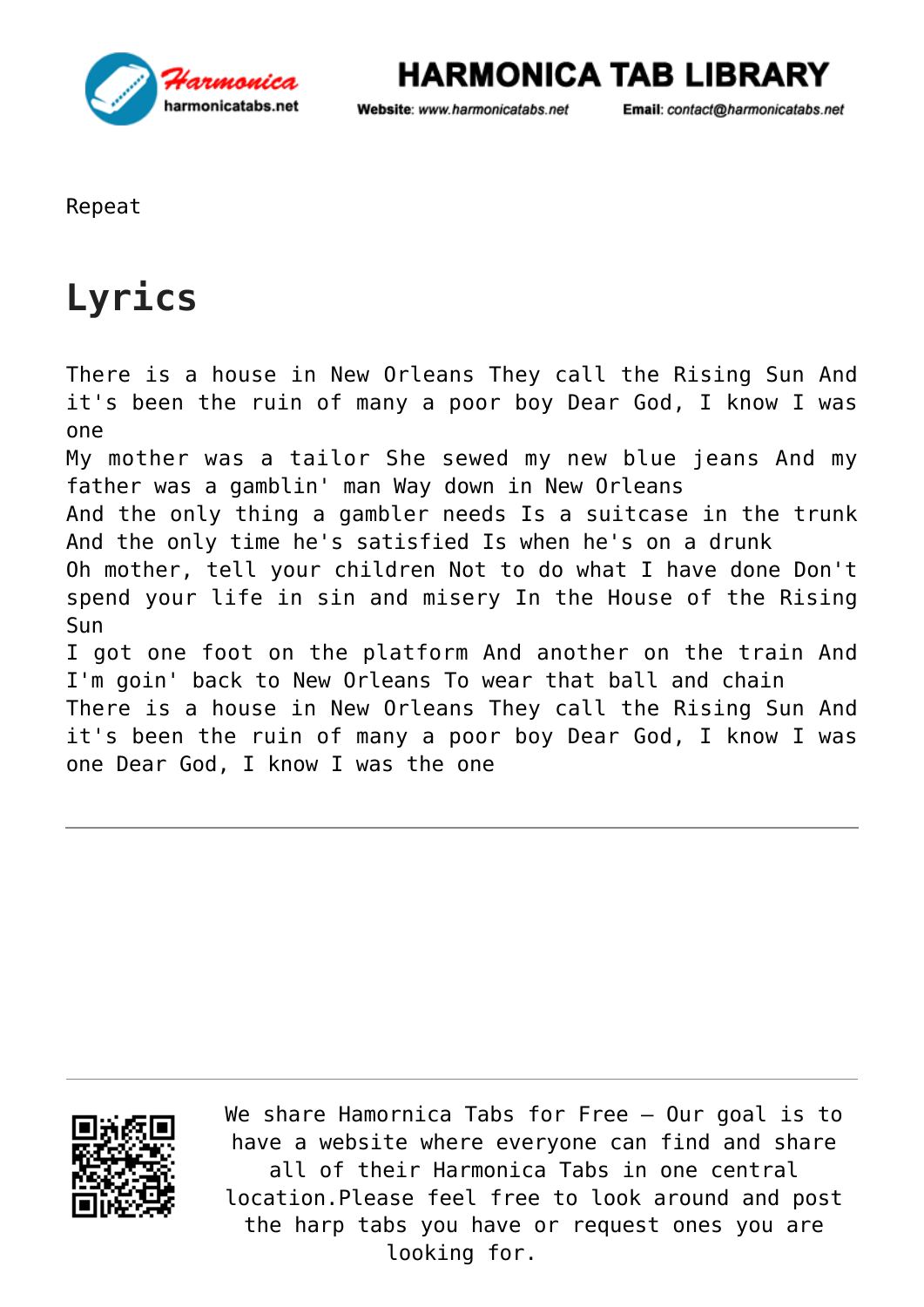

Website: www.harmonicatabs.net

Email: contact@harmonicatabs.net

# **[House of the Rising Sun](https://harmonicatabs.net/tabs/house-of-the-rising-sun-chromatic/) [\(Chromatic\)](https://harmonicatabs.net/tabs/house-of-the-rising-sun-chromatic/)**

Key: G Genre: General Harp Type: Diatonic Skill: Any  $-3$   $-3$   $-4$   $4$   $-5$   $-5$   $-3$   $-3$ There is a house in New Orleans -7 7 -7 7 6 -5 They call the Rising Sun 6 -7 7 -4 4 -5 -5 -3 -3 4 And it's been the ruin of many a poor boy  $-3$  3  $-3$   $<$ 3 2  $<$ 3  $-3$ And God I know I'm one -7 7 -7 7 5 -5 -3 4 My mother was a tailor -7 7 -7 7 6 -5 She sewed my new bluejeans -7 7 -7 7 5 -5 -3 4

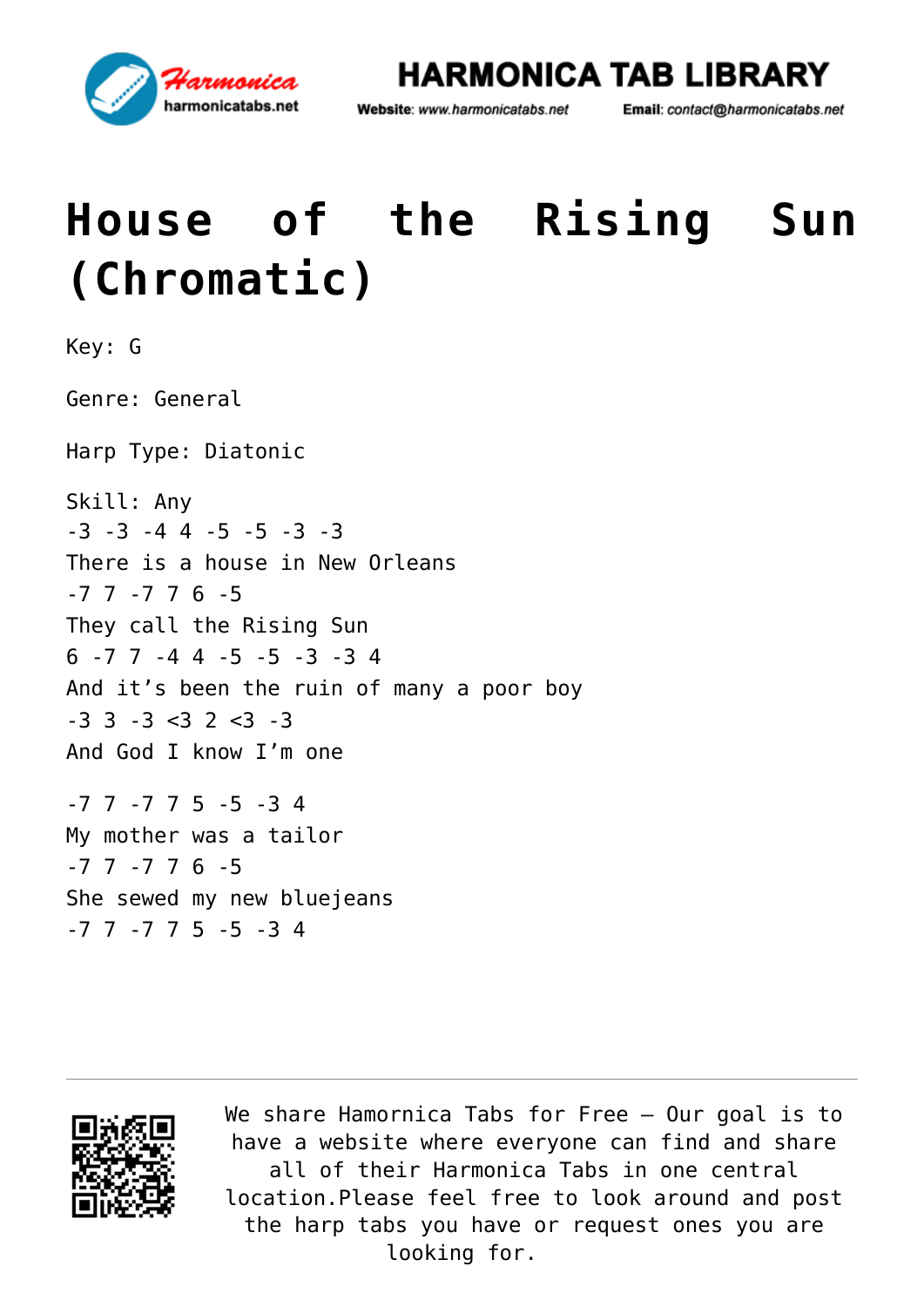

Website: www.harmonicatabs.net

Email: contact@harmonicatabs.net

My father was a gamblin' man  $-3$  3  $-3$   $<$ 3  $2$   $<$ 3  $-3$ Down in New Orleans -7 7 -7 7 5 -5 -3 4 Now the only thing a gambler needs -7 -7 7 -7 7 6 -5 Is a suitcase and trunk -7 7 -7 7 5 -5 -3 4 And the only time he's satisfied  $-3$  3  $-3$   $<$ 3 2  $<$ 3  $-3$ Is when he's on a drunk —— organ solo —— -3 -3 -3 -5 -5 -5 -3 Oh mother tell your children -7 7 -7 7 6 -5 Not to do what I have done -7 7 -7 7 5 -5 -3 4 Spend your lives in sin and misery  $-3$  3  $-3$   $<$ 3 2  $<$ 3  $-3$ In the House of the Rising Sun -7 7 -7 7 5 -5 -3 4

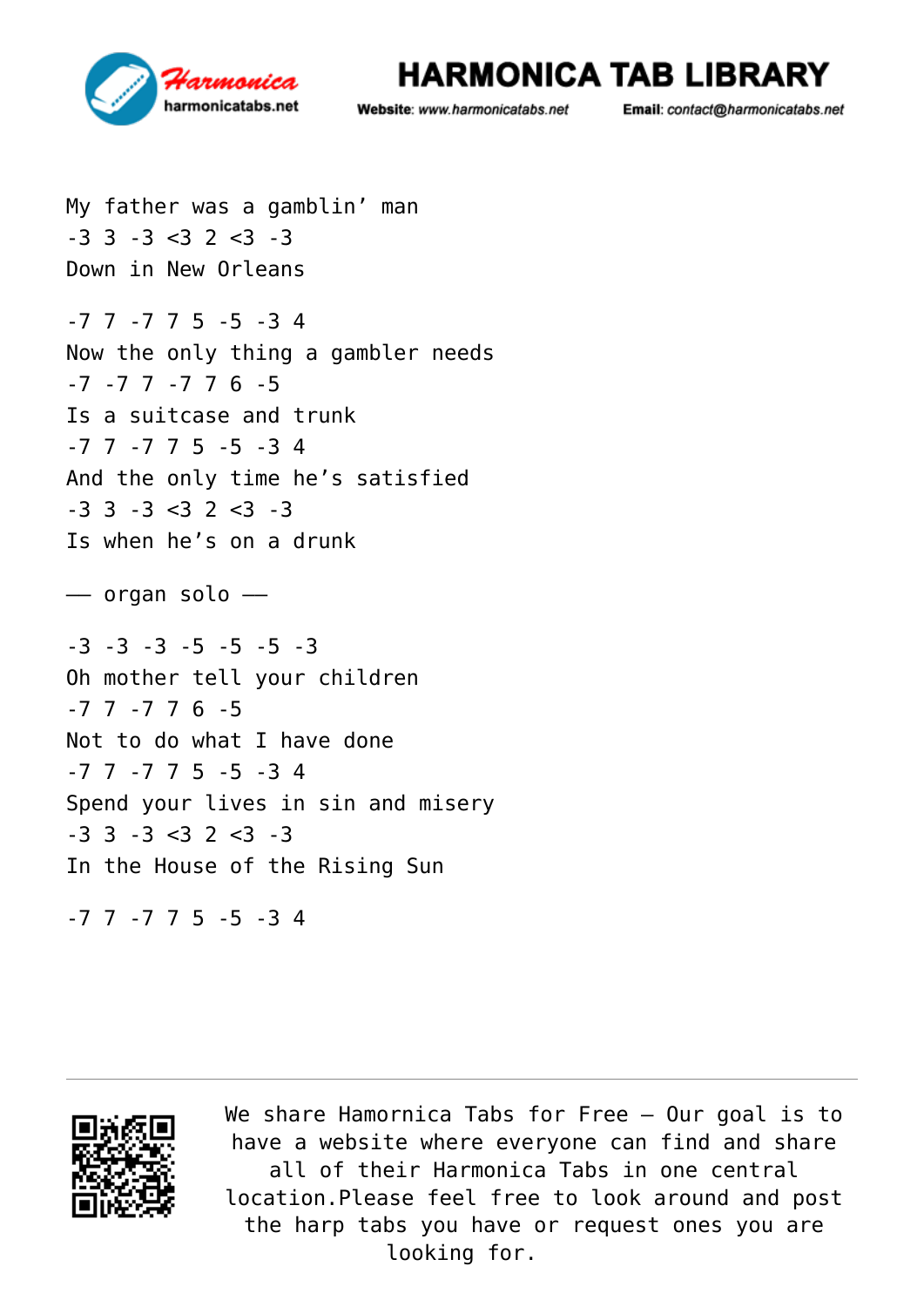

Website: www.harmonicatabs.net

Email: contact@harmonicatabs.net

Well, I got one foot on the platform -7 7 -7 7 6 -5 The other foot on the train -7 7 -7 7 5 -5 -3 4 I'm goin' back to New Orleans  $-3$  3  $-3$   $<$ 3 2  $<$ 3  $-3$ To wear that ball and chain -7 7 -7 7 5 -5 -3 4 There is a house in New Orleans -7 7 -7 7 6 -5 They call the Rising Sun -7 7 -7 7 5 -5 5 -3 4 And it's been the ruin of many a poor boy  $-3$  3  $-3$   $<$ 3 2  $<$ 3  $-3$ And God I know I'm one

### **Lyrics**

There is a house in New Orleans They call the Rising Sun And it's been the ruin of many a poor boy Dear God, I know I was one My mother was a tailor She sewed my new blue jeans And my

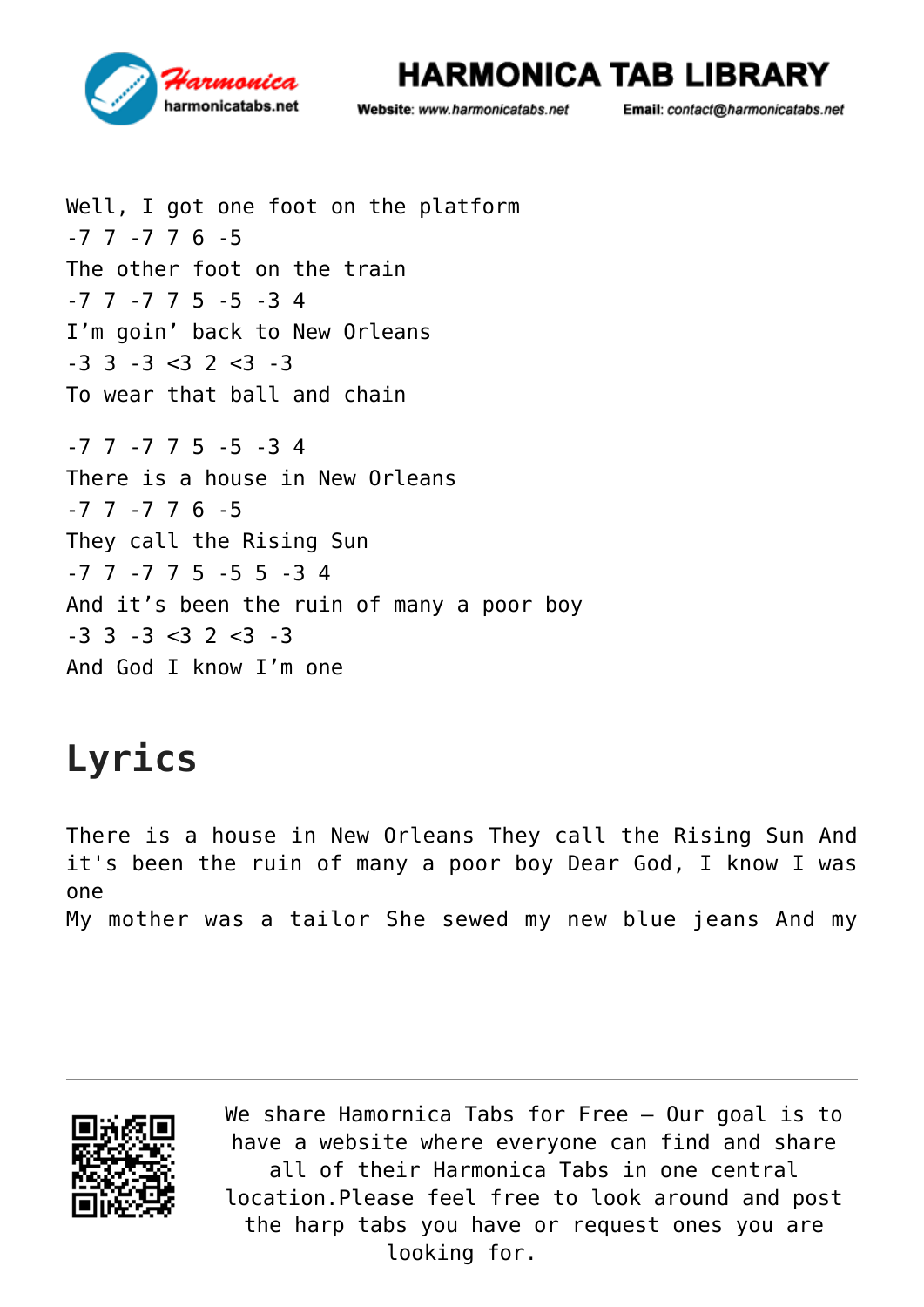

Website: www.harmonicatabs.net

Email: contact@harmonicatabs.net

**HARMONICA TAB LIBRARY** 

father was a gamblin' man Way down in New Orleans And the only thing a gambler needs Is a suitcase in the trunk And the only time he's satisfied Is when he's on a drunk Oh mother, tell your children Not to do what I have done Don't spend your life in sin and misery In the House of the Rising Sun I got one foot on the platform And another on the train And

I'm goin' back to New Orleans To wear that ball and chain There is a house in New Orleans They call the Rising Sun And it's been the ruin of many a poor boy Dear God, I know I was one Dear God, I know I was the one

## **[House of The Rising Sun \(Bm N](https://harmonicatabs.net/tabs/house-of-the-rising-sun-bm-n-and-e/) [and E\)](https://harmonicatabs.net/tabs/house-of-the-rising-sun-bm-n-and-e/)**

Key: G

Genre: General

Harp Type: Diatonic

Skill: Any

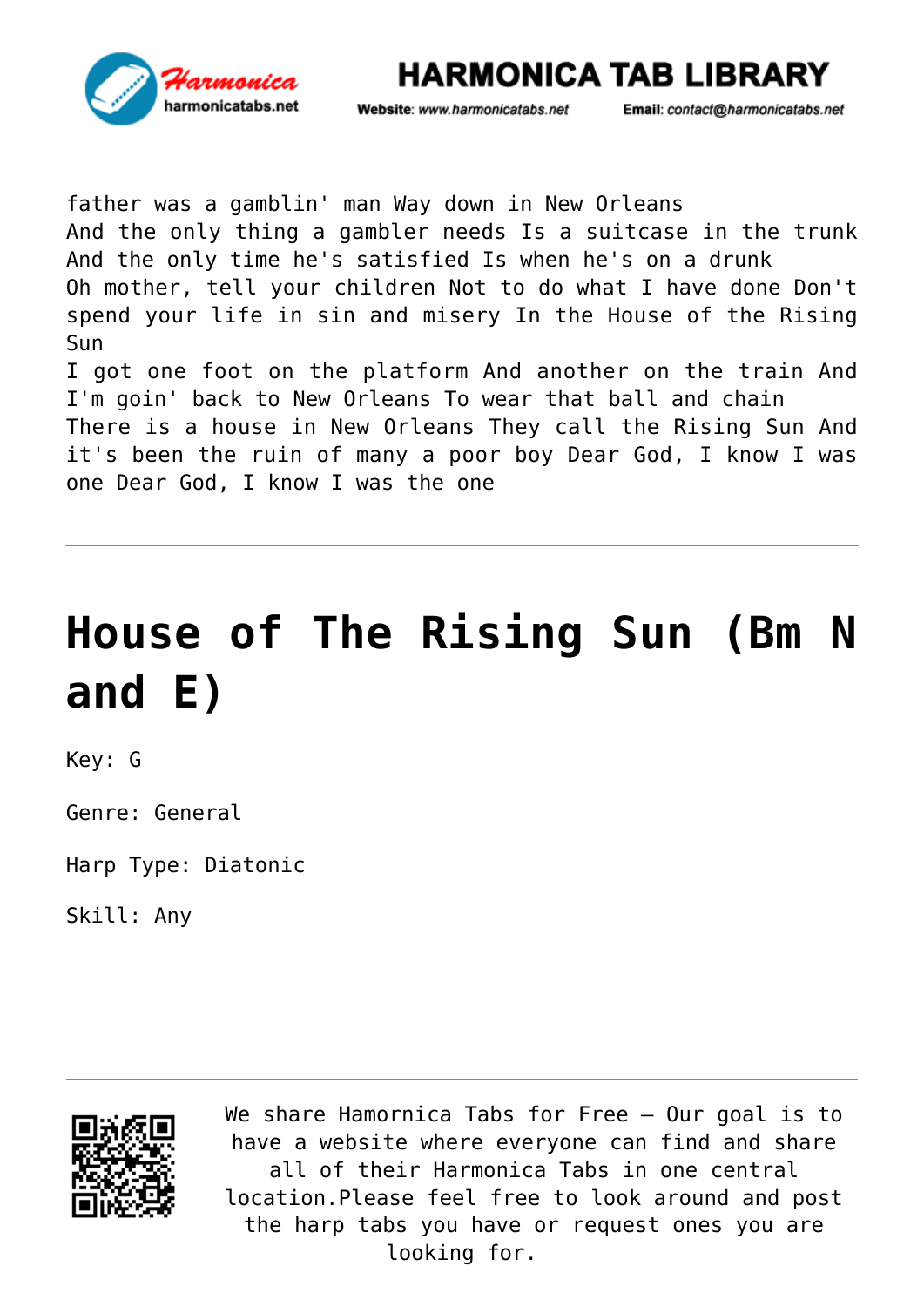

Website: www.harmonicatabs.net

Email: contact@harmonicatabs.net

This arrangement requires two harps. (Bm N) (In round brackets) [E] [In square brackets] [Any section that requires a harp in a new key is a key change, even if for one note[accidental]] This is not the original key used by the Animals (but it is lower to sing) Playing with original requires (Em N) (Em N is Am in first position) [A] [In square brackets]

G/ A/ C/ Em/ B7/ Em/ B7/

(3 Em/ 4 –4 G/ 5 6 A/ -5 4 C/ 4 There is a house in New Or leans, 7 Em/ 7 7 G/ -7 6 B7/ 6 / They call the Ris ing Sun 7 7 Em/ 7 -4G/ 5 6 A/-5 4 4C/4 4) And it's been the ruin of ma ny a poor boy [4 Em/ 4 4 B7/-3 3 -3 Em/ 4] And God I kn ow I'm one

G/ A/ C/ Em/ B7/ Em/ B7/

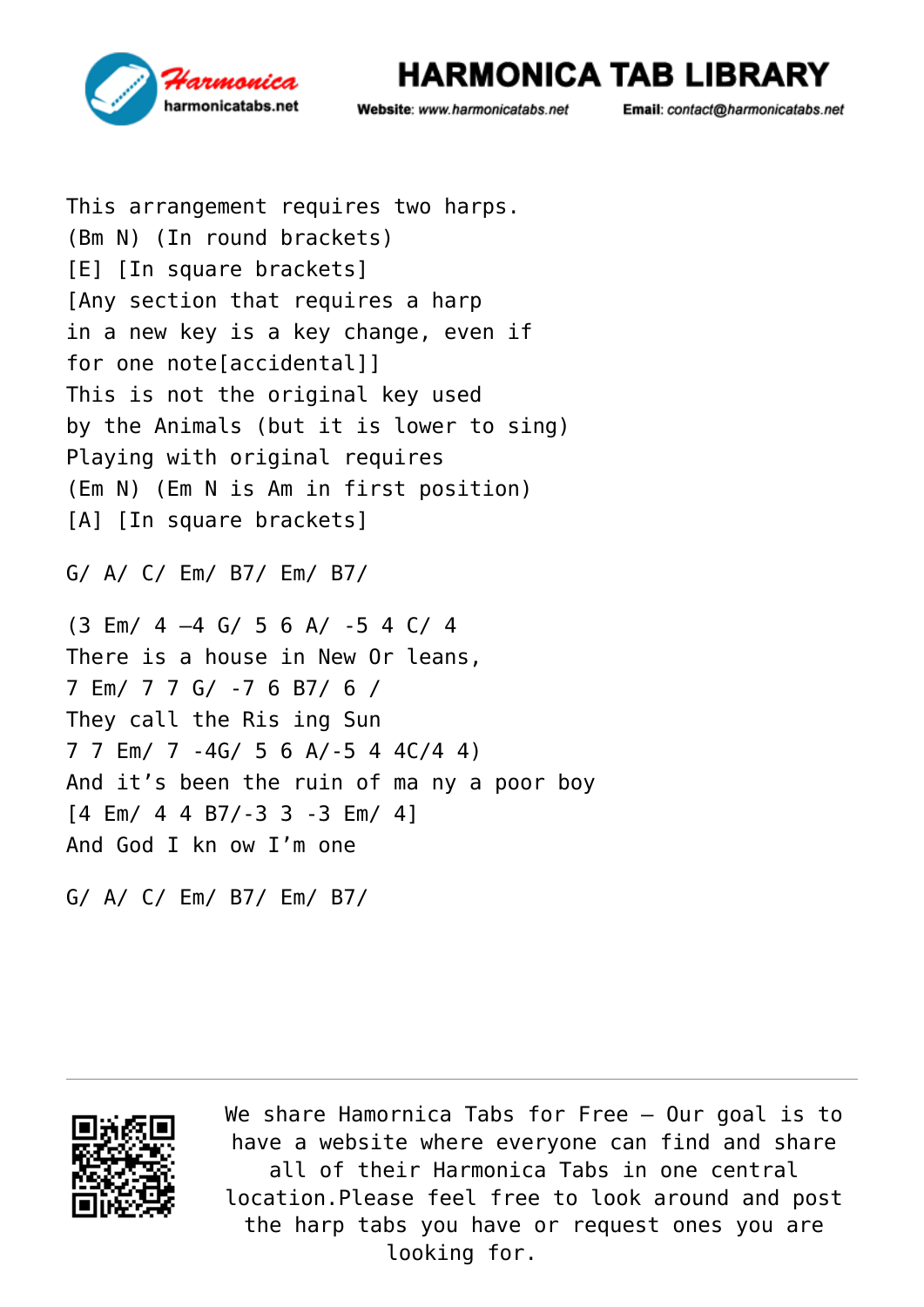

Website: www.harmonicatabs.net

Email: contact@harmonicatabs.net

(7 Em/ 7 7 G/ -7 6 A/ 6 4 My mother was a tail or, C/7 Em/ 7 7 G/ -7 6 B7/ 6 / She sewed my new blue jeans 7 Em/ 7 7 G/ -7 6 A/ 6 4 4 C/ 4) My father was a gamblin' man, [Em/ 4 4 B7/ -3 3 -3 Em/ 4] Down in Ne w Or leans

G/ A/ C/ Em/ B7/ Em/ B7/

(7 7 Em/ 7 7 G/ -7 6 A/ 6 4 C/ 4 Now the on ly thing a gambler needs 7 7 Em/ 7 7 G/ -7 6 B7/ 6 / Is a suitcase and a trunk 7 7 Em/ 7 7 G/ -7 6 A/ 4 4 C/ 4) And the on ly time he's sat is fied [4 Em/ 4 4 B7/ -3 3 -3 Em/ 4] Is when he's on a drunk

G/ A/ C/ Em/ B7/ Em/ B7/

(3 Em/ 4 -4 G/ 5 6 A/ -5 4 Oh mother tell your children, C/7 7 Em/ 7 7 G/ -7 6 B7/ 6 /

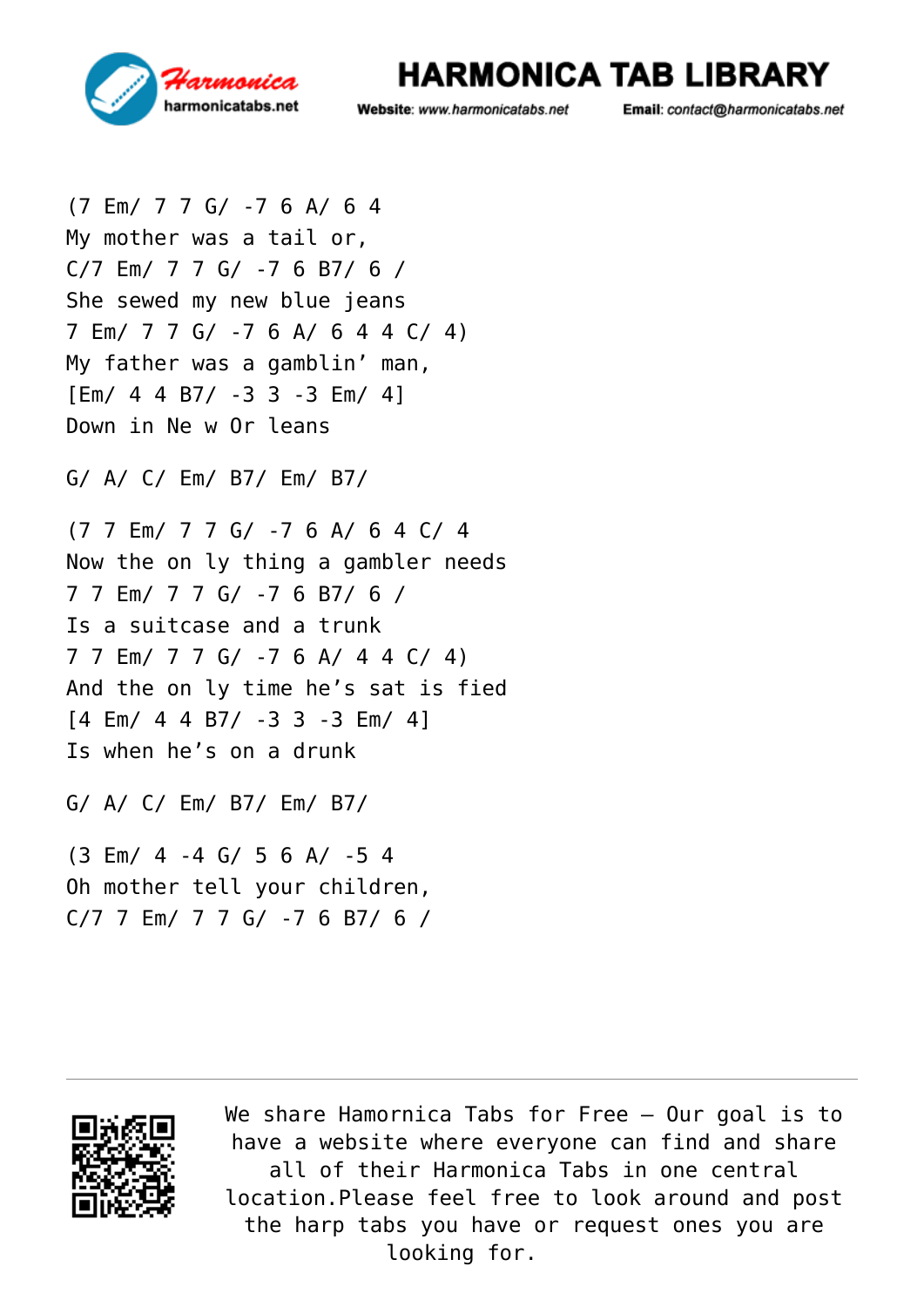

Website: www.harmonicatabs.net

Email: contact@harmonicatabs.net

Not to do what I have done 7 Em/ 7 7 G/ -7 6 A/ 6 4 4 4 C/4) To spend your life in sin and miser y, [ 4 4 Em/ 4 4 4 B7/-3 3 -3 Em/ 4] In the house of the Ris in g Sun

G/ A/ C/ Em/ B7/ Em/ B7/

( 7 7 7 Em/ 7 7 G/ -7 6 A/ 6 4 Well, I've got one foot on the platform, C/7 Em/ 7 7 G/ -7 6 B7/ 6 / The other foot on the train 7 Em/ 7 7 G/ -7 6 G/ 6 4 C/ 4) I'm going back to New Or leans, [4 Em/ 4 4 B7/ -3 3 -3 Em/ 4] To wear that ba ll and chain

G/ A/ C/ Em/ B7/ Em/ B7/

(7 Em/ 7 7 G/ -7 6 A/ 6 4 C/ 4 / There is a house in New Or leans, 7 Em/ 7 7 G/ -7 6 B7/ 6 They call the Ris ing Sun 7 7 Em/ 7 7 G/-76 6 A/ 6 4 44 C/4 And it's been the ruin of many a poorboy

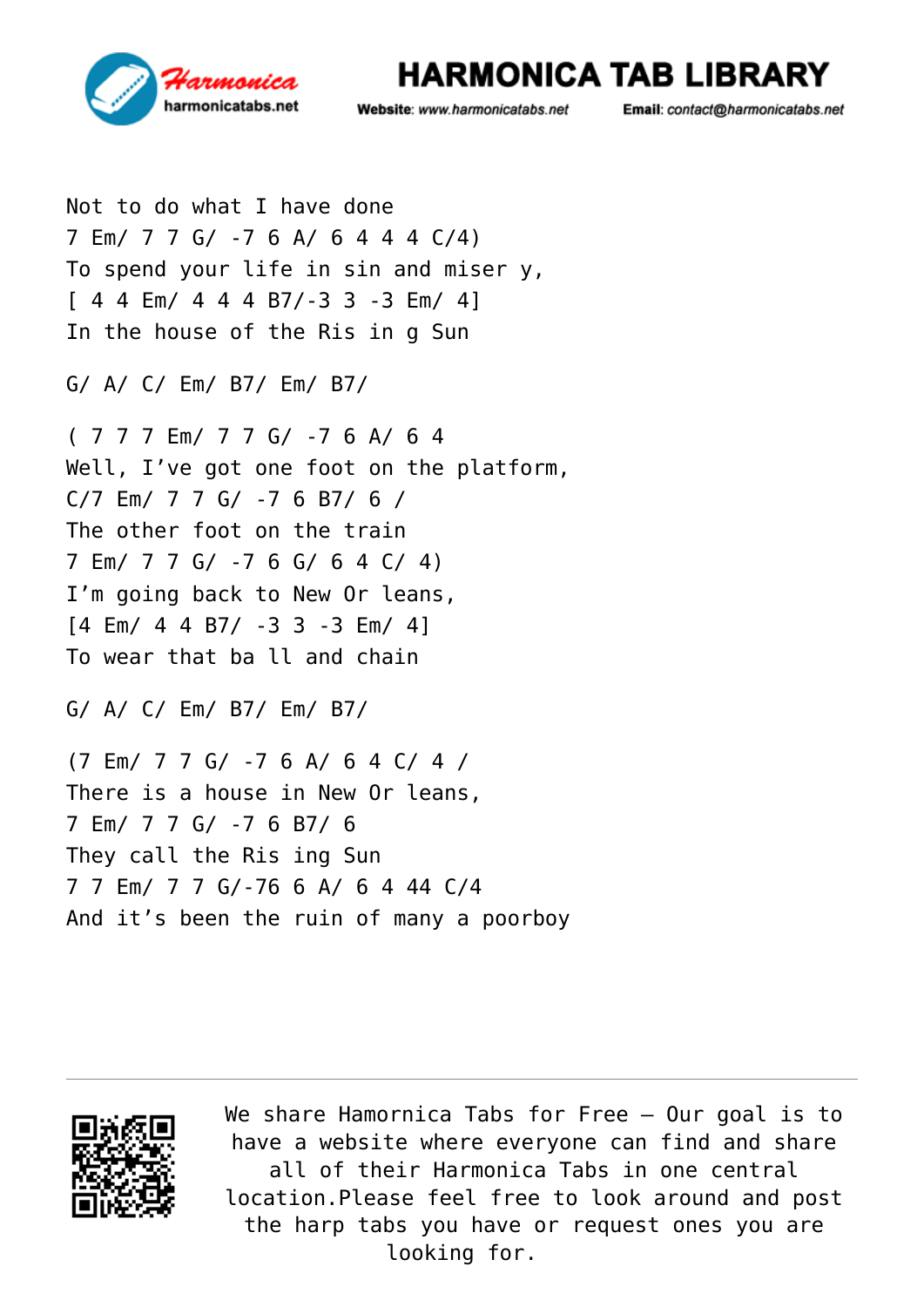

Website: www.harmonicatabs.net

Email: contact@harmonicatabs.net

4 Em/ 4 4 B7/ -3 3 -3 Em/ 4 And God I kno w I'm one

G/ A/ C/ Em/ B7/ Em/ B7/

## **Lyrics**

There is a house in New Orleans They call the Rising Sun And it's been the ruin of many a poor boy Dear God, I know I was one

My mother was a tailor She sewed my new blue jeans And my father was a gamblin' man Way down in New Orleans

And the only thing a gambler needs Is a suitcase in the trunk And the only time he's satisfied Is when he's on a drunk

Oh mother, tell your children Not to do what I have done Don't spend your life in sin and misery In the House of the Rising Sun

I got one foot on the platform And another on the train And I'm goin' back to New Orleans To wear that ball and chain There is a house in New Orleans They call the Rising Sun And it's been the ruin of many a poor boy Dear God, I know I was one Dear God, I know I was the one

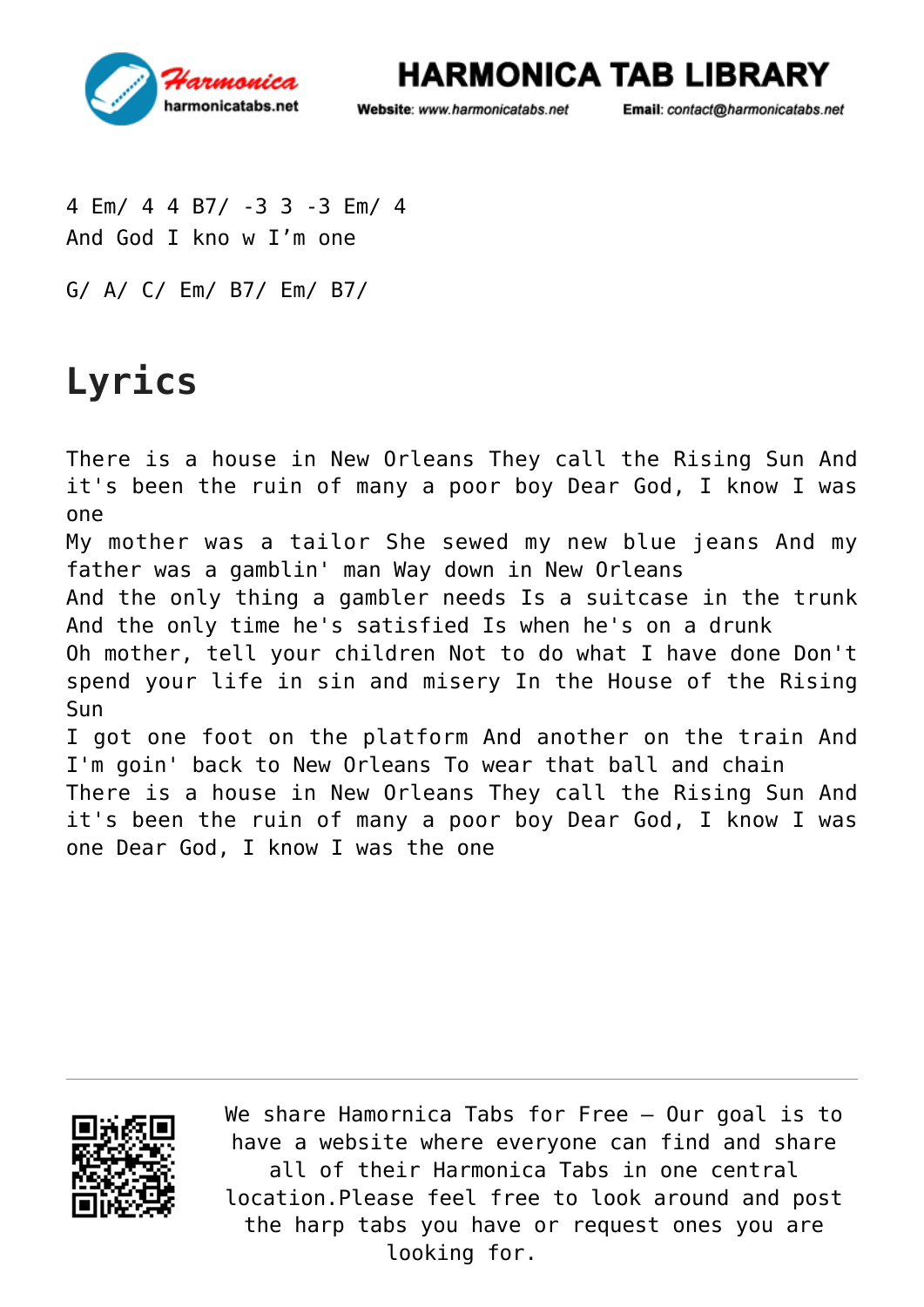

**HARMONICA TAB LIBRARY** 

Website: www.harmonicatabs.net

Email: contact@harmonicatabs.net

# **[House Of The Rising Sun \(](https://harmonicatabs.net/tabs/house-of-the-rising-sun-2/)**

Key: G

Genre: General

Harp Type: Diatonic

Skill: Any -4 -4 5 -5 -6 6 -4 -5 -8 -8 -8 7 -6 6 -6

There is a house in New Orleans they call the Rising Sun.

 $-8$   $-8$   $-8$   $-6$   $7$   $7$   $-6$   $6$   $-4$   $-4$   $5$   $-5$   $-4$   $-4$   $-4$   $-4$   $-5$   $-4$ 

And it's been the ruin of many a poor boy and God, I know I'm one.

My mother was a tailor sewed my new blue jeans. My father was a gamblin' man down in New Orleans

Now the only thing a gambler needs is a suitcase and a trunk And the only time he'll be satisfied, is when he's down and drunk.

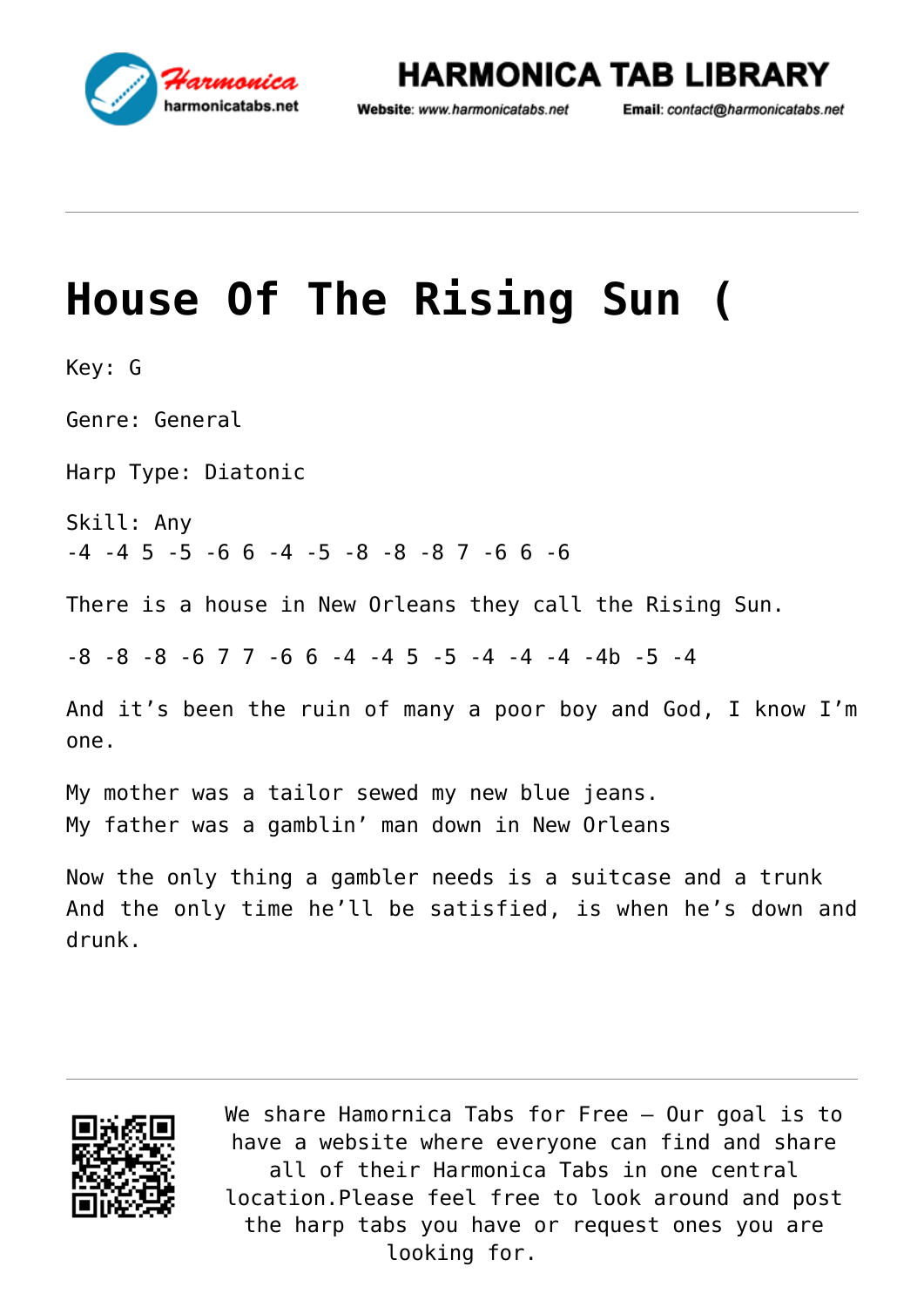

Email: contact@harmonicatabs.net

Oh mother tell your children not to do what I have done. Spend your lives in sin and misery, in the house of the rising sun.

Website: www.harmonicatabs.net

I've got one foot on the platform. The oth'r foot on the train.

I'm goin' back to New Orleans, to wear that ball and chain.

There is a house in New Orleans they call the Rising Sun. And it's been the ruin of many a poor boy and God, I know I'm one.

### **Lyrics**

There is a house in New Orleans They call the Rising Sun And it's been the ruin of many a poor boy Dear God, I know I was one My mother was a tailor She sewed my new blue jeans And my father was a gamblin' man Way down in New Orleans And the only thing a gambler needs Is a suitcase in the trunk And the only time he's satisfied Is when he's on a drunk Oh mother, tell your children Not to do what I have done Don't spend your life in sin and misery In the House of the Rising Sun

I got one foot on the platform And another on the train And

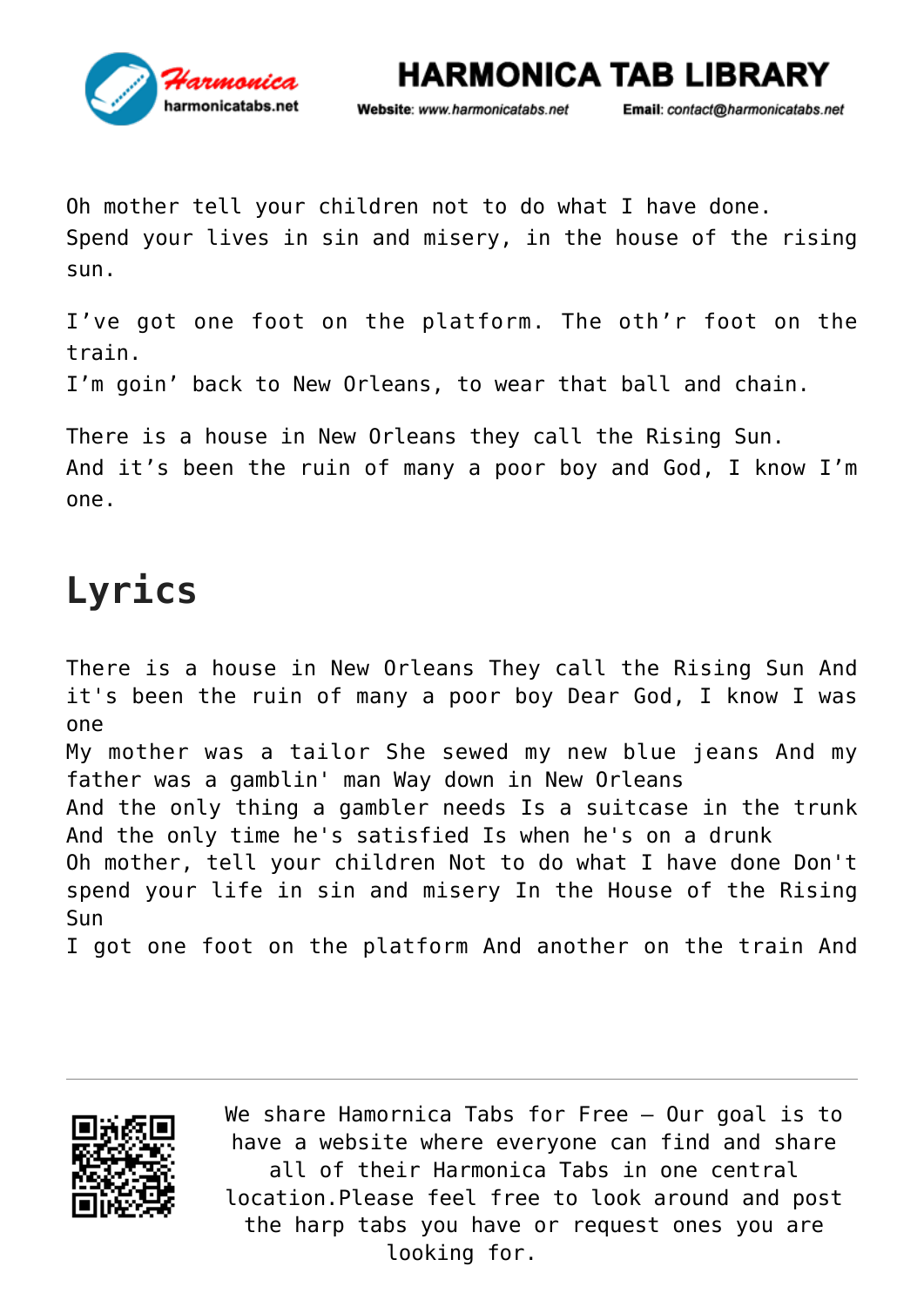

Website: www.harmonicatabs.net

Email: contact@harmonicatabs.net

**HARMONICA TAB LIBRARY** 

I'm goin' back to New Orleans To wear that ball and chain There is a house in New Orleans They call the Rising Sun And it's been the ruin of many a poor boy Dear God, I know I was one Dear God, I know I was the one

## **[House of the Rising Sun](https://harmonicatabs.net/tabs/house-of-the-rising-sun/)**

Key: G Genre: General Harp Type: Diatonic Skill: Any 4 -4 5 -5 -6 6 -4 -4 There is a house in New Or-leans 7 -8 -8 7 -6 6 -6 They call the Rising Sun  $-6$   $-6$   $-8$   $-8$   $7$   $7$   $-6$   $6$   $5$   $5$   $-4$   $-4$ And it's been the ruin of many a poor boy

 $-4$   $-4$   $-4$   $-3$ bb  $-4$   $-4$ 

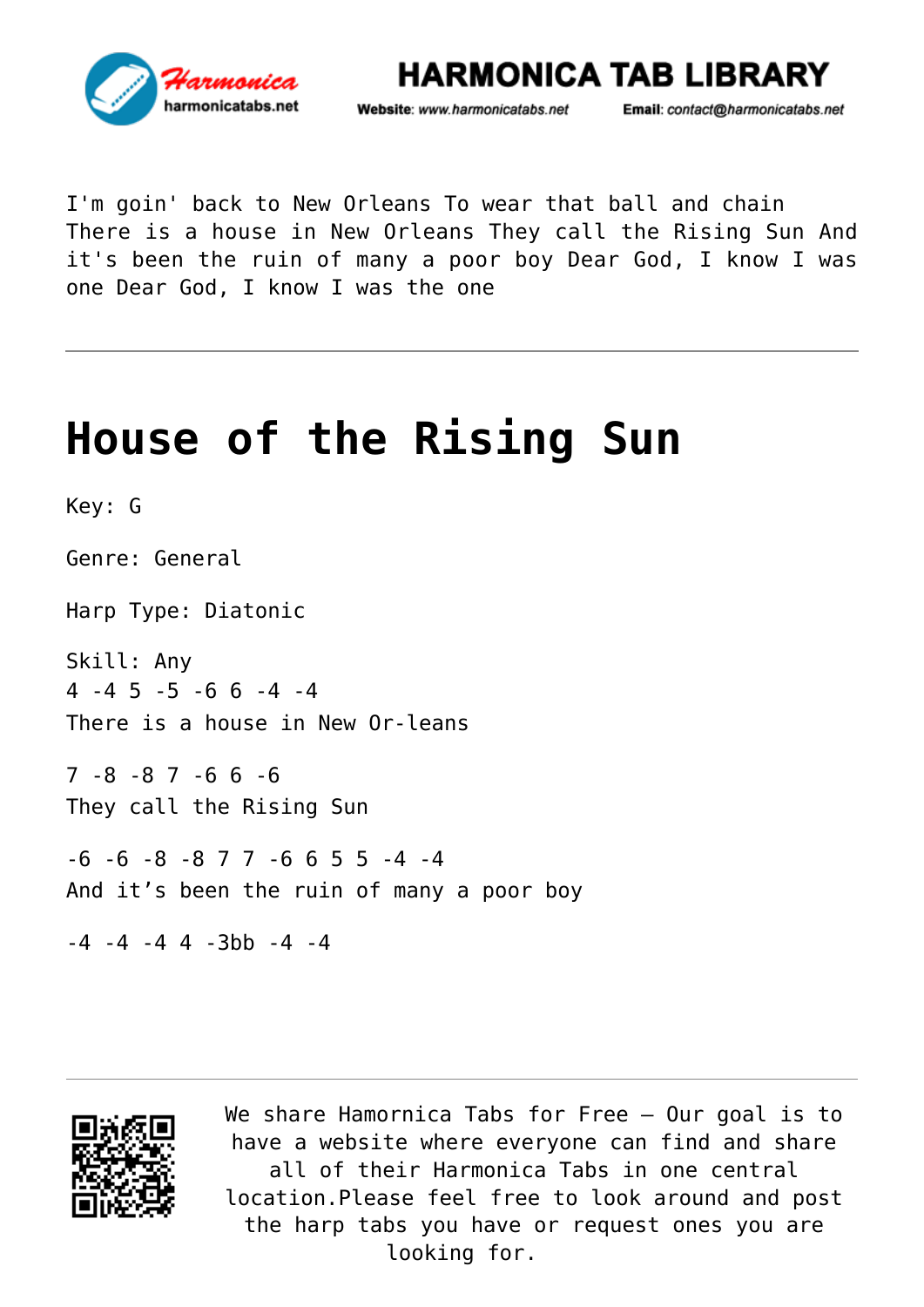

Website: www.harmonicatabs.net

Email: contact@harmonicatabs.net

And God I- know– I'm one

My mother was a tailor She sewed my new bluejeans My father was a gamblin' man Down in New Orleans

Now the only thing a gambler needs Is a suitcase and trunk And the only time he's satisfied Is when he's on a drunk

Oh mother tell your children Not to do what I have done Spend your lives in sin and misery In the House of the Rising Sun

Well, I got one foot on the platform The other foot on the train I'm goin' back to New Orleans To wear that ball and chain

Well, there is a house in New Orleans They call the Rising Sun And it's been the ruin of many a poor boy And God I know I'm one

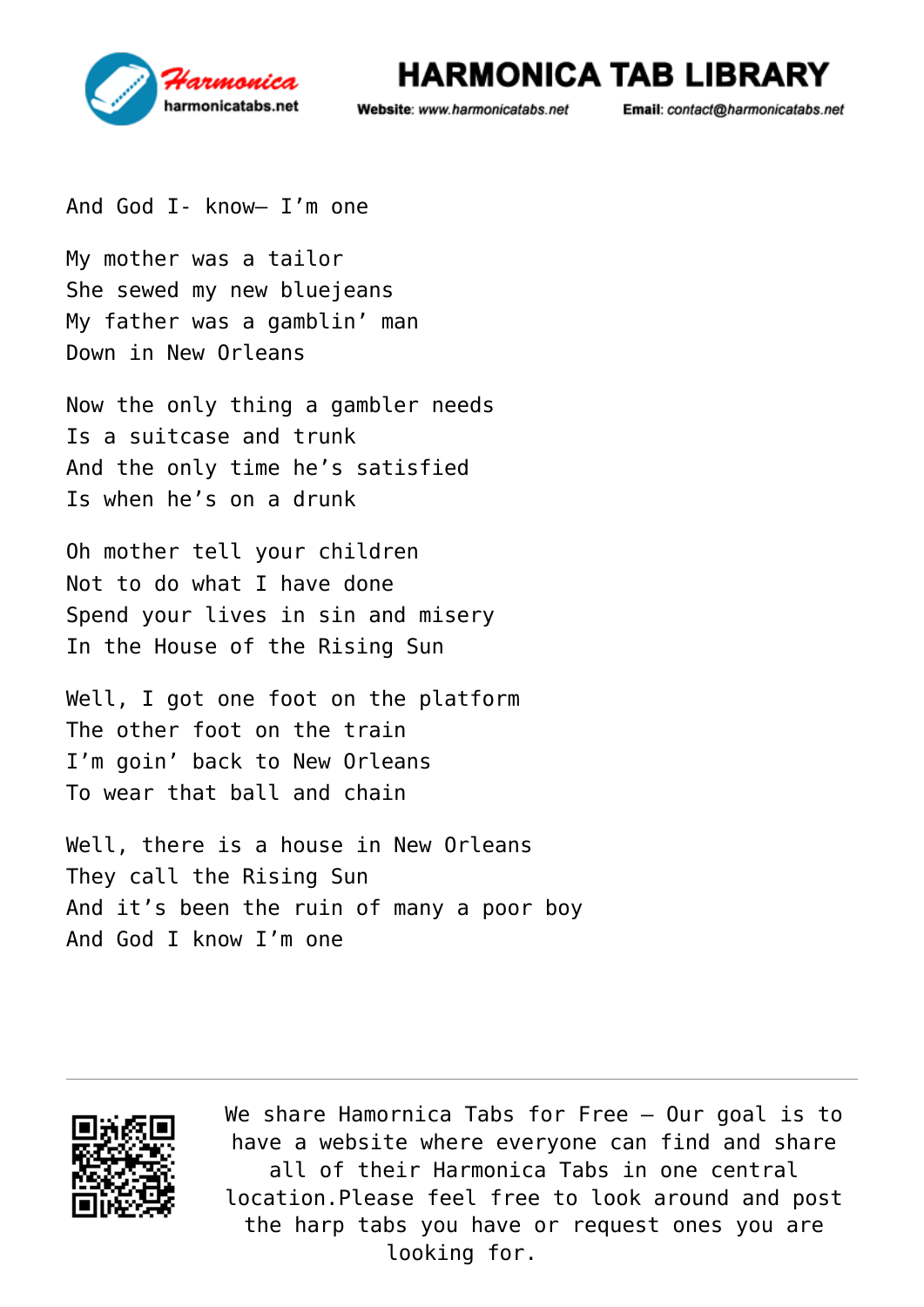

Website: www.harmonicatabs.net

Email: contact@harmonicatabs.net

### **Lyrics**

There is a house in New Orleans They call the Rising Sun And it's been the ruin of many a poor boy Dear God, I know I was one My mother was a tailor She sewed my new blue jeans And my father was a gamblin' man Way down in New Orleans And the only thing a gambler needs Is a suitcase in the trunk And the only time he's satisfied Is when he's on a drunk Oh mother, tell your children Not to do what I have done Don't spend your life in sin and misery In the House of the Rising Sun I got one foot on the platform And another on the train And I'm goin' back to New Orleans To wear that ball and chain There is a house in New Orleans They call the Rising Sun And it's been the ruin of many a poor boy Dear God, I know I was one Dear God, I know I was the one

### **[Home For A Rest](https://harmonicatabs.net/tabs/home-for-a-rest/)**

Key: G

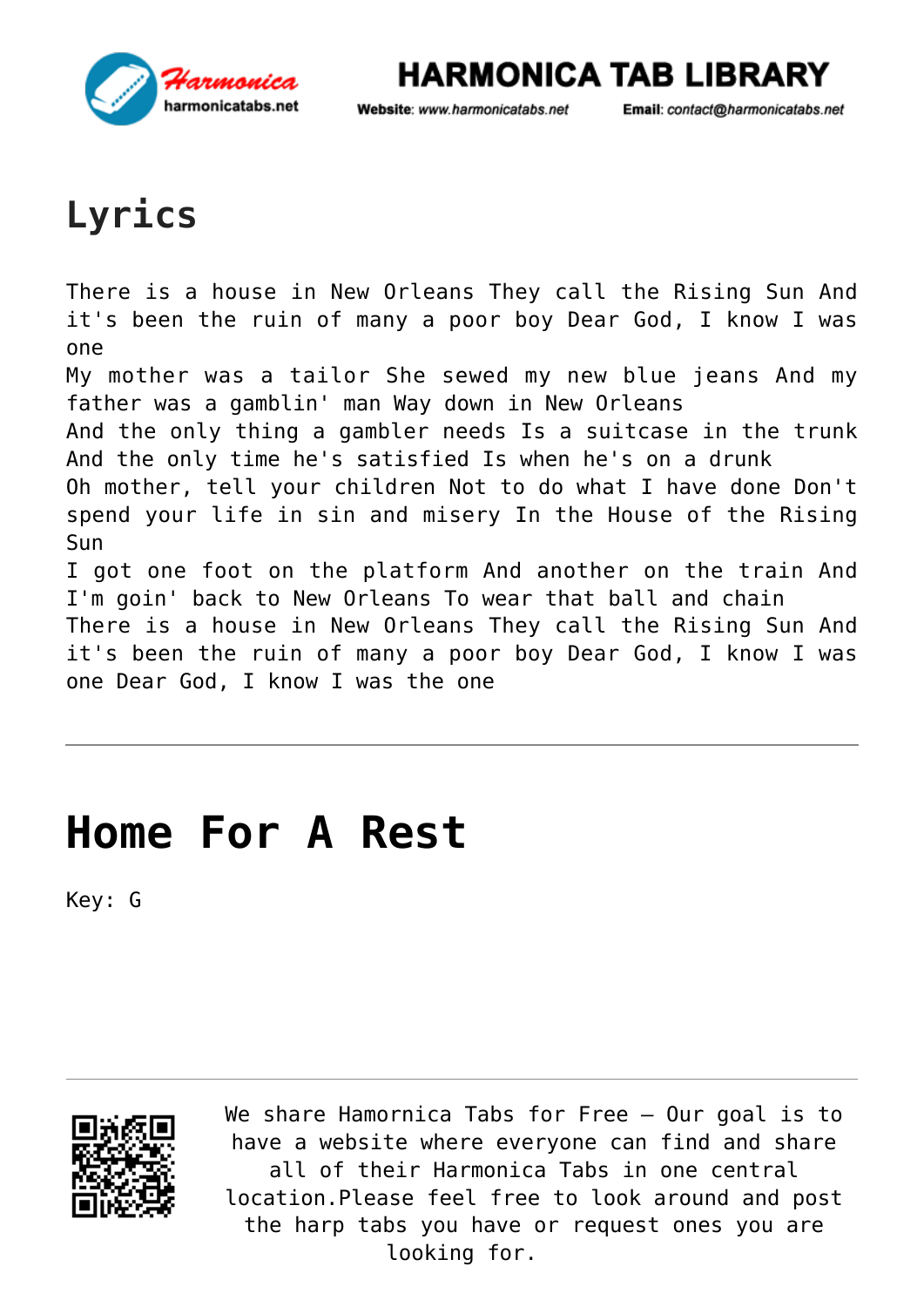

Website: www.harmonicatabs.net

Email: contact@harmonicatabs.net

Genre: General

Harp Type: Diatonic

Skill: Any 4 4 -3 4 -4 4 -4 5 -5 6 -5 You'll have to excuse me, I'm not at my best,

6 -5 5 -4 4 -4 5 6 4 4 4 4 I've been gone for a month, I've been drunk since I left.

4 4 -3 4 -4 4 -4 5 -5 6 -5 These so-called vacations will soon be my death,

6 -5 5 -4 4 -4 5 6 4 4 4 4 I'm so sick from the drink, I need home for a rest…

4 4 4 -3 4 -4 4 -4 5 -5 6 -5 We arrived in December and London was cold,

-5 5 -4 4 -4 5 -4 4 -3 4 -4 We stayed in the bars along Charing Cross Road.

4 4 -3 4 -4 4 -4 5 -5 6 -5 We never saw nothing but brass taps and oak,

6 -5 5 -4 4 -4 5 -4 4 -3 4 -4

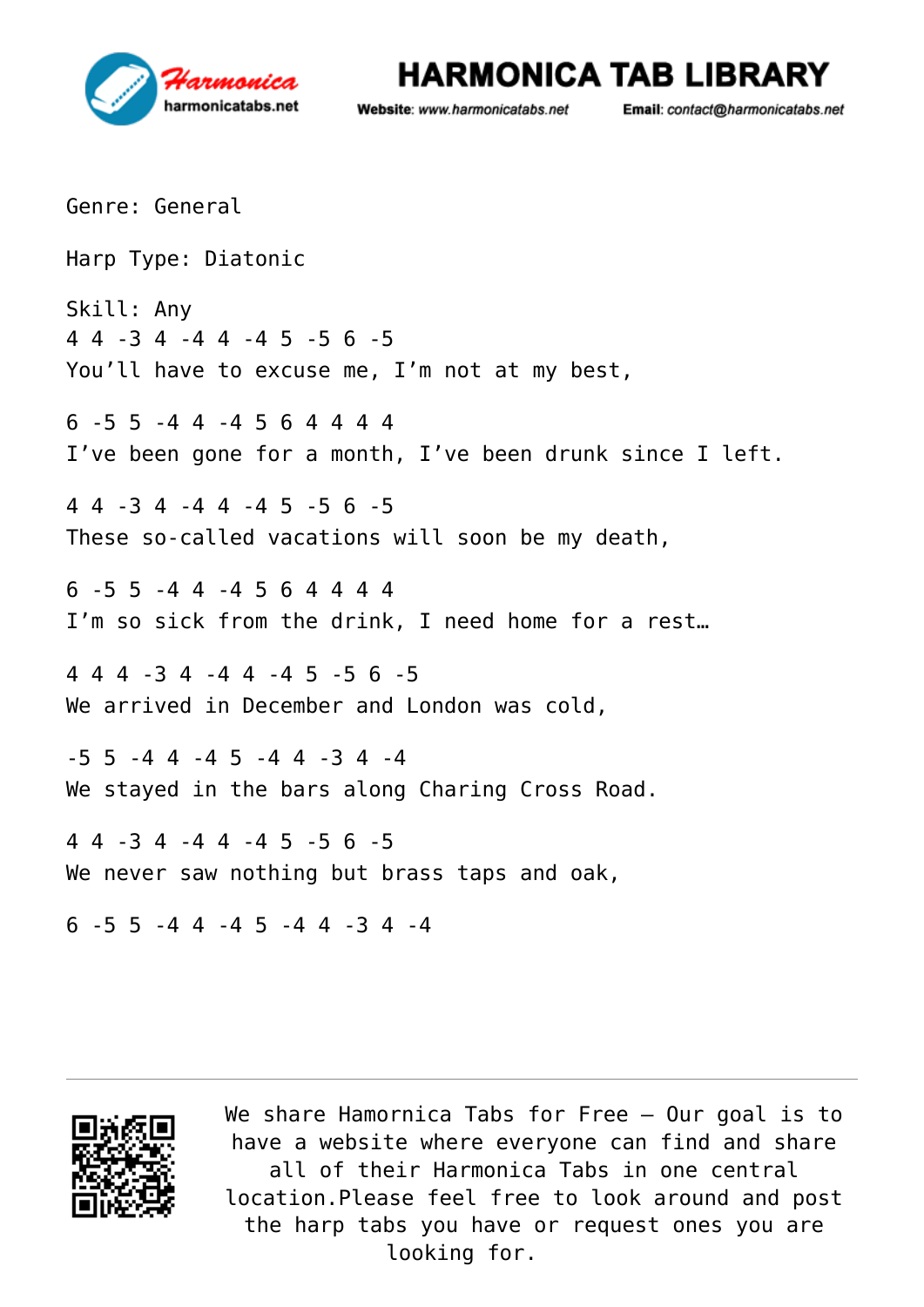

Website: www.harmonicatabs.net

Email: contact@harmonicatabs.net

Kept the shine on the bar with the sleeves of our coats. -4 -4 3 3 3 3 3 5 -4 4 -4 You'll have to excuse me, I'm not at my best, 5 -4 4 -4 5 -5 -5 5 -4 -4 -4 -4 I've been gone for a week, I've been drunk since I left. -4 -4 -4 3 3 3 3 3 5 -4 4 -4 And these so-called vacations will soon be my death, 5 -4 4 -4 5 -5 -5 5 -4 -4 -4 -4 I'm so sick from the drink, I need home for a rest, -6 -6 -6 TAKE ME HOME! 4 4 -4 4 -4 5 -5 6 -5 Euston Station, the train journey north, 5 5 -4 4 -4 5 4 -3 4 -4 In the buffet car, we lurched back and forth. 4 4 -3 4 -4 -4 5 -5 6 -5 Past old crooked dykes, through Yorkshire's green fields, 6 -5 5 -4 4 -4 5 -4 4 -3 4 -4

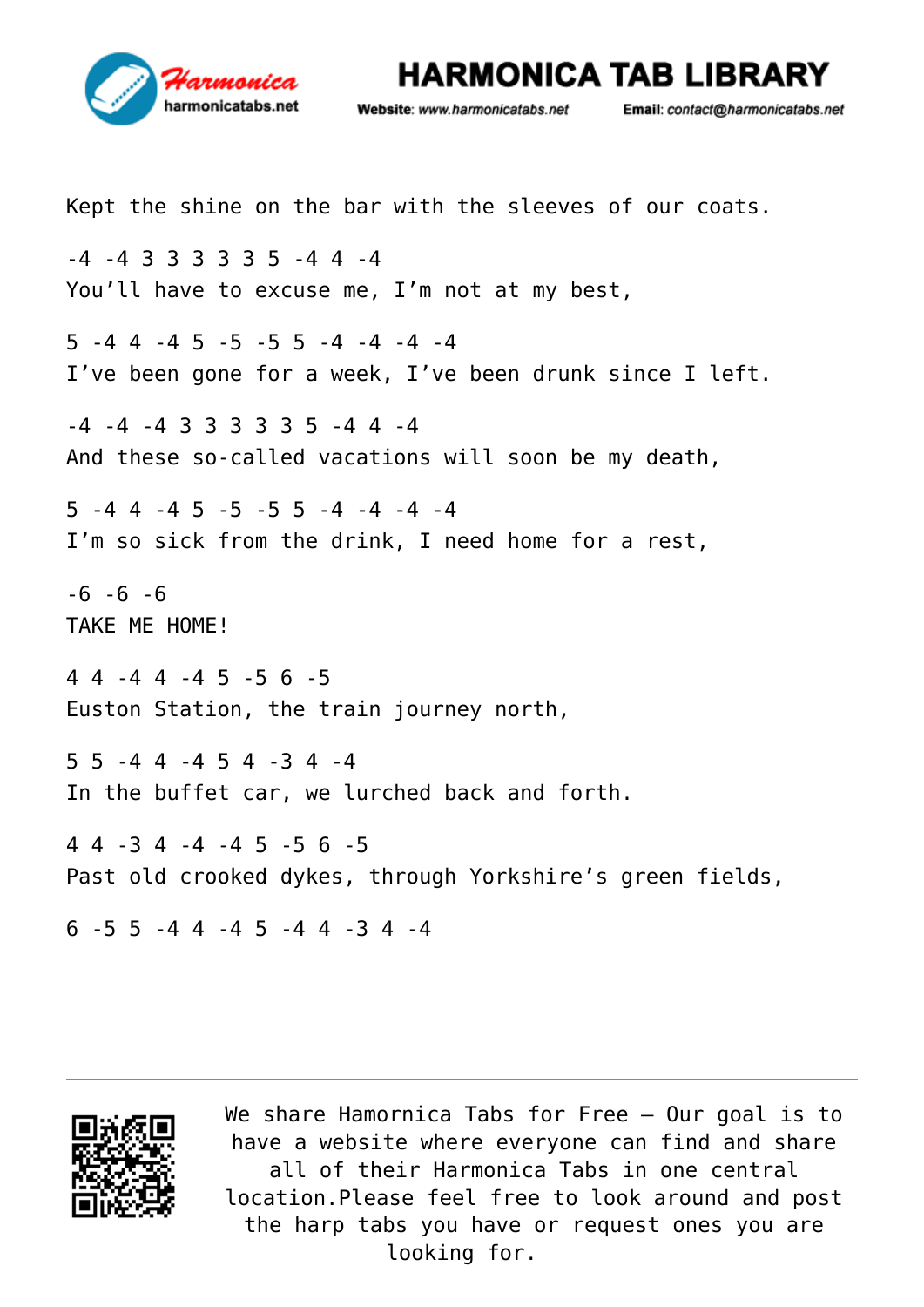

Website: www.harmonicatabs.net

Email: contact@harmonicatabs.net

We were flung into dance as the train jigged and reeled. -4 -4 3 3 3 3 3 5 -4 4 -4 You'll have to excuse me, I'm not at my best, 5 -4 4 -4 5 -5 -5 5 -4 -4 -4 -4 I've been gone for a week, I've been drunk since I left. -4 -4 -4 3 3 3 3 3 5 -4 4 -4 And these so-called vacations will soon be my death, 5 -4 4 -4 5 -5 -5 5 -4 -4 -4 -4 I'm so sick from the drink, I need home for a rest, -6 -6 -6 TAKE ME HOME! 4 4 4 -3 4 -4 -4 5 -5 6 -5 By the light of the moon, she'd drift through the streets, 5 5 -4 4 -4 5 -4 4 -3 4 -4 4 A rare old perfume, so seductive and sweet. 4 4 -3 4 -4 4 -4 5 -5 6 -5 She'd tease us and flirt as the pubs all closed down, 5 5 -4 4 -4 5 -4 4 -3 4 -4

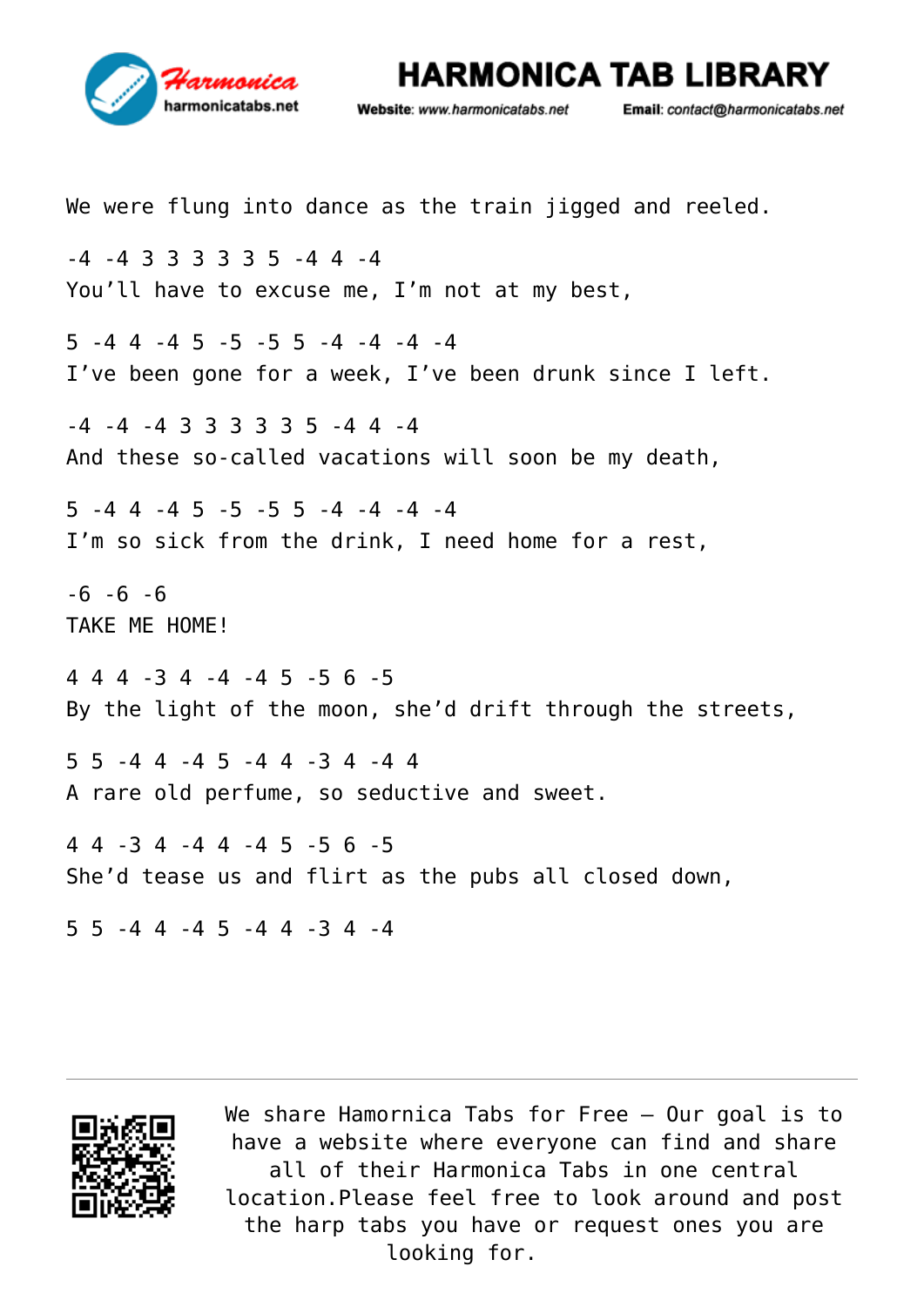

Website: www.harmonicatabs.net

Email: contact@harmonicatabs.net

Then walk us on home and deny us a round. -4 -4 3 3 3 3 3 5 -4 4 -4 You'll have to excuse me, I'm not at my best, 5 -4 4 -4 5 -5 -5 5 -4 -4 -4 -4 I've been gone for a month, I've been drunk since I left. -4 -4 -4 3 3 3 3 3 5 -4 4 -4 And these so-called vacations will soon be my death, 5 -4 4 -4 5 -5 -5 5 -4 -4 -4 -4 I'm so sick from the drink, I need home for a rest, -6 -6 -6 TAKE ME HOME! 4 4 -3 4 -4 -4 4 -4 5 -5 6 -5 The gas heater's empty, it's as damp as a tomb, 5 5 -4 4 -4 4 4 -3 4 -4 The spirits we drank now ghosts in the room. 4 4 -3 4 -4 4 -4 5 -5 6 -5 I'm knackered again, come on sleep, take me soon, 5 5 5 -4 4 -4 5 -4 4 -3 4 -4

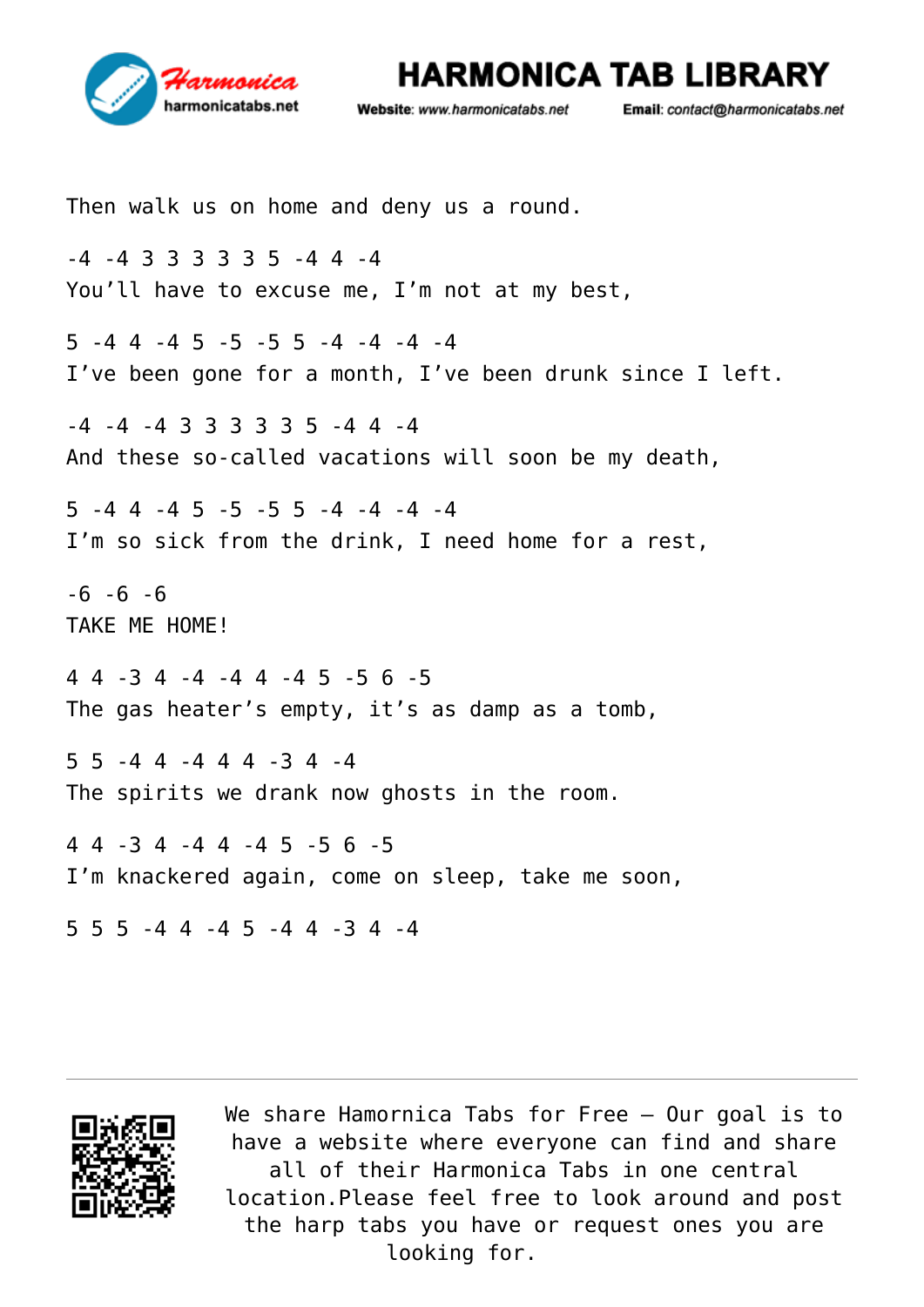

Email: contact@harmonicatabs.net

And don't lift up my head 'till the twelve bells at noon. -4 -4 3 3 3 3 3 5 -4 4 -4 You'll have to excuse me, I'm not at my best, 5 -4 4 -4 5 -5 -5 5 -4 -4 -4 -4 I've been gone for a month, I've been drunk since I left. -4 -4 -4 3 3 3 3 3 5 -4 4 -4 And these so-called vacations will soon be my death, 5 -4 4 -4 5 -5 -5 5 -4 -4 -4 -4 I'm so sick from the drink, I need home for a rest,

Website: www.harmonicatabs.net

-6 -6 -6 TAKE ME HOME!

### **Lyrics**

There is a house in New Orleans They call the Rising Sun And it's been the ruin of many a poor boy Dear God, I know I was one My mother was a tailor She sewed my new blue jeans And my father was a gamblin' man Way down in New Orleans And the only thing a gambler needs Is a suitcase in the trunk

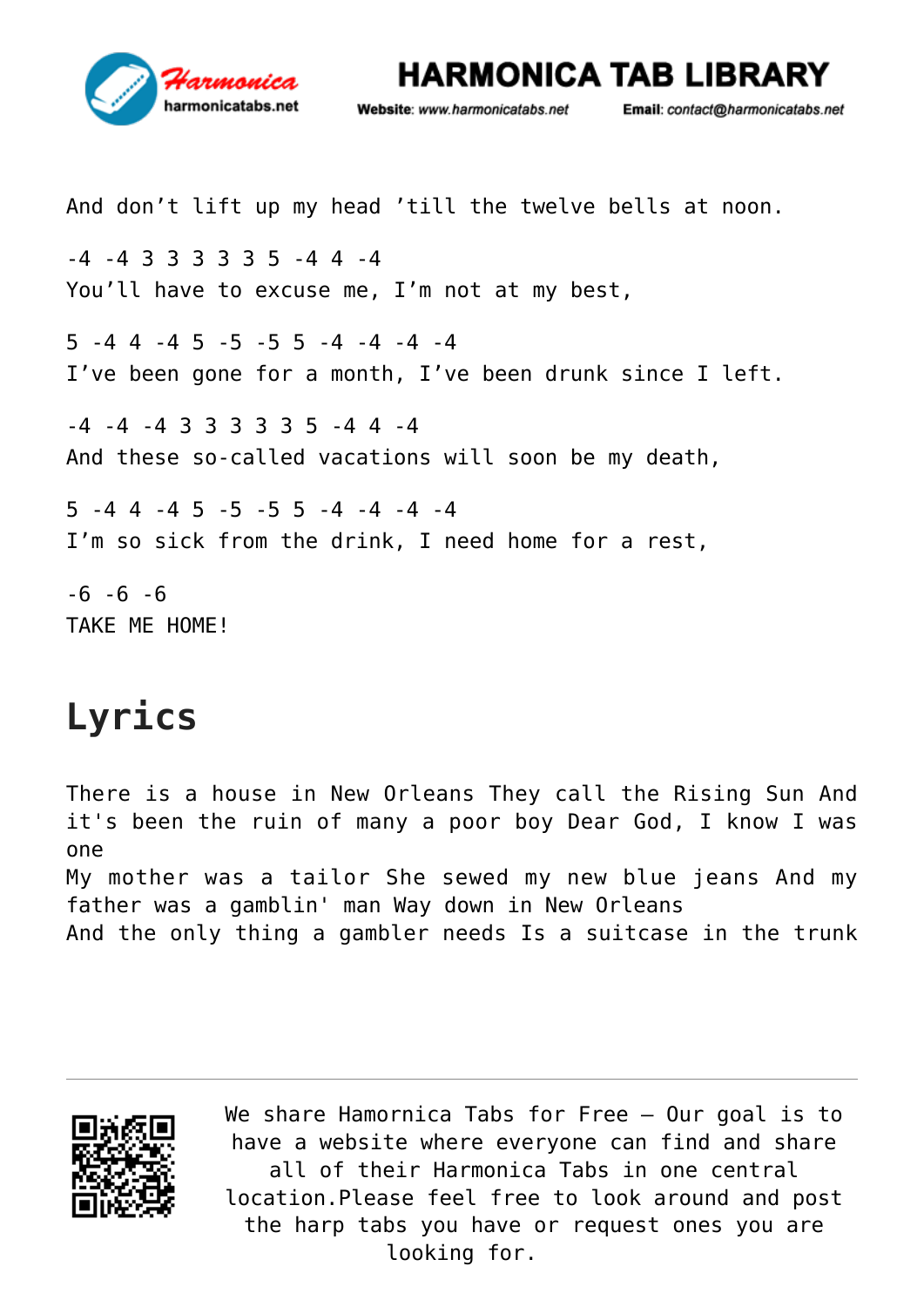

Website: www.harmonicatabs.net

Email: contact@harmonicatabs.net

**HARMONICA TAB LIBRARY** 

And the only time he's satisfied Is when he's on a drunk Oh mother, tell your children Not to do what I have done Don't spend your life in sin and misery In the House of the Rising Sun I got one foot on the platform And another on the train And I'm goin' back to New Orleans To wear that ball and chain There is a house in New Orleans They call the Rising Sun And it's been the ruin of many a poor boy Dear God, I know I was one Dear God, I know I was the one

## **[Hit The Lights \(tremolo\)](https://harmonicatabs.net/tabs/hit-the-lights-tremolo/)**

Key: G

Genre: General

Harp Type: Diatonic

Skill: Any This is tabbed for a 24 hole Echo Celeste tremolo

5 -5 6 6 6 6 6 -5 -5 5 It's the boy you never told I like you

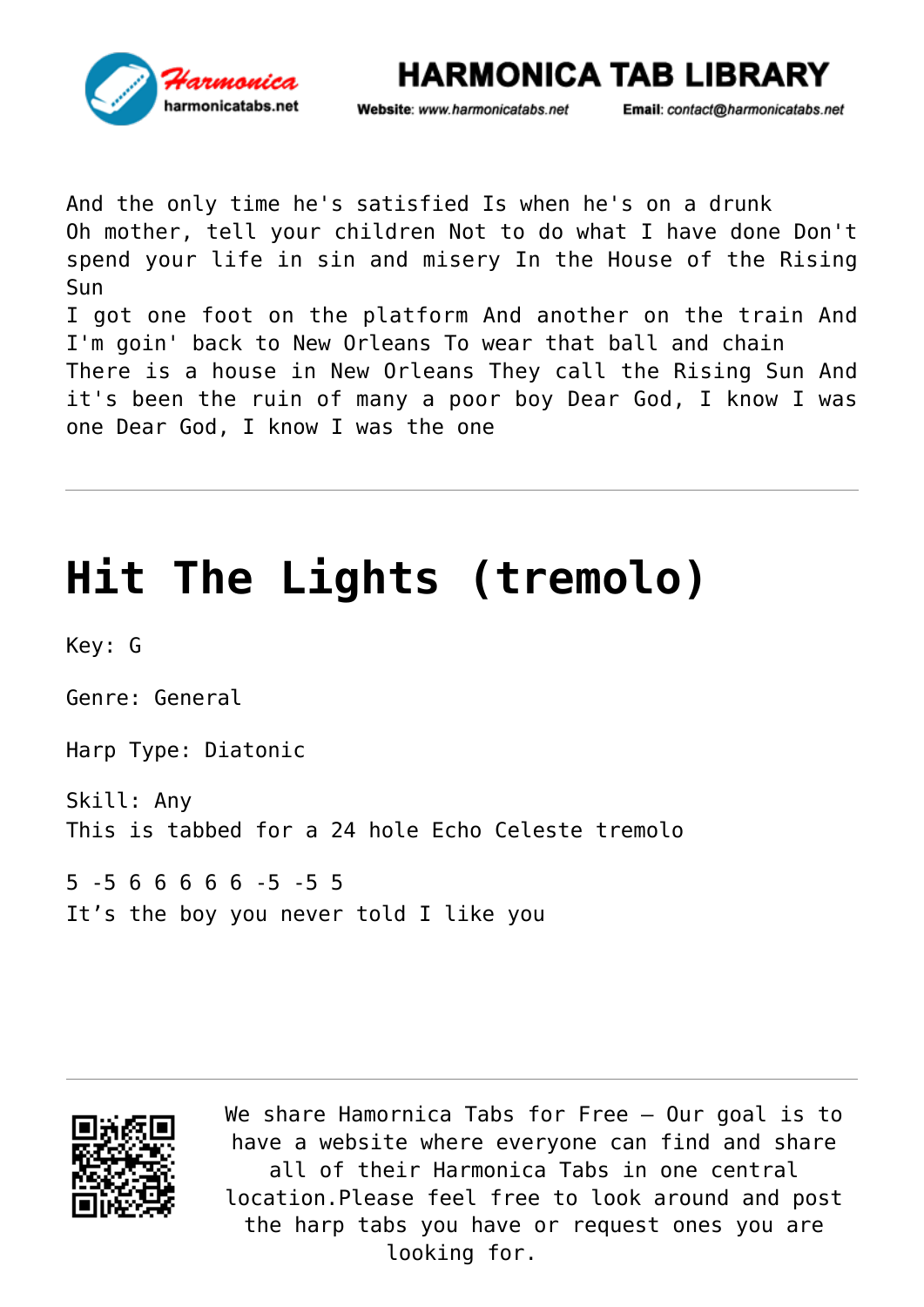

Website: www.harmonicatabs.net

Email: contact@harmonicatabs.net

5 -5 6 6 6 6 7 6 It's the girl you let get away 6 7 -7 -8 -7 7 6 6 7 6 It's the one you saw that day on the train -5 -5 5 5 5 5 4 -5 But you freaked out and walked away 5 -5 6 6 6 6 6 -5 -5 5 It's the plane you wanna catch to Vegas 5 -5 6 6 6 6 6 7 6 Things you swear you'll do before you die 6 7 -7 -7 -8 -7 7 6 7 6 It's the ci-ty of love that waits for you  $-5$   $-5$  5 5 5 4  $-5$ But you're too damn scared to fly Chorus: 8 -8 8 Hit the lights 8 -8 8 -8 -7 7 Let the music move you 7 7 9 9 7 -7 To lose yourself tonight 8 -8 8 Come alive

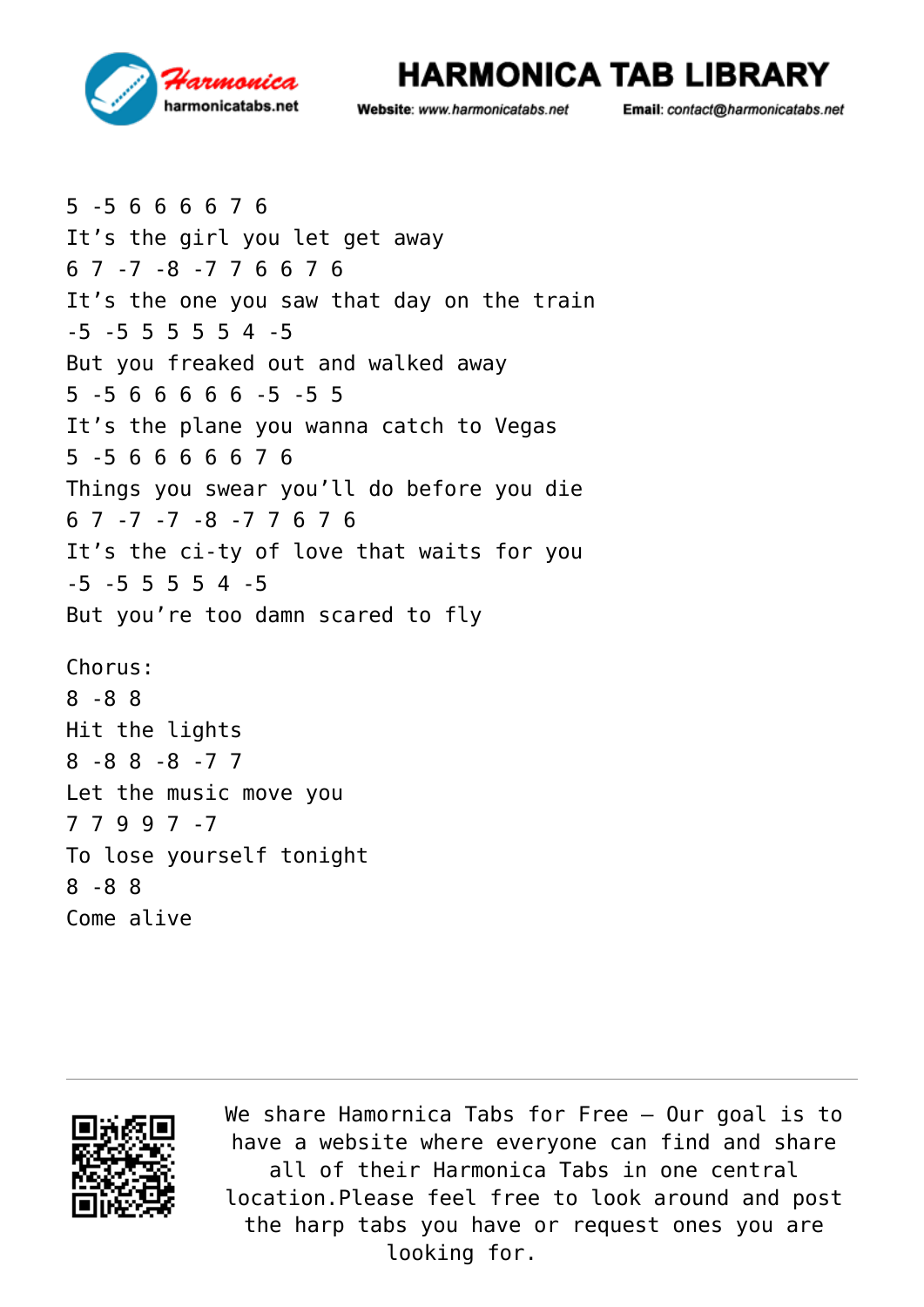

Website: www.harmonicatabs.net

Email: contact@harmonicatabs.net

8 -8 8 -8 -7 7 Let the moment take you 7 9 9 7 -7 Lose control tonight 8 -8 8 Hit the lights 8 -8 8 -8 -7 7 Let the music move you 7 7 9 9 7 -7 To lose yourself tonight 8 -8 8 Come alive 8 -8 8 -8 -7 7 Let the moment take you 7 9 9 7 -7 Lose control tonight Verse 2: It's the time you totally screwed up Still you try to get it out your brain It's the fight you had when you didn't make up It's the past that you're dying to change It's all the money that you're saving While the good life passes by

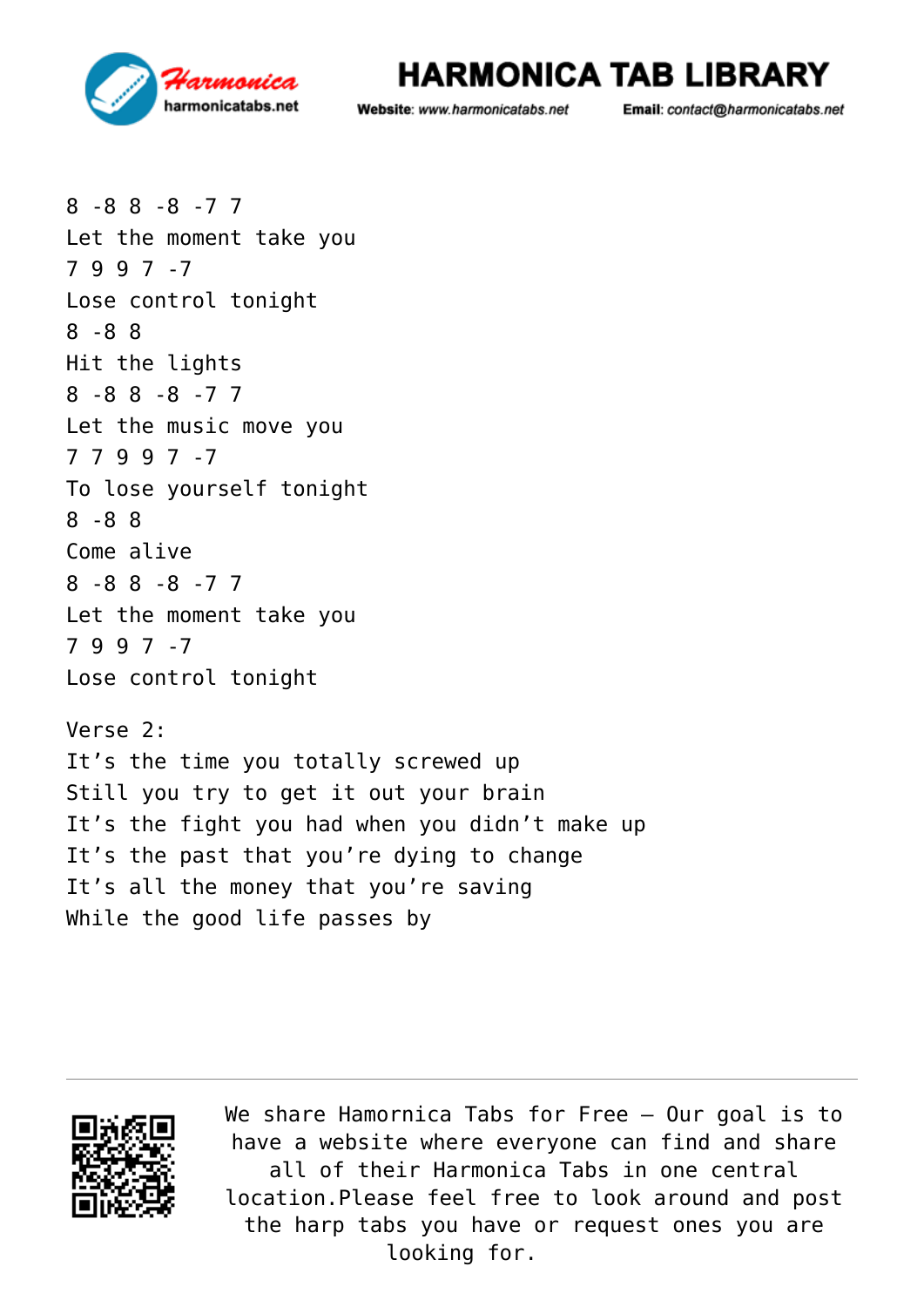

Website: www.harmonicatabs.net

Email: contact@harmonicatabs.net

It's all the dreams that never came true Cause you're too damn scared to try

(Chorus)

8 8 8 8 8 It's a mad, mad world 8 8 -8 8 -8 8 Gotta make an escape -7 -8 8 8 8 It's a perfect world 8 8 -8 8 -8 8 When you go all the way 8 -8 8 Hit the lights 8 -8 8 -8 -8 8 Let the music move you 7 7 9 9 7 -7 To lose yourself tonight 6 -6 7 7 7 7 -8 -8 8 So let's go (go, go, go) all the way 6 -6 7 7 7 7 -8 -8 8 Yeah let's go (go, go, go) night and day 6 -6 7 7 7 7 6 From the floor to the rafters

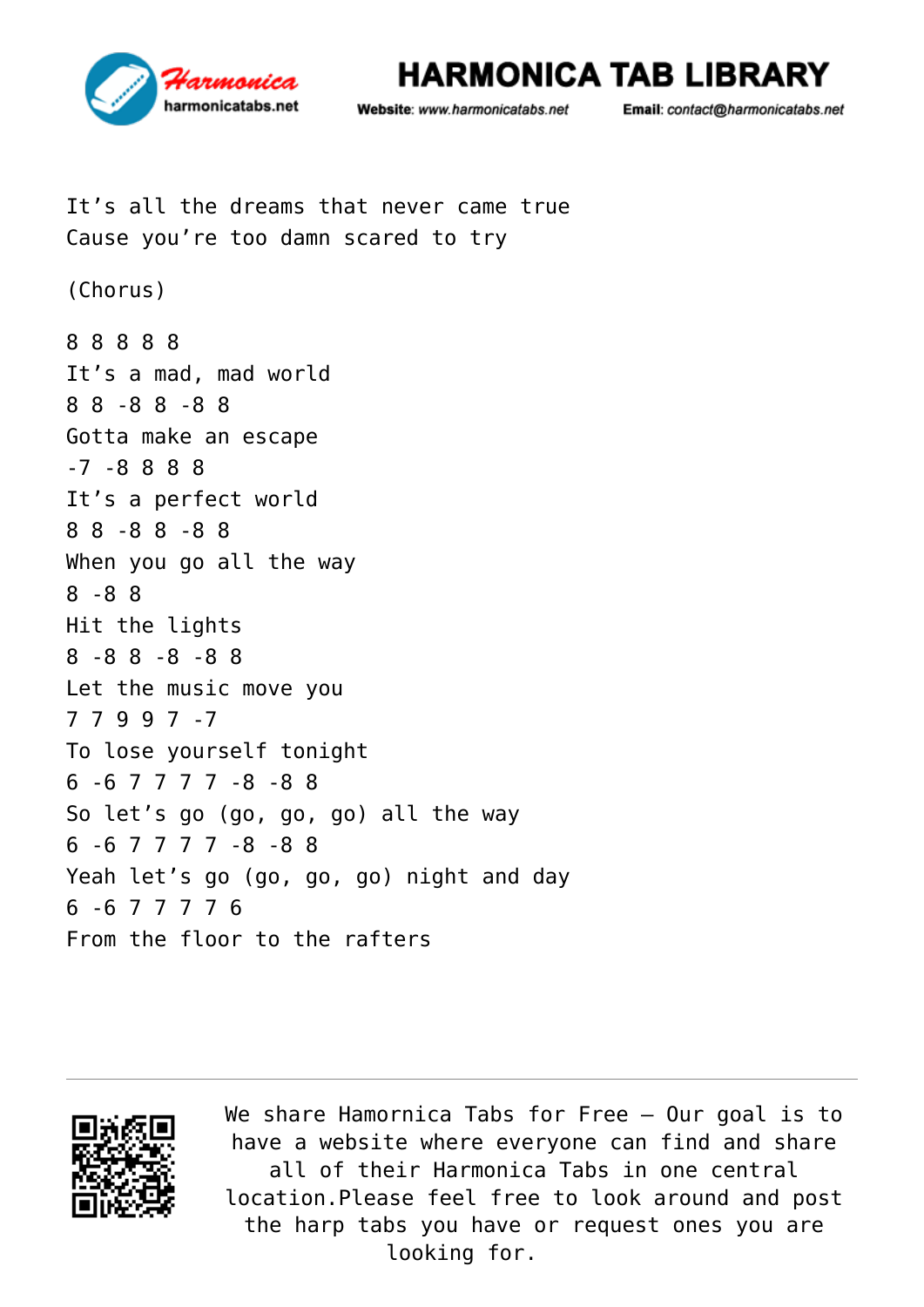

Website: www.harmonicatabs.net

Email: contact@harmonicatabs.net

7 7 7 7 7 7 People raise your glasses -7 7 -7 7 -7 8 -8 We could dance forever

(chorus)

### **Lyrics**

There is a house in New Orleans They call the Rising Sun And it's been the ruin of many a poor boy Dear God, I know I was one My mother was a tailor She sewed my new blue jeans And my father was a gamblin' man Way down in New Orleans And the only thing a gambler needs Is a suitcase in the trunk And the only time he's satisfied Is when he's on a drunk Oh mother, tell your children Not to do what I have done Don't spend your life in sin and misery In the House of the Rising **Sun** I got one foot on the platform And another on the train And I'm goin' back to New Orleans To wear that ball and chain There is a house in New Orleans They call the Rising Sun And it's been the ruin of many a poor boy Dear God, I know I was one Dear God, I know I was the one

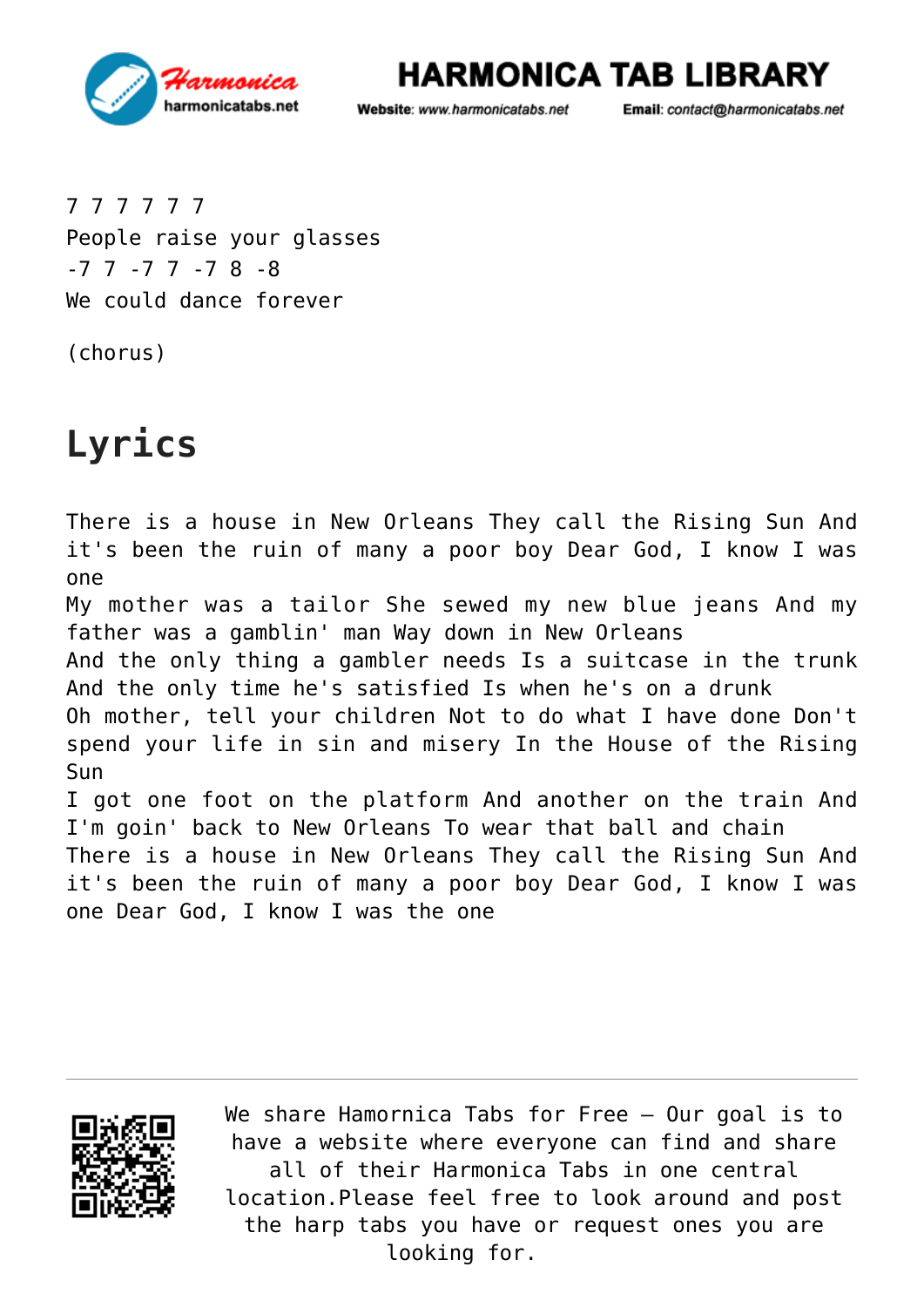

**HARMONICA TAB LIBRARY** 

Website: www.harmonicatabs.net

Email: contact@harmonicatabs.net

## **[Hit The Lights](https://harmonicatabs.net/tabs/hit-the-lights/)**

Key: G Genre: General Harp Type: Diatonic Skill: Any 4 -4 5 5 5 5 5 -4 -4 4 It's the boy you never told I like you 4 -4 5 5 5 5 6 5 It's the girl you let get away 5 6 -6 -7 -6 6 5 5 6 5 It's the one you saw that day on the train -4 -4 4 4 4 4 3 -4 But you freaked out and walked away 4 -4 5 5 5 5 5 -4 -4 4 It's the plane you wanna catch to Vegas 4 -4 5 5 5 5 5 6 5 Things you swear you'll do before you die 5 6 -6 -6 -7 -6 6 5 6 5

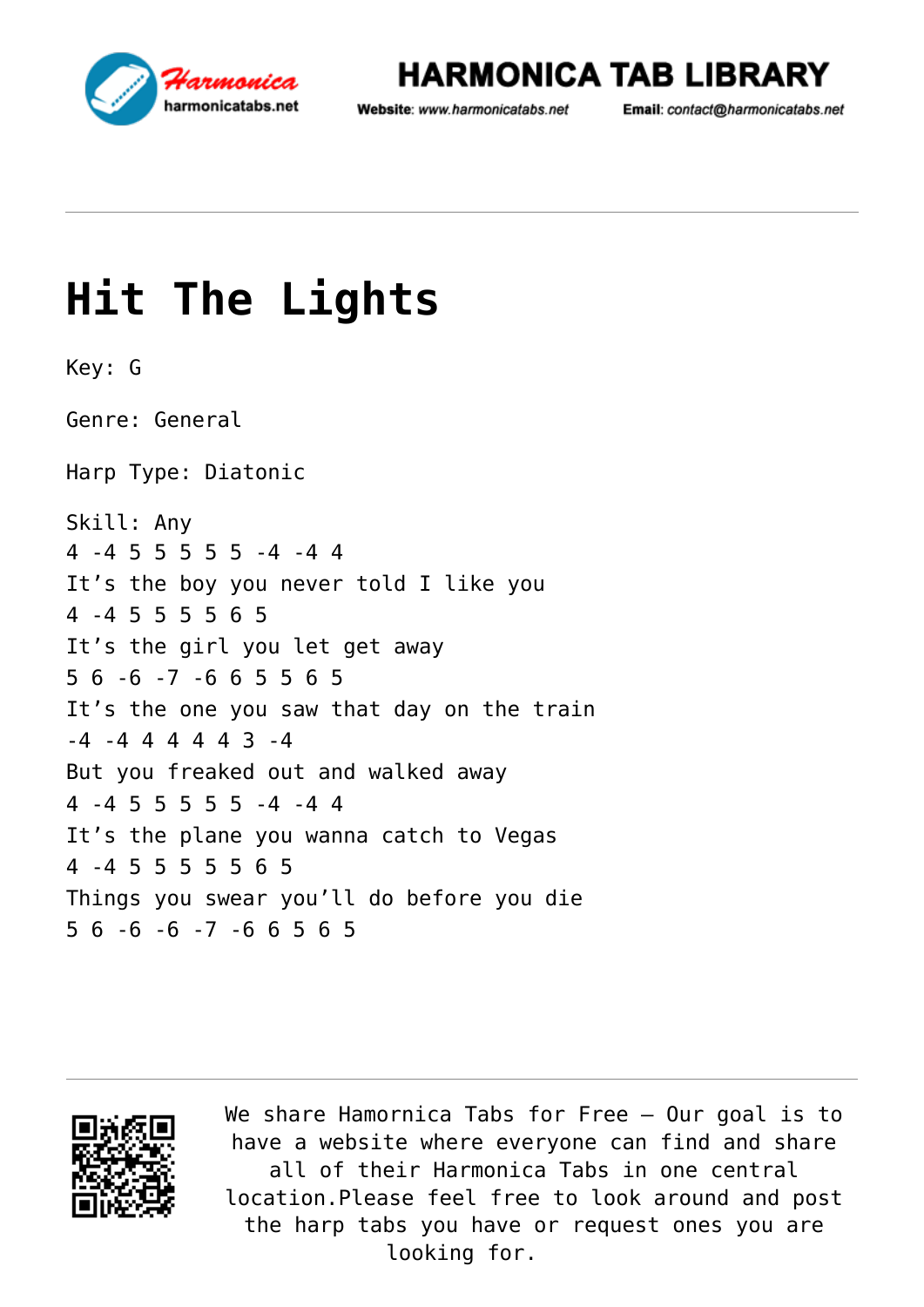

Website: www.harmonicatabs.net

Email: contact@harmonicatabs.net

It's the ci-ty of love that waits for you  $-4$   $-4$  4 4 4 3  $-4$ But you're too damn scared to fly Chorus: 7 -7 7 Hit the lights 7 -7 7 -7 -6 6 Let the music move you 6 6 8 8 6 -6 To lose yourself tonight 7 -7 7 Come alive 7 -7 7 -7 -6 6 Let the moment take you 6 8 8 6 -6 Lose control tonight 7 -7 7 Hit the lights 7 -7 7 -7 -6 6 Let the music move you 6 6 8 8 6 -6 To lose yourself tonight 7 -7 7

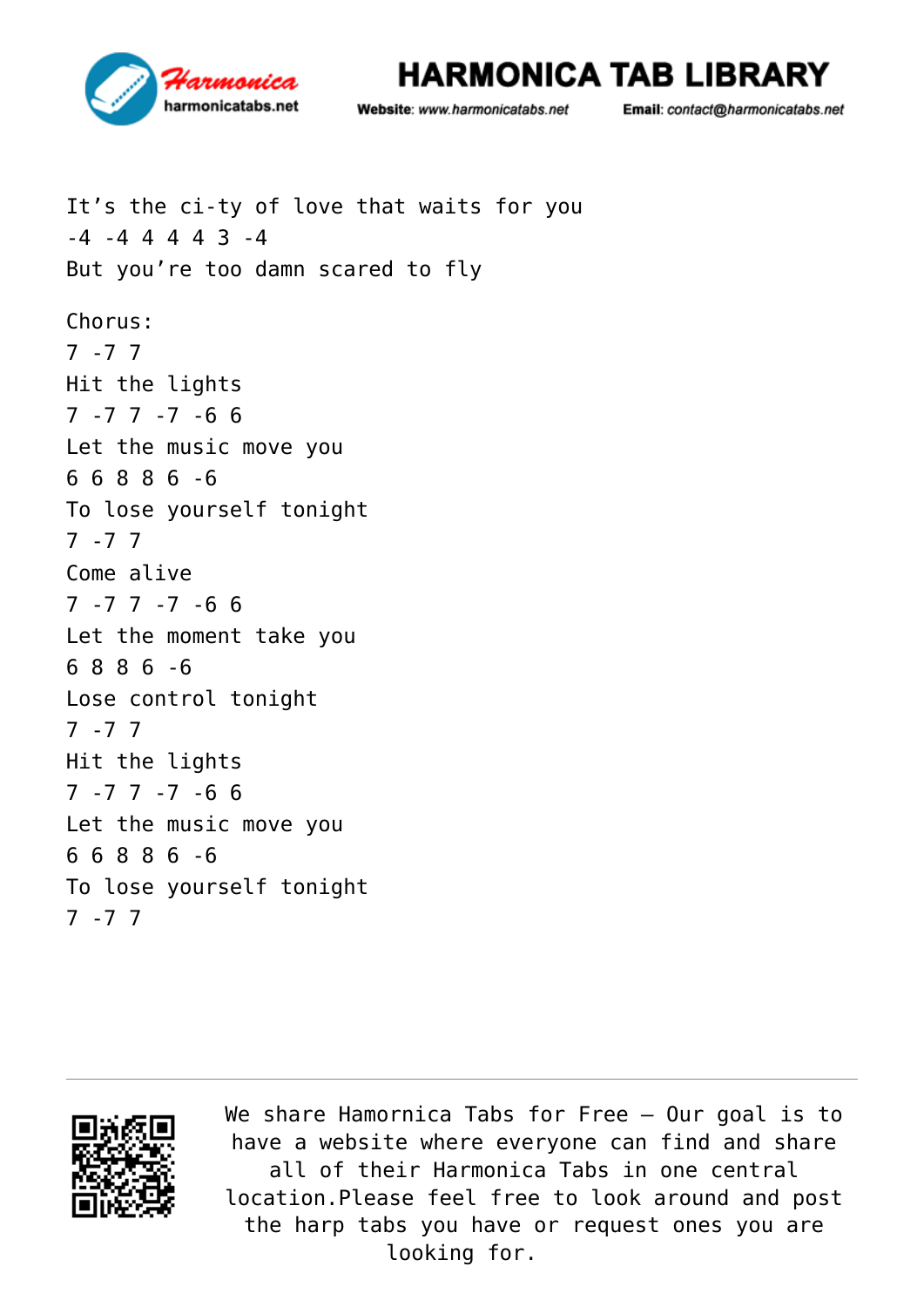

Website: www.harmonicatabs.net

Email: contact@harmonicatabs.net

Come alive 7 -7 7 -7 -6 6 Let the moment take you 6 8 8 6 -6 Lose control tonight

Verse 2: It's the time you totally screwed up Still you try to get it out your brain It's the fight you had when you didn't make up It's the past that you're dying to change It's all the money that you're saving While the good life passes by It's all the dreams that never came true Cause you're too damn scared to try

(Chorus)

7 7 7 7 7 It's a mad, mad world 7 7 -7 7 -7 7 Gotta make an escape -6 -7 7 7 7 It's a perfect world 7 7 -7 7 -7 7

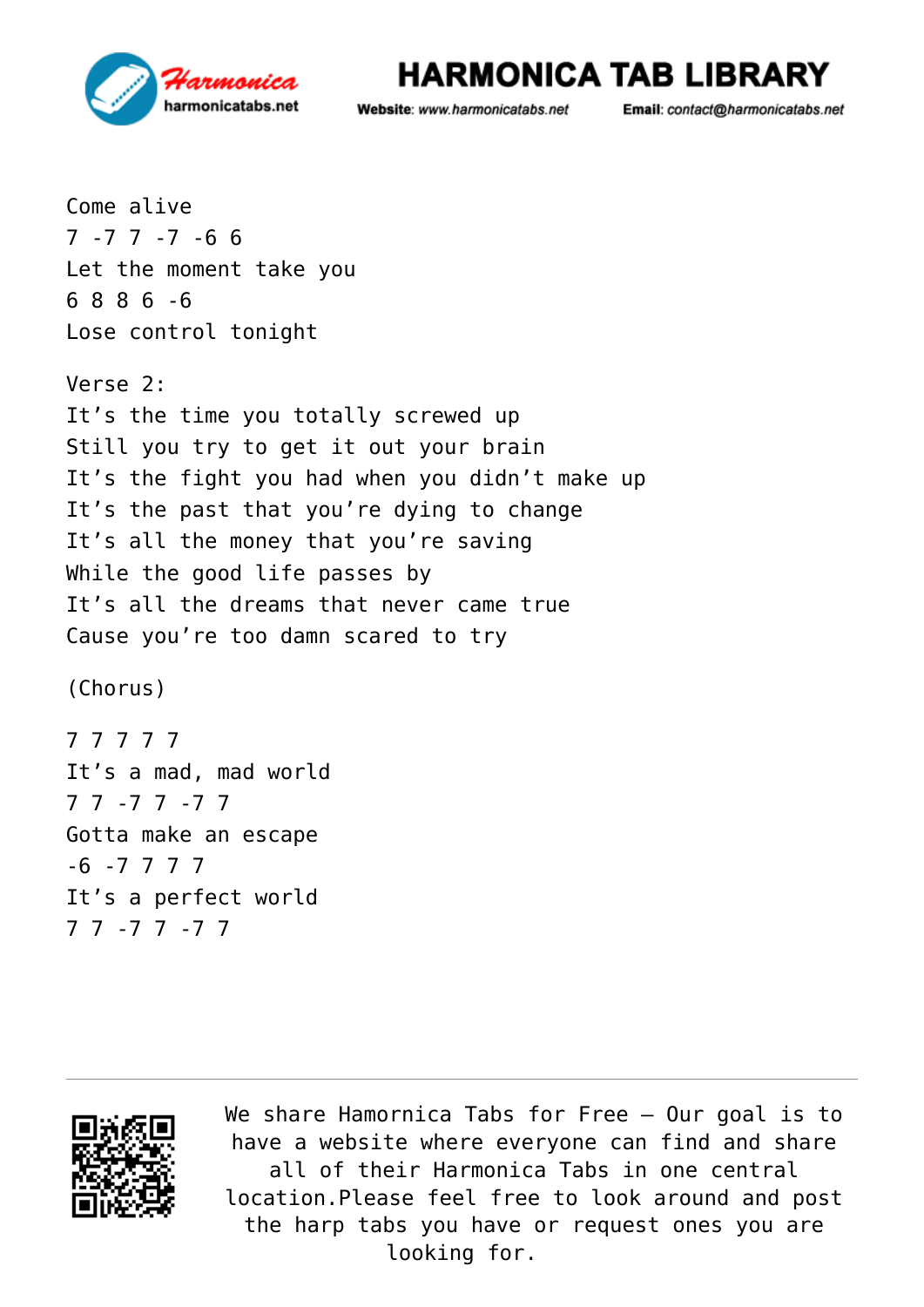

Website: www.harmonicatabs.net

Email: contact@harmonicatabs.net

When you go all the way 7 -7 7 Hit the lights 7 -7 7 -7 -6 6 Let the music move you 6 6 8 8 6 -6 To lose yourself tonight 5 -5 6 6 6 6 -7 -7 7 So let's go (go, go, go) all the way 5 -5 6 6 6 6 -7 -7 7 Yeah let's go (go, go, go) night and day 5 -5 6 6 6 6 5 From the floor to the rafters 6 6 6 6 6 6 People raise your glasses  $-6$  6  $-6$  6  $-6$  7  $-8$ We could dance forever

(chorus)

### **Lyrics**

There is a house in New Orleans They call the Rising Sun And

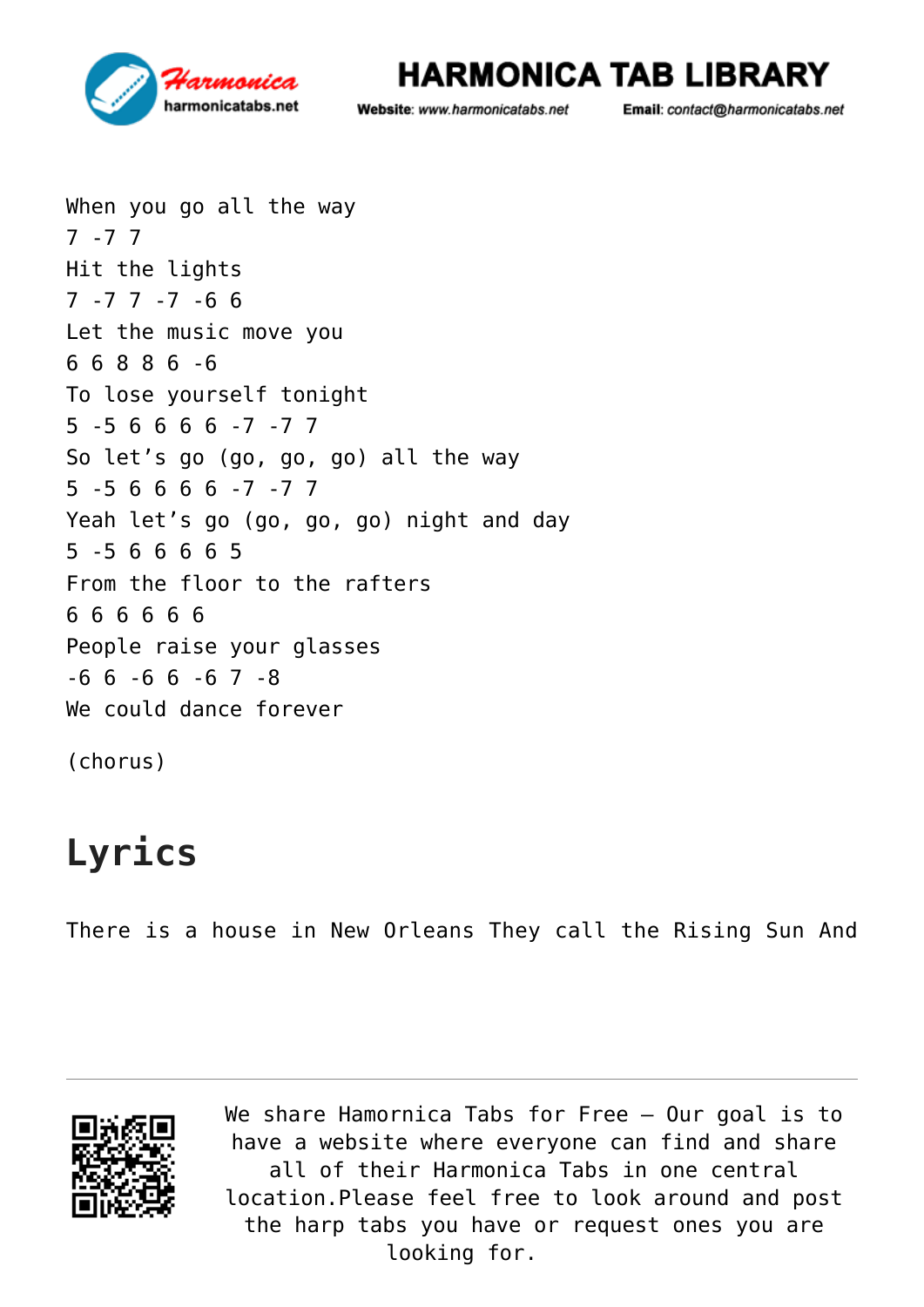

Email: contact@harmonicatabs.net

it's been the ruin of many a poor boy Dear God, I know I was one

My mother was a tailor She sewed my new blue jeans And my father was a gamblin' man Way down in New Orleans And the only thing a gambler needs Is a suitcase in the trunk And the only time he's satisfied Is when he's on a drunk Oh mother, tell your children Not to do what I have done Don't spend your life in sin and misery In the House of the Rising Sun

I got one foot on the platform And another on the train And I'm goin' back to New Orleans To wear that ball and chain There is a house in New Orleans They call the Rising Sun And

it's been the ruin of many a poor boy Dear God, I know I was one Dear God, I know I was the one

## **[Hey Porter!](https://harmonicatabs.net/tabs/hey-porter/)**

Key: G

Genre: General

Harp Type: Diatonic

Skill: Any

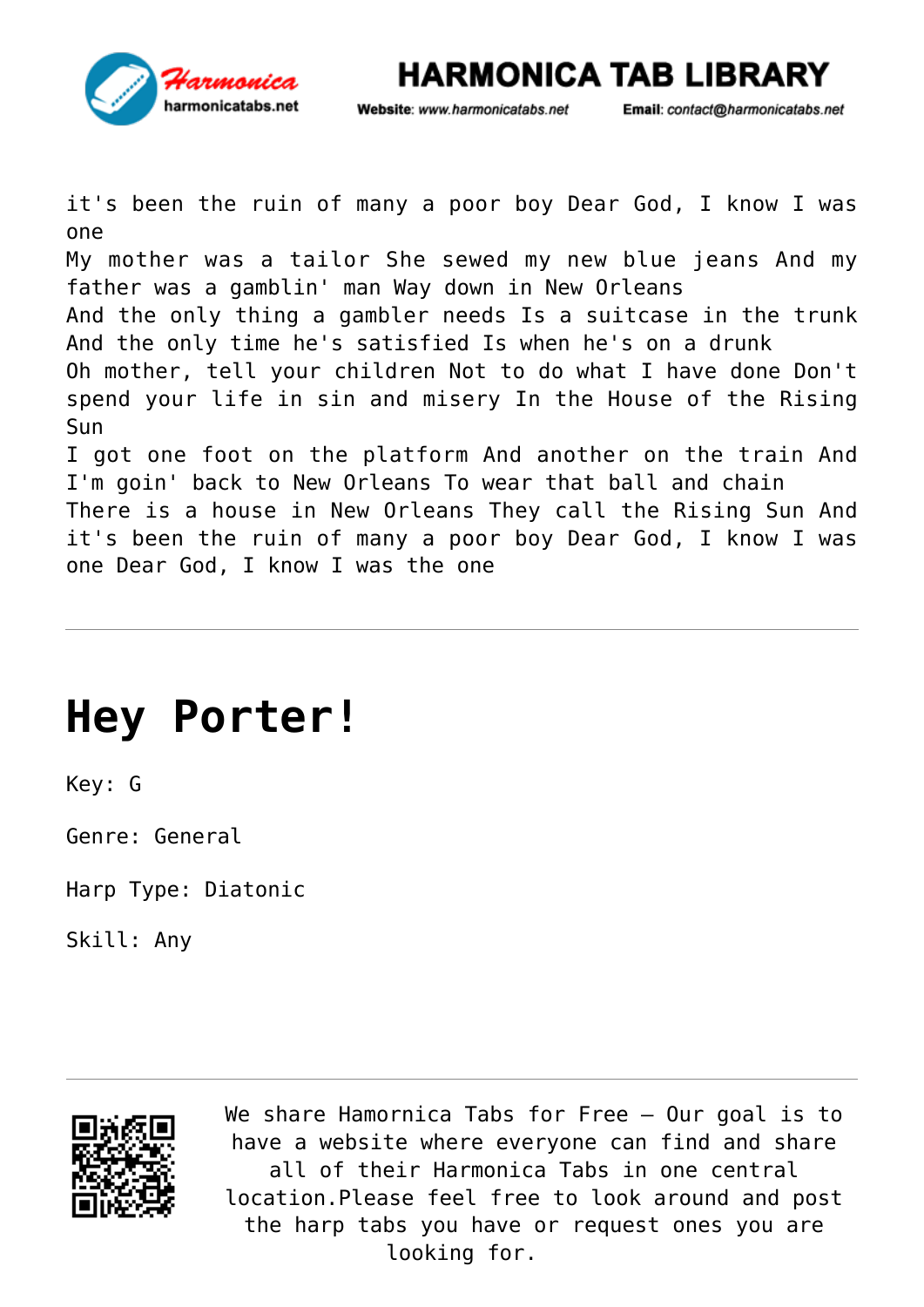

Website: www.harmonicatabs.net

Email: contact@harmonicatabs.net

VERSE 1 4 4 4 6 -4 4 Hey por-ter! Hey por-ter! 4 5 5 5 4 4 Would you tell me the time? 4 4 4 4 4 4 5 5 5 5 How much long-er will it be till we cross 4 -4 -4 -4 -3 3 that Ma-son Dix-on Line? 4 4 4 4 4 4 4 4 4 4 At day-light would ya tell that en-gin-eer  $-4$  4  $-3$  3 to slow it down? 4 4 4 4 3 4 4 3 Or bet-ter still, just stop the train, 2 3 3 3 3 2 1 Cause I wan-na look a-round. VERSE 2 Hey porter! Hey porter! What time did ya say? How much longer will it be till I can see the light of day? When we hit Dixie will you tell that engineer

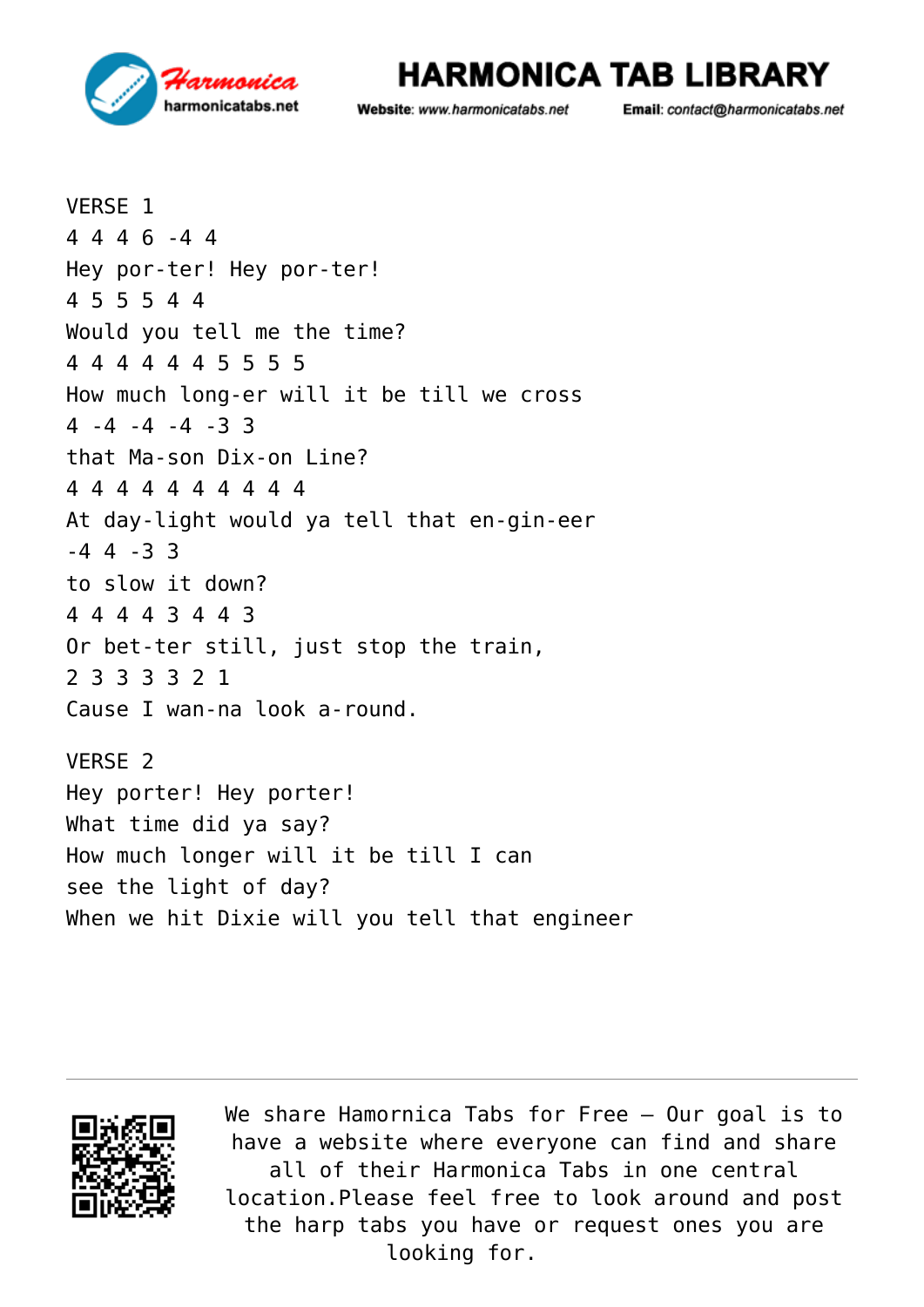

Website: www.harmonicatabs.net

Email: contact@harmonicatabs.net

to ring his bell? And ask everybody that ain't asleep to stand right up and yell.

VERSE 3 Hey porter! Hey porter! It's getting light outside. This old train is puffin' smoke, and I have to strain my eyes. But ask that engineer if he will blow his whistle please. Cause I smell frost on cotton leaves and I feel that Southern breeze.

VERSE 4 Hey porter! Hey porter! Please get my bags for me. I need nobody to tell me now that we're in Tennessee. Go tell that engineer to make that lonesome whistle scream, We're not so far from home so take it easy on the steam.

VERSE 5

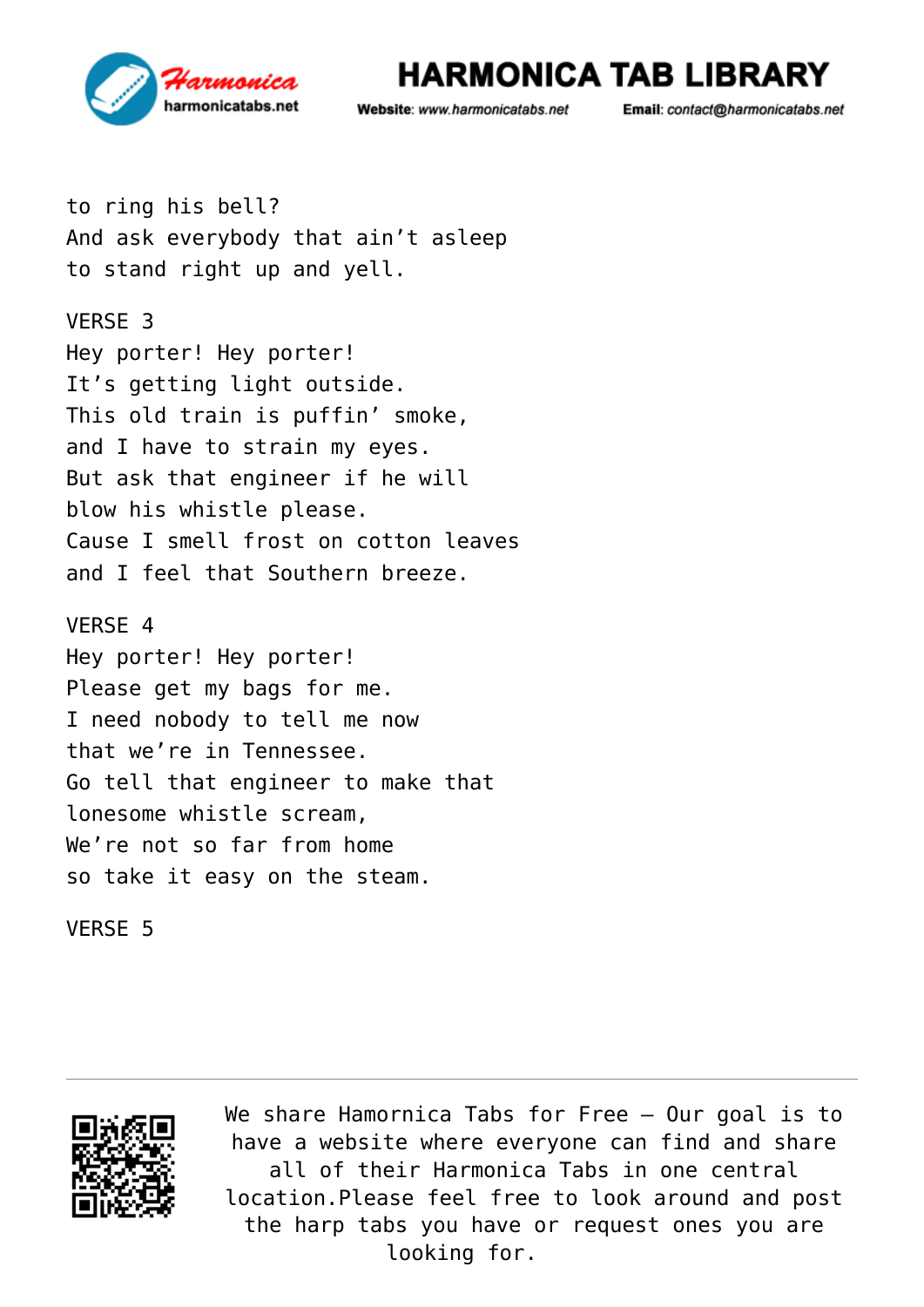

Website: www.harmonicatabs.net

Email: contact@harmonicatabs.net

Hey porter! Hey porter! Please open up the door. When they stop the train I'm gonna get off first Cause I can't wait no more. Tell that engineer I said thanks alot, and I didn't mind the fare. I'm gonna set my feet on Southern soil and breathe that Southern air.

## **Lyrics**

There is a house in New Orleans They call the Rising Sun And it's been the ruin of many a poor boy Dear God, I know I was one My mother was a tailor She sewed my new blue jeans And my father was a gamblin' man Way down in New Orleans And the only thing a gambler needs Is a suitcase in the trunk And the only time he's satisfied Is when he's on a drunk Oh mother, tell your children Not to do what I have done Don't spend your life in sin and misery In the House of the Rising Sun I got one foot on the platform And another on the train And I'm goin' back to New Orleans To wear that ball and chain

There is a house in New Orleans They call the Rising Sun And

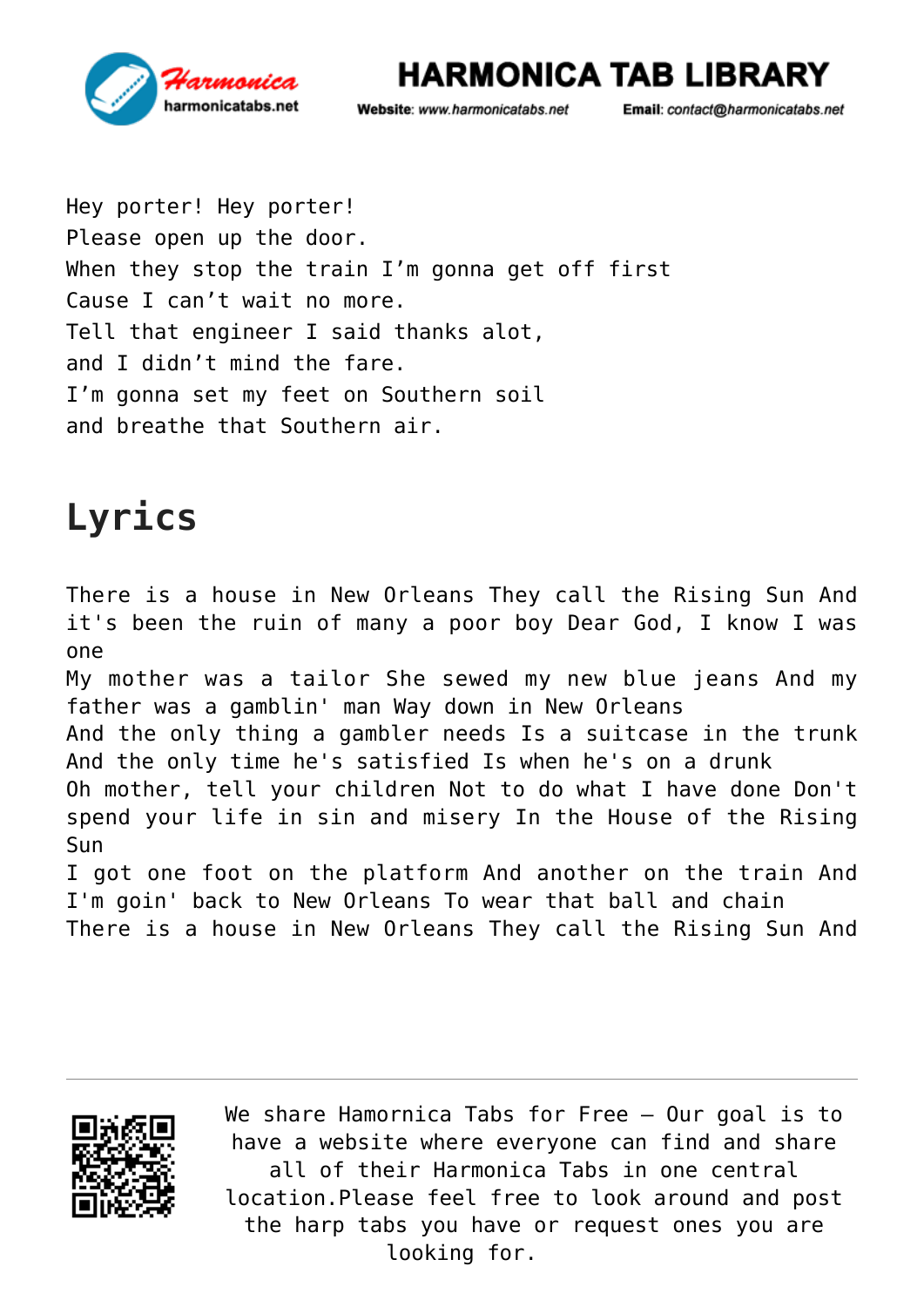

Website: www.harmonicatabs.net

Email: contact@harmonicatabs.net

it's been the ruin of many a poor boy Dear God, I know I was one Dear God, I know I was the one

## **[Isobel](https://harmonicatabs.net/tabs/isobel/)**

Key: G

Genre: General

Harp Type: Diatonic

Skill: Any  $-3b$  5  $-5b$  5 4  $-3b$ I thought it was fun-ny

 $-3b -3 5 -4 -3b$ when you missed the train

-3b 4 5 -5b 5 4 -3b -3b When I rang you at home they said

 $-3$  4 4  $-3$   $-3$ you left yes-ter-day

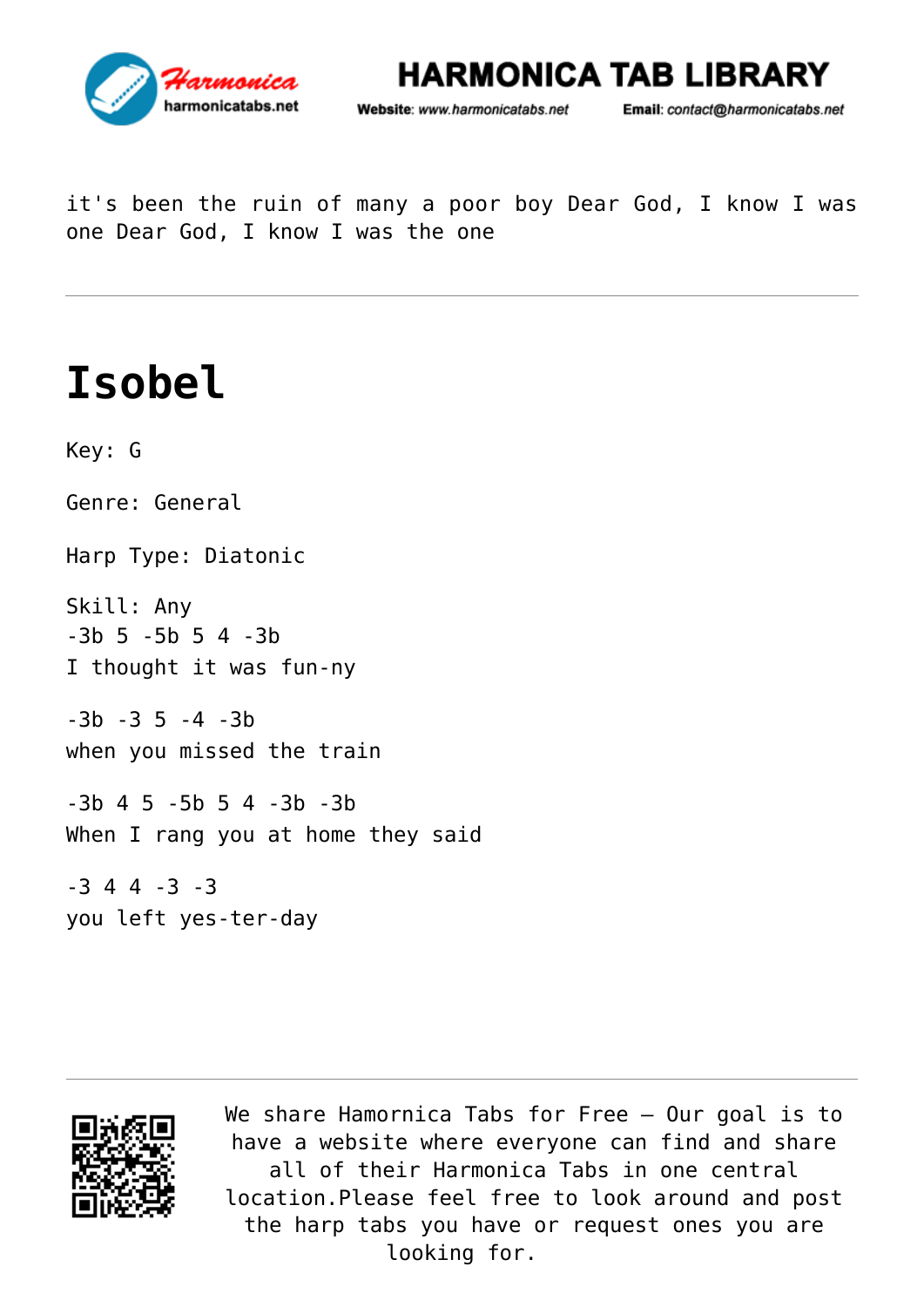

Website: www.harmonicatabs.net

Email: contact@harmonicatabs.net

 $-3b$  5  $-5b$   $-5$   $-5b$ I thought it was strange  $-4$  4 5  $-4$   $-3b$ when your car was found -3b 4 5 5 4 -3b -3b -3 4 4 by the tree in En-nis where we used to  $4 - 3 - 3$ hang a-round (CHORUS) 5 -6b -5 5 Dear Is-o-bel -4 -4 5 -4 -3b 4 -4 -4 5 -4 I hope you're well and what you've done is right 5 -5 -6b -5 5 Oh it's been such hell 5 -4 4 -4 -3b 4 -4 -4 5 -4 I wish you well I hope your safe to-night -3b 4 -4 5 -5 5 4

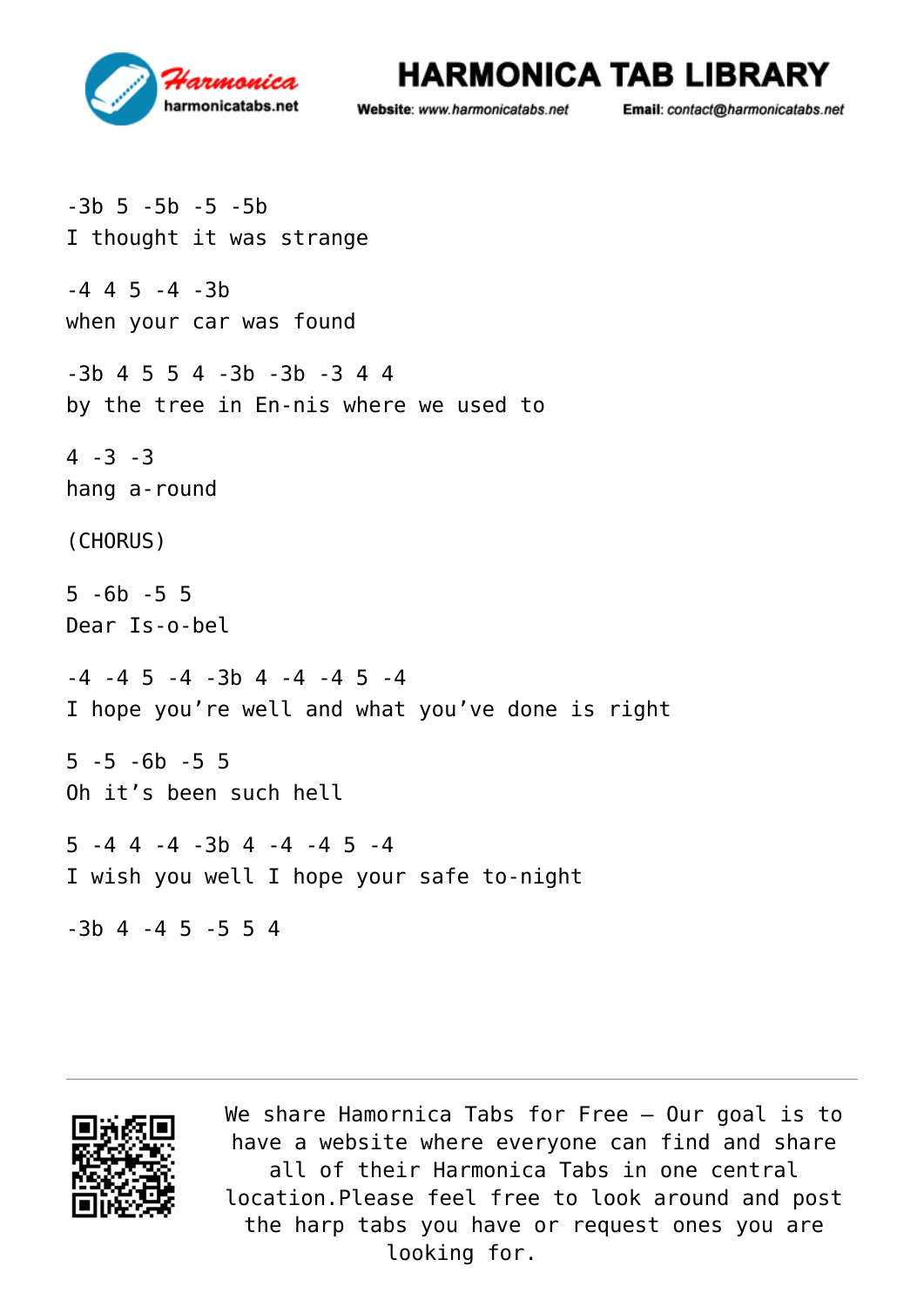

Website: www.harmonicatabs.net

Email: contact@harmonicatabs.net

It's been a long day com-ing  $-3b -5b -5 -5b$ and long will it last -4 5 5 -5 5 4 when it's last day leav-ing,  $-3b$   $-5b$   $-5$   $-5b$   $5$   $-4$   $5$   $-4$   $-4$   $4$ I'm help-ing it pass by lov-ing you more VERSE 2 SAME AS 1 And who he would become, all the things he'd have done would he have loved you, and not let you down and would he be stronger than his father don't punish yourself, leave it well alone

(CHORUS TO END)

ENJOY!!!

### **Lyrics**

There is a house in New Orleans They call the Rising Sun And it's been the ruin of many a poor boy Dear God, I know I was

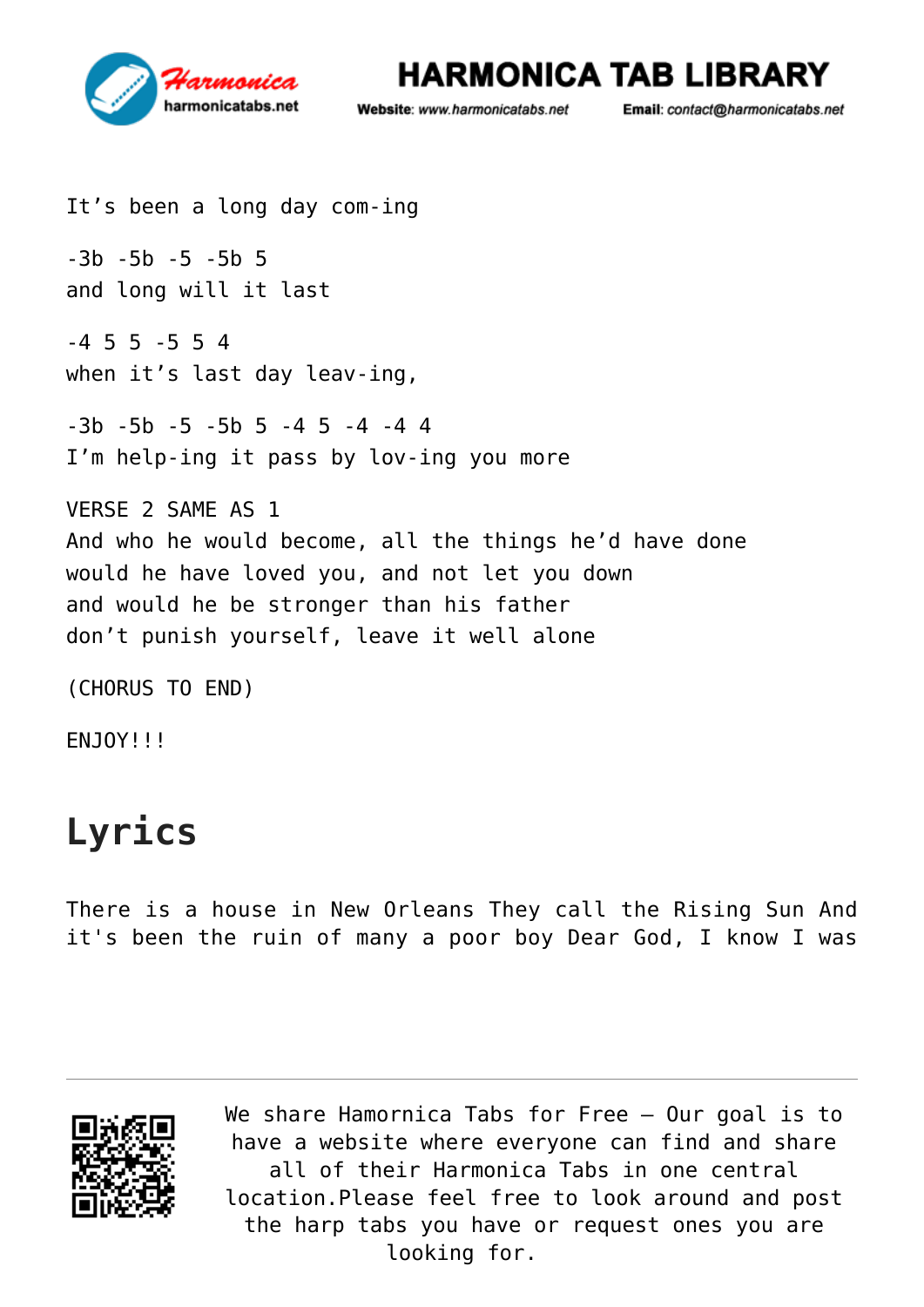

Email: contact@harmonicatabs.net

**HARMONICA TAB LIBRARY** 

one

My mother was a tailor She sewed my new blue jeans And my father was a gamblin' man Way down in New Orleans And the only thing a gambler needs Is a suitcase in the trunk And the only time he's satisfied Is when he's on a drunk Oh mother, tell your children Not to do what I have done Don't spend your life in sin and misery In the House of the Rising Sun

I got one foot on the platform And another on the train And I'm goin' back to New Orleans To wear that ball and chain There is a house in New Orleans They call the Rising Sun And it's been the ruin of many a poor boy Dear God, I know I was one Dear God, I know I was the one

## **[If you were here](https://harmonicatabs.net/tabs/if-you-were-here/)**

Key: G

Genre: General

Harp Type: Diatonic

Skill: Any 2(3)(3)4(4)44(4)4(4)

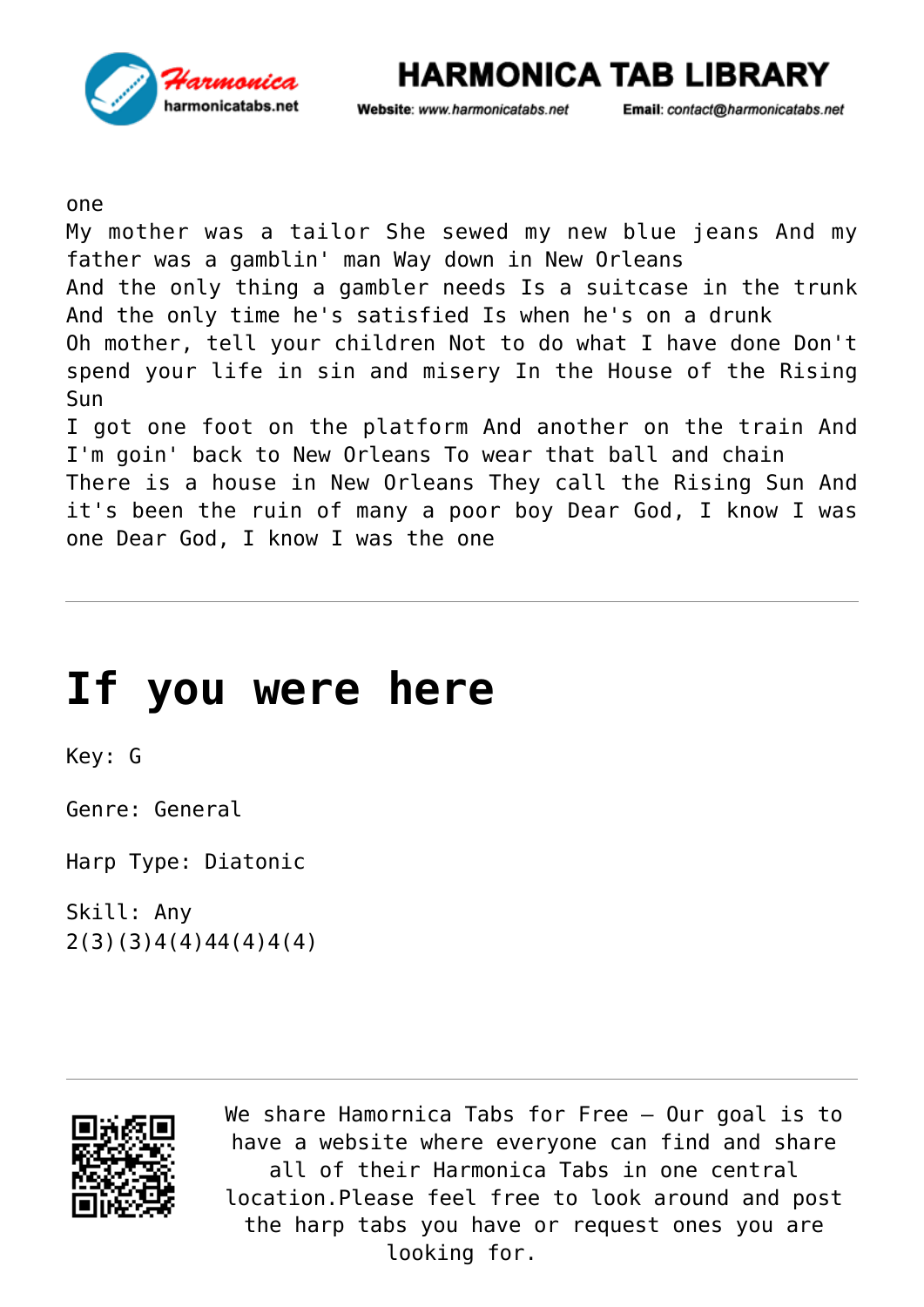

Website: www.harmonicatabs.net

Email: contact@harmonicatabs.net

```
The train's gone and i am standing alone.
(3)(4)4(4)4(5)4(4)4(4)42(2)
I think of you; i wonder if you think of me too.
2(3)(3)4(4)44(4)4(4)
I'm back to the town that i was born in
(3)(4)4(4)4(5)4(4)4(4)42(2)
To think of my life and to start it over with you.
(3)(5)(4)(5)(6)(5)(4)(5)4(5)
Cause you know we've been in a maze of love
(3)(4)(3)(4)
4
(4)4(4)4(5)(4)
And we are losing control to get away.
(3)(4)(3)(5)(6)(5)(4)76(6)(5)
Here i am walking on a hill in this town.
(3)(4)(3)4(4)4(5)4(4)4(4)
I gave my childhood that seems like yesterday
(5)
(5)4
```
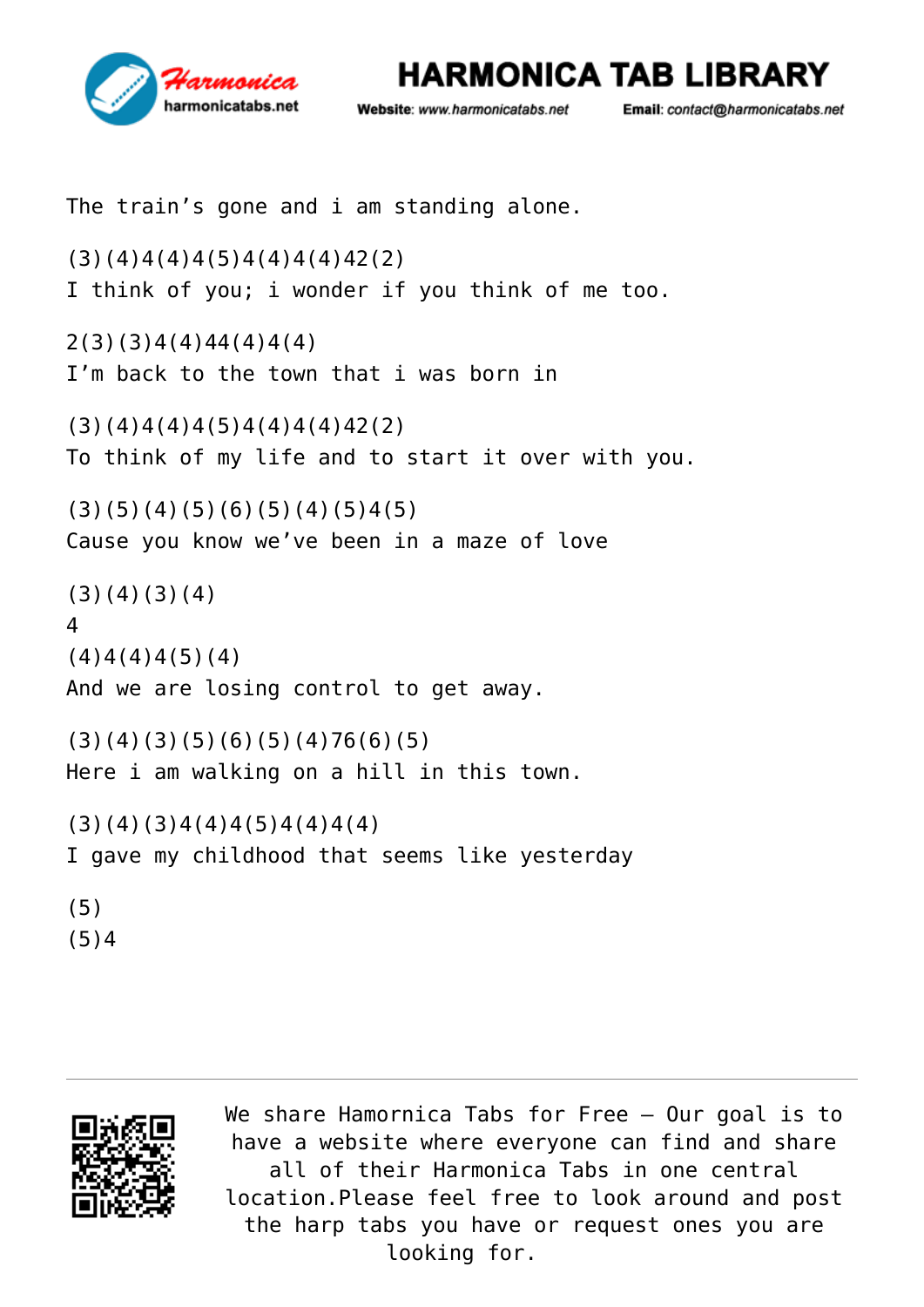

Website: www.harmonicatabs.net

Email: contact@harmonicatabs.net

4(4)4(5)(4)4(5)75(5)(4) If you were here with me You could feel the way i do now.

(4) (5)4 4(4)4(5)(4)4(5)(4)4(5)4(5)(4) If you were here with me You could see what i am looking for now.

## **Lyrics**

There is a house in New Orleans They call the Rising Sun And it's been the ruin of many a poor boy Dear God, I know I was one My mother was a tailor She sewed my new blue jeans And my father was a gamblin' man Way down in New Orleans And the only thing a gambler needs Is a suitcase in the trunk And the only time he's satisfied Is when he's on a drunk Oh mother, tell your children Not to do what I have done Don't spend your life in sin and misery In the House of the Rising Sun I got one foot on the platform And another on the train And

I'm goin' back to New Orleans To wear that ball and chain

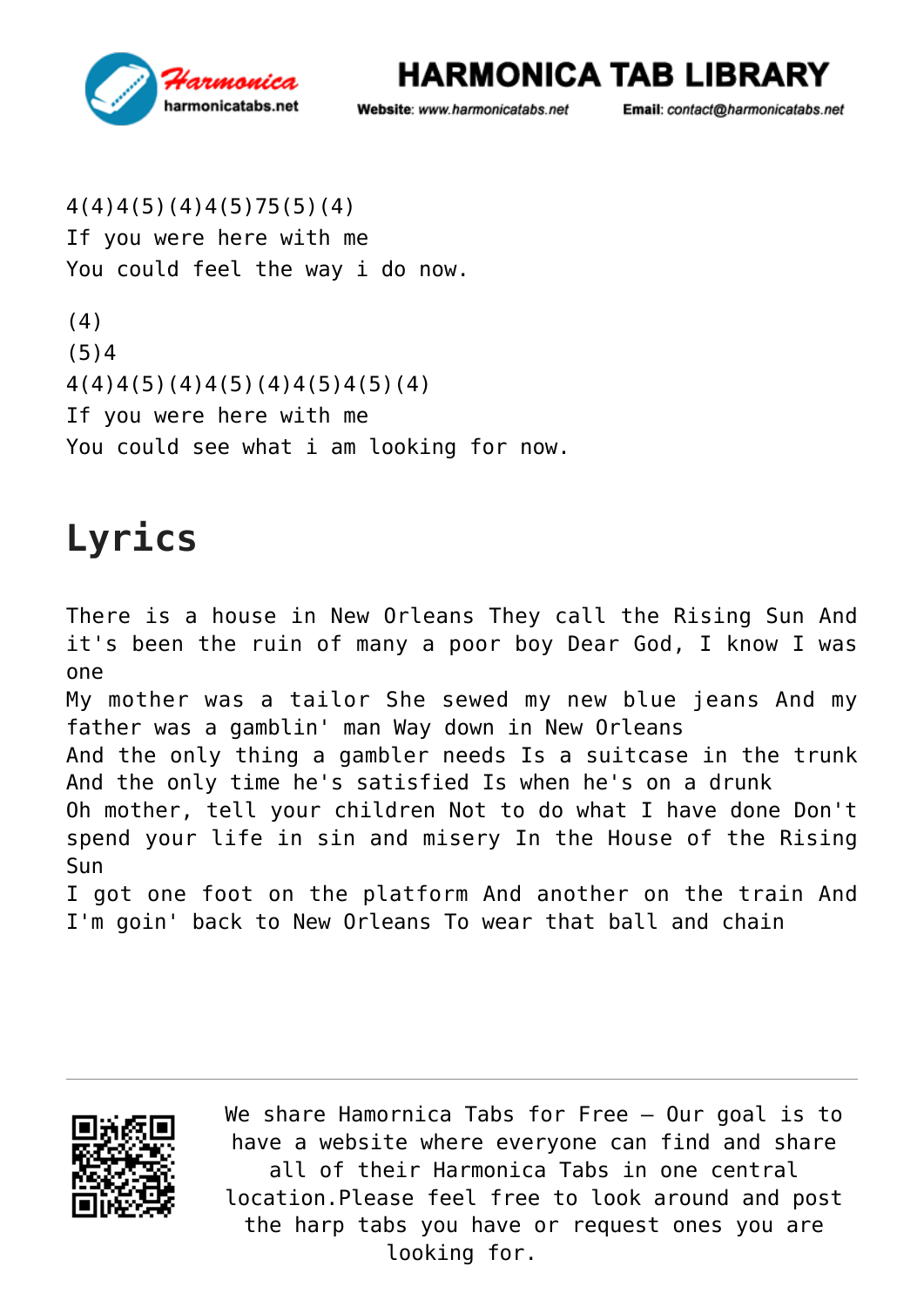

Website: www.harmonicatabs.net

Email: contact@harmonicatabs.net

There is a house in New Orleans They call the Rising Sun And it's been the ruin of many a poor boy Dear God, I know I was one Dear God, I know I was the one

### **[If You Ever Come Back](https://harmonicatabs.net/tabs/if-you-ever-come-back/)**

Key: G Genre: General

Harp Type: Diatonic

Skill: Any 6 6 7 6 7 6 7 6 If you're standing with your suitcase 4 4 -4 5 -4 4 -2 But you can't step on the train -4 -4 -4 4 -4 -4 4 -4 4 Everything's the way that you left it 4 -4 -4 4 -4 4 I still haven't slept yet

6 6 6 7 6 7 6 7 6

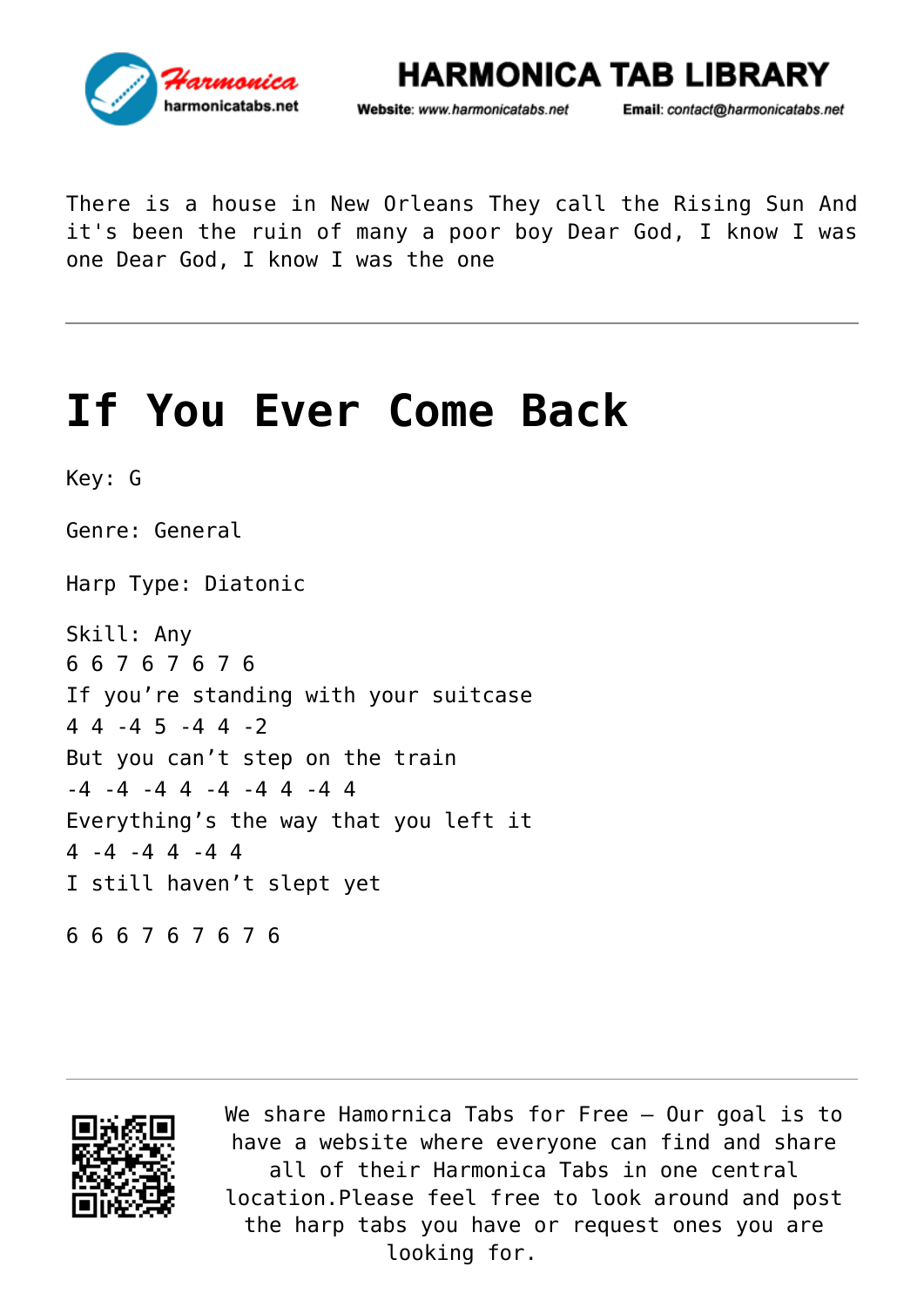

Website: www.harmonicatabs.net

Email: contact@harmonicatabs.net

And if you're covering your face now 4 4 -4 5 -4 4 -2 But you just can't hide the pain -4 -4 -4 -4 4 -4 -4 4 -4 4 4 -4 -4 4 -4 4 Still setting two plates on the counter but eating without you 6 6 9 -8 8 -8 8 6 If the truth is you're a liar 4 4 6 6 6 5 -5 Then just say that you're okay  $-4$   $-4$   $-4$   $-4$   $-4$   $-4$   $-4$   $-4$ I'm sleeping on your side of the bed 4 -4 -4 4 -4 4 Goin' out of my head now 6 6 6 7 6 7 6 7 6 And if you're out there trying to move on 4 4 4 -4 5 -4 4 -2 But something pulls you back again -4 -4 -4 -4 4 -4 -4 4 -4 4 -4 4 -4 4 -4 4 I'm sitting here trying to persuade you like you're in the same room 6 6 9 -8 6 9 -8 6 9 -8 6

And I wish you could give me the cold shoulder

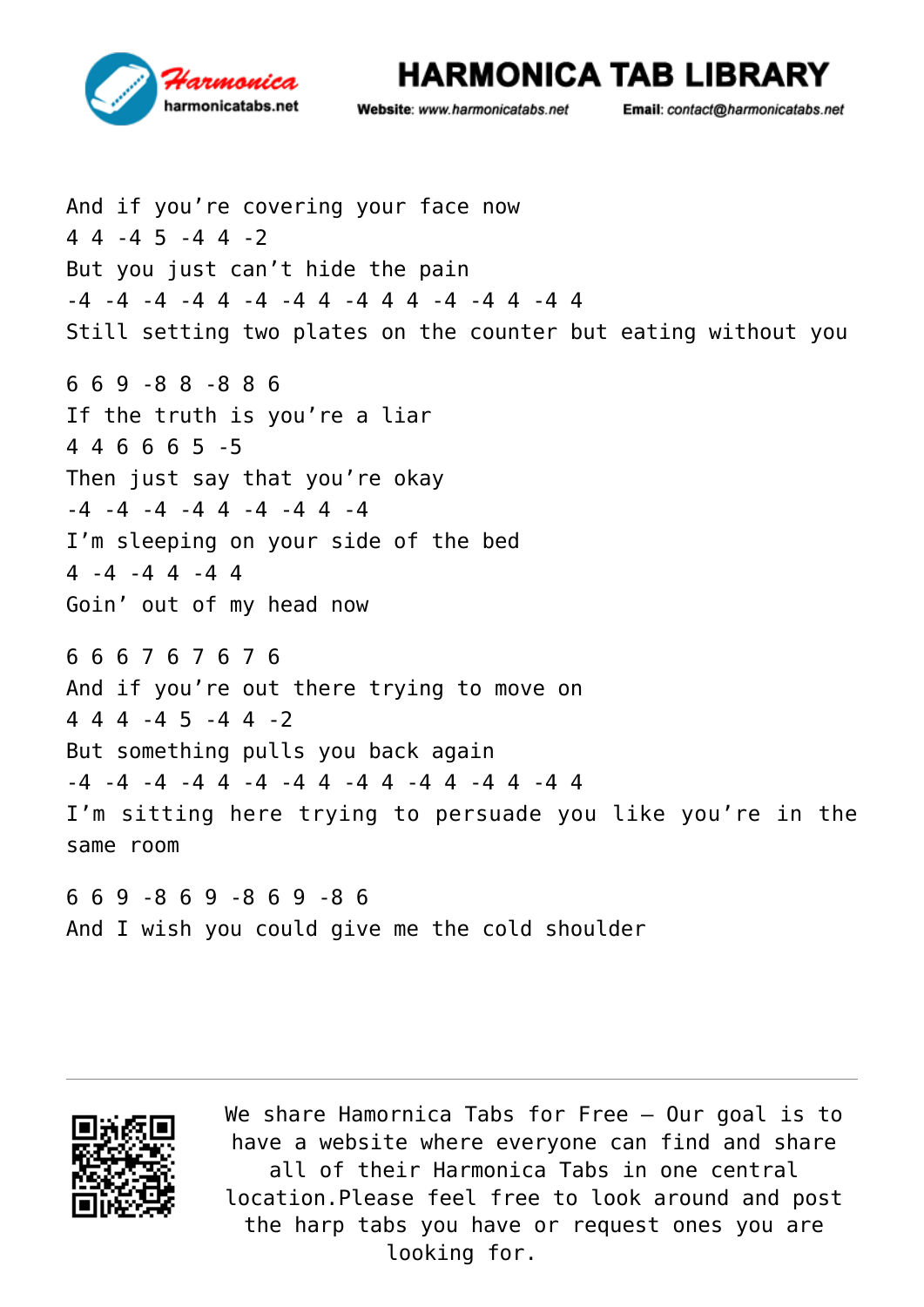

Website: www.harmonicatabs.net

Email: contact@harmonicatabs.net

6 6 9 -8 6 9 -8 -7 -7 -7 7 And I wish you could still give me a hard time 6 6 9 -8 6 9 -8 6 9 -8 6 And I wish I could still wish it was over 4 -4 4 -4 -4 4 -4 4 -4 4 -4 4 But even if wishing is a waste of time -4 4 -4 5 -4 4 -4 4 -4 4 Even if I never cross your mind (Chorus) 4 4 4 6 6 6 5 I'll leave the door on the latch 5 5 -4 -4 -4 5, 4 4 -4 -4 -4 5 (-4 5) If you ever come back, if you ever come back 4 4 4 6 6 6 5 5 5 -4 -4 -4 -4 5 There'll be a light in the hall and the key under the mat 4 4 -4 -4 -4 5 (-4 5) If you ever come back 4 4 4 -6 -6 -6 6 6 6 5 -4 -4 There'll be a smile on my face and the kettle on -4 -4 4 -4 -4 -4 -4 -4 5 -4 4 And it will be just like you were never gone 4 4 4 6 6 6 5 5 5 -4 -4 -4 -4 5 There'll be a light in the hall and the key under the mat

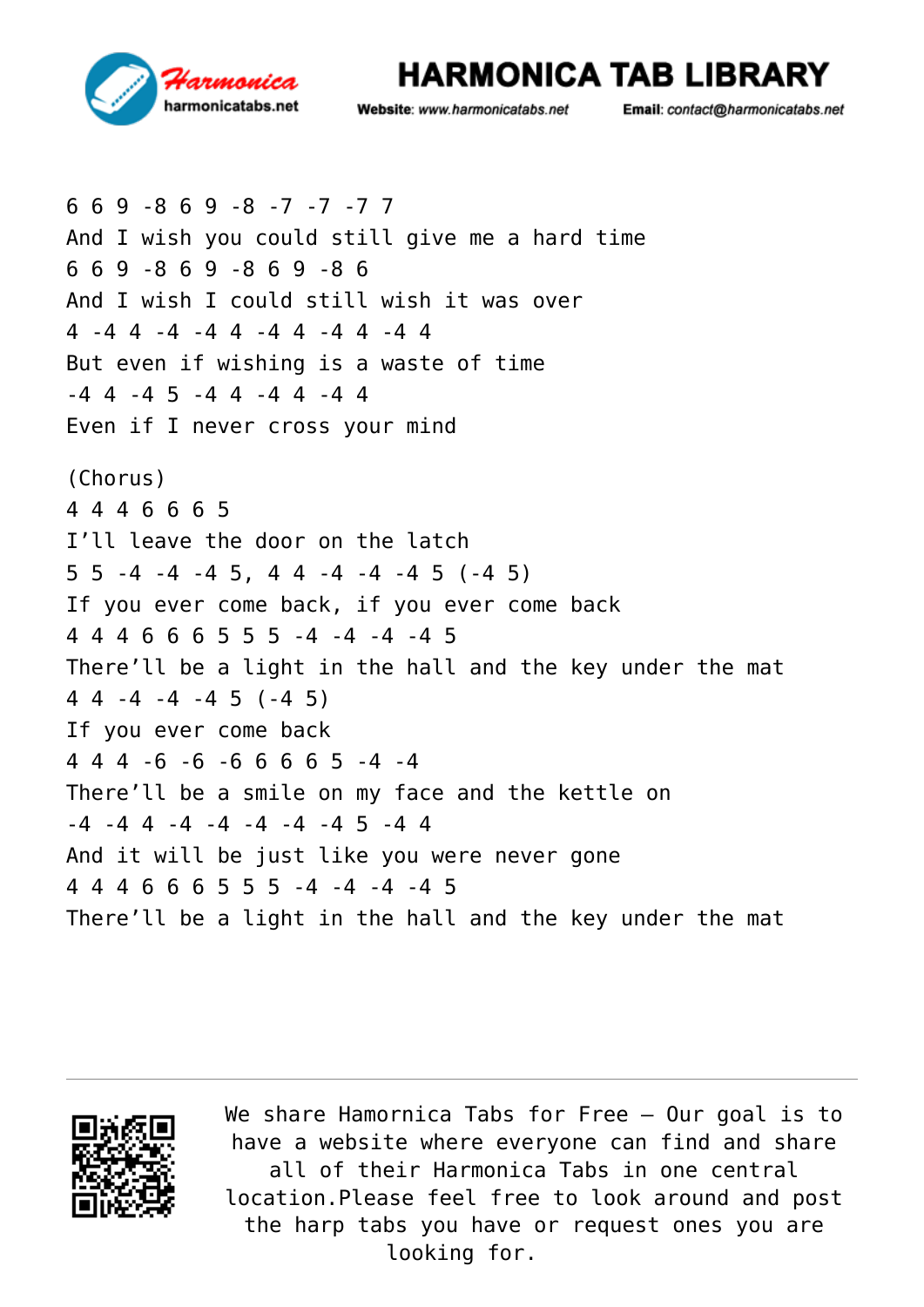

Website: www.harmonicatabs.net

Email: contact@harmonicatabs.net

4 4 -4 -4 -4 5 4 4 -4 -4 -4 5 4 If you ever come back if you ever come back now 6 4 4 -4 -4 -4 5 4 4 -4 -4 -4 5 4 Oh if you ever come back if you ever come back

Now they say I'm wasting my time 'Cause you're never comin' home But they used to say the world was flat But how wrong was that now?

And by leavin' my door open I'm riskin' everything I own There's nothing I can lose in a break-in that you haven't taken

And I wish you could give me the cold shoulder And I wish you can still give me a hard time And I wish I could still wish it was over But even if wishing is a waste of time Even if I never cross your mind

(Chorus)

6 6 -6 -7 -8 8 -7 -6 6 6 6 -6 6 -6 -7 7 If it's the fighting you remember or the little things you miss

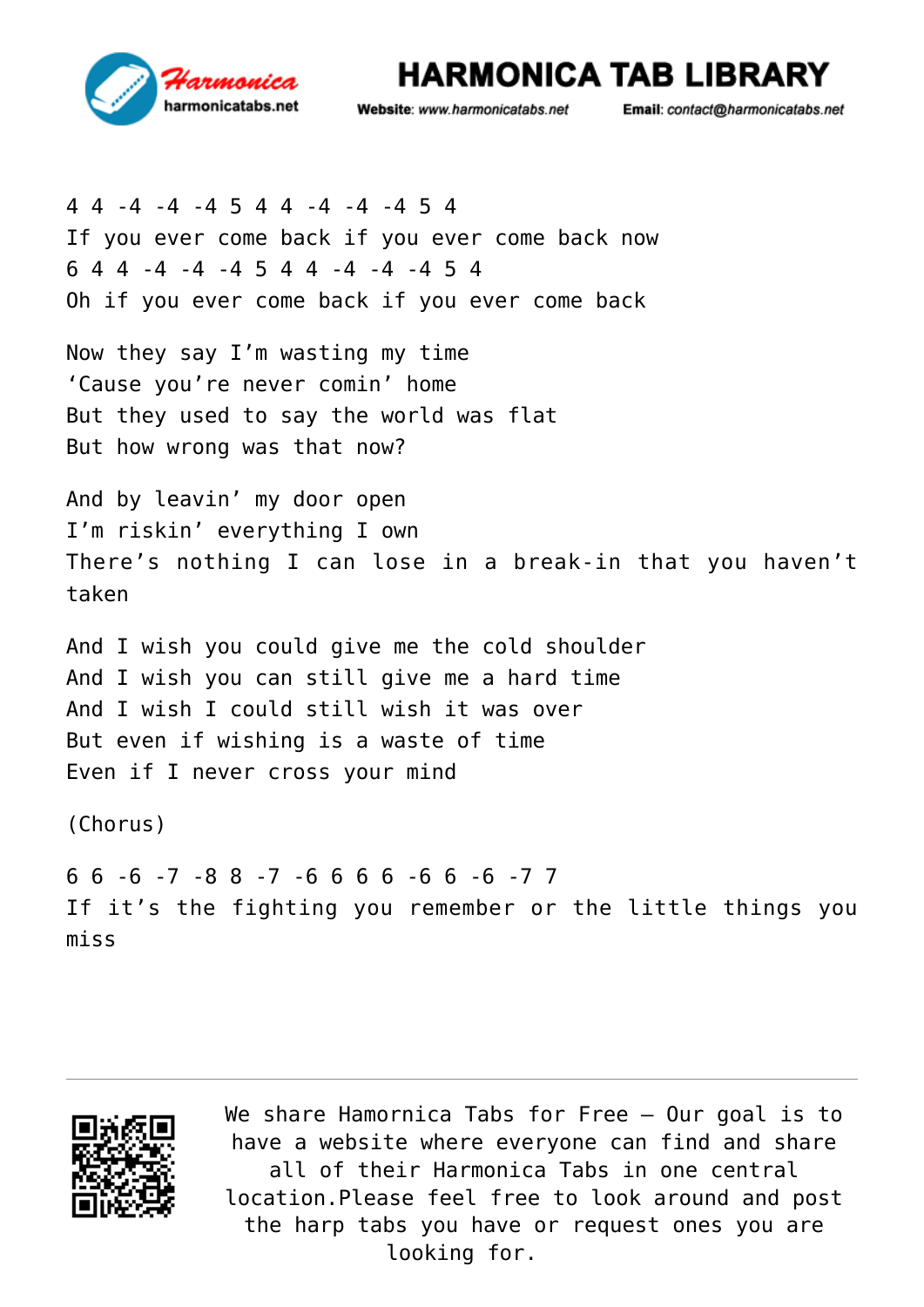

Email: contact@harmonicatabs.net

**HARMONICA TAB LIBRARY** 

6 -7 -8 8 -7 -6 6 6 -6 6 -6 -7 7 I know you're out there somewhere so just remember this 6 6 -6 -7 -8 8 -7 -6 6 6 6 -6 6 -6 -7 7 If it's the fighting you remember or the little things you miss 6 -6 6 -6 -7 7, 6 -6 6 6 6 6 Oh just remember this, oh just remember this (Chorus) And it will be just like you were never gone And it will be just like you were never gone And it will be just like you were never gone If you ever come back, if you ever come back now

### **Lyrics**

There is a house in New Orleans They call the Rising Sun And it's been the ruin of many a poor boy Dear God, I know I was one My mother was a tailor She sewed my new blue jeans And my father was a gamblin' man Way down in New Orleans And the only thing a gambler needs Is a suitcase in the trunk And the only time he's satisfied Is when he's on a drunk

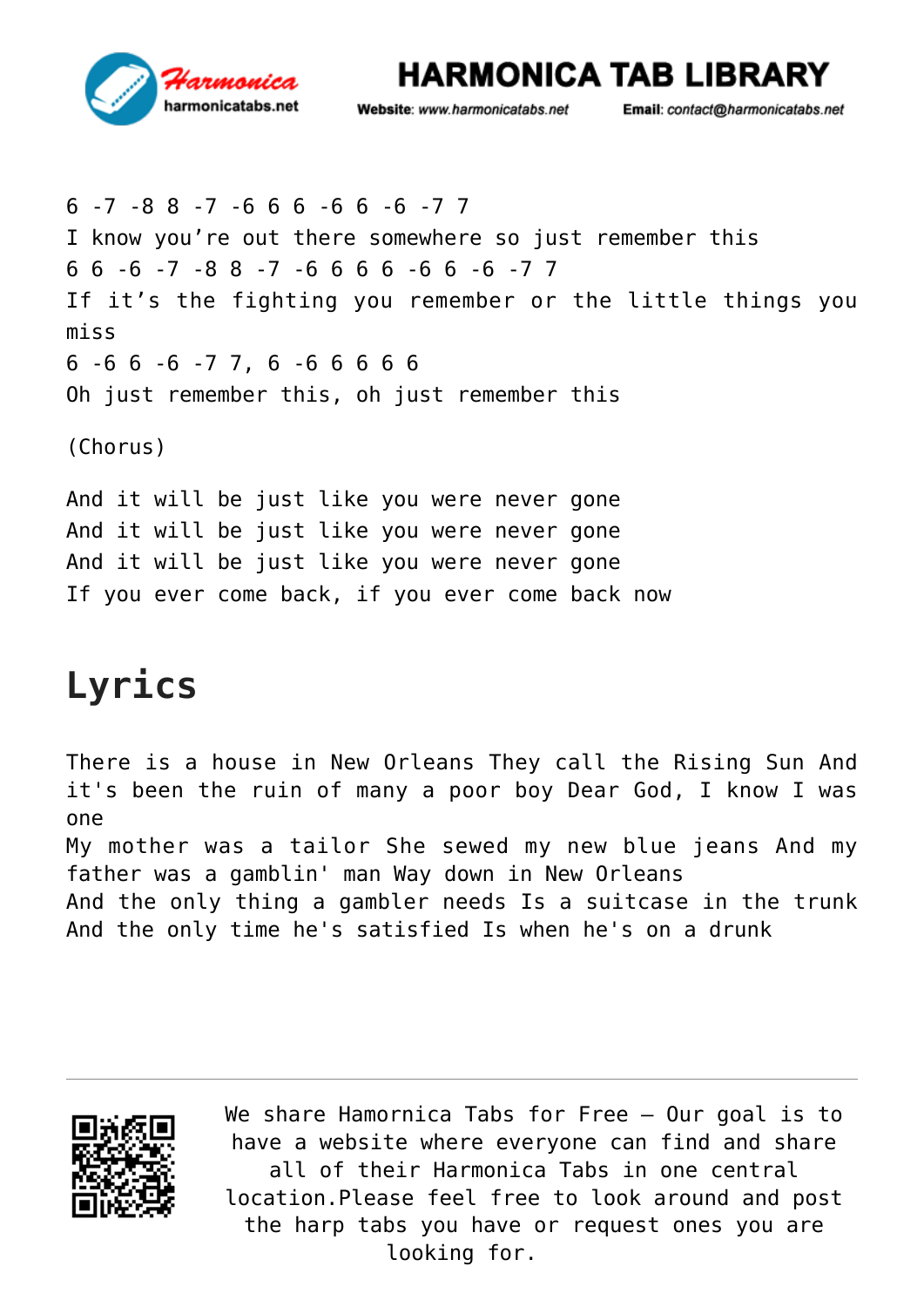

Website: www.harmonicatabs.net

Email: contact@harmonicatabs.net

Oh mother, tell your children Not to do what I have done Don't spend your life in sin and misery In the House of the Rising Sun I got one foot on the platform And another on the train And I'm goin' back to New Orleans To wear that ball and chain

There is a house in New Orleans They call the Rising Sun And it's been the ruin of many a poor boy Dear God, I know I was one Dear God, I know I was the one

## **[If It Hadn't Been for Love](https://harmonicatabs.net/tabs/if-it-hadnt-been-for-love/)**

Key: G

Genre: General

Harp Type: Diatonic

Skill: Any Tabbed for low and middle octaves on an Ab harp.

2 2 2 2 -2 -3" 5 5 5 5 6 -6 Ne-ver woul-da hitch-hiked

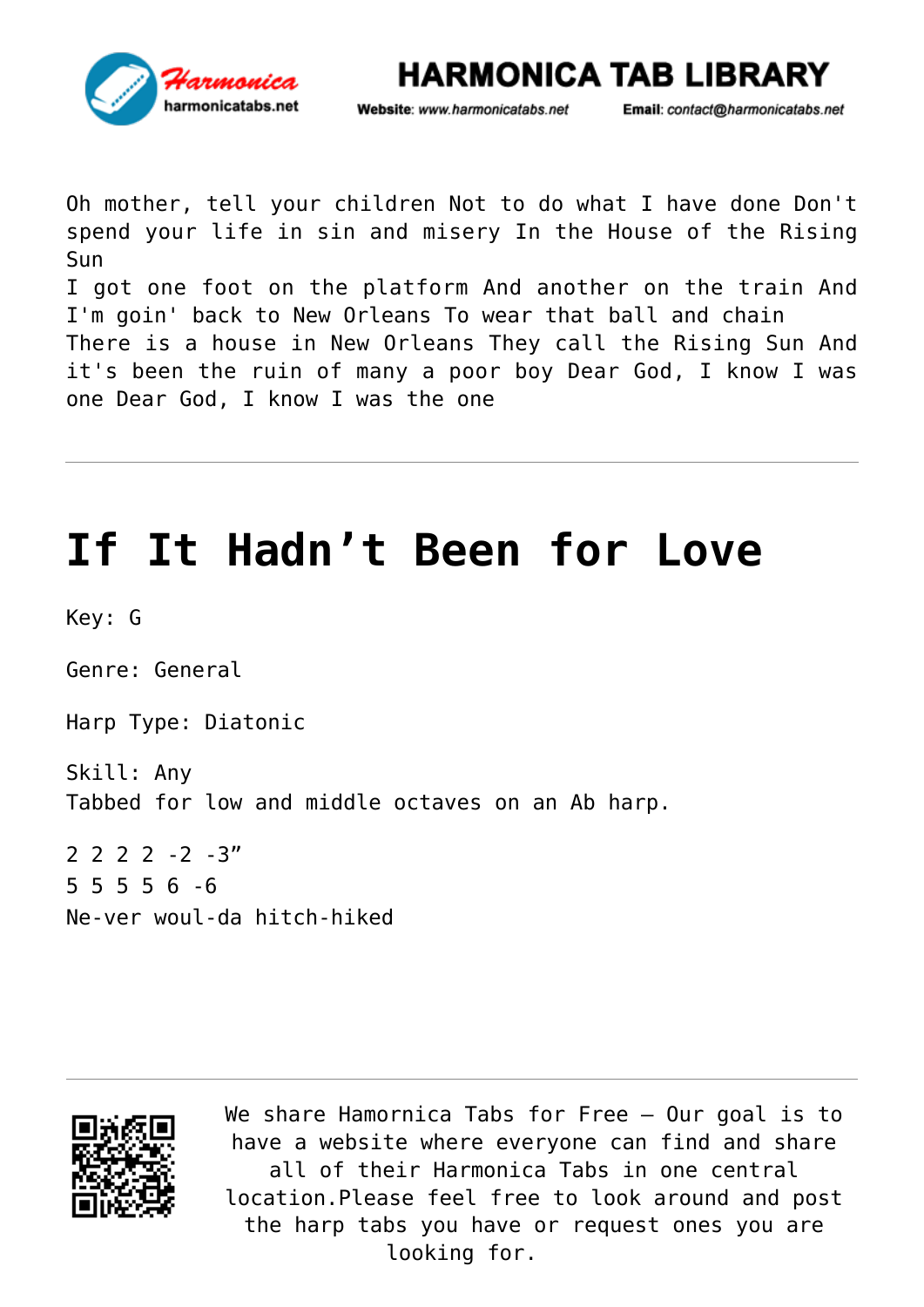

Website: www.harmonicatabs.net

Email: contact@harmonicatabs.net

```
-2 -3 -3" -2 2
6 -7 -6 6 5
to Bir-ming-ham
2 2 -2 2 2 -1 2
5 5 6 5 5 -4 5
If it had-n't been for love
x
-3
I ne-ver woul-da caught the train
to Loui-sian'
2 3
5 6
If it had-n't been for love
Ne-ver woul-da run through
the blind-ing rain
-3 5 5 -4 5 4 -3" -3
6 8 8 -8 8 7 -6 6
With-out one dol-lar to my name
-3 -3 -3" -3 4
```
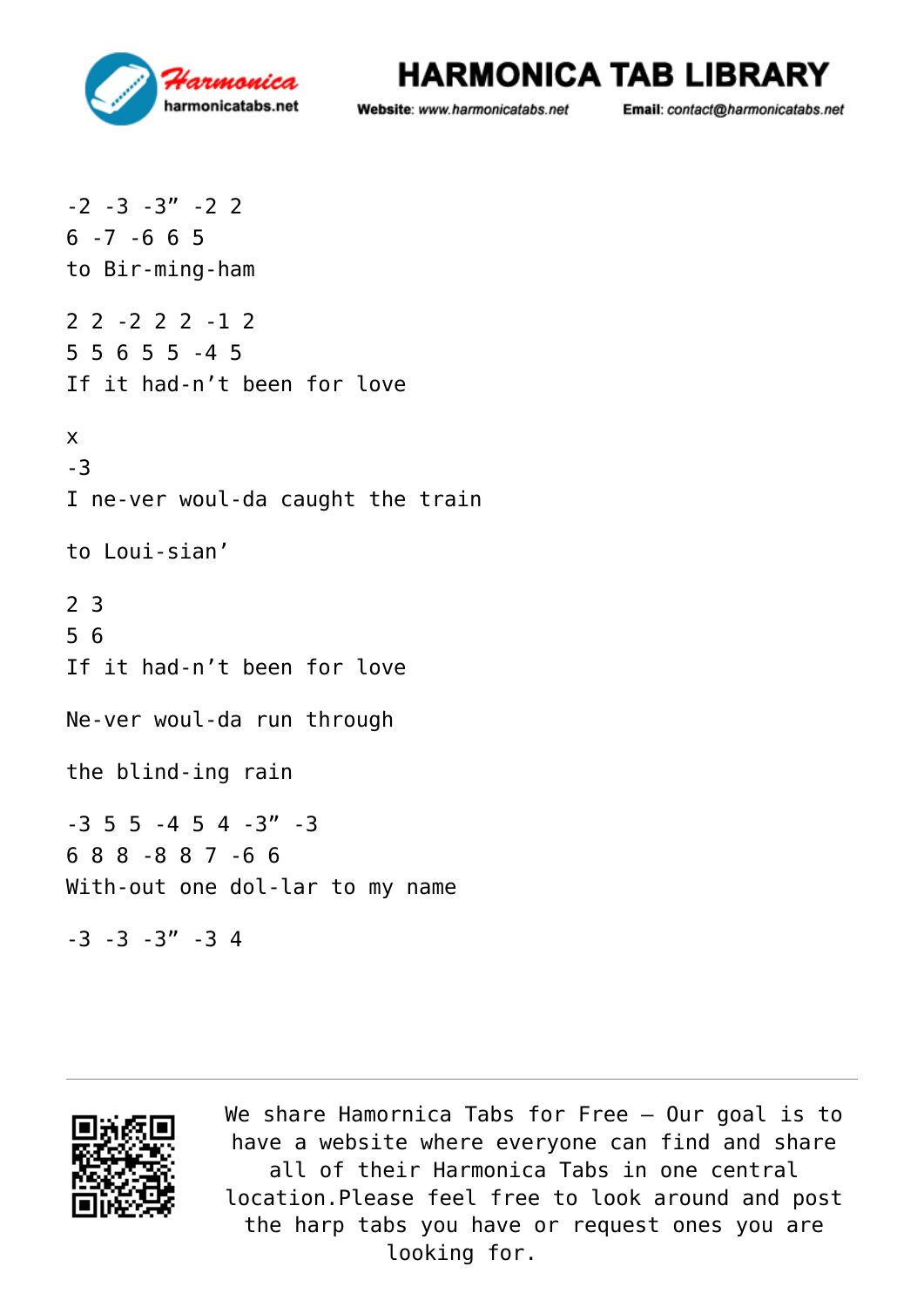

Website: www.harmonicatabs.net

Email: contact@harmonicatabs.net

6 6 -6 6 7 If it had-n't been

If it had-n't been for love Never woulda seen the trouble that I'm in If it hadn't been for love Woulda been gone like a wayward wind If it hadn't been for love Nobody knows it better than me I wouldn't be wishing I was free If it hadn't been If it hadn't been for love 4 4 -3 3 3 -3" -3" 3 7 7 -7 6 6 -6 -6 6 Four cold walls a-gainst my will 4 4 4 4 4 4 3 7 7 7 7 7 7 6 At least I know she's ly-ing still 4 4 -3 3 3 -3" -3" 3 7 7 -7 6 6 -6 -6 6 Four cold walls with-out pa-role 4 4 -3 3 3 -3"-3" 3

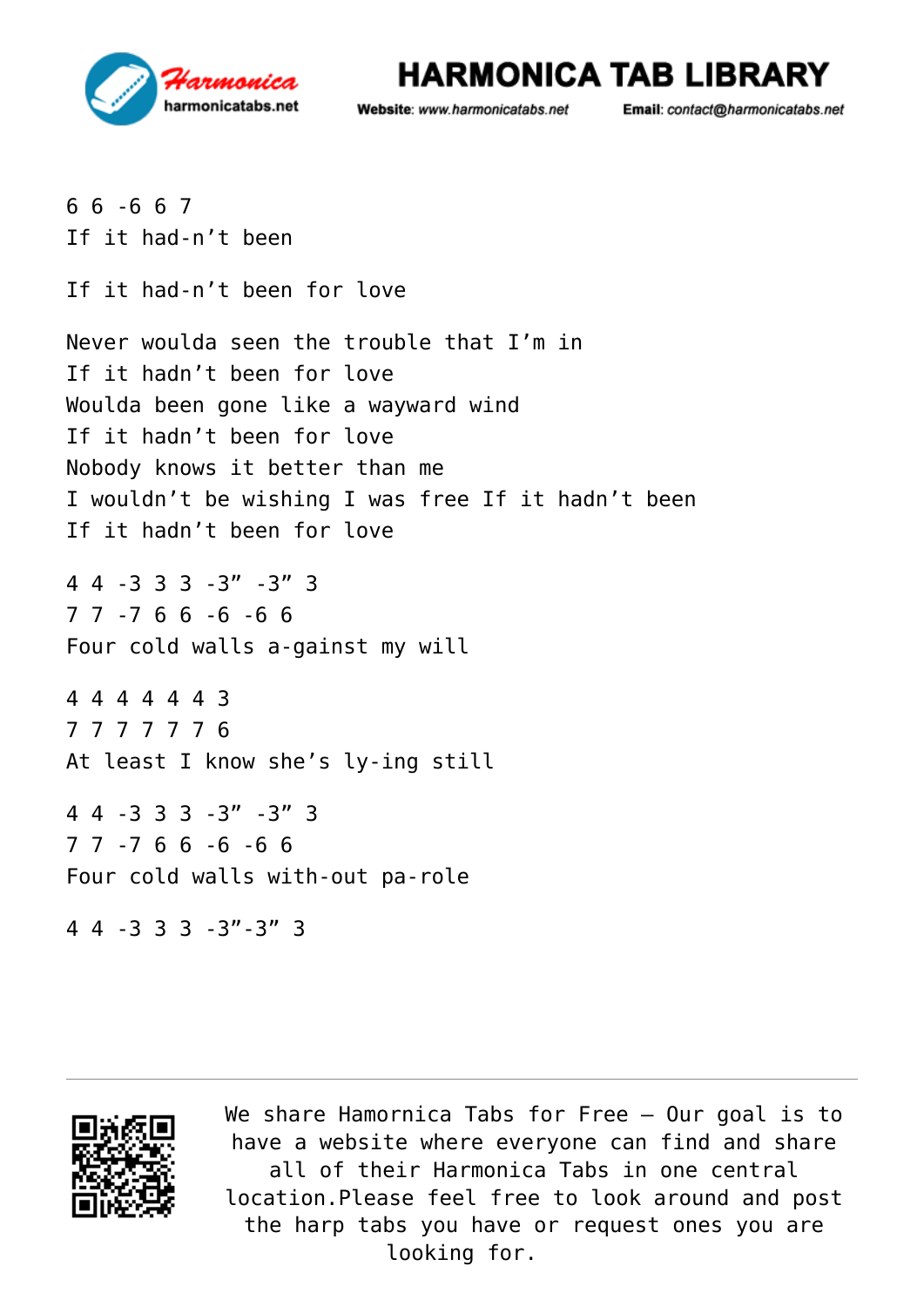

Website: www.harmonicatabs.net

Email: contact@harmonicatabs.net

7 7 -7 6 6 -6 -6 6 Lord have mer-cy on my soul

Never woulda gone to that side of town If it hadn't been for love Never woulda took a mind to track her down If it hadn't been for love Never woulda loaded up a 44 Put myself behind a jailhouse door If it hadn't been If it hadn't been for love

Four cold walls against my will At least I know she's lying still Four cold walls without parole Lord have mercy on my soul

Never woulda hitch hiked to Birmingham If it hadn't been for love Never woulda caught the train to Louisian' If it hadn't been for love Never woulda loaded up a 44 Put myself behind a jailhouse door If it hadn't been If it hadn't been for love

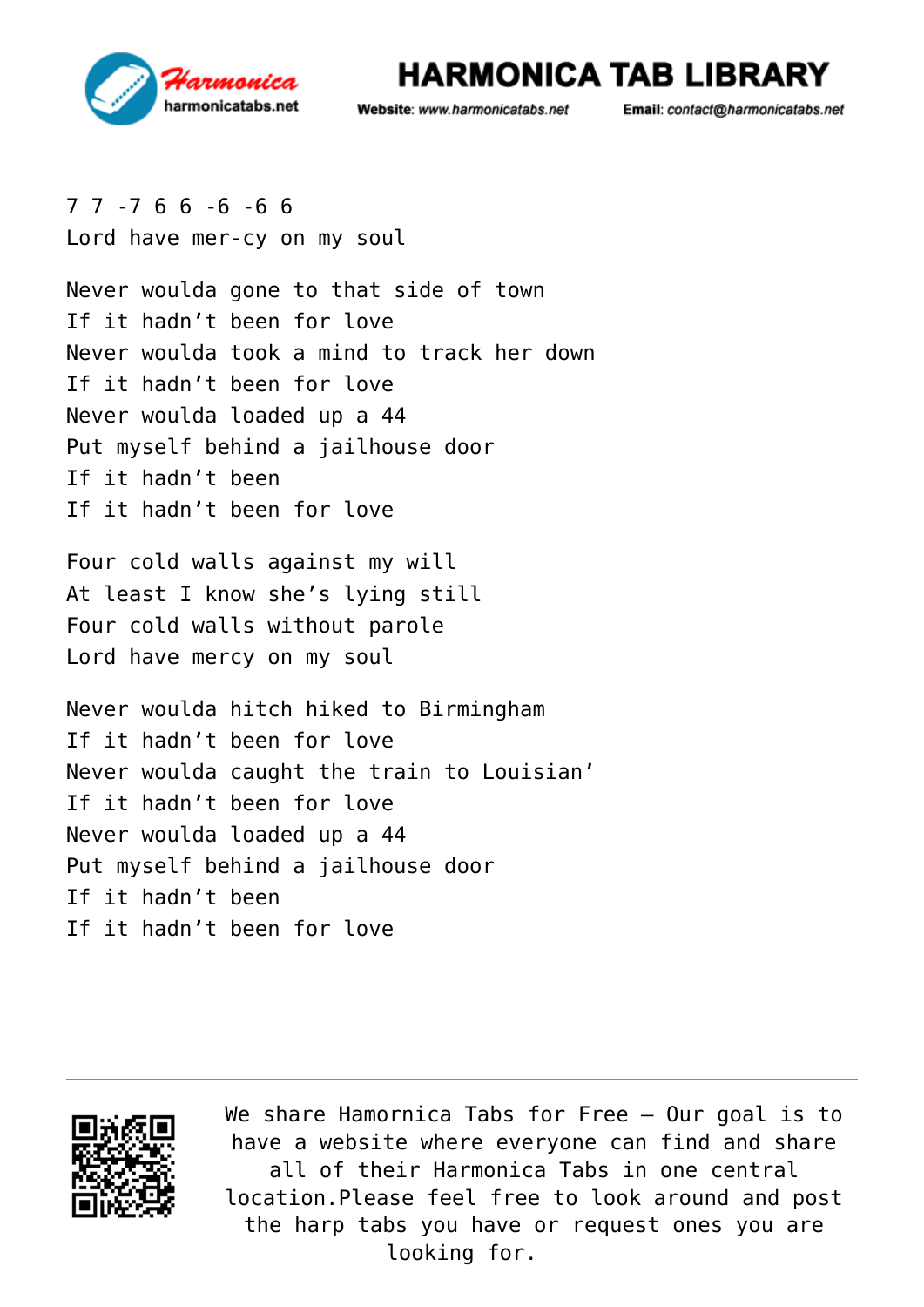

**HARMONICA TAB LIBRARY** 

Email: contact@harmonicatabs.net

- If it hadn't been If it hadn't been for love If it hadn't been
- If it hadn't been for love

### **Lyrics**

There is a house in New Orleans They call the Rising Sun And it's been the ruin of many a poor boy Dear God, I know I was one My mother was a tailor She sewed my new blue jeans And my father was a gamblin' man Way down in New Orleans And the only thing a gambler needs Is a suitcase in the trunk And the only time he's satisfied Is when he's on a drunk Oh mother, tell your children Not to do what I have done Don't spend your life in sin and misery In the House of the Rising Sun I got one foot on the platform And another on the train And I'm goin' back to New Orleans To wear that ball and chain

There is a house in New Orleans They call the Rising Sun And it's been the ruin of many a poor boy Dear God, I know I was one Dear God, I know I was the one

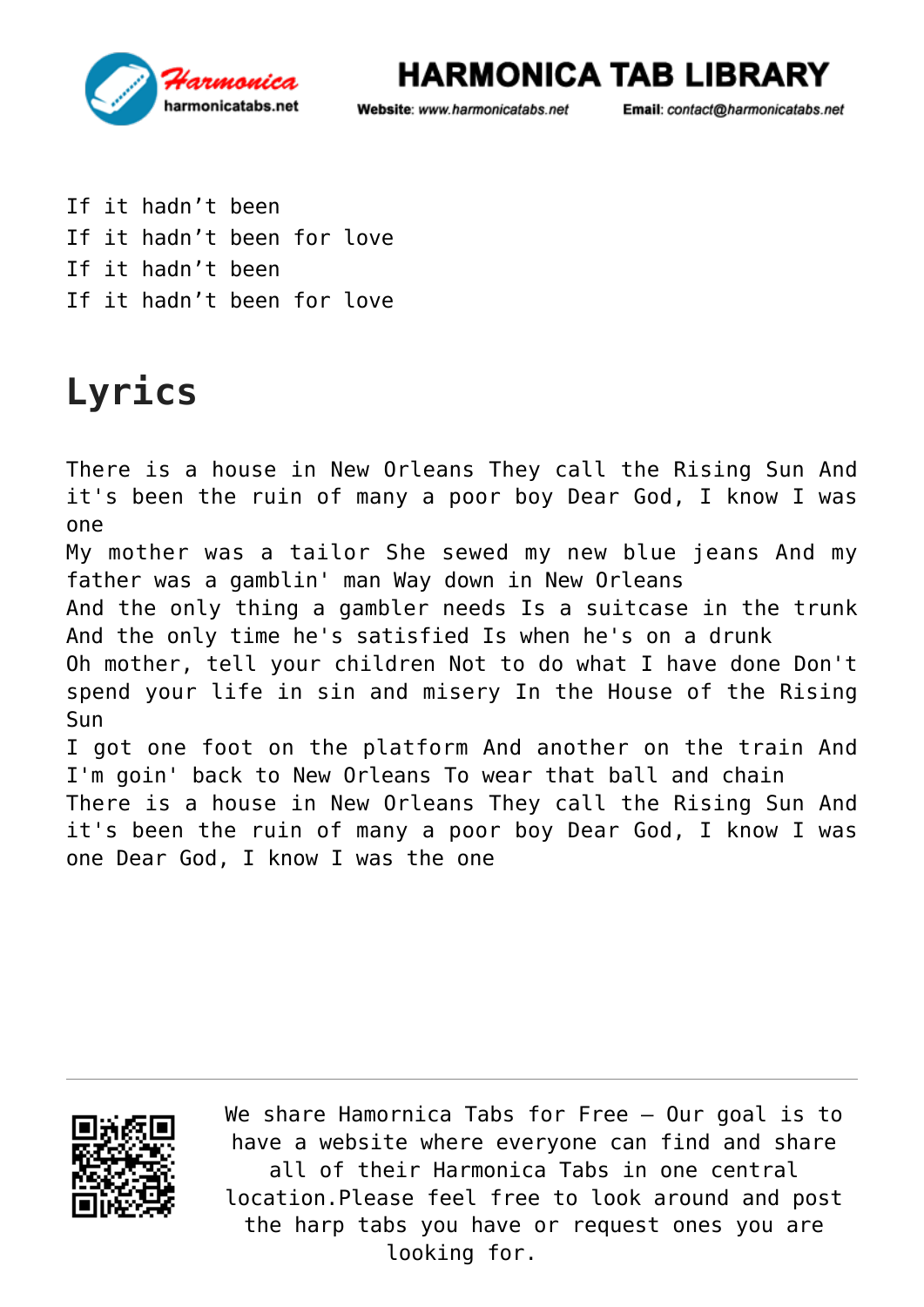

**HARMONICA TAB LIBRARY** 

Email: contact@harmonicatabs.net

# **[Love in Vain](https://harmonicatabs.net/tabs/love-in-vain-2/)**

Key: G Genre: General Harp Type: Diatonic Skill: Any 6 6 7 7 7 7 -6 8 8 Well, I followed her to the station 4 4 5 4 8 -6 7 with a suitcase in my hand, 9 9 -10 -10 -10 9 9 -10 7 Yeah, I followed her to the station -8 -8 8 6 8 -6 7 with a suitcase in my hand, 9 9 9 9 8 8 7 7 8 -7 Well, it's hard to tell, it's hard to tell, 7 7 -8 7 -8 7 but all true love's in vain.

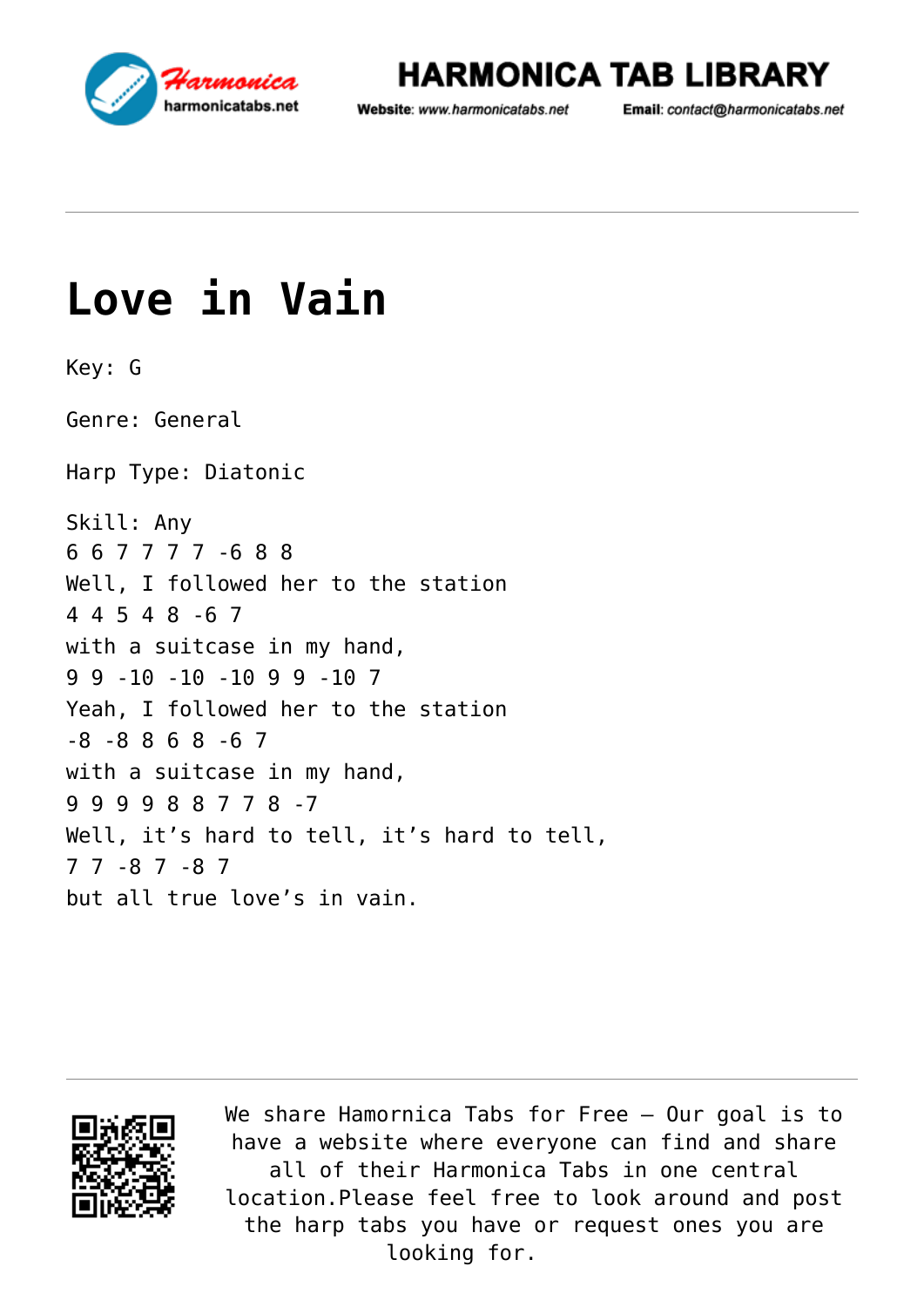

Website: www.harmonicatabs.net

Email: contact@harmonicatabs.net

-6 6 7 7 7 -6 8 8 When the train come in the station 7 8 7 8 -6 7 I looked her in the eye, 9 -9 9 9 9 9 9 7 Well, the train come in the station 7 7 8 7 (89) 7 7 and I looked her in the eye, 9 9 9 9 8 8 9 8 Well, I felt so sad and lonesome 7 7 7 -8 7 -8 7 that I could not help but cry. -6 6 7 7 7 8 8 When the train left the station, 7 7 8 7 8 7 it had two lights behind, 9 9 9 9 9 9 9 7 Yeah, when the train left the station, 4 4 5 4 8 -6 7 it had two lights on behind, 9 9 9 9 8 -8 9 8 Well, the blue light was my baby  $-6$   $-6$   $7$   $-8$   $-6$   $-8$   $7$ 

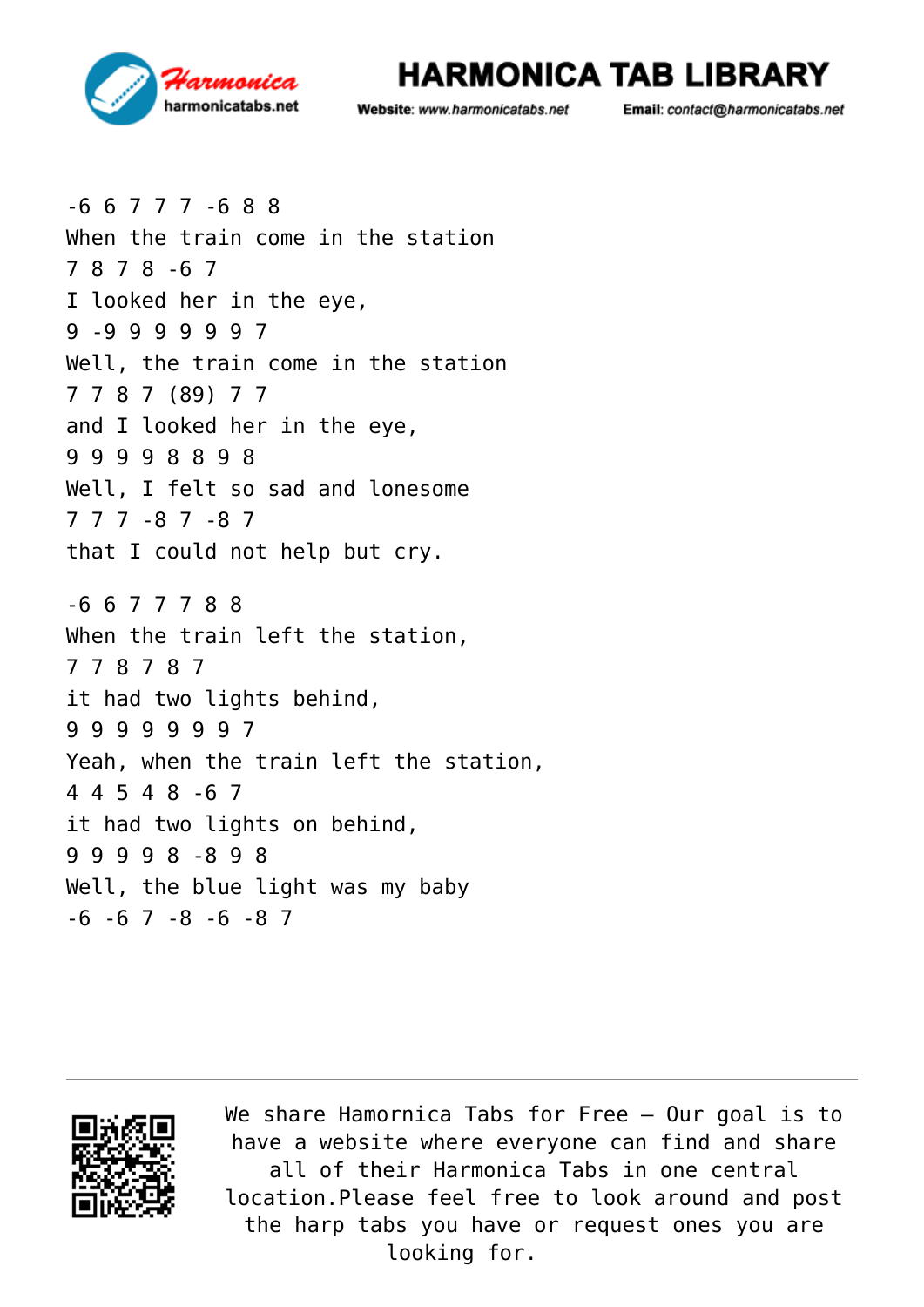

Website: www.harmonicatabs.net

Email: contact@harmonicatabs.net

and the red light was my mind.

9 -10 9 7 -7 5 All my love's in vain. 9 -6 -8 7 -8 7 7 All, all my love's in vain.

### **Lyrics**

There is a house in New Orleans They call the Rising Sun And it's been the ruin of many a poor boy Dear God, I know I was one My mother was a tailor She sewed my new blue jeans And my father was a gamblin' man Way down in New Orleans And the only thing a gambler needs Is a suitcase in the trunk And the only time he's satisfied Is when he's on a drunk Oh mother, tell your children Not to do what I have done Don't spend your life in sin and misery In the House of the Rising **Sun** I got one foot on the platform And another on the train And I'm goin' back to New Orleans To wear that ball and chain There is a house in New Orleans They call the Rising Sun And it's been the ruin of many a poor boy Dear God, I know I was one Dear God, I know I was the one

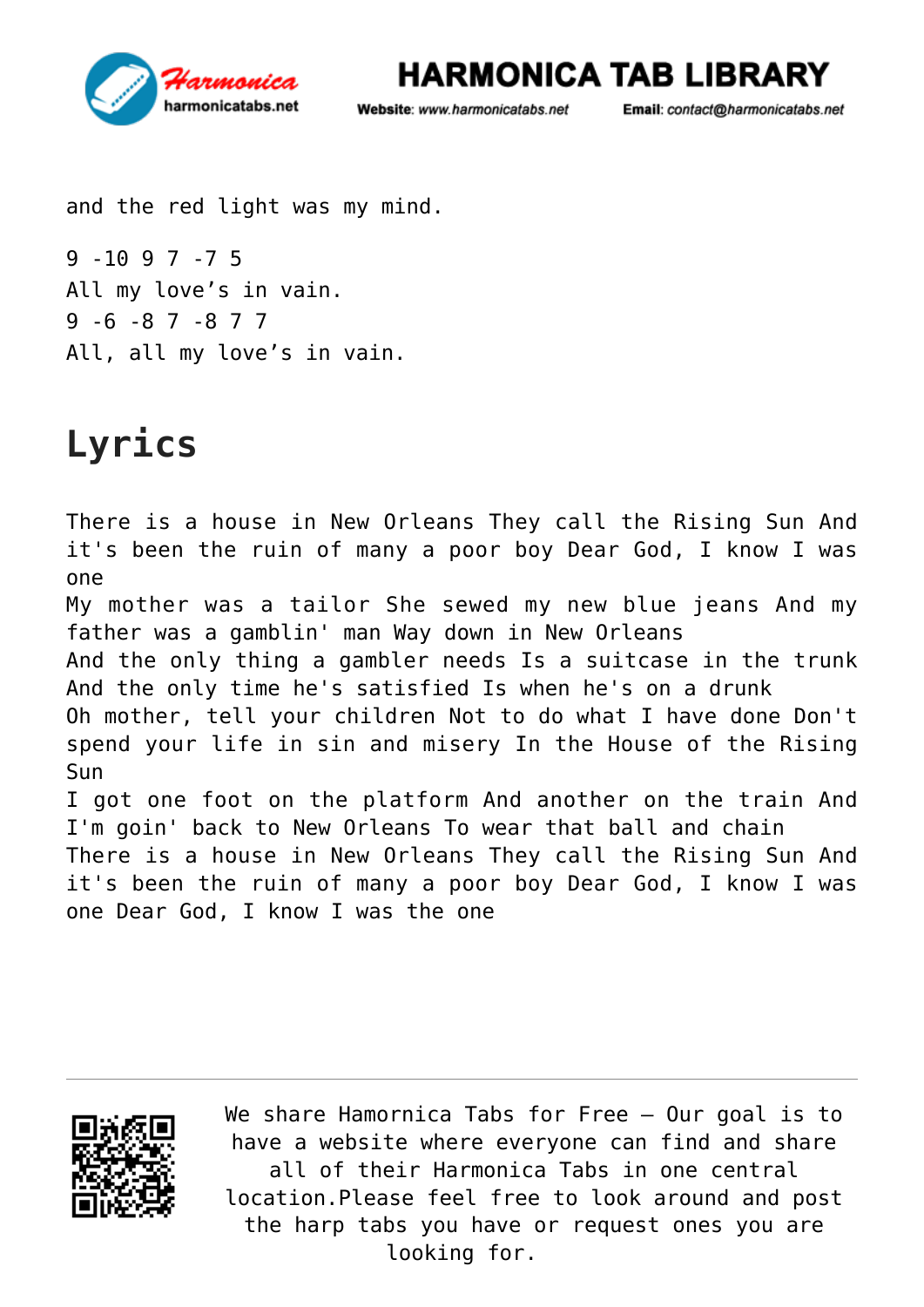

**HARMONICA TAB LIBRARY** 

Email: contact@harmonicatabs.net

## **[Love In Vain](https://harmonicatabs.net/tabs/love-in-vain/)**

Key: G

Genre: General

Harp Type: Diatonic

Skill: Any Song  $key = Bb$ 

 $-6$   $-6$   $-7$   $-7$   $-7$   $-7$   $-7$   $-9$   $-7$  Well I followed her to- the station  $-4$   $-4$   $-5$   $-4$   $-9$   $5$   $\lt$  $-7$  With a suitcase in my hand  $-10$ -10 11 11 11 -10 -10 11 <-7 Yeah, I followed her to the station 8 8 -9 -6 -9 7 <-7 With a suitcase in my hand -10 -10 -10 -10 -9 -9 8 8 -9 -7 Well it's hard to tell, it's hard to tell <-7 <-7 8 <-7 8 <-7 When all your love's in vain 7  $-6$  <-7  $\langle 4-7 \rangle$   $\langle -7 \rangle$   $\langle -7 \rangle$   $\langle -9 \rangle$   $\langle -7 \rangle$   $\langle -9 \rangle$  the station  $\langle -7 \rangle$   $\langle -9 \rangle$   $\langle -7 \rangle$ -9 7 <-7 I-- looked her in the eye -10 <-9 -10 -10 -10 -10 -10  $\lt$ -7 Well the train come in the station  $\lt$ -7  $\lt$ -7  $\lt$ -7  $\lt$ -7 (-10  $-11$ ) <-7 <-7 And I-- looked her in------- the eye <-7 -7 <-7 -10 -10 -10 -10 -9 -9 -10 -9 Well I- felt so sad so lonesome

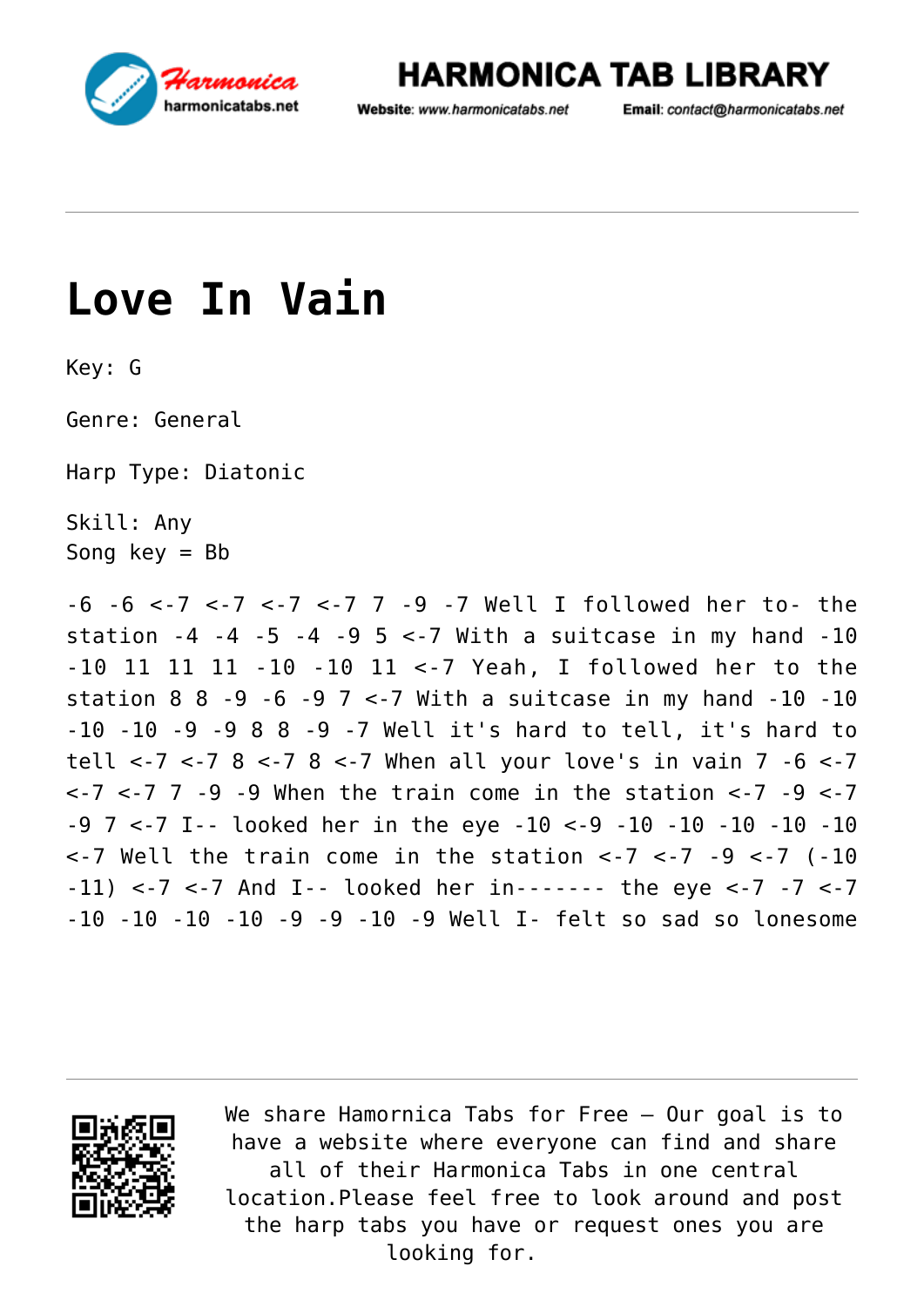

Website: www.harmonicatabs.net

Email: contact@harmonicatabs.net

 $< -7 < -7 < -78 < -78 < -781$  That I could not help but cry 7  $-6 < -7$  $\langle -7 \rangle$   $\langle -7 \rangle$   $\langle -9 \rangle$  -9 When the train left the station  $\langle -7 \rangle$   $\langle -7 \rangle$  -9  $\langle -7 \rangle$ -9 <-7 It- had two lights behind -10 -10 -10 -10 -10 -10 -10  $\lt$ -7 Yeah, when the train left the station -4 -4 -5 -4 -9 7  $\lt$ -7 It had two lights on behind -10 -10 -10 -10 -9 8 -10 -9 Well the blue light was my baby-  $7 \times 7 \times 7 \times 7 \times 7 \times 7$  And the red light was my mind <-7 8 -10 11 -10 <-7 <7 -5 All my love's- in vain <7 7 7 7<-7 -6 -6 -6 -6 -6 -6 <7 <7 <7 <7 -10 8 <-7 8 <-7 All my love's in vain  $\langle -7 \rangle$   $\langle 7 \rangle$   $\langle -7 \rangle$ 

### **Lyrics**

There is a house in New Orleans They call the Rising Sun And it's been the ruin of many a poor boy Dear God, I know I was one My mother was a tailor She sewed my new blue jeans And my father was a gamblin' man Way down in New Orleans And the only thing a gambler needs Is a suitcase in the trunk And the only time he's satisfied Is when he's on a drunk Oh mother, tell your children Not to do what I have done Don't spend your life in sin and misery In the House of the Rising Sun

I got one foot on the platform And another on the train And I'm goin' back to New Orleans To wear that ball and chain

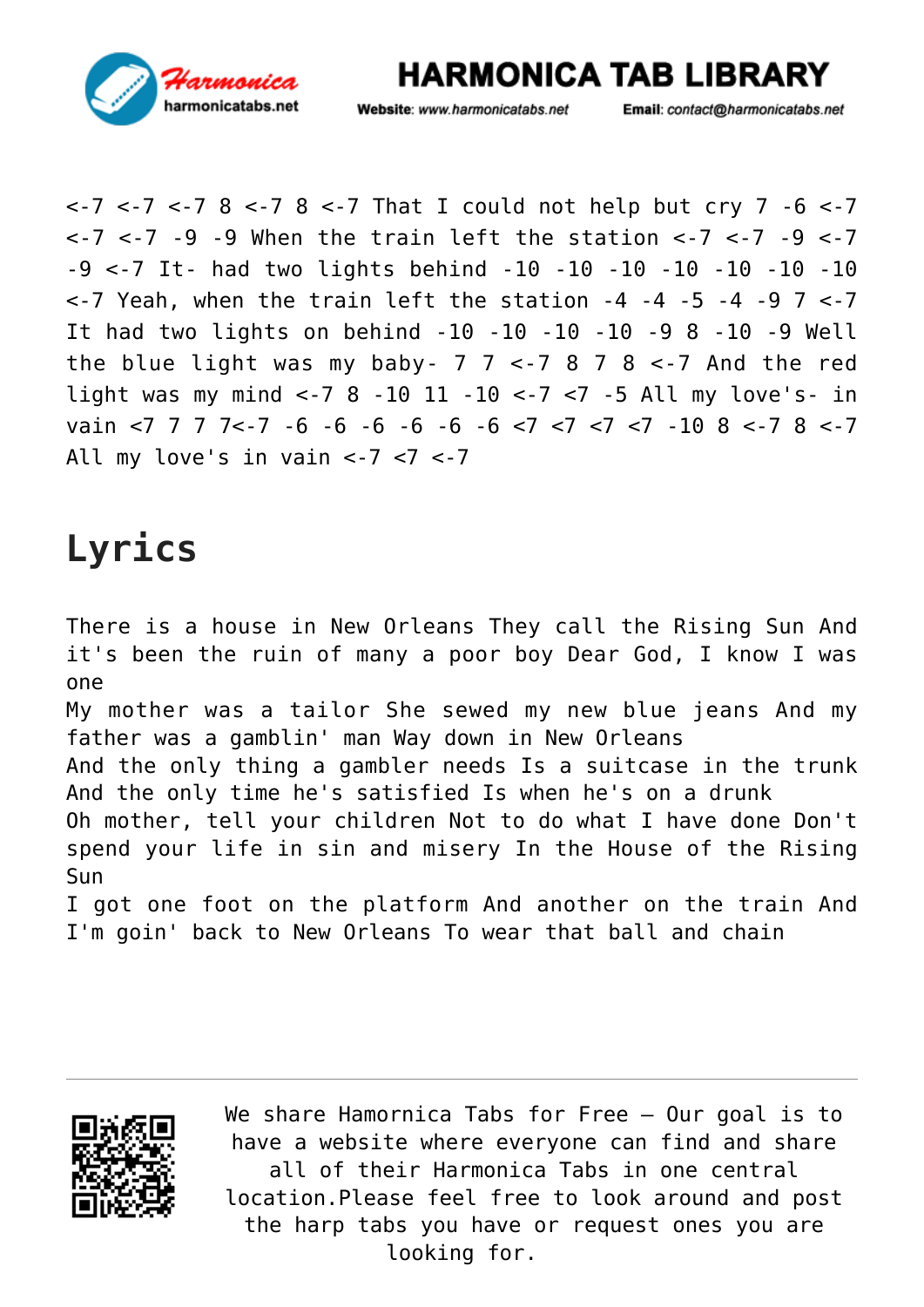

Website: www.harmonicatabs.net

Email: contact@harmonicatabs.net

There is a house in New Orleans They call the Rising Sun And it's been the ruin of many a poor boy Dear God, I know I was one Dear God, I know I was the one

### **[Locomotive Breath Em Harp](https://harmonicatabs.net/tabs/locomotive-breath-em-harp/)**

Key: G

Genre: General

Harp Type: Diatonic

Skill: Any Play this on a Natural Em Harmonica.

Em G D Em -2 -2 -3 -2″ -2 (x3)

-2 -2 -3 4 -3 -4 -4 -2 -2 -2 -2 -3 -2 -2″ -2 In the shuffling madness Of the locomotive breath

-2 -2 -3 4 -5 -4 -4 -4 -5 -4 -4 Runs the all-time loser Head long to his death

-5 6 -5 -4 4 4 -4 -5 -4 4 4 4 -3 -2

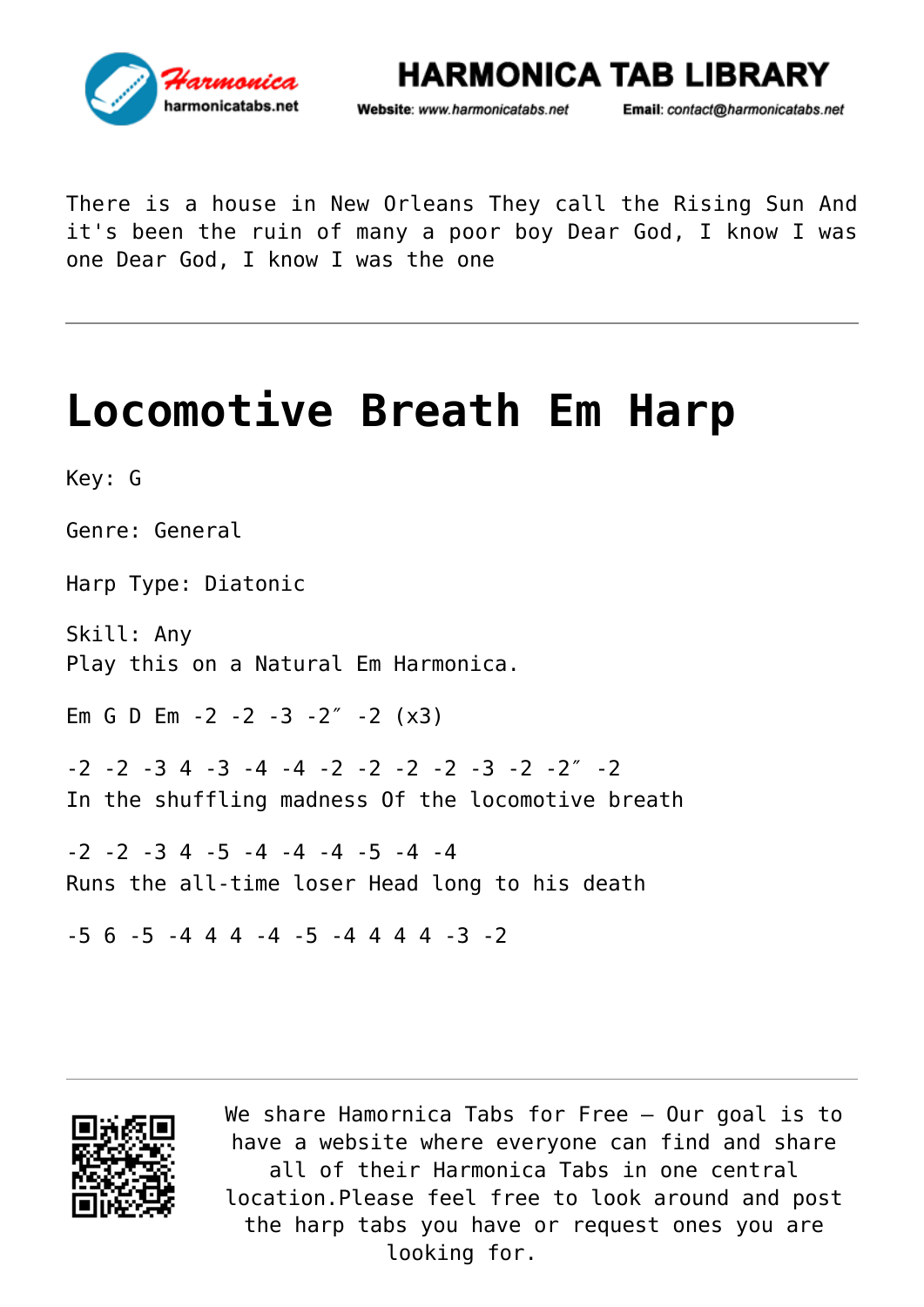

Email: contact@harmonicatabs.net

**HARMONICA TAB LIBRARY** 

He feels the piston scraping Steam breaking on his brow  $-3$   $-3$   $-3$   $-3$   $-3$  4 4  $-3$  4  $-4$   $-4$  6 6  $-4$   $-4$ Ol Charly stole the handle and The train it won't stop going 4 4 -4 4 -3 -2 No way to slow down. -2 -2 -2 -3 4 -4 -4 -4 -2 -2 -2 -2 -3 -2″ -2 He sees his children jumping off At the stations one by one .-2 -2 -2 -3 4 -5 -4 -4 -4 -4 -5 -4 -4 His woman and his best frend In bed and having fun -5 6 -5 -4 4 4 -4 -4 -5 -4 4 -3 -2 He's crawlin down the coridor On his hands and knees -3 -3 -3 -3 -3 4 4 -3 4 -4 -4 6 6 -4 -4 Ol Charly stole the handle and The train it won't stop going 4 4 -4 4 -3 -2 No way to slow down.  $-2$   $-2$   $-3$   $4$   $-3$   $-4$   $-4$   $-2$   $-2$   $-2$   $-2$   $-3$   $-2$ "  $-2$ He hears the silence howling Catches angels as they fall -2 -2 -3 4 -5 -4 -4 -4 -4 -5 -4 -4

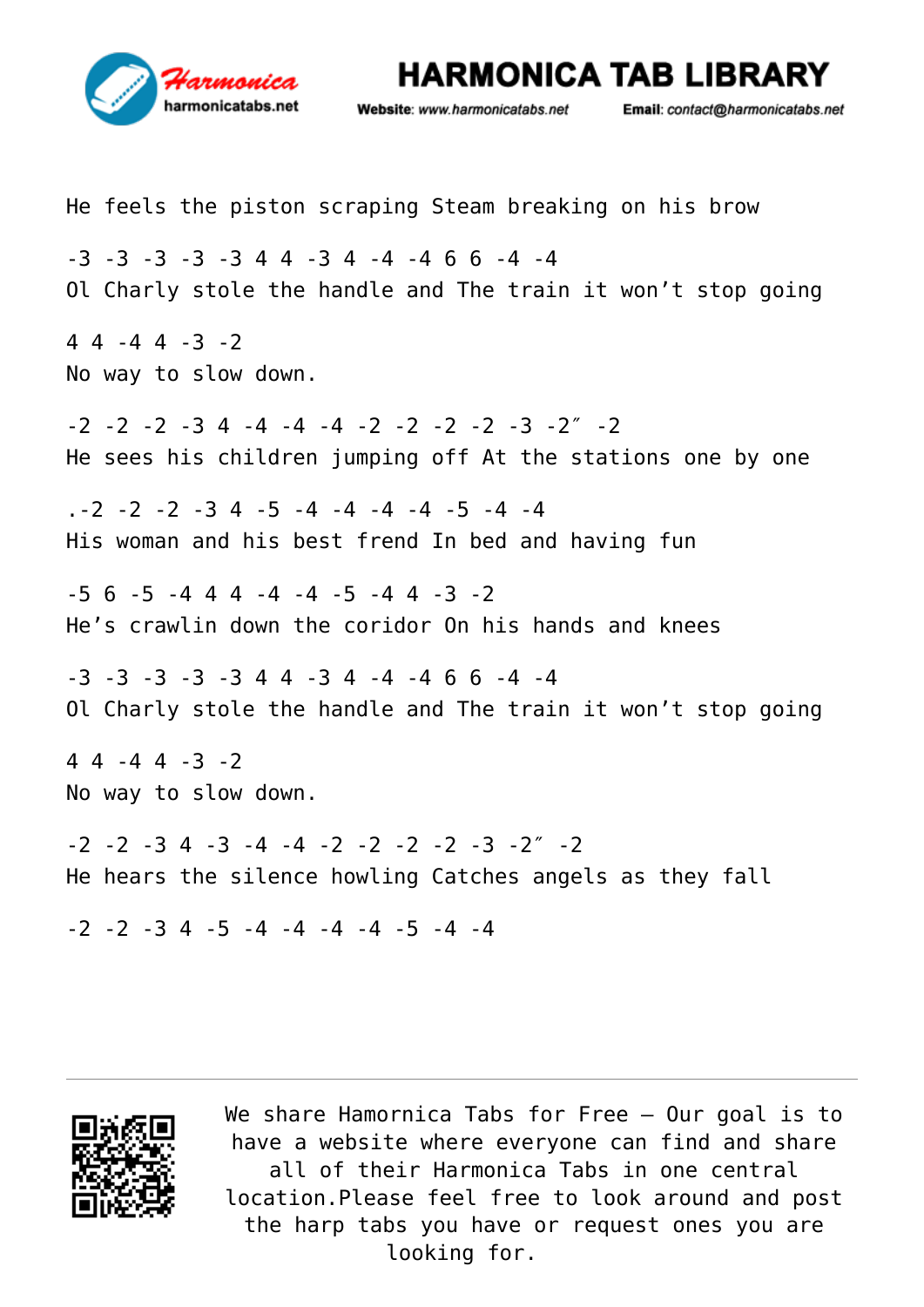

Website: www.harmonicatabs.net

Email: contact@harmonicatabs.net

And the all-time winner Has got him by the balls  $-5$  6  $-5$   $-4$  4 4  $-4$   $-5$  $-4$  4  $-3$   $-2$ He picks up Gideon's Bible Open at page one -3 -3 -3 -3 4 4 -3 4 -4 -4 6 6 -4 -4 God he stole the handle and The train it won't stop going 4 4 -4 4 -3 -2 No way to slow down. /

**Lyrics**

There is a house in New Orleans They call the Rising Sun And it's been the ruin of many a poor boy Dear God, I know I was one My mother was a tailor She sewed my new blue jeans And my father was a gamblin' man Way down in New Orleans And the only thing a gambler needs Is a suitcase in the trunk And the only time he's satisfied Is when he's on a drunk Oh mother, tell your children Not to do what I have done Don't spend your life in sin and misery In the House of the Rising Sun

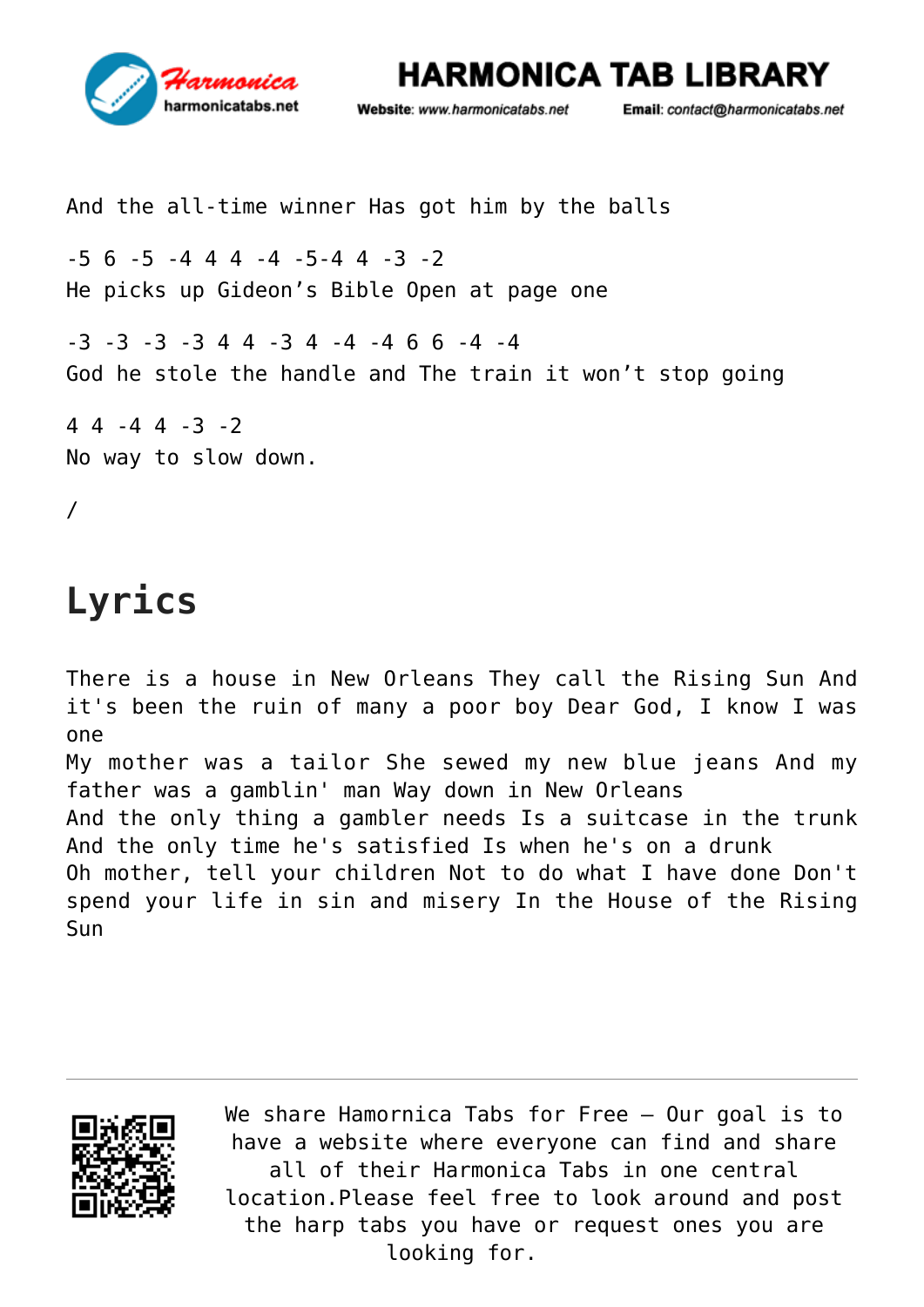

Email: contact@harmonicatabs.net

**HARMONICA TAB LIBRARY** 

I got one foot on the platform And another on the train And I'm goin' back to New Orleans To wear that ball and chain There is a house in New Orleans They call the Rising Sun And it's been the ruin of many a poor boy Dear God, I know I was one Dear God, I know I was the one

## **[Locomotive Breath 3rd pos.](https://harmonicatabs.net/tabs/locomotive-breath-3rd-pos/)**

Key: G

Genre: General

Harp Type: Diatonic

Skill: Any Key of Em played on a D Harp

Em G D Em  $-4$   $-4$   $-5$  4  $-4(x3)$ 

 $-4$   $-4$   $-5$   $6$   $-5$   $-6$   $-6$ In the shuffling madness

-4 -4 -4 -4 -5 -4 4 -4 Of the locomotive breath

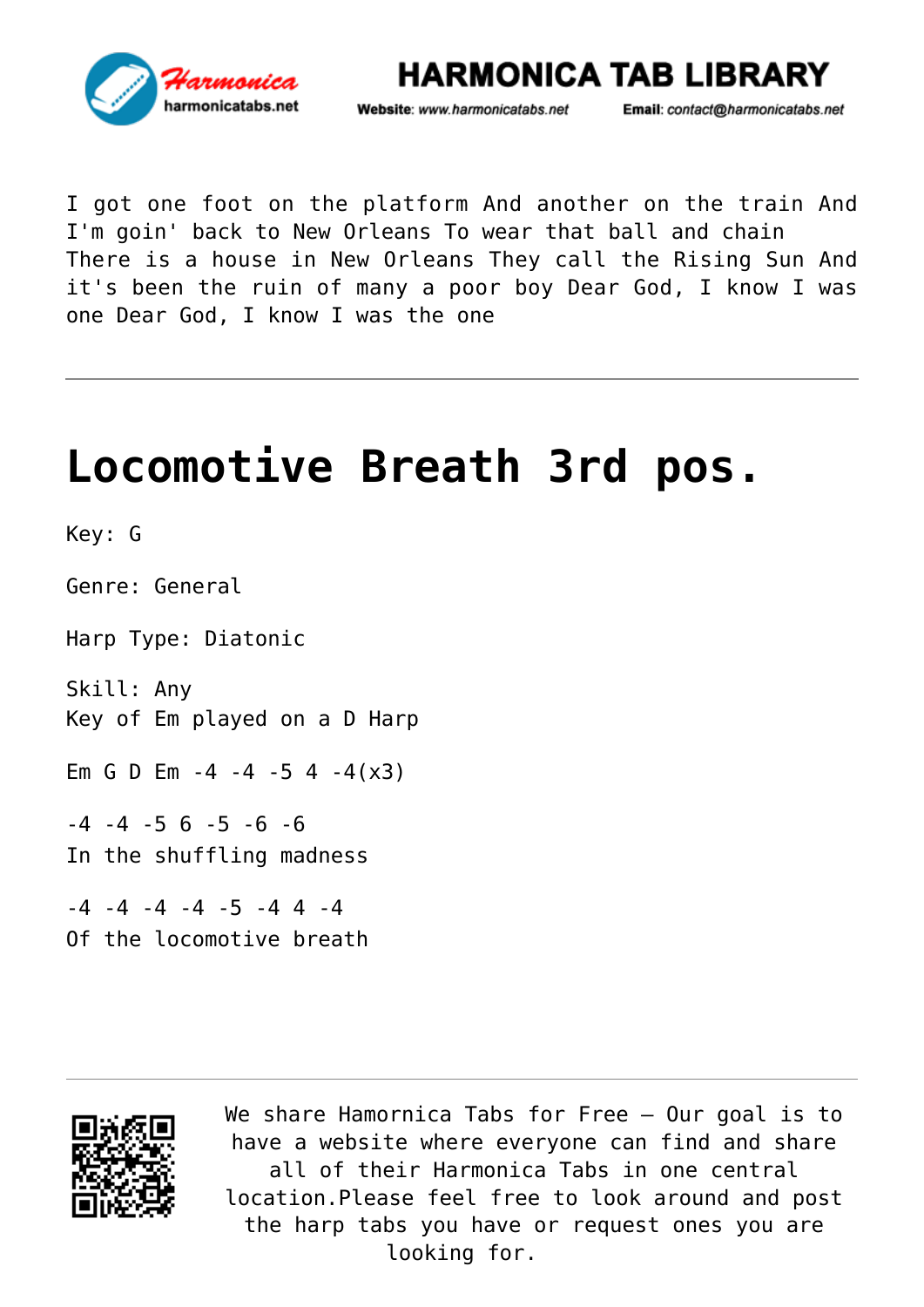

Website: www.harmonicatabs.net

Email: contact@harmonicatabs.net

 $-4$   $-4$   $-5$  6 7 $-6$ Runs the all-time loser

 $-6$   $-6$   $7$   $-6$   $-6$ Head long to his death.

7 -8 7 -6 6 6 -6 He feels the piston scraping

7 -6 6 6 6 6 -5 -4 Steam breaking on his brow

-5 -5 -5 -5 -5 6 6 -5 Ol Charly stol the handle and

6 -6 -6 -8 -8 -6 -6 The train it won't stop going

6 6 -6 6 -5 -4 No way to slow down.

-4 -4 -4 -5 6 -6 -6 -6 He sees his childrn jumpin off

-4 -4 -4 -4 -5 4 -4 At the stations one by one.

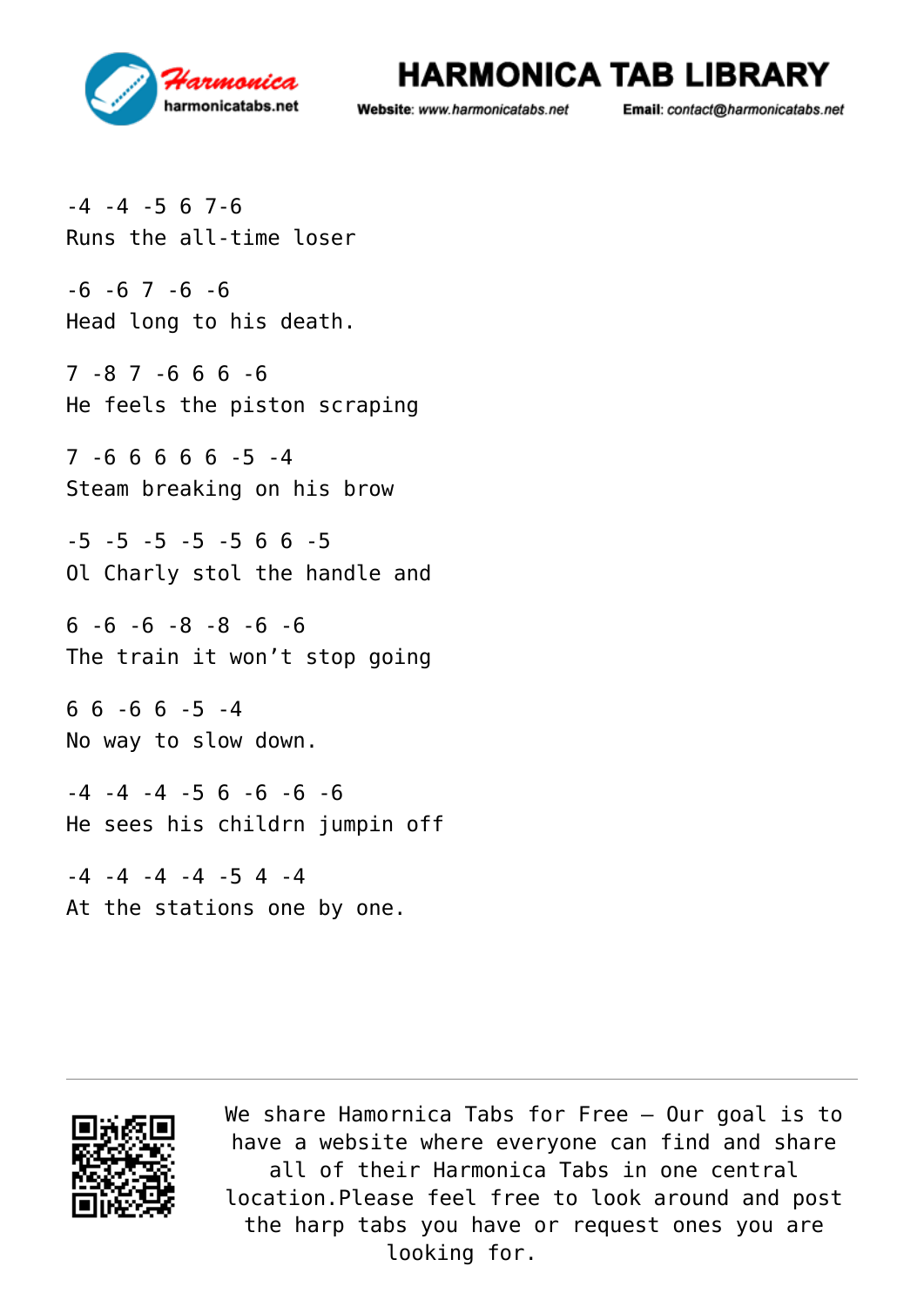

Website: www.harmonicatabs.net

Email: contact@harmonicatabs.net

 $-4$   $-4$   $-4$   $-5$  6 7  $-6$ His woman and his best frend

 $-6$   $-6$   $-6$   $7$   $-6$   $-6$ In bed and having fun.

7 -8 7 -6 6 6 -6 6 He's crawlin down the coridor

 $7 - 6 6 - 5 - 4$ On his hands and knees

 $-5$   $-5$   $-5$   $-5$   $-5$  6 6  $-5$ Ol Charly stole the handle and

6 -6 -6 -8 -8 -6 -6 The train it won't stop going

 $6 \t6 \t-6 \t-5 \t-4$ No way to slow down.

 $-4$   $-4$   $-5$   $6$   $-5$   $-6$   $-6$ He hears the silence howling

 $-4$   $-4$   $-4$   $-5$   $4$   $-4$ Catches angels as they fall.

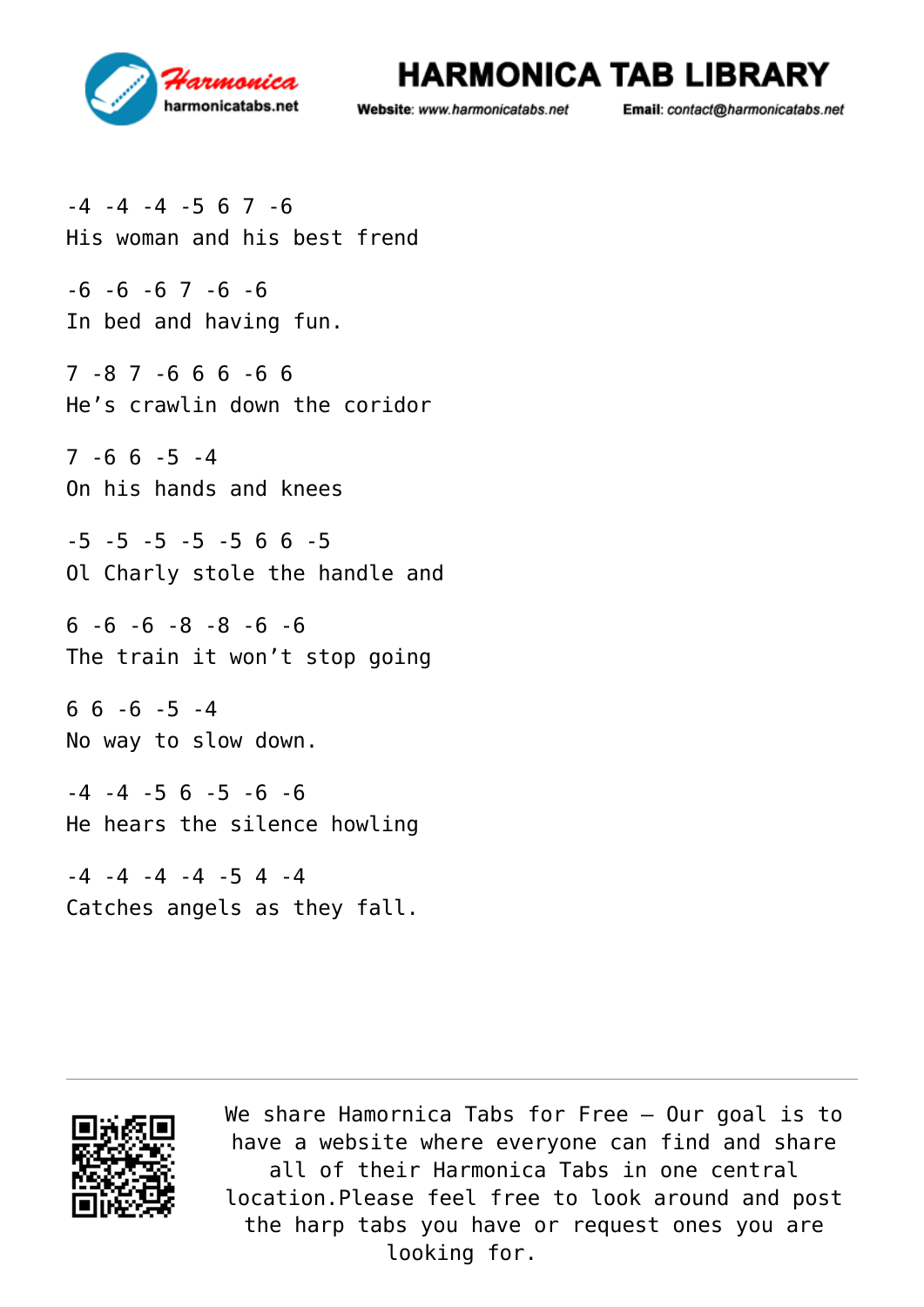

Website: www.harmonicatabs.net

Email: contact@harmonicatabs.net

 $-4$   $-4$   $-5$  6 7  $-6$ And the all-time winner

 $-6$   $-6$   $-6$   $7$   $-6$   $-6$ Has got him by the balls.

7 -8 7 -6 6 6 -6 He picks up Gideon's Bible

 $7 - 6 + 5 - 4$ Open at page one

 $-5$   $-5$   $-5$   $-5$  6 6  $-5$ God he stole the handle and

6 -6 -6 -8 -8 -6 -6 The train it won't stop going

 $6 \t6 \t-6 \t-5 \t-4$ No way to slow down.

### **Lyrics**

There is a house in New Orleans They call the Rising Sun And it's been the ruin of many a poor boy Dear God, I know I was

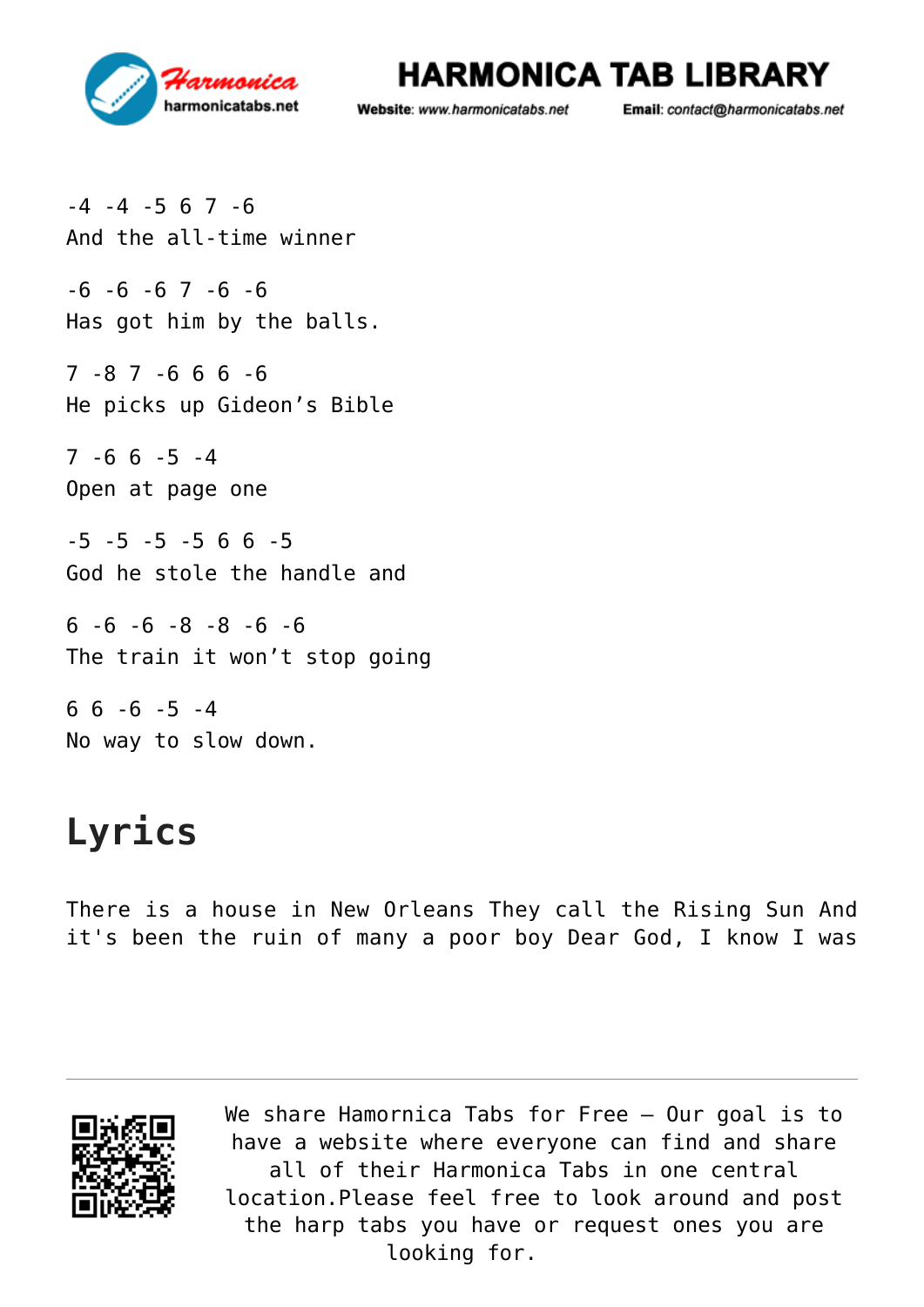

Email: contact@harmonicatabs.net

**HARMONICA TAB LIBRARY** 

one

My mother was a tailor She sewed my new blue jeans And my father was a gamblin' man Way down in New Orleans And the only thing a gambler needs Is a suitcase in the trunk And the only time he's satisfied Is when he's on a drunk Oh mother, tell your children Not to do what I have done Don't spend your life in sin and misery In the House of the Rising Sun

I got one foot on the platform And another on the train And I'm goin' back to New Orleans To wear that ball and chain There is a house in New Orleans They call the Rising Sun And it's been the ruin of many a poor boy Dear God, I know I was one Dear God, I know I was the one

## **[Locomotive Breath](https://harmonicatabs.net/tabs/locomotive-breath/)**

Key: G

Genre: General

Harp Type: Diatonic

Skill: Any By Ian Anderson

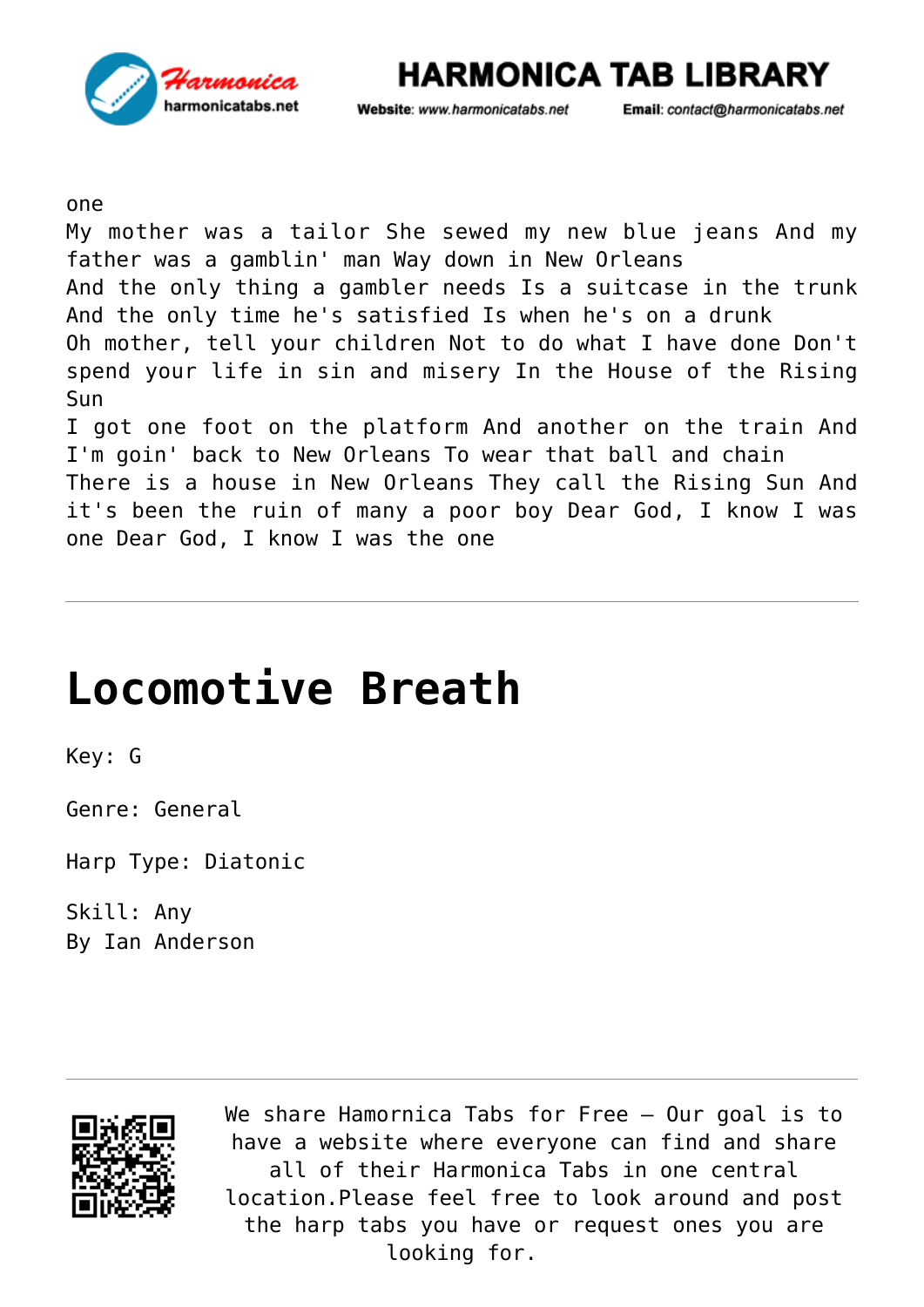

Website: www.harmonicatabs.net

Email: contact@harmonicatabs.net

In the shuf-fl-ing mad-ness 2 2 3 -3 3 -4 -4 Of the loc-o-mo-tive breath, 2 2 2 2 3 2 2 Runs the all time los-er, 2 2 3 -3 -5 -4 Head-long to his death. -4 -4 -5\* -4 -4 Oh he feels the pis-ton scrap-ing -3-4 -4 6 -5 -4 -3 -3 -4 Steam break-ing on his brow -5 -4 -3 -3 -3 -332 Old Char-lie stole the han-dle and -2\* 3 3 3 2 3 -3 -3 3 The train it won't stop go-ing  $-3$   $-4$   $-4$  6 6  $-4$   $-4$ No way to slow down. -3 3 -4 -3 3 2

He sees his children jumping off At the stations — one by one. His woman and his best friend — In bed and having fun. Hes crawling down the corridor

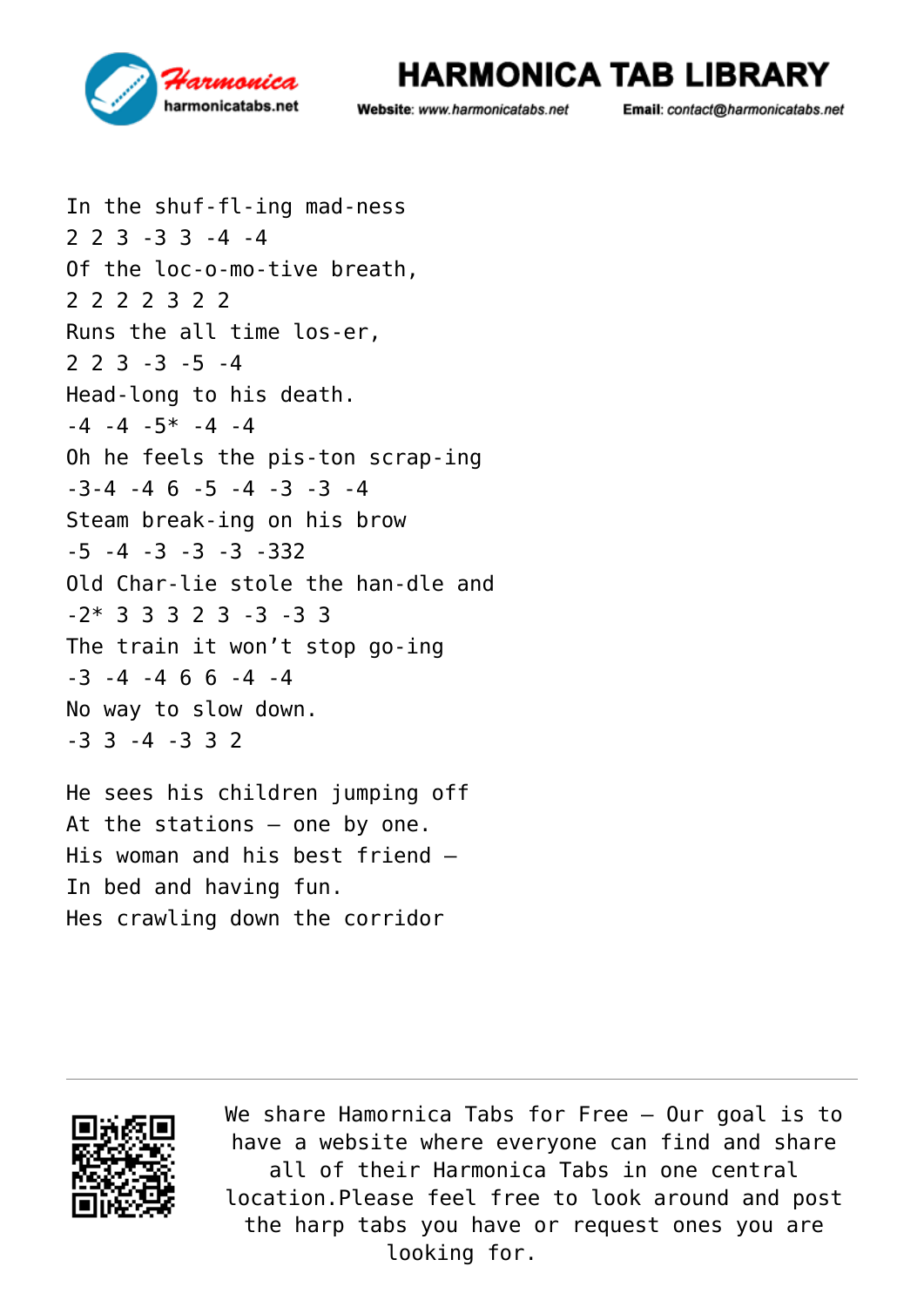

Website: www.harmonicatabs.net

Email: contact@harmonicatabs.net

On his hands and knees — Old charlie stole the handle and The train wont stop going  $-$ No way to slow down. He hears the silence howling — Catches angels as they fall. And the all-time winner Has got him by the balls. He picks up gideons Bible — Open at page one — Old charlie stole the handle and The train wont stop going  $-$ No way to slow down

# **Lyrics**

There is a house in New Orleans They call the Rising Sun And it's been the ruin of many a poor boy Dear God, I know I was one My mother was a tailor She sewed my new blue jeans And my father was a gamblin' man Way down in New Orleans And the only thing a gambler needs Is a suitcase in the trunk And the only time he's satisfied Is when he's on a drunk

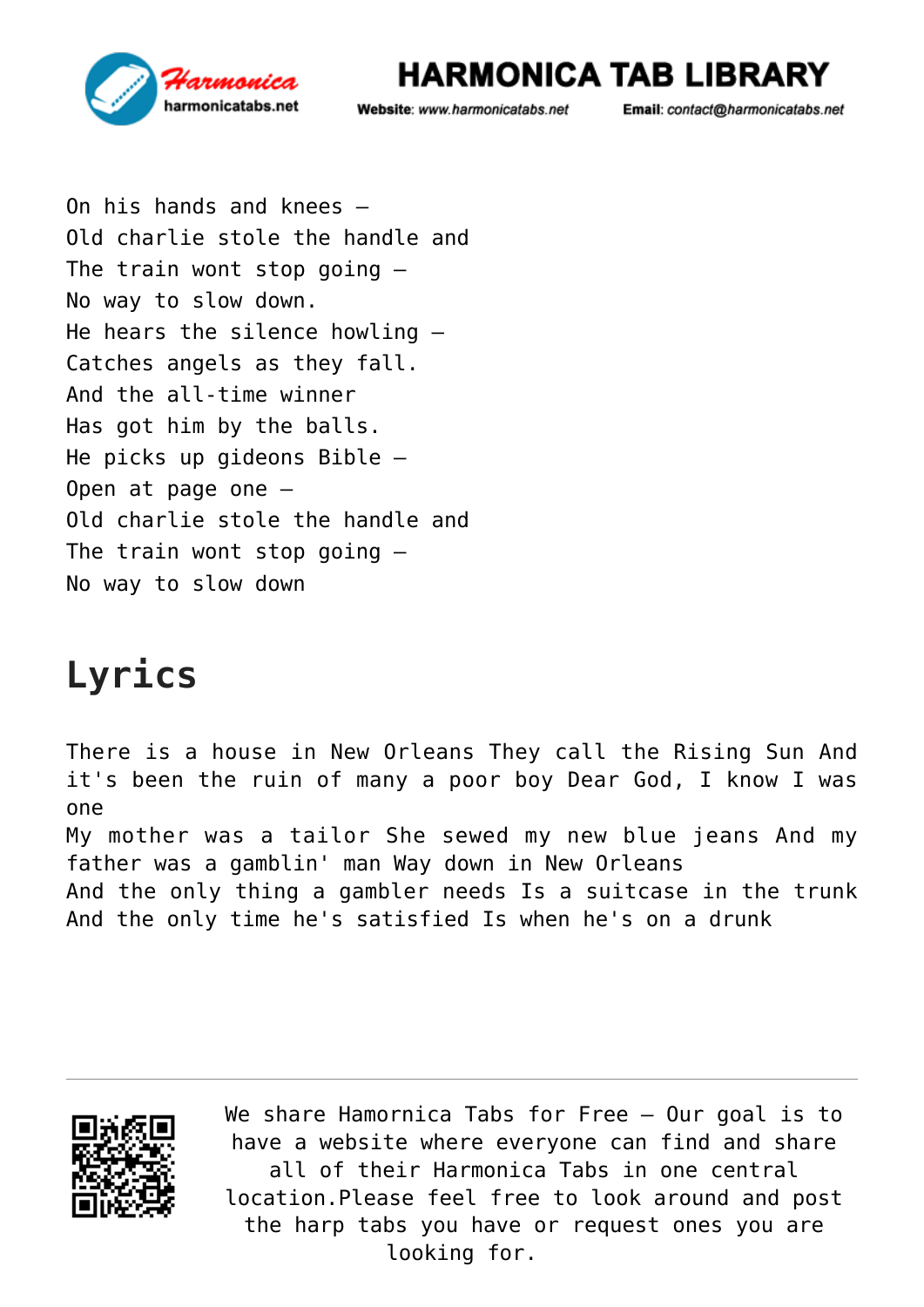

Website: www.harmonicatabs.net

Email: contact@harmonicatabs.net

Oh mother, tell your children Not to do what I have done Don't spend your life in sin and misery In the House of the Rising Sun I got one foot on the platform And another on the train And

I'm goin' back to New Orleans To wear that ball and chain There is a house in New Orleans They call the Rising Sun And it's been the ruin of many a poor boy Dear God, I know I was one Dear God, I know I was the one

# **[Liza Jane \(chrom\)](https://harmonicatabs.net/tabs/liza-jane-chrom/)**

Key: G

Genre: General

Harp Type: Diatonic

Skill: Any American folk song Key: D

 $-9$   $-9$   $-9$   $-9$   $-9$   $-8$   $-7$   $-6*$ I'll go up on the moun-tain top

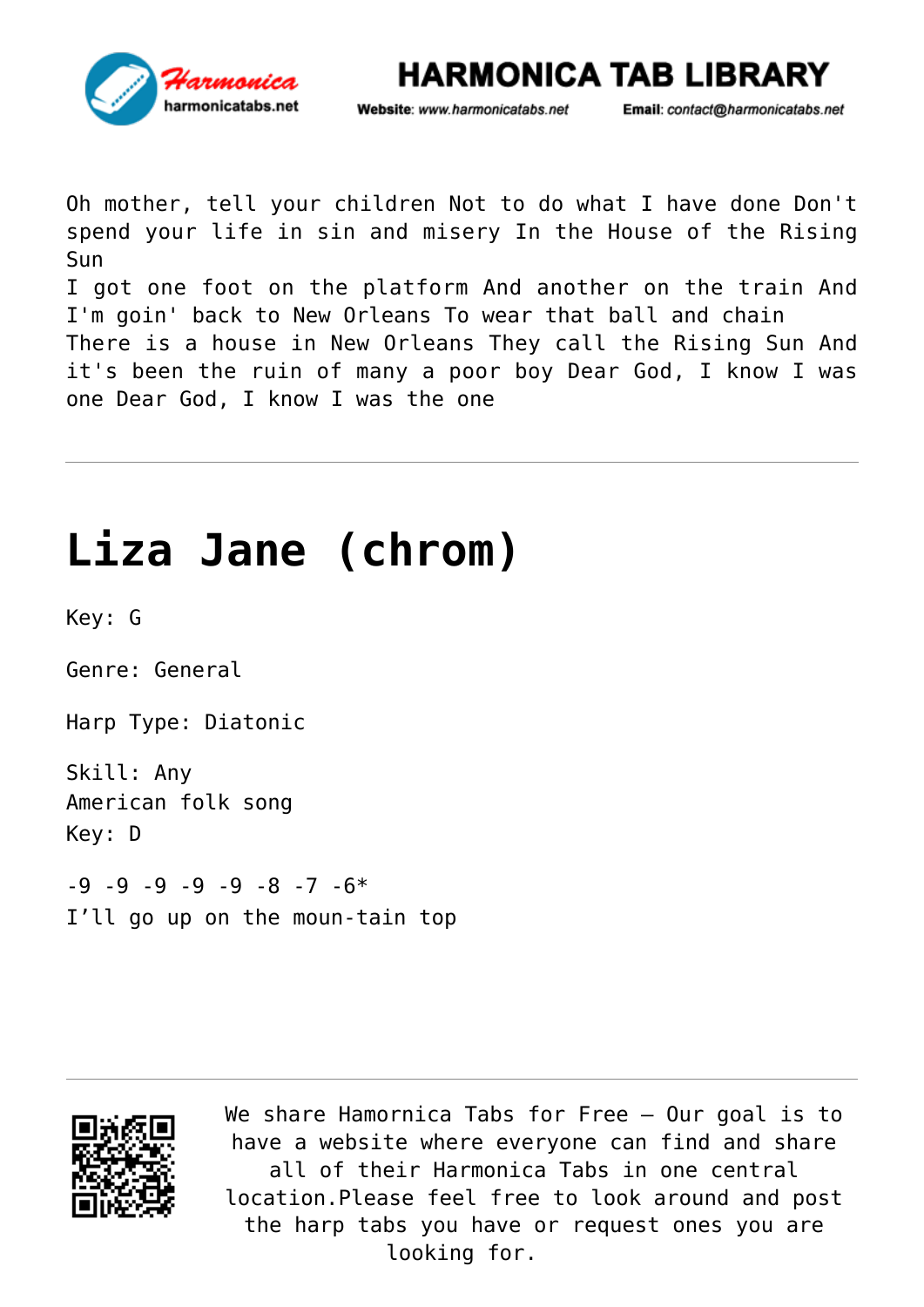

Website: www.harmonicatabs.net

Email: contact@harmonicatabs.net

 $-9 -9 -9 -9 -9 -6* -8$ And plant me a patch of cane -9 -9 -9 -9 -9 -9 -7 -8-7-6\* I'll make me a jug of mo-las-ses  $-5$   $-5$   $-6$ \*  $-6$ \*  $-5$   $-5$  6  $5$ \*  $-5$ For to sweet-en lit-tle Li-za Jane  $-6* -6* 6 -5 6 -5$ Oh, po' Li-za, po' gal  $-6* -6* 6 -5 -4$ Oh, po' Li-za Jane  $6 6 6 -6* -5$ Oh, po' Li-za, po' gal  $6 - 5 - 4 - 3 - 5$ She died on the train

# **Lyrics**

There is a house in New Orleans They call the Rising Sun And it's been the ruin of many a poor boy Dear God, I know I was one My mother was a tailor She sewed my new blue jeans And my father was a gamblin' man Way down in New Orleans

And the only thing a gambler needs Is a suitcase in the trunk

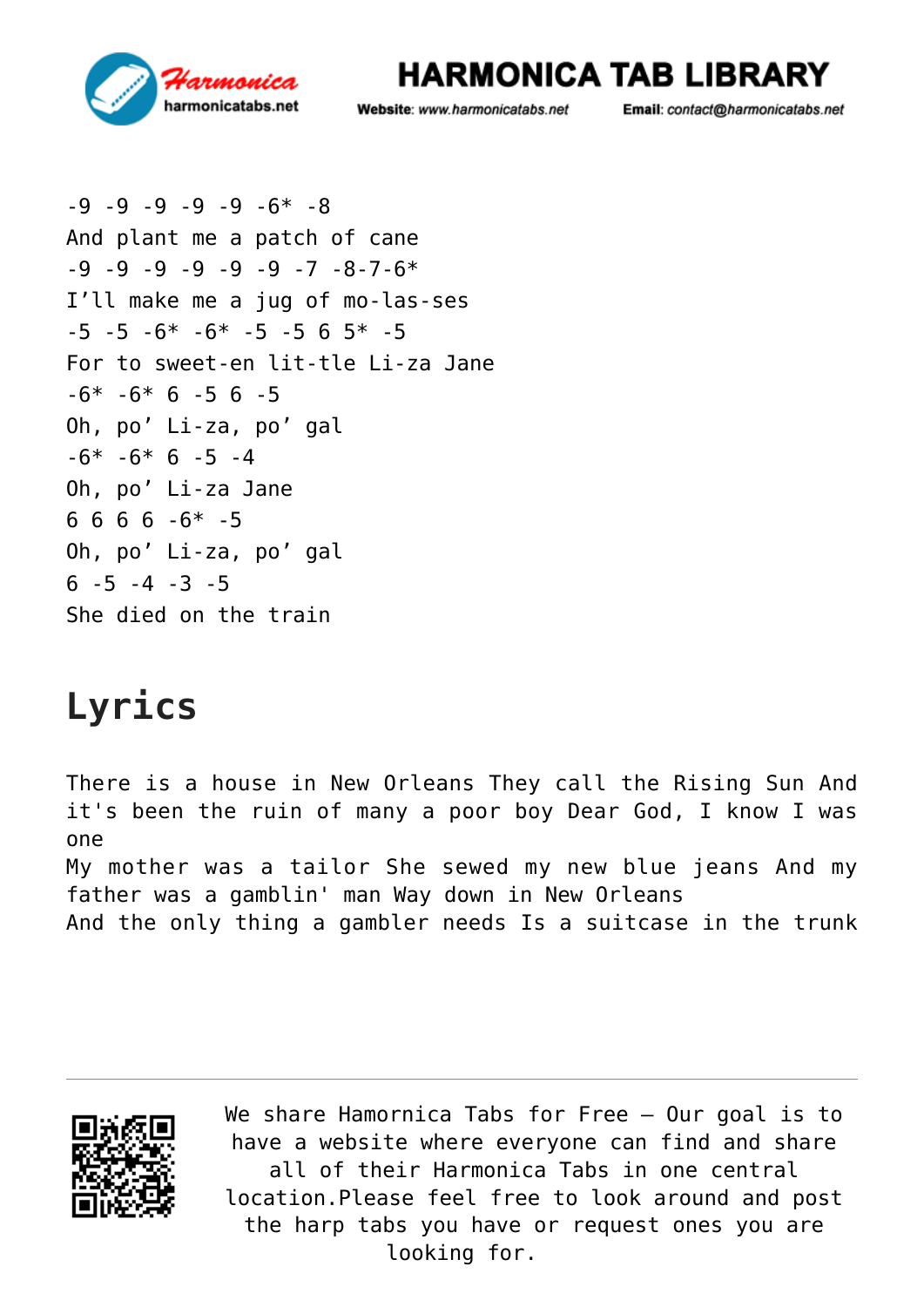

Email: contact@harmonicatabs.net

And the only time he's satisfied Is when he's on a drunk Oh mother, tell your children Not to do what I have done Don't spend your life in sin and misery In the House of the Rising Sun I got one foot on the platform And another on the train And I'm goin' back to New Orleans To wear that ball and chain There is a house in New Orleans They call the Rising Sun And it's been the ruin of many a poor boy Dear God, I know I was one Dear God, I know I was the one

Website: www.harmonicatabs.net

# **[Liza Jane \(hi-lo\)](https://harmonicatabs.net/tabs/liza-jane-hi-lo/)**

Key: G

Genre: General

Harp Type: Diatonic

Skill: Any American folk song Key: D

7 7 7 7 7 -6 6 5

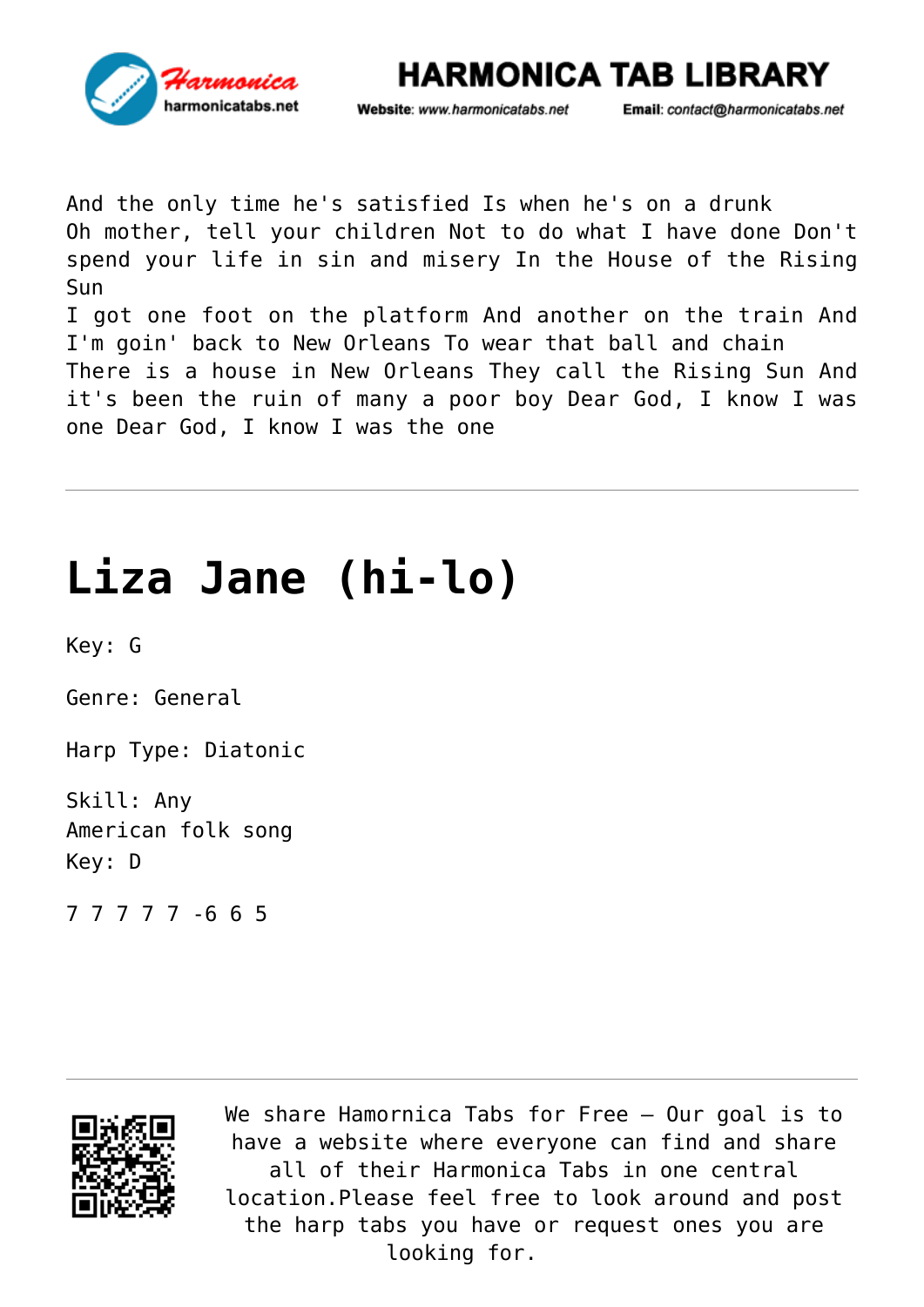

Website: www.harmonicatabs.net

Email: contact@harmonicatabs.net

10 10 10 10 10 -10 9 8 I'll go up on the moun-tain top

7 7 7 7 7 5 -6 10 10 10 10 10 8 -10 And plant me a patch of cane

7 7 7 7 7 7 6 -6 5 10 10 10 10 10 10 9 -10 8 I'll make me a jug of mo-las-ses

4 4 5 5 4 4 -4 -3 4 7 7 8 8 7 7 -8 -7 7 For to sweet-en lit-tle Li-za Jane

5 5 -4 4 -4 4 8 8 -8 7 -8 7 Oh, po' Li-za, po' gal

5 5 -4 -3 -3" 8 8 -8 -7 -6 Oh, po' Li-za Jane

-4 -4 -4 -4 5 4 -8 -8 -8 -8 8 7 Oh, po' Li-za, po' gal

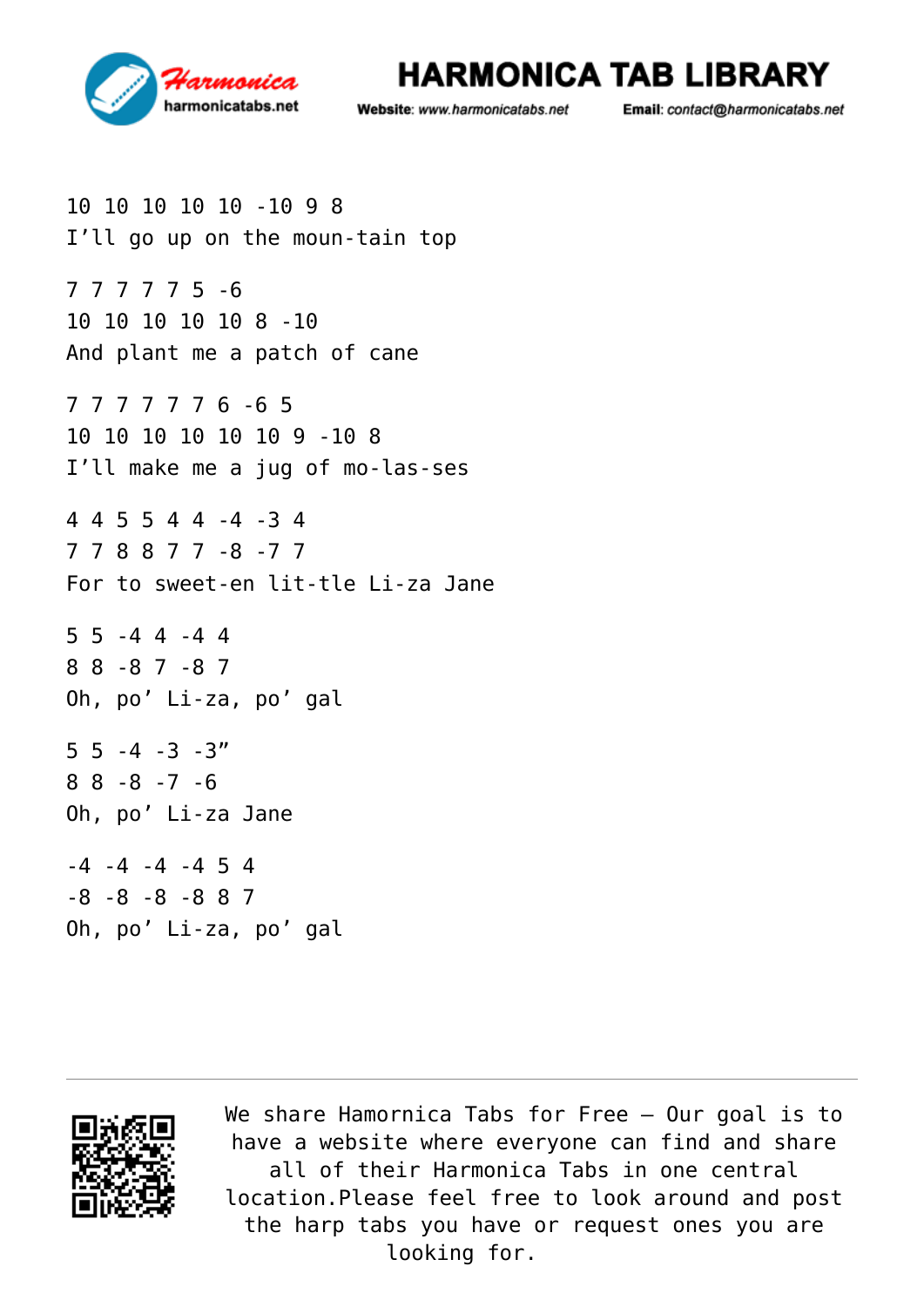

Website: www.harmonicatabs.net

Email: contact@harmonicatabs.net

 $-4$  4  $-3$ " 3 4 -8 7 -6 6 7 She died on the train

### **Lyrics**

There is a house in New Orleans They call the Rising Sun And it's been the ruin of many a poor boy Dear God, I know I was one My mother was a tailor She sewed my new blue jeans And my father was a gamblin' man Way down in New Orleans And the only thing a gambler needs Is a suitcase in the trunk And the only time he's satisfied Is when he's on a drunk Oh mother, tell your children Not to do what I have done Don't spend your life in sin and misery In the House of the Rising Sun I got one foot on the platform And another on the train And I'm goin' back to New Orleans To wear that ball and chain There is a house in New Orleans They call the Rising Sun And it's been the ruin of many a poor boy Dear God, I know I was one Dear God, I know I was the one

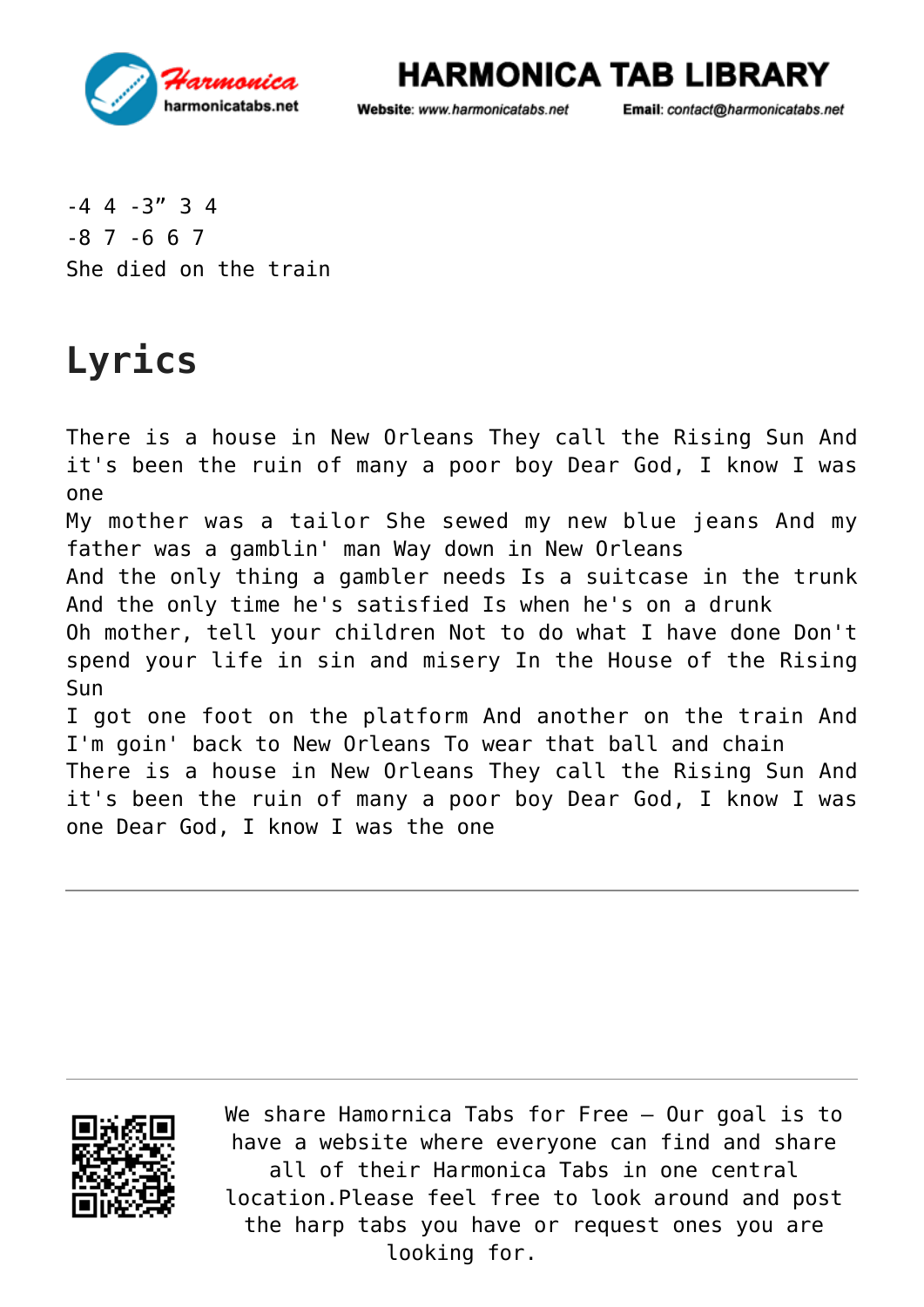

Website: www.harmonicatabs.net

Email: contact@harmonicatabs.net

# **[Muskrat Ramble](https://harmonicatabs.net/tabs/muskrat-ramble/)**

Key: G Genre: General Harp Type: Diatonic Skill: Any 7 5 6 7 7 5 6 7 -7 -5 6 -7 Look at them shuf flin',a-shufflin' down -7 -5 6 -7 -7 -5 6 -7 7 5 6 7 Ram bl in' scram blin' a-headin' for town 7 5 6 7 7 5 6 7 7 5 6 -7 Hus tl in, bus tl in' and buzzin' aroun' -7 -6# -7 7 -7 -6 6 -5 5 6 Hap pi ly awaitin' at the station. 7 5 6 7 7 5 6 7 -7 -5 6 -7

Look at the train the number seven oh nine -7 -5 6 -7 -7 -5 6 -7 7 5 6 7 Huffin' and puff in' and arrivin' on time -6 7 -6 7 -6 -8 7b -6 -6 Who do you think's a bout to a 'rive? -8 8 8 -8 8 -8b 7 7 -7 7

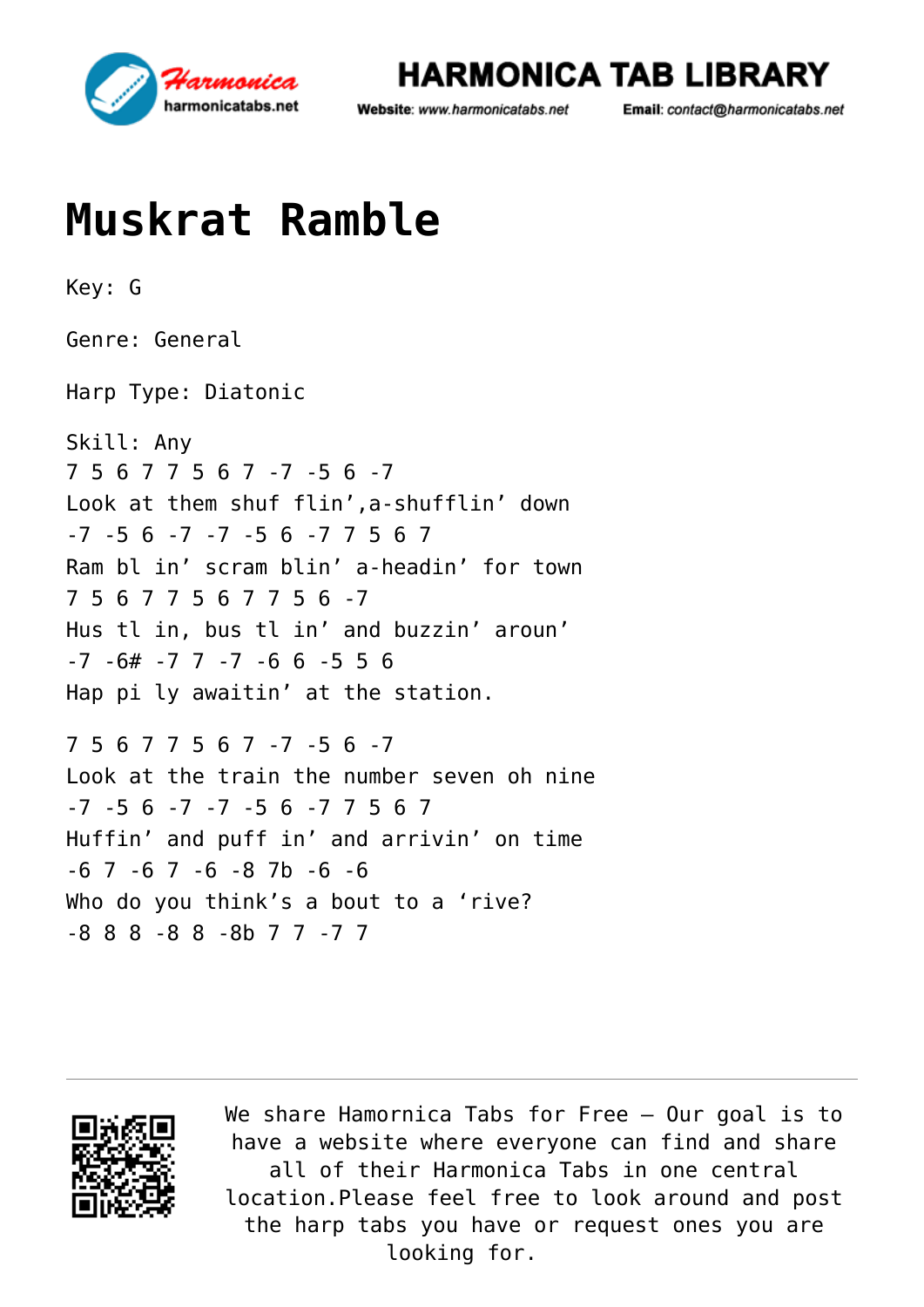

Website: www.harmonicatabs.net

Email: contact@harmonicatabs.net

The band they call "The Dixieland Five"

6 6 6 -6 -6# -7 8 -8 7 7 They're gonna play that Muskrat Ramble tune 7 -6 7 -8 7 -6 6 7 -7 -7 -7 The way you never ever heard it played, -8 8 8 -8b 7 6 -6 6 6 6 Get read y for the big parade 8 -8 7 7 -7 -6 -6b -7 -7 8 -8 9 8 -8 7 7 All together now one and two Come on and join the happy throng 7 7 -7 -7 -7 -6 -6 -6 7 -6 7 -8 7 -6 Feel the beat of that ramblin', scramblin' muskrat song 8 8 -8 8 7 -8b 7 Come on and ramble along. Verse 2: 7 5 6 7 7 5 6 7 -7 -5 6 -7 Look at them shuf flin',a-shufflin' down -7 -5 6 -7 -7 -5 6 -7 7 5 6 7 Look at the band paradin' all over town 7 5 6 7 7 5 6 7 -7 5 6 -7 Look at the hap piness ago in' around -7 -6# -7 7 -7 -6 6 -5 5 6 Ev 'rybody's up and celebratin'

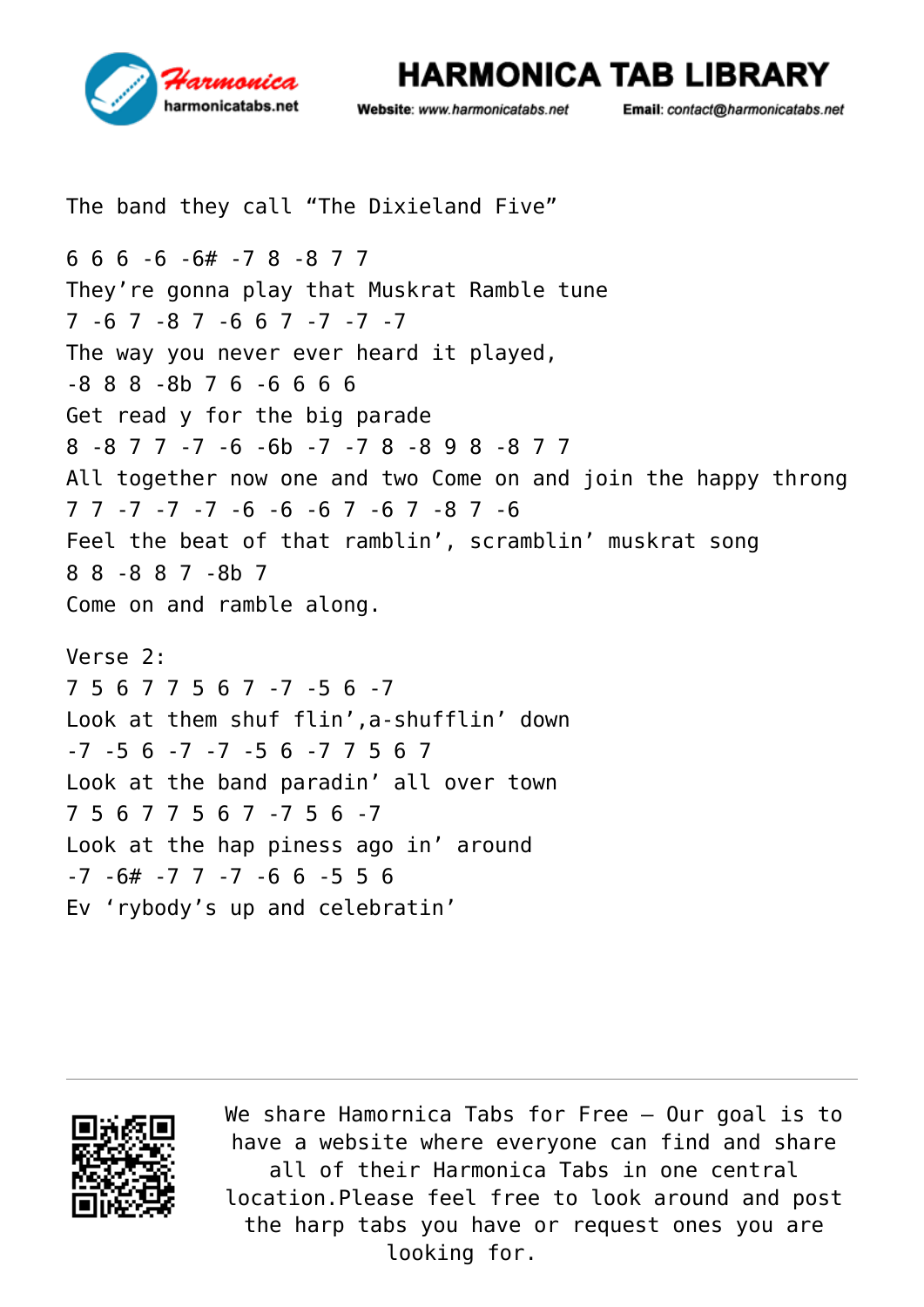

Website: www.harmonicatabs.net

Email: contact@harmonicatabs.net

7 5 6 7 7 5 6 7 -7 -5 6 -7 Look at the drum mer entertainin' the gang -7 -5 6 -7 -7 -5 6 -7 7 5 6 7 Clinging and clang ing with a bing and a bang. -6 7 -6 7 -6 -8 7b -6 -6 Changin the town from dead to 'live. -8 8 8 -8 8 -8 7 7 -7 7 The band they call "The Dixieland Five". 6 6 6 -6 -6\$ -7 8 -8 7 7 You're gonna hear them play that Dixieland, 7 -6 7 -8 7 -6 6 7 -7 -7 You better get your reservation planned. -8 8 8 -8b 7 6 -6 6 6 6 In per son on a one night stand. 8 -8 7 7 7 -7 -6 -6# -7 All together now, come on folks. -7 8 -8 9 8 -8 7 7 Come on and join the happy throng. 7 7 -7 -7 -7b -6 -6 -6 7 -6 7 -8 7b -6 Feel the beat of that shufflin', scufflin' muskrat song. 8 8 -8 8 7 -8b 7 Come on and ramble a long.

8 8 -8 8 7 -8b 7

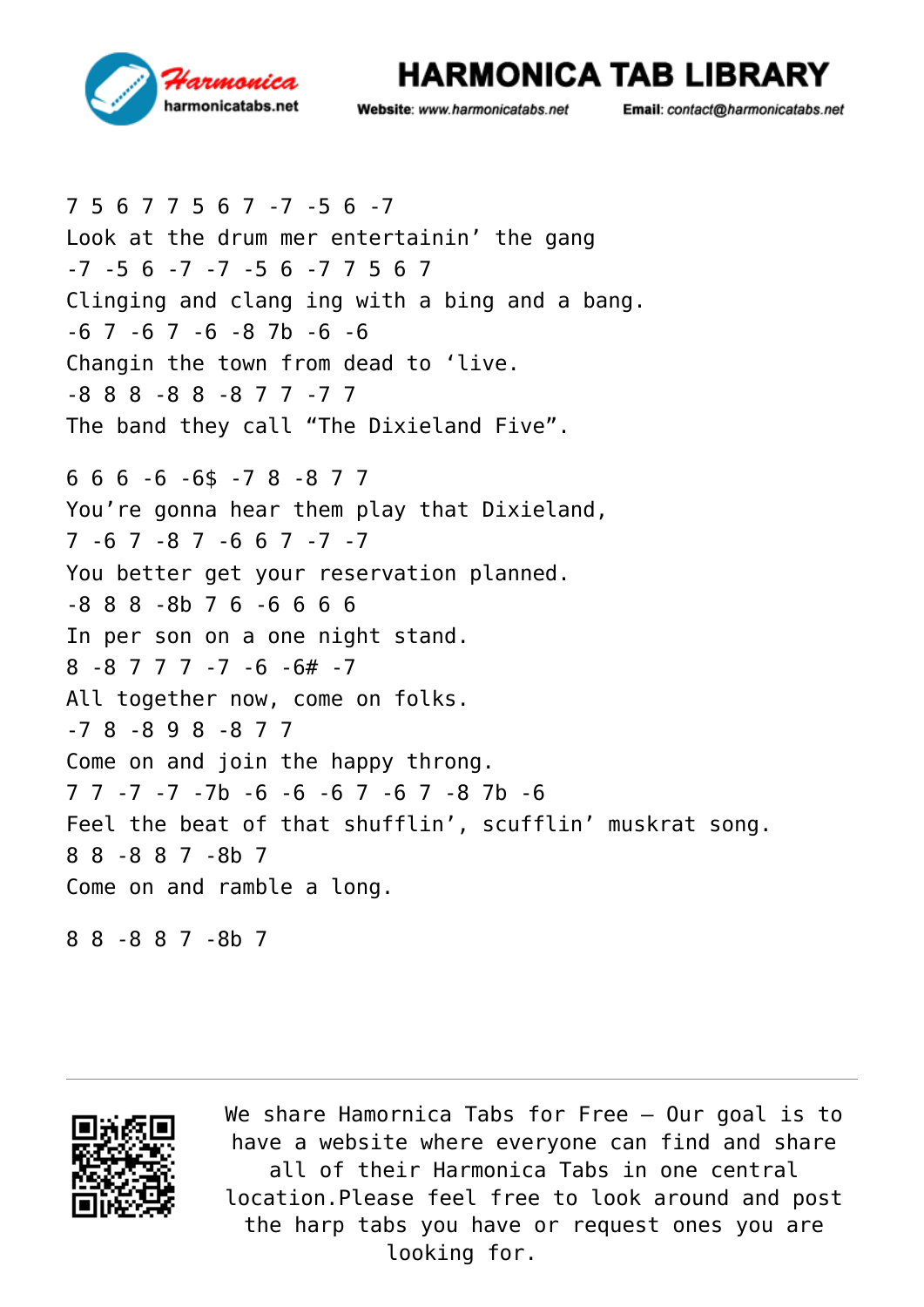

Website: www.harmonicatabs.net

Email: contact@harmonicatabs.net

Come on and ramble a long.

QR code

# **Lyrics**

There is a house in New Orleans They call the Rising Sun And it's been the ruin of many a poor boy Dear God, I know I was one

My mother was a tailor She sewed my new blue jeans And my father was a gamblin' man Way down in New Orleans

And the only thing a gambler needs Is a suitcase in the trunk And the only time he's satisfied Is when he's on a drunk

Oh mother, tell your children Not to do what I have done Don't spend your life in sin and misery In the House of the Rising Sun

I got one foot on the platform And another on the train And I'm goin' back to New Orleans To wear that ball and chain There is a house in New Orleans They call the Rising Sun And it's been the ruin of many a poor boy Dear God, I know I was one Dear God, I know I was the one

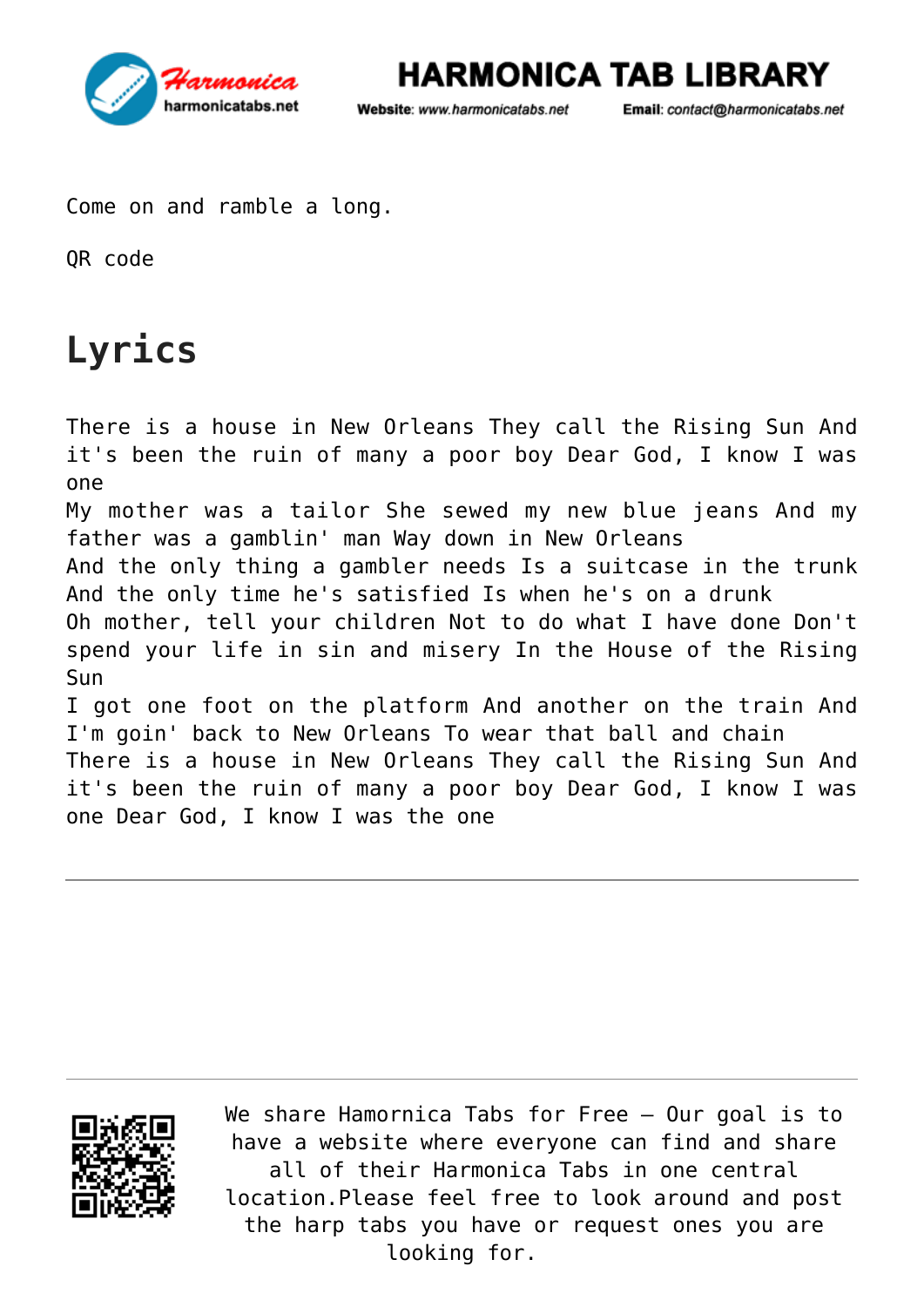

**HARMONICA TAB LIBRARY** 

Website: www.harmonicatabs.net

Email: contact@harmonicatabs.net

# **[Missing](https://harmonicatabs.net/tabs/missing/)**

Key: G Genre: General Harp Type: Diatonic Skill: Any 5 -8 -8 8 -8 I step off the train -5 -8 -8 -8 7 -8 8 8 I'm walking down your street a-gain 5 8 -8 -8 7 And past your door  $\sim\sim$ 5 -8 -8 -8 7 -7 -6 -6 But you don't live there an  $-$  y  $-$  more  $-6$   $-7$   $-7$   $7$   $7$   $-8$   $-7$ It's years since you've  $\sim$  been there 5 -8 7 -8 7 -8 -8 8 8 And now you've dis-a peared  $\sim\sim$  somewhere 5 8 -8 -8 7 Like out-er space ~~~~ 5 -8 8 -8 7 7 You've found some better place

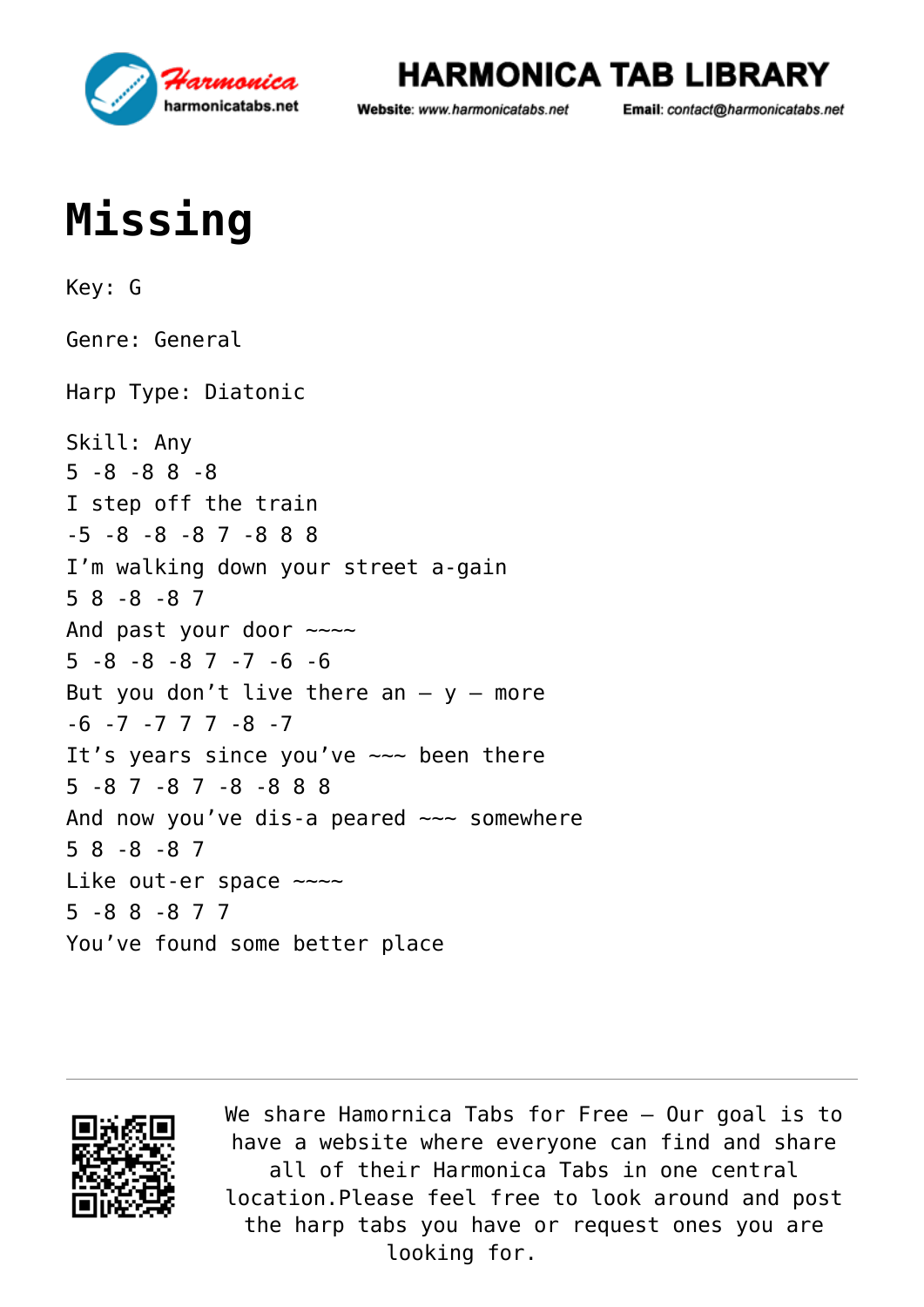

Website: www.harmonicatabs.net

Email: contact@harmonicatabs.net

-6 -7 7 8 8 And I miss you  $\sim\sim\sim\sim$  $-8$   $-7$   $-9$   $-9$   $-9$   $-9$   $-9$   $-9$   $-8$ Like the deserts miss  $\sim\sim\sim\sim$  the rain  $\sim\sim\sim$ -6 -7 7 8 8 And I miss you  $\sim\sim\sim\sim$ -8 -7 -9 -9 -9 -9 9 -9 8 Like the deserts miss  $\sim\sim\sim\sim$  the rain  $\sim\sim\sim$ -6 -7 7 8 8 And I miss you  $\sim\sim\sim\sim$  $-8$   $-7$   $-9$   $-9$   $-9$   $-9$   $-9$  9  $-9$  8 Like the deserts miss  $\sim\sim\sim\sim$  the rain  $\sim\sim\sim$ -6 -7 7 8 8 And I miss you ~~~~~ -8 -7 -9 -9 -9 -9 9 -9 8 Like the deserts miss  $\sim\sim\sim$  the rain  $\sim\sim\sim$ -6 -7 7 8 8 And I miss you  $\sim\sim\sim\sim$ -8 -7 -9 -9 -9 -9 9 -9 8 Like the deserts miss  $\sim\sim\sim\sim$  the rain  $\sim\sim\sim$ 

Repeat at lib and fade out

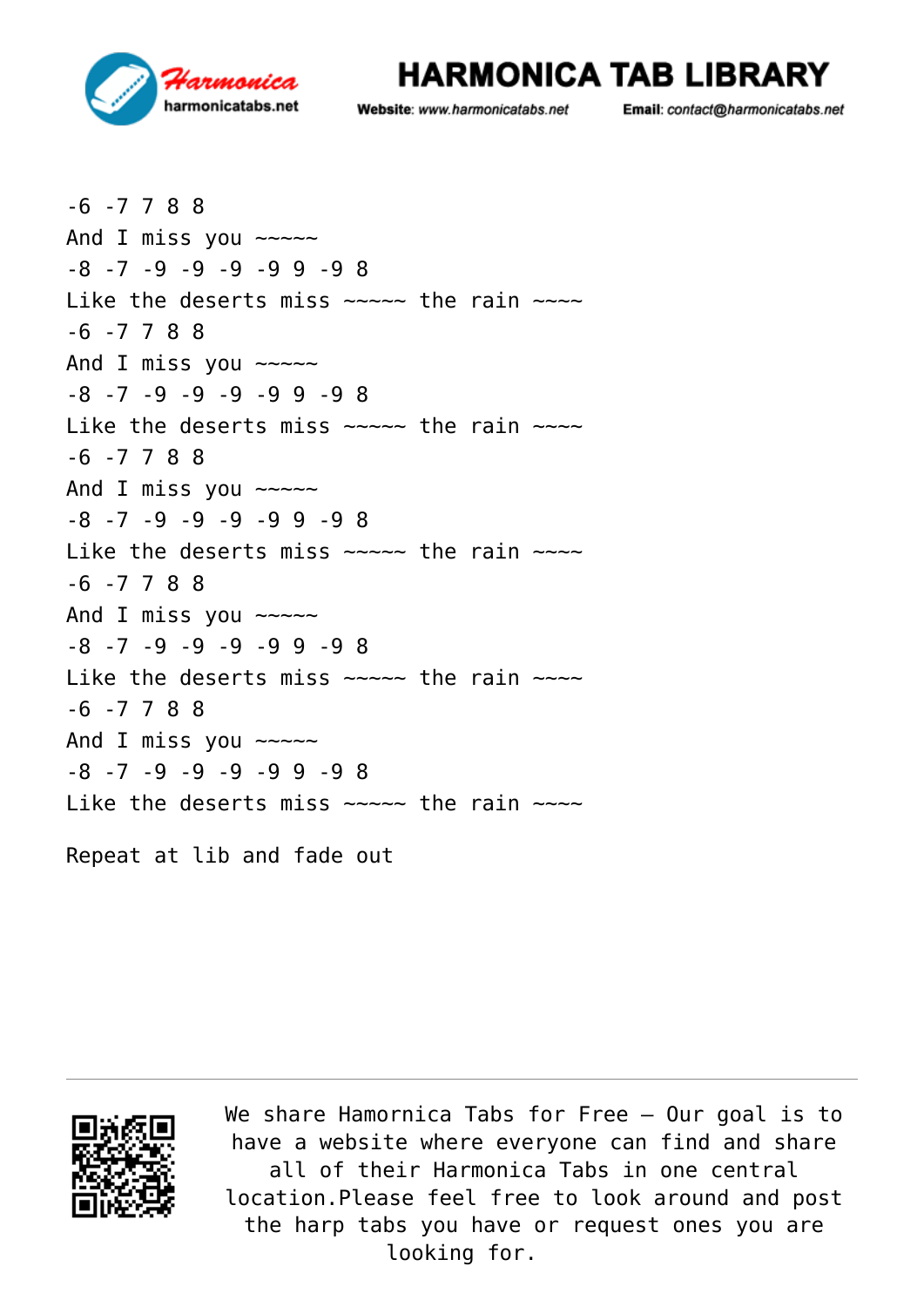

Website: www.harmonicatabs.net

Email: contact@harmonicatabs.net

# **Lyrics**

There is a house in New Orleans They call the Rising Sun And it's been the ruin of many a poor boy Dear God, I know I was one My mother was a tailor She sewed my new blue jeans And my father was a gamblin' man Way down in New Orleans And the only thing a gambler needs Is a suitcase in the trunk And the only time he's satisfied Is when he's on a drunk Oh mother, tell your children Not to do what I have done Don't spend your life in sin and misery In the House of the Rising Sun I got one foot on the platform And another on the train And I'm goin' back to New Orleans To wear that ball and chain There is a house in New Orleans They call the Rising Sun And it's been the ruin of many a poor boy Dear God, I know I was one Dear God, I know I was the one

# **[One Toke Over The Line](https://harmonicatabs.net/tabs/one-toke-over-the-line-chromatic/)**

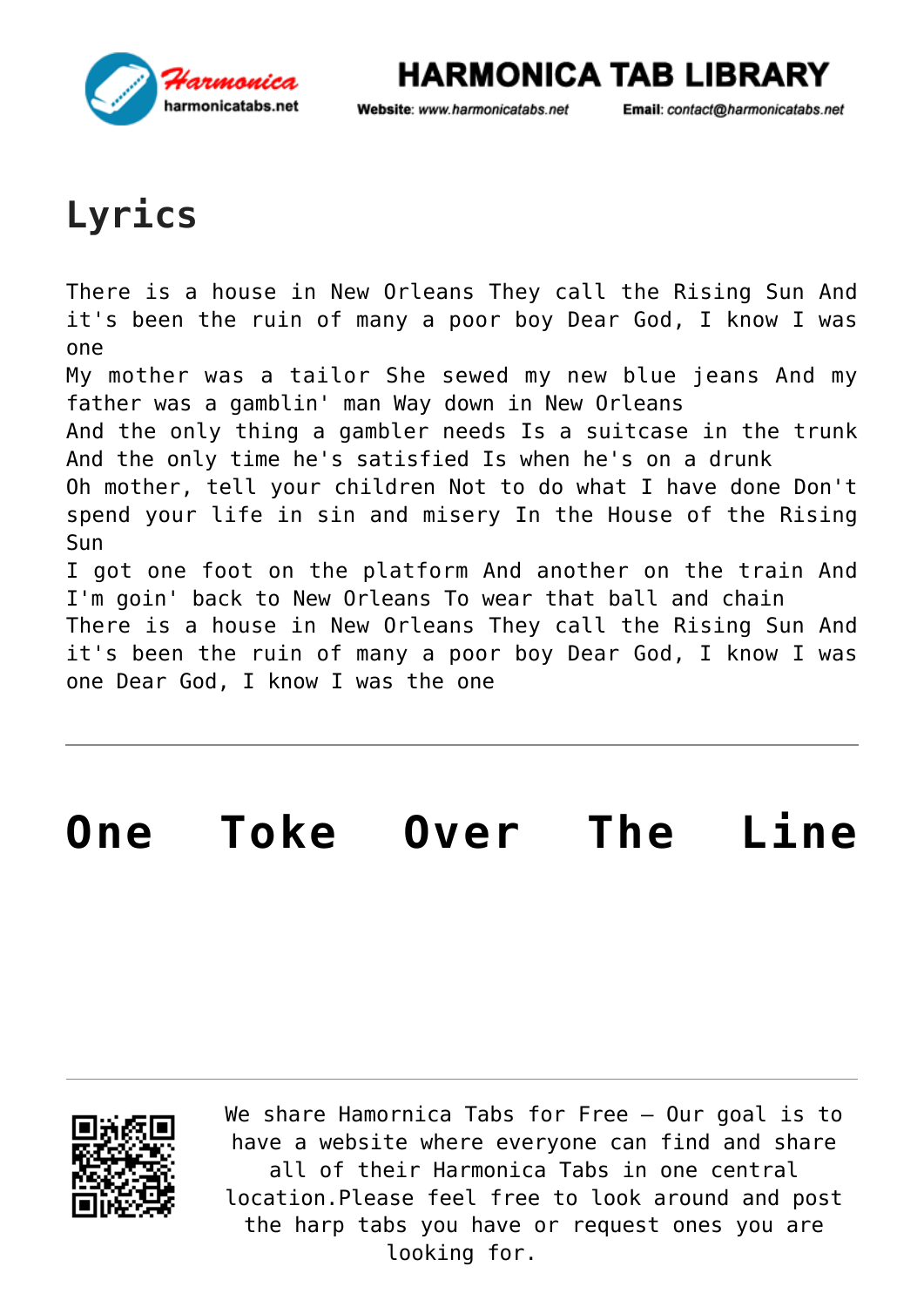

**HARMONICA TAB LIBRARY** 

Website: www.harmonicatabs.net

Email: contact@harmonicatabs.net

# **[\(chromatic\)](https://harmonicatabs.net/tabs/one-toke-over-the-line-chromatic/)**

Key: G Genre: General Harp Type: Diatonic Skill: Any Range: G3 to A5 4/4 Time Tab Notations: none =  $blow - =$  draw . = lower register  $=$  hold/sustain -3 3 -2 = slide smoothly from one note to next 6 7 7 7 7 7\_\_\_\_ 7 6 5 One toke o-ver the line, sweet Je-sus,  $-3$  4 4 4 4 4  $-3$  3 one toke o-ver the line. 6 6 7 7 6 7 -7 -7 6\_\_-5 4 Sit-tin' down-town in a rail-way sta – tion,  $-3$  4 6  $-5$  5 4  $-3$  3 one toke o-ver the line.\_

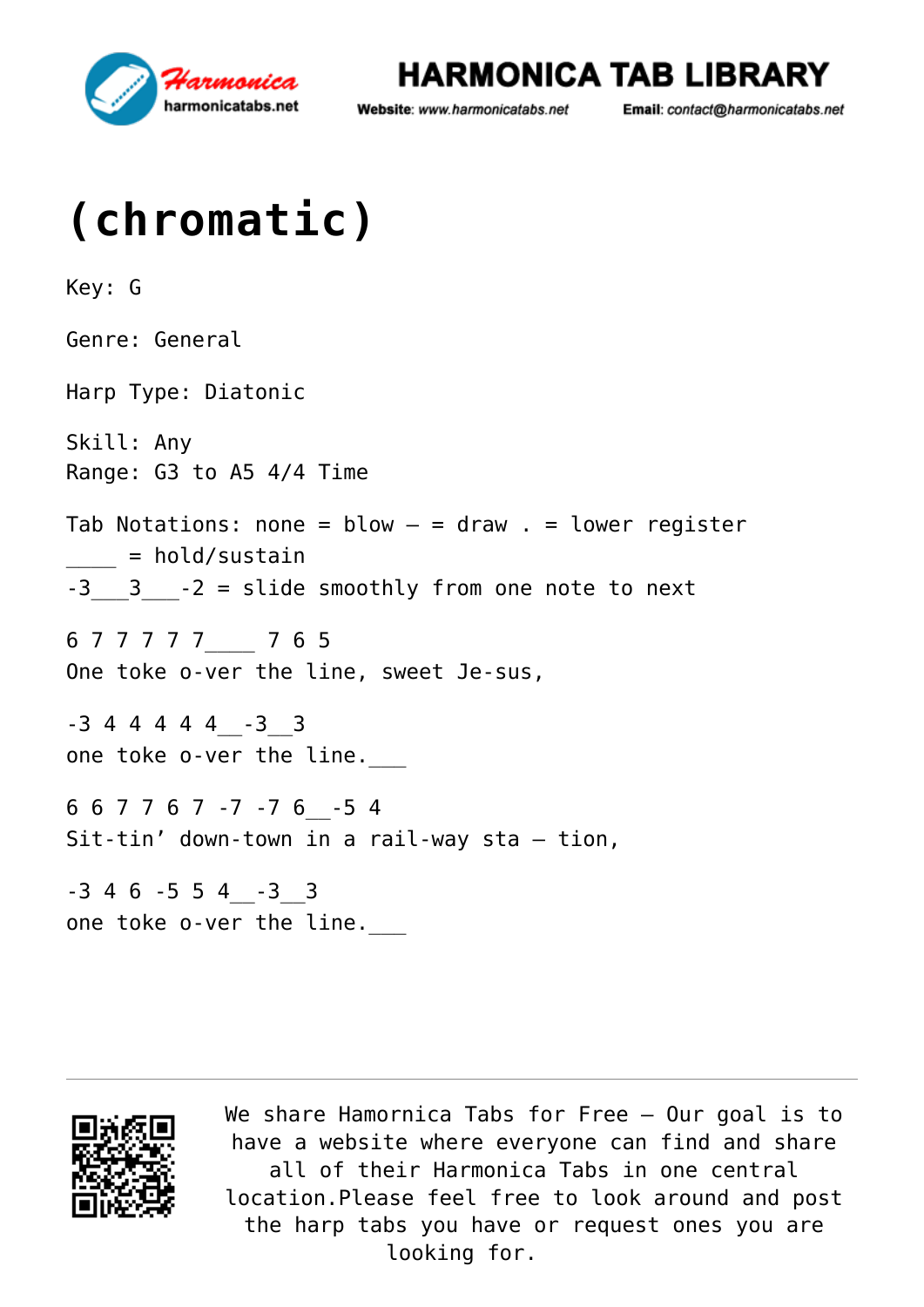

Website: www.harmonicatabs.net

Email: contact@harmonicatabs.net

6 6 7 6 7 7 7 7 7 6 5 Wait-in' for the train that goes home, sweet Ma-ry, -3 -3 4 -3 4 -3 6 -5\_\_5\_\_\_\_ hop-in' that the train is on time. 6 6 7 7 6 7 -7 -7 6 5 Sit-tin' down-town in a rail-way sta-tion, -3 4 6 -5 5 5\_\_\_\_\_\_\_ one toke o-ver the line. 4\_\_\_\_-3 4 4 -3\_3\_\_\_\_\_\_\_-2\_ 2 -2 3 2\_\_\_\_\_\_ Who  $\qquad$  do you love? $\qquad \qquad$ , I hope it's me. 3 3\_\_\_\_\_ -3 4\_\_\_ 5 6 5 6 5 -5\_\_\_\_\_ I've been chang-in', as you can plain-ly see. 5 6 5 6 -5 5 6 -5 6 6 -5\_\_5\_\_\_\_-3 I felt the joy and I learned a-bout the pain -3 3 -3 3 3\_\_\_\_\_\_ that my ma-ma said.\_\_ 2 3 3 -3 -3 4 -3 6 6 -6\_\_\_6\_\_5 If I should choose to make a part of me

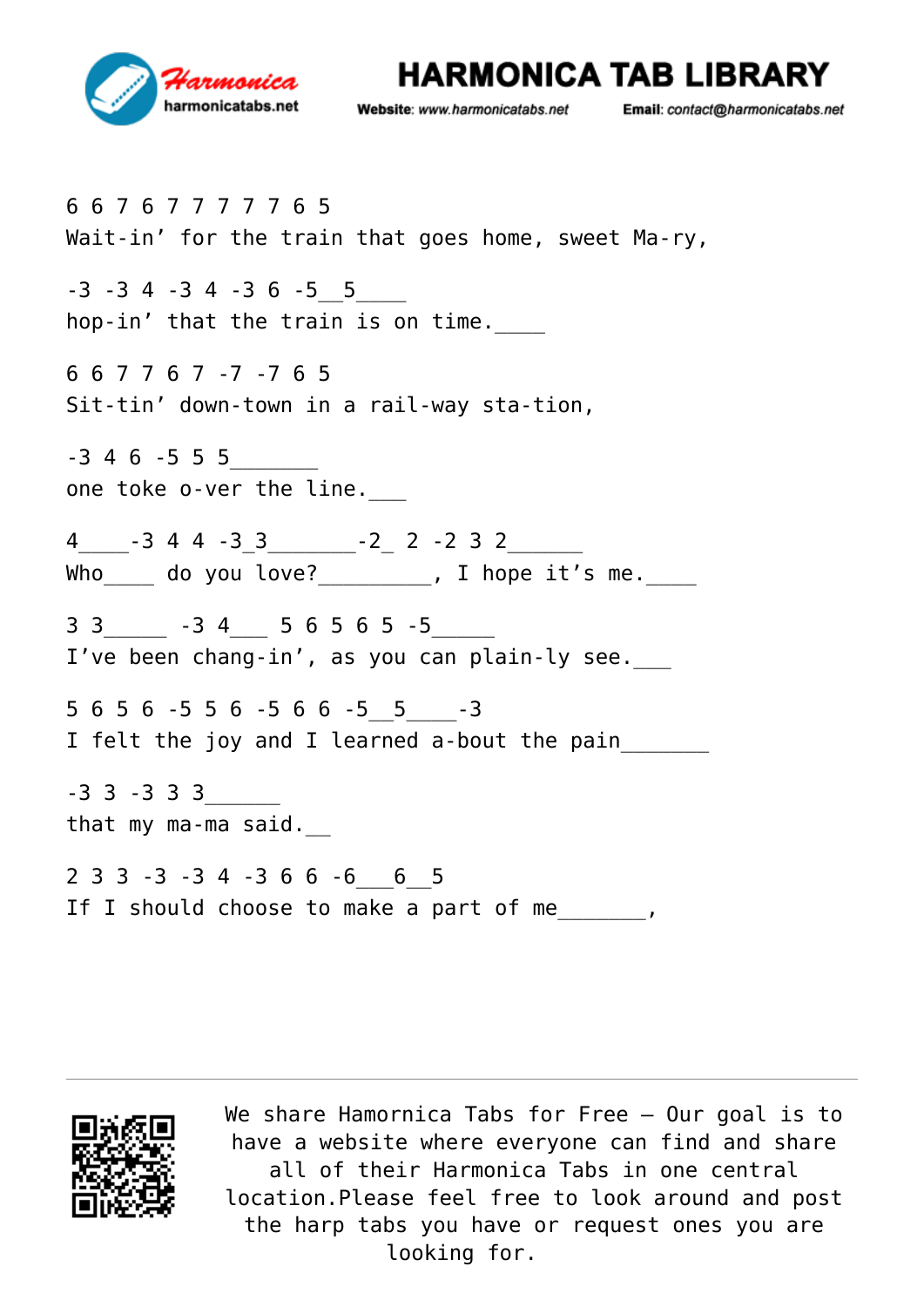

Website: www.harmonicatabs.net

Email: contact@harmonicatabs.net

5 -5 5 7 -6 6\_\_\_\_\_\_ would sure-ly strike me dead.

3 -3 4\_\_\_ And now I'm\_

6 7 7 7 7 7\_\_\_\_ 7 6 5 One toke o-ver the line, \_ sweet Je-sus,

-3 4 4 4 4 4 -3 3 one toke o-ver the line.

6 6 7 7 6 7 -7 -7 6\_\_-5 4 Sit-tin' down-town in a rail-way sta – tion

-3 4 6 -5 5 5\_\_\_\_\_\_\_ one toke o-ver the line.

6 6 7 6 7 7 7 7 7 6 5 Wait-in' for the train that goes home, sweet Ma-ry,

-3 -3 4 -3 4 -3 6 -5\_\_5\_\_\_\_ hop-in' that the train is on time.

6 6 7 7 6 7 -7 -7 6 5 Sit-tin' down-town in a rail-way sta-tion,

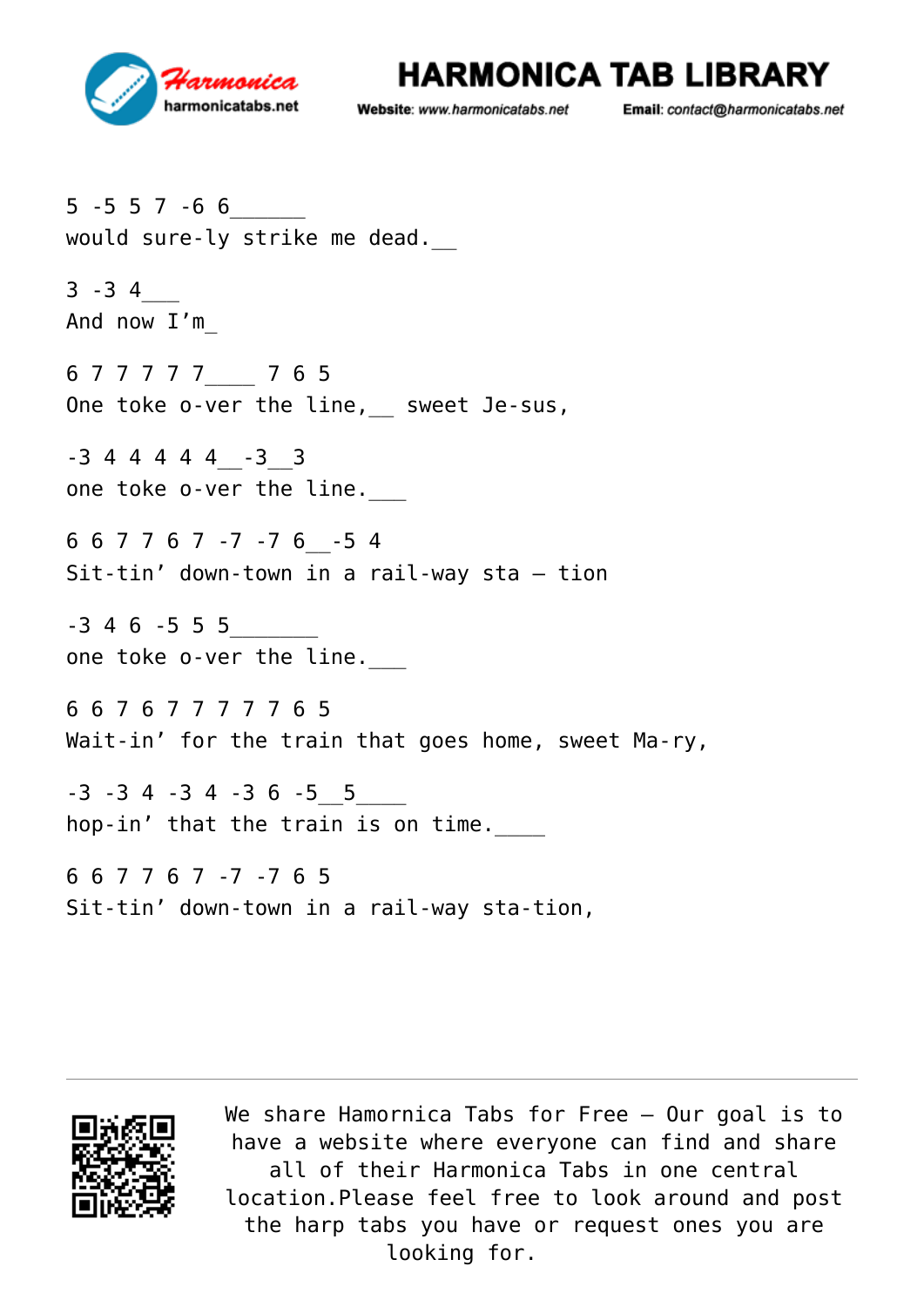

Website: www.harmonicatabs.net

Email: contact@harmonicatabs.net

-3 4 6 -5 5 5\_\_\_\_\_\_\_ one toke over the line. 4\_\_\_\_\_\_-3 4 4 -3\_3\_\_\_\_\_\_\_-2\_ 2 -2 3 2\_\_\_\_\_\_\_ I\_\_\_\_\_\_\_\_\_\_ sailed a way\_\_\_\_\_\_\_\_\_\_\_\_ a coun-try mile\_\_\_\_\_ .3 -.3 1 1 -3 4 5 6 5 6 5 -5\_\_\_\_\_\_\_\_ and now I'm re-turn-in', show-in' off my smile. 5 5 5 6 5 6 -5 5 6 -5 6 6 -5\_\_5\_\_\_\_-3 I met all the girls and I loved my-self a few, -3 3 -3 3 3\_\_\_\_\_\_\_ when to my sur-prise 2 3 3 -3 -3 4 -3 6 6 -6\_\_\_6\_\_\_5 like ev-'ry-thing else that I've been through, 5 -5 5 7 -6 6\_\_\_\_\_\_\_ it  $o$  – pened up my eyes. 3 -3 4\_\_\_ And now I'm\_ 6 7 7 7 7 7\_\_\_\_ 7 6 5 One toke o-ver the line, sweet Je-sus,

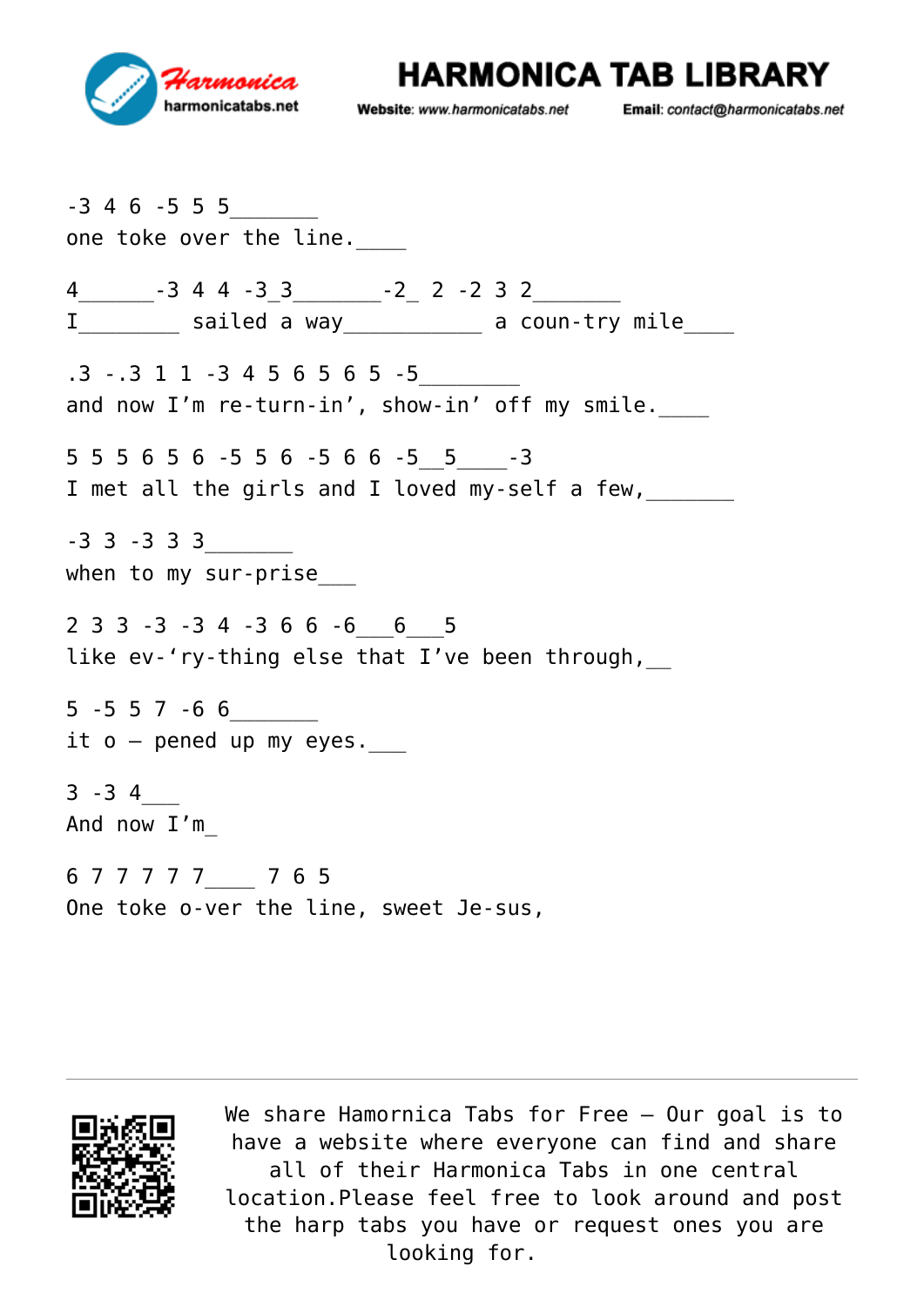

Website: www.harmonicatabs.net

Email: contact@harmonicatabs.net

 $-3$  4 4 4 4 4  $-3$  3 one toke o-ver the line. 6 6 7 7 6 7 -7 -7 6\_\_-5 4 Sit-tin' down-town in a rail-way sta – tion, -3 4 6 -5 5 4\_\_-3\_\_3 one toke o-ver the line. 6 6 7 6 7 7 7 7 7 6 5 Wait-in' for the train that goes home, sweet Ma-ry, -3 -3 4 -3 4 -3 6 -5\_\_5\_\_\_\_ hop-in' that the train is on time. 6 6 7 7 6 7 -7 -7 6 5 Sit-tin' down-town in a rail-way sta-tion, -3 4 6 -5 5 5\_\_\_\_\_\_\_ one toke o-ver the line.  $-3$   $4$   $-3$   $4$  6 5 6 6 One\_\_\_\_ toke, one toke o-ver the line.\_\_\_\_\_\_\_\_\_\_\_\_

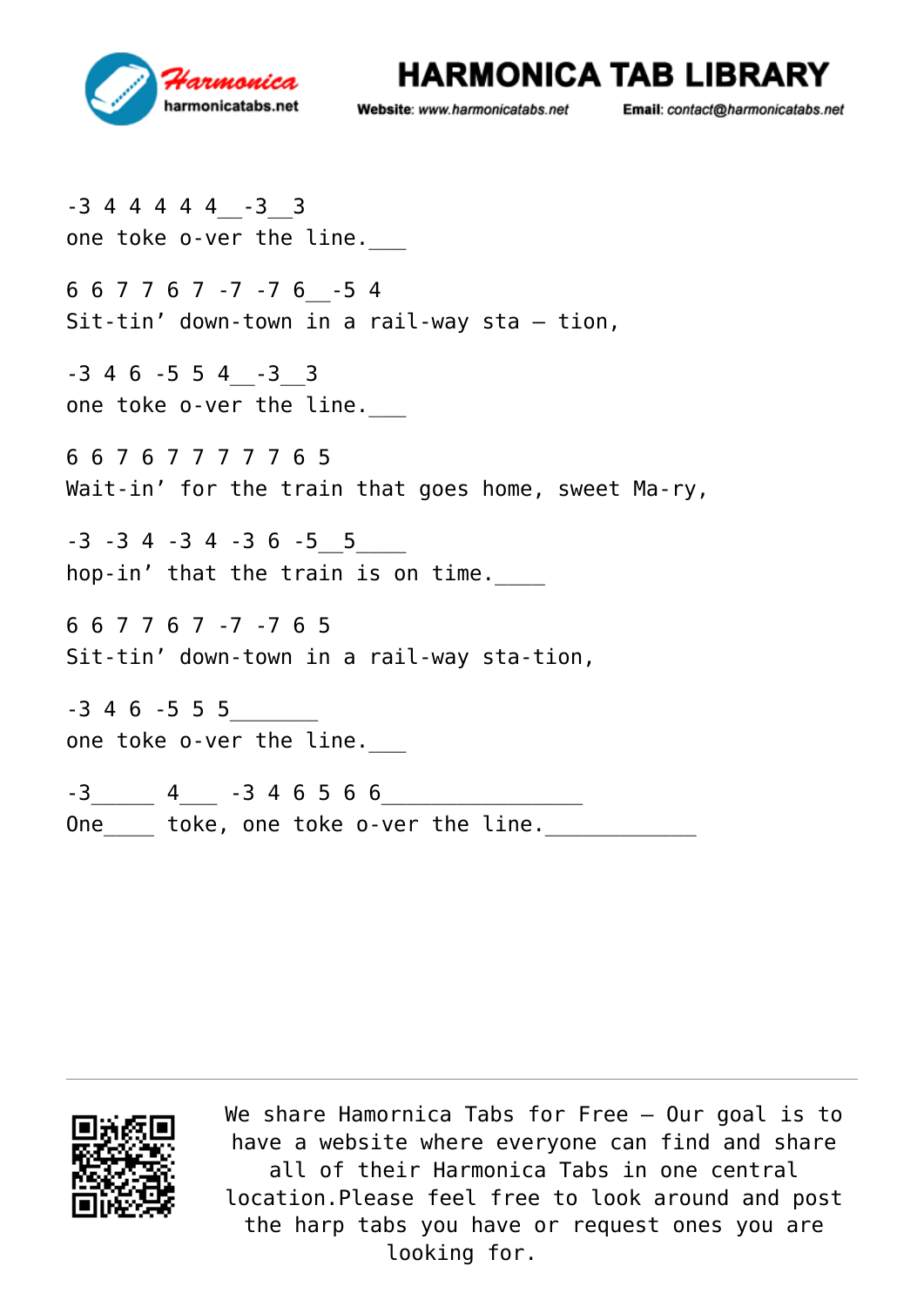

Website: www.harmonicatabs.net

Email: contact@harmonicatabs.net

## **Lyrics**

There is a house in New Orleans They call the Rising Sun And it's been the ruin of many a poor boy Dear God, I know I was one My mother was a tailor She sewed my new blue jeans And my father was a gamblin' man Way down in New Orleans And the only thing a gambler needs Is a suitcase in the trunk And the only time he's satisfied Is when he's on a drunk Oh mother, tell your children Not to do what I have done Don't spend your life in sin and misery In the House of the Rising Sun I got one foot on the platform And another on the train And I'm goin' back to New Orleans To wear that ball and chain There is a house in New Orleans They call the Rising Sun And it's been the ruin of many a poor boy Dear God, I know I was one Dear God, I know I was the one

# **[One Toke Over the Line](https://harmonicatabs.net/tabs/one-toke-over-the-line/)**

Key: G

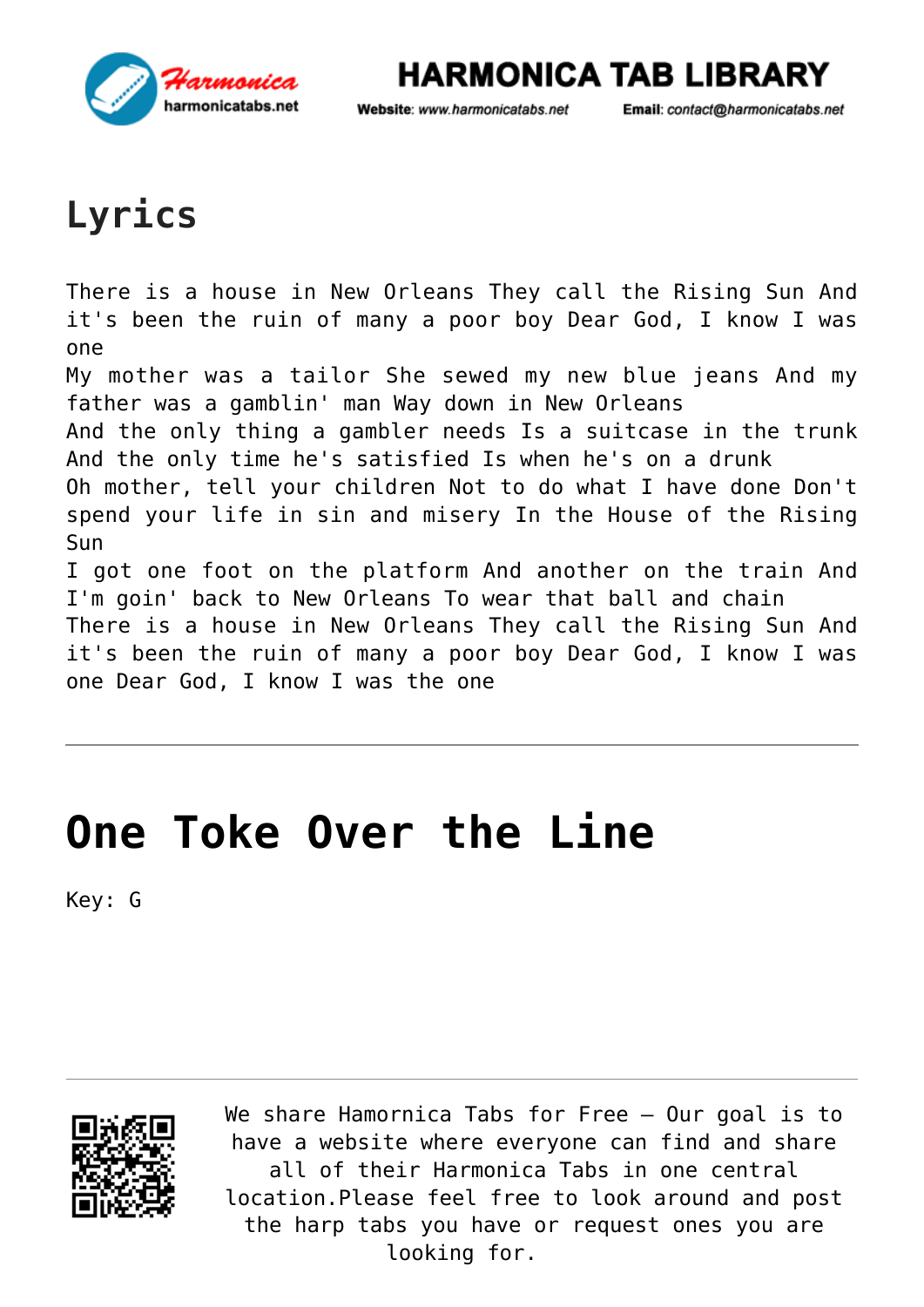

Website: www.harmonicatabs.net

Email: contact@harmonicatabs.net

Genre: General Harp Type: Diatonic Skill: Any 8 9 9 9 9 9 9 8 7 One toke over the line sweet Jesus -6 7 7 7 7 7 -6 6 One toke over the line– 8 8 9 9 8 9 -10 -10 8 -8 7 Sittin' downtown in a railway station -6 7 8 -8 7 7 -6 6 One toke over the line– 8 8 9 8 9 9 9 9 9 8 7 Waitin' for the train that goes home, sweet Mary -6 -6 7 -6 7 -6 8 -8 7 Hopin' that the train is on time 8 8 9 9 8 9 -10 -10 8 7 Sittin' downtown in a railway station -6 7 8 -8 7 7 One toke over the line 7 -6 7 7 -6 6 -5 5 -5 6 5 Who- do you love—, I hope it's me

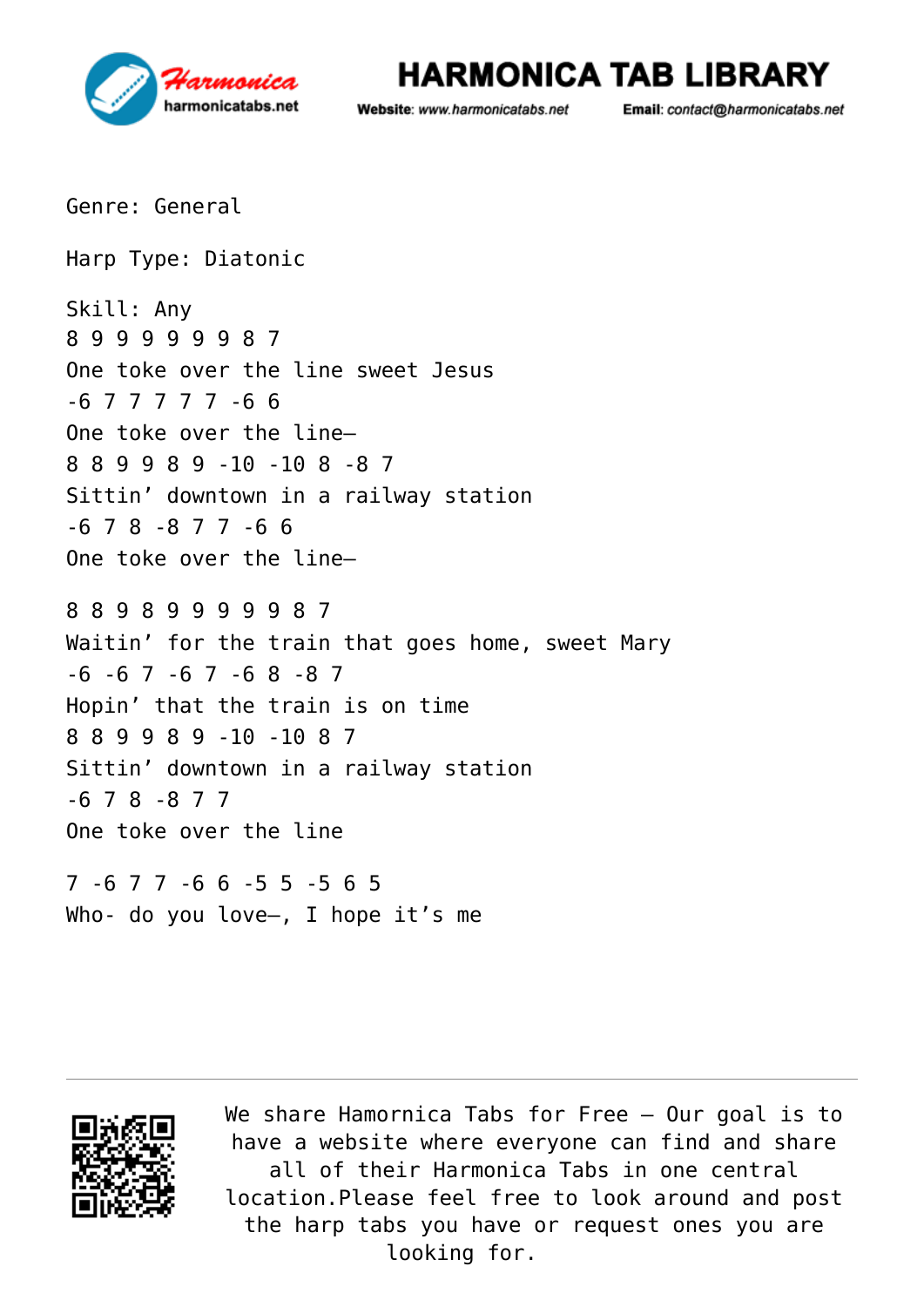

Website: www.harmonicatabs.net

Email: contact@harmonicatabs.net

6 6 -6 7 7 8 7 8 7 -8 I've been changin', as you can plainly see 7 8 7 8 -8 7 8 -8 8 8 -8 7 -6 I felt the joy and I learned about the pain— -6 6 -6 6 6 that my momma said 5 6 6 -6 -6 7 -6 8 8 -9 8 7 If I should choose to make a part of me—-, 7 -8 7 9 -9 8 would surely strike me dead 6 -6 7 And now I'm 8 9 9 9 9 9 9 8 7 One toke over the line sweet Jesus -6 7 7 7 7 7 -6 6 One toke over the line– 8 8 9 9 8 9 -10 -10 8 -8 7 Sittin' downtown in a railway station -6 7 8 -8 7 7 -6 6 One toke over the line– 8 8 9 8 9 9 9 9 9 8 7 Waitin' for the train that goes home, sweet Mary -6 -6 7 -6 7 -6 8 -8 7

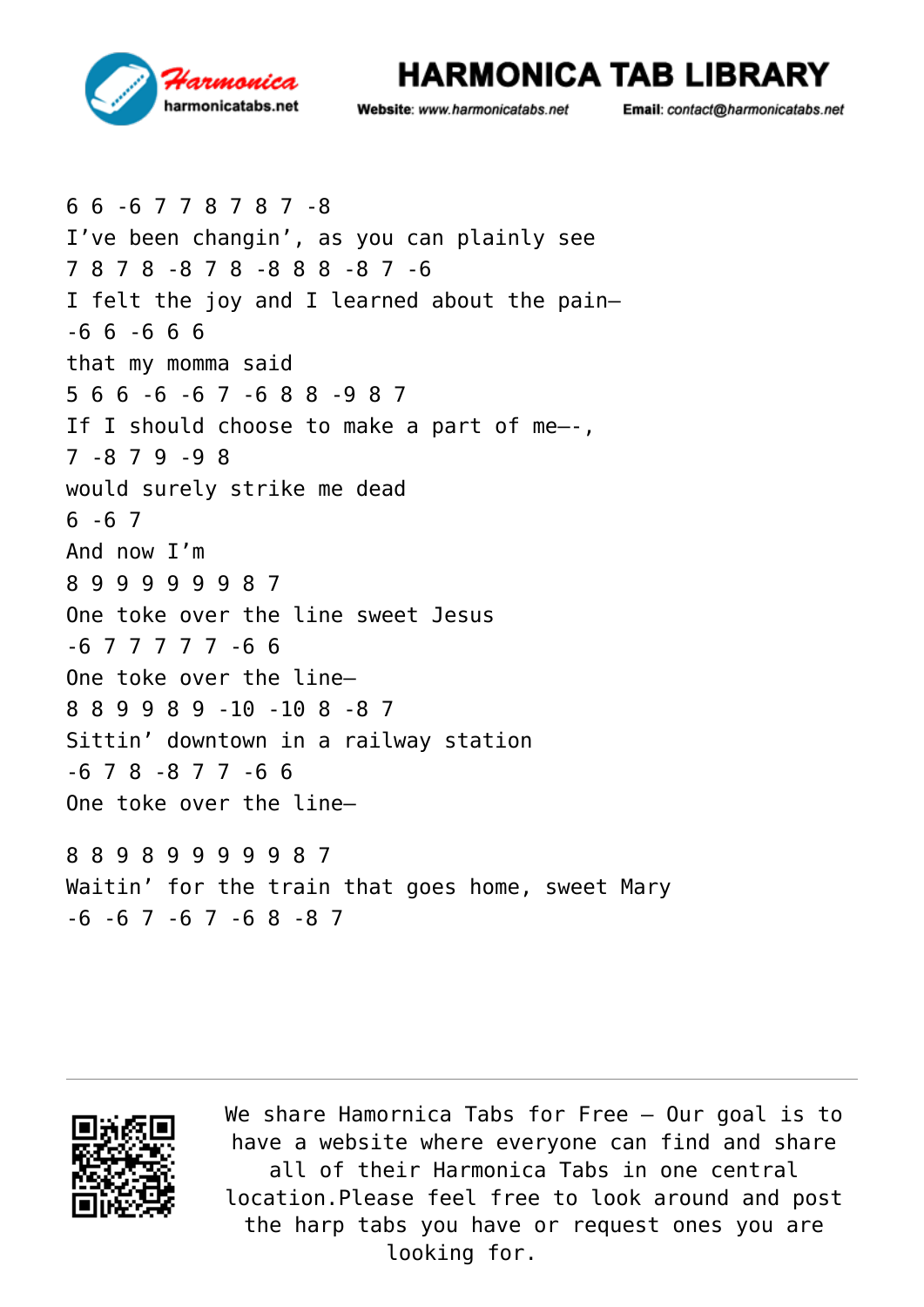

Website: www.harmonicatabs.net

Email: contact@harmonicatabs.net

Hopin' that the train is on time 8 8 9 9 8 9 -10 -10 8 7 Sittin' downtown in a railway station -6 7 8 -8 7 7 One toke over the line 7 -6 7 7 -6 6 -5 5 -5 6 5 I— sailed away—– a country mile, 3 3 4 4 -6 7 8 7 8 7 -8 And now I'm returnin' showin' off a smile 7 7 7 7 8 -8 7 8 -8 8 8 -8 7 -6 I met all the girls and I loved myself a few—- -6 6 -6 6 6 When to my surprise 5 6 6 -6 -6 -6 8 8 -9 8 7 like everything else that I've been through 7 -8 7 9 -9 8 It opened up my eyes 6 -6 7 And now I'm 8 9 9 9 9 9 9 8 7 One toke over the line sweet Jesus -6 7 7 7 7 7 -6 6 One toke over the line–

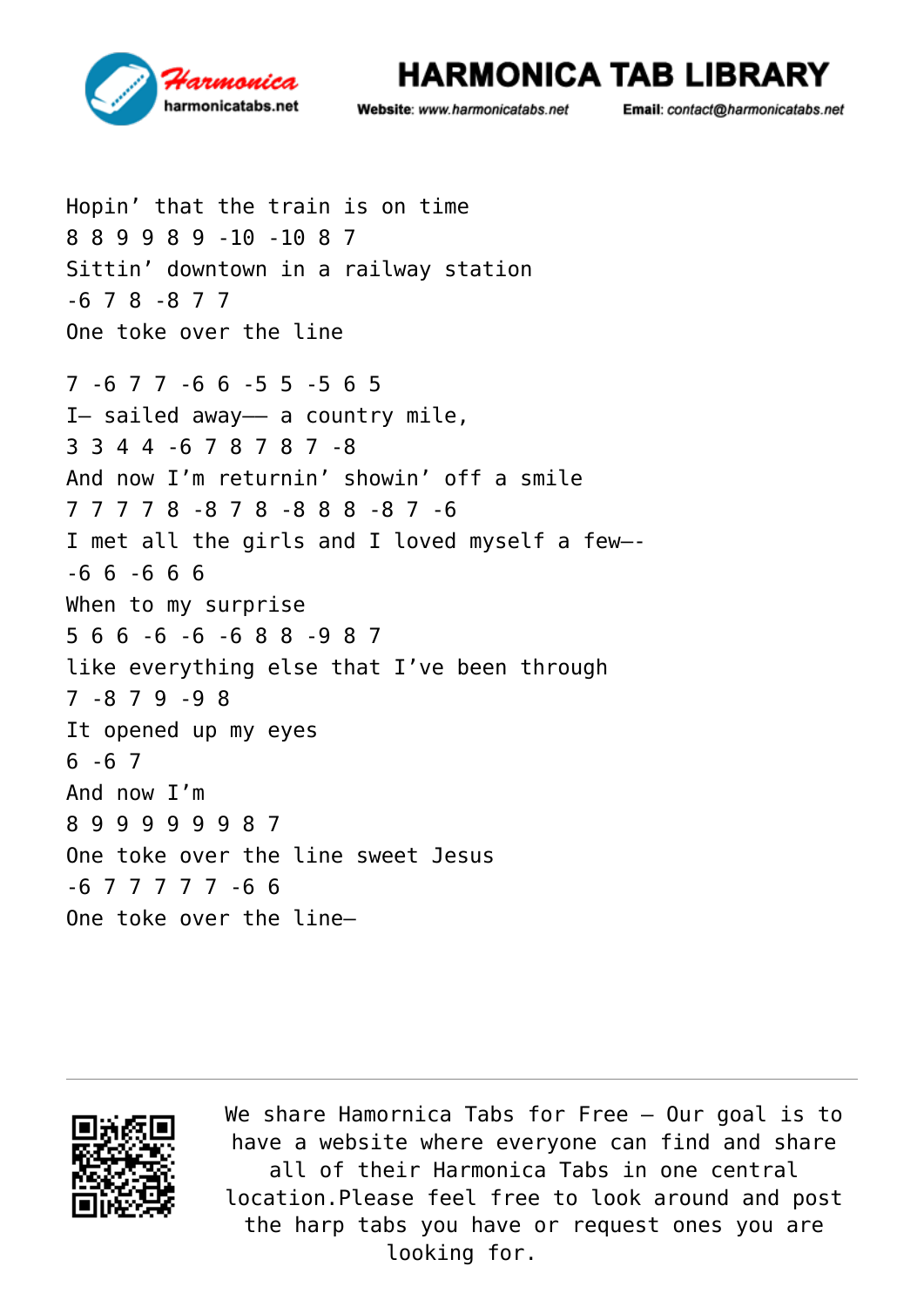

Website: www.harmonicatabs.net

Email: contact@harmonicatabs.net

8 8 9 9 8 9 -10 -10 8 -8 7 Sittin' downtown in a railway station -6 7 8 -8 7 7 -6 6 One toke over the line–

8 8 9 8 9 9 9 9 9 8 7 Waitin' for the train that goes home, sweet Mary -6 -6 7 -6 7 -6 8 -8 7 Hopin' that the train is on time 8 8 9 9 8 9 -10 -10 8 7 Sittin' downtown in a railway station -6 7 8 -8 7 7 One toke over the line

### **Lyrics**

There is a house in New Orleans They call the Rising Sun And it's been the ruin of many a poor boy Dear God, I know I was one My mother was a tailor She sewed my new blue jeans And my father was a gamblin' man Way down in New Orleans And the only thing a gambler needs Is a suitcase in the trunk And the only time he's satisfied Is when he's on a drunk Oh mother, tell your children Not to do what I have done Don't

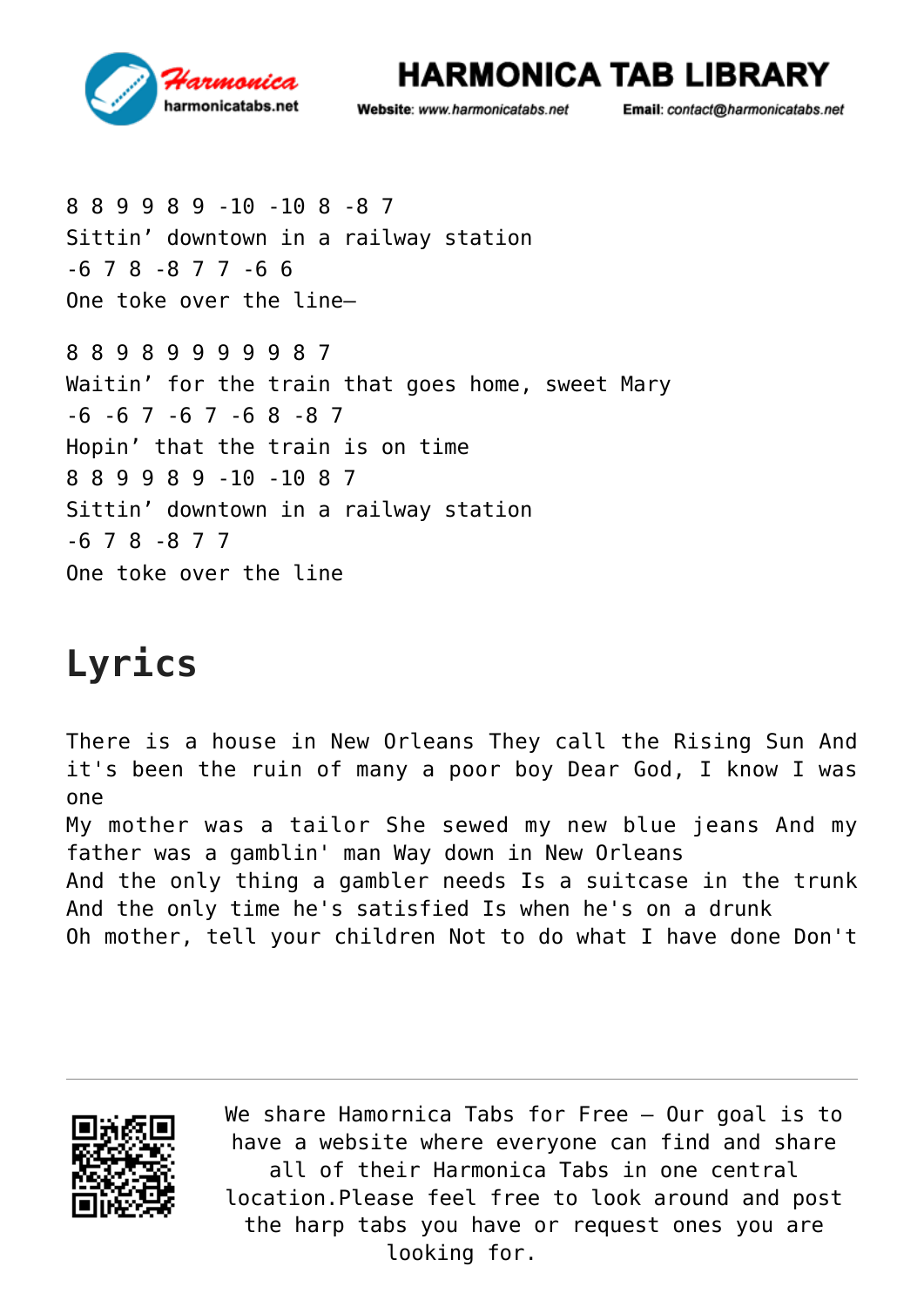

Website: www.harmonicatabs.net

Email: contact@harmonicatabs.net

**HARMONICA TAB LIBRARY** 

spend your life in sin and misery In the House of the Rising Sun

I got one foot on the platform And another on the train And I'm goin' back to New Orleans To wear that ball and chain There is a house in New Orleans They call the Rising Sun And it's been the ruin of many a poor boy Dear God, I know I was one Dear God, I know I was the one

## **[Poor Poor Pitiful Me](https://harmonicatabs.net/tabs/poor-poor-pitiful-me/)**

Key: G

Genre: General

Harp Type: Diatonic

Skill: Any By Warren Zevon Key: D

 $-6*$  7 7  $-7$   $-7$   $-6*$   $-5$  6  $-5$   $-6*$ Well I lay my head on the rail-road tracks  $-5$   $-5$   $-5$   $-5$   $-6$ \* 6 6  $-5$ 

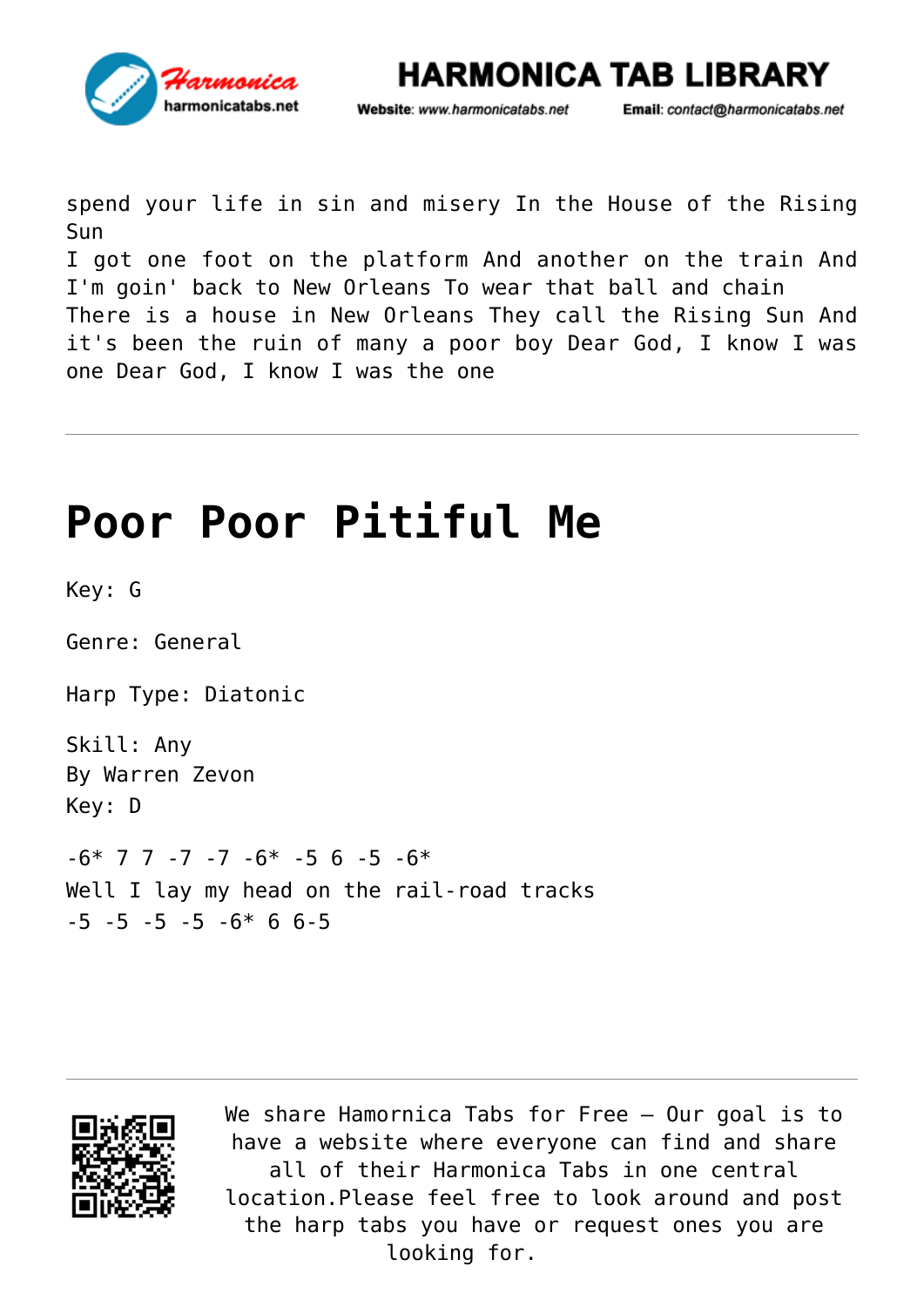

Website: www.harmonicatabs.net

Email: contact@harmonicatabs.net

Wait-in on the Dou-ble "E"  $-6*$  7 7  $-7$   $-7$ But the train don't run  $-6*-5$  6  $-5$   $-6*$ By here no more  $-4$   $-5$   $-6$ \* 6  $-5$   $-5$ Poor, poor pit-i-ful me 7 -7 -6\* 6 -5 -6\* Poor, poor pit-i-ful me  $-4$   $-5$   $-6$ \* 6  $-5$   $-5$ Poor, poor pit-i-ful me 7 -7 -7 -6\*-5 6 -5-6\* These young girls won't let me be -5 -5 -5 -4 3 3 Lord have mer-cy on me  $-7-9$   $-6*6-5$   $-5$   $-5$ Woe woe is me  $-6*$  7 7  $-7$   $-7$   $-6*$   $-5$  6  $-5$   $-6*$ Well, I met a girl in West Hol-ly-wood  $-3$   $-4$   $-5$   $-6*$  6 6 - 5 Now I ain't nam-ing names  $-6*$  7 7  $-7$   $-7$   $-6*$  -5 6  $-5$   $-6*$ Well she real-ly worked me ov-er good

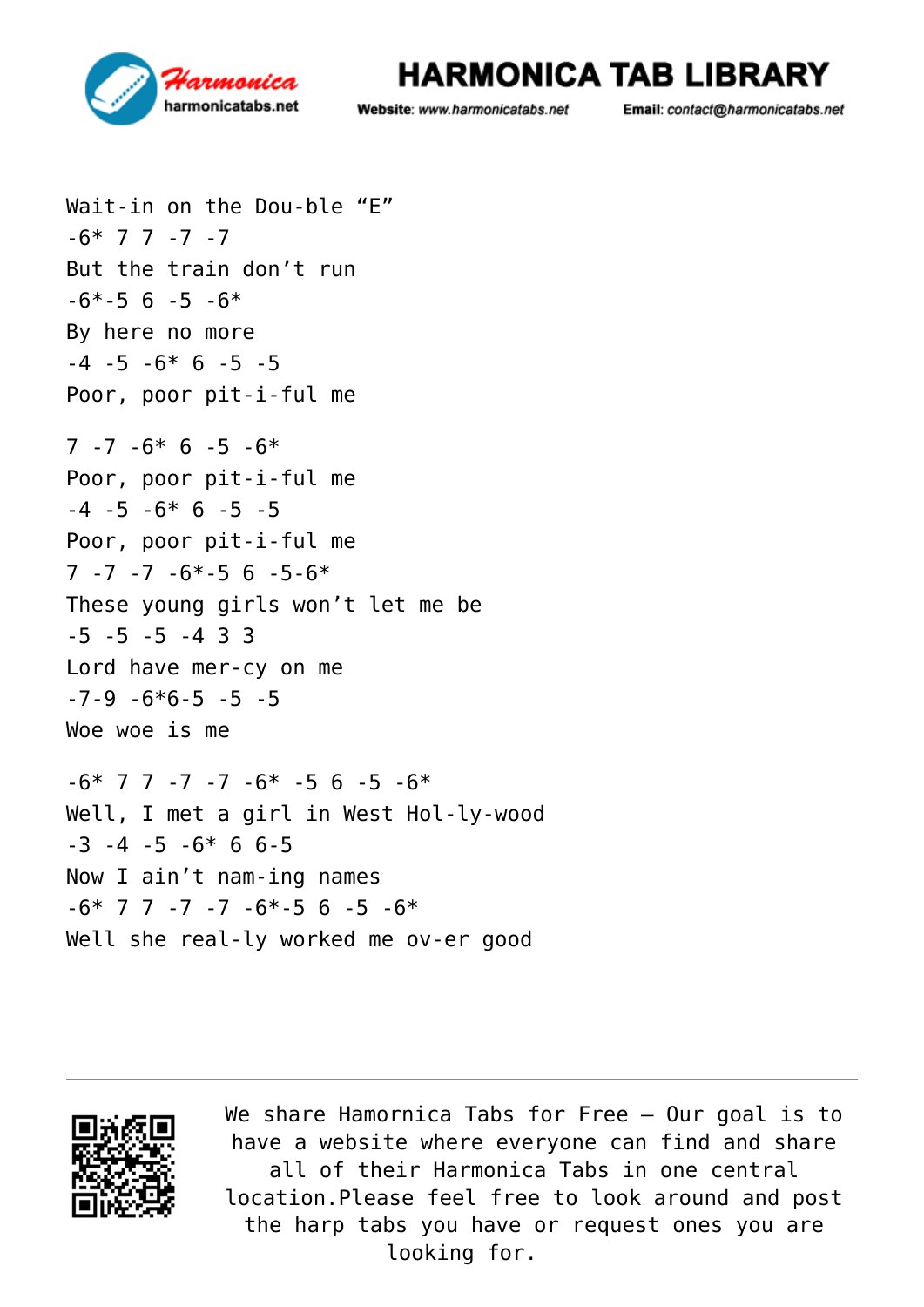

Website: www.harmonicatabs.net

Email: contact@harmonicatabs.net

 $-5$   $-5$   $-6*$  6 6  $-5$ Just like Jes-se James  $-6*$  7 7  $-7$   $-7$   $-6*$  -5 6  $-5$   $-6*$ Yes she real-ly worked me ov-er good -5 -5 -4 -5 -5 -6\* 6 6 -5 She was a cred-it to her gen-der  $-5$  7  $-7$   $-7$   $-6$ \* $-5$  6  $-5$   $-6$ \* She put me through some chang-es, Lord  $-5$   $-4$   $-5$   $-5$   $-6$ \* 6 6  $-5$ Sort of like a War-ing blend-er 7 -7 -6\* 6 -5 -6\*

Poor, poor pit-i-ful me  $-4$   $-5$   $-6*$  6  $-5$   $-5$ Poor, poor pit-i-ful me 7 -7 -7 -6\*-5 6 -5-6\* These young girls won't let me be -5 -5 -5 -4 -3 -3 Lord have mer-cy on me  $-7-9$   $-6*6-5$   $-5$   $-5$ Woe, woe is me

Well, I met a girl at the Rainbow bar She asked me if I'd beat her She took me back to the Hyatt House

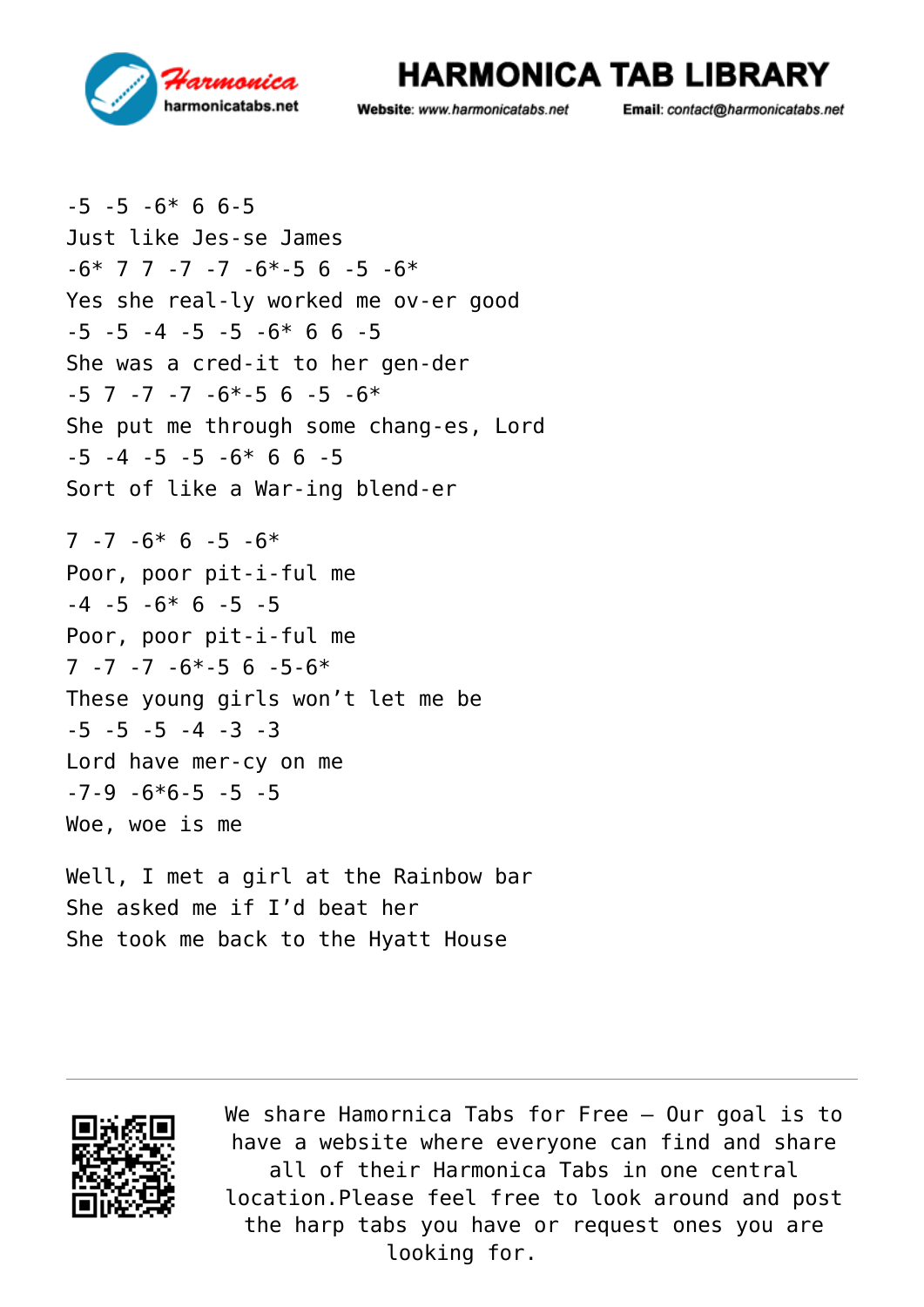

Website: www.harmonicatabs.net

Email: contact@harmonicatabs.net

I don't want to talk about it

Poor, poor pitiful me Poor, poor pitiful me These young girls won't let me be Lord have mercy on me Woe is me

(Well, I met a girl from the Vieux Carre` Down in Yokahama She picked me up and she throwed me down I said, "Please don't hurt me, Mama")

# **Lyrics**

There is a house in New Orleans They call the Rising Sun And it's been the ruin of many a poor boy Dear God, I know I was one My mother was a tailor She sewed my new blue jeans And my father was a gamblin' man Way down in New Orleans And the only thing a gambler needs Is a suitcase in the trunk And the only time he's satisfied Is when he's on a drunk Oh mother, tell your children Not to do what I have done Don't spend your life in sin and misery In the House of the Rising

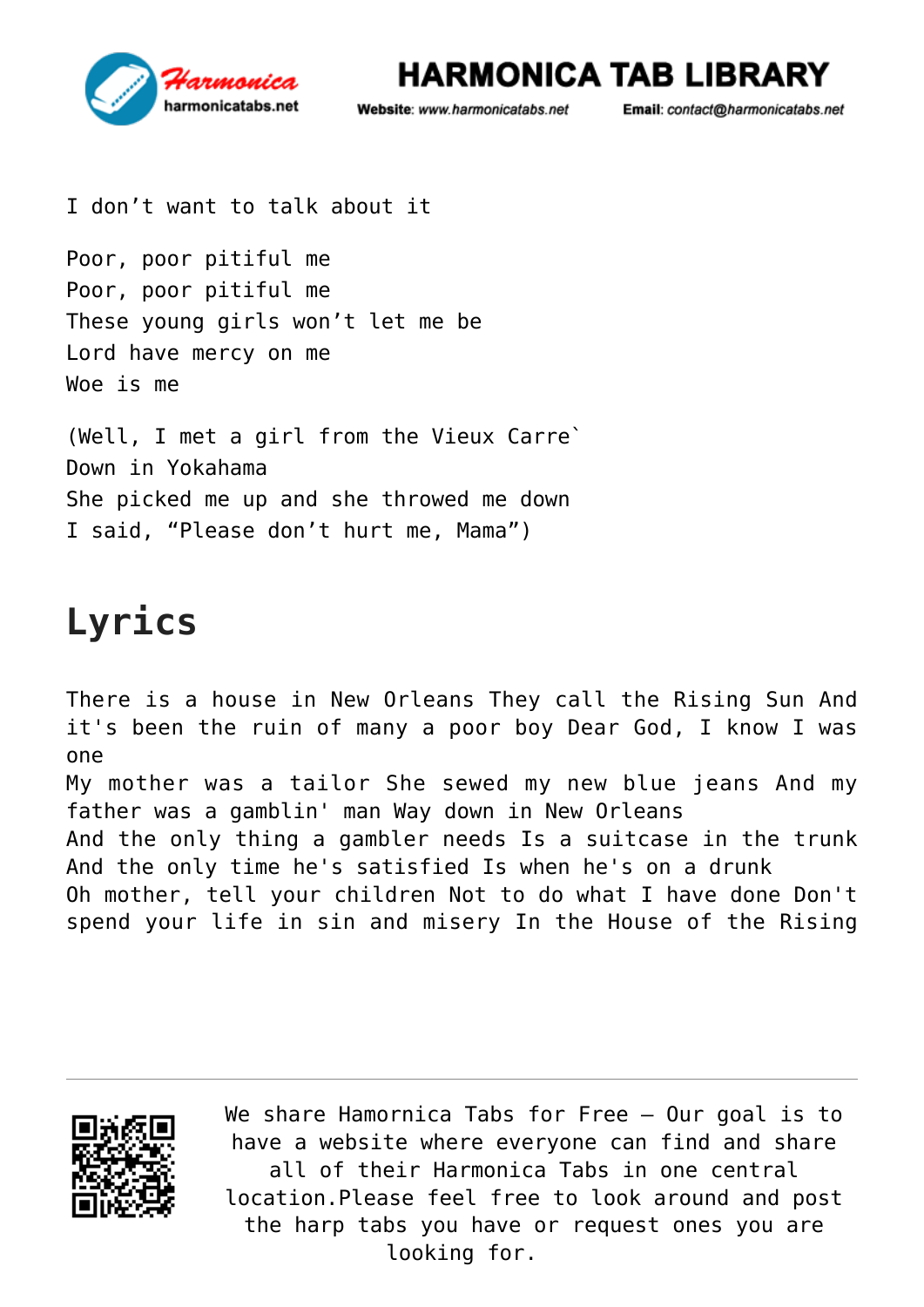

Website: www.harmonicatabs.net

Email: contact@harmonicatabs.net

**HARMONICA TAB LIBRARY** 

Sun

I got one foot on the platform And another on the train And I'm goin' back to New Orleans To wear that ball and chain There is a house in New Orleans They call the Rising Sun And it's been the ruin of many a poor boy Dear God, I know I was one Dear God, I know I was the one

# **[Stuck Inside of Mobile With](https://harmonicatabs.net/tabs/stuck-inside-of-mobile-with-the-memphis/) [The Memphis](https://harmonicatabs.net/tabs/stuck-inside-of-mobile-with-the-memphis/)**

Key: G

Genre: General

Harp Type: Diatonic

Skill: Any By: Bob Dylan Key: F

4 4 4 4 -3 -5 -3 Oh, the rag-man draws cir-cles

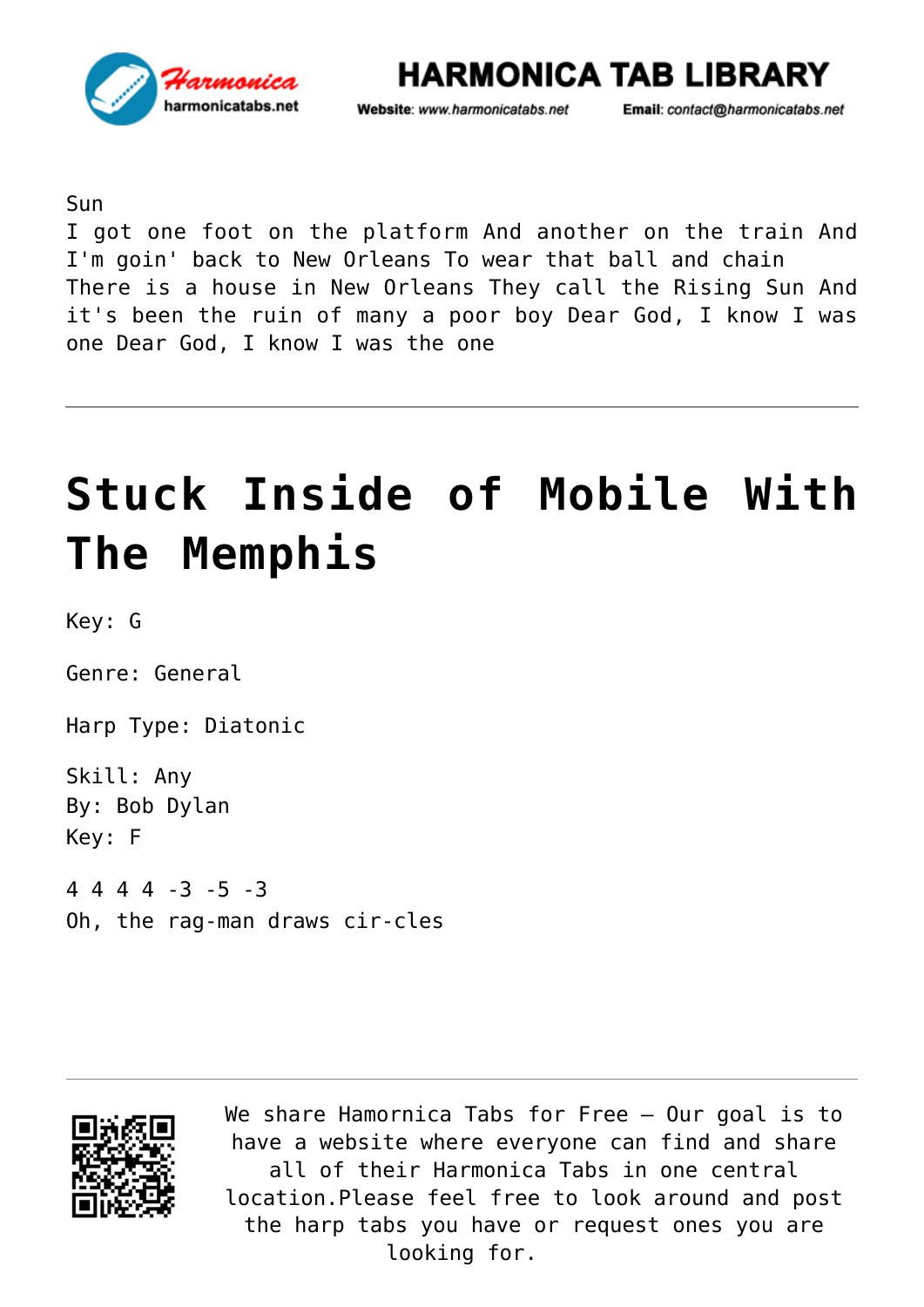

Website: www.harmonicatabs.net

Email: contact@harmonicatabs.net

4 4 4 -3 -5 Up and down the block. -3 4 4 4 -3 -5 -3 -3 I'd ask him what the mat-ter was -2 3 -3 -1 -2 -1 -3 But I know that he don't talk.  $-5$  6  $-6$   $-6$   $-5$   $-3$   $4$  4 And the lad-ies treat me kind-ly 4 -5 -5 -5 -3 4 And furn-ish me with tape, 4 -5 -5 -5 -3 4 But deep in-side my heart -2 -3\*-2 3 -2 -3 I know I can't es-cape.

6 -5 -3 4 -3 -5 -3 5 -3 -5 Oh, ma-ma, can this real-ly be the end,  $-5$  5  $-6$  5 6 5  $-6$   $-3$ To be stuck in-side of mo-bile  $-3$   $-3$   $-3$   $-3$   $-6$   $-2$   $-3$ With the mem-phis blues a-gain.

Well, shakespeare, hes in the alley With his pointed shoes and his bells, Speaking to some french girl,

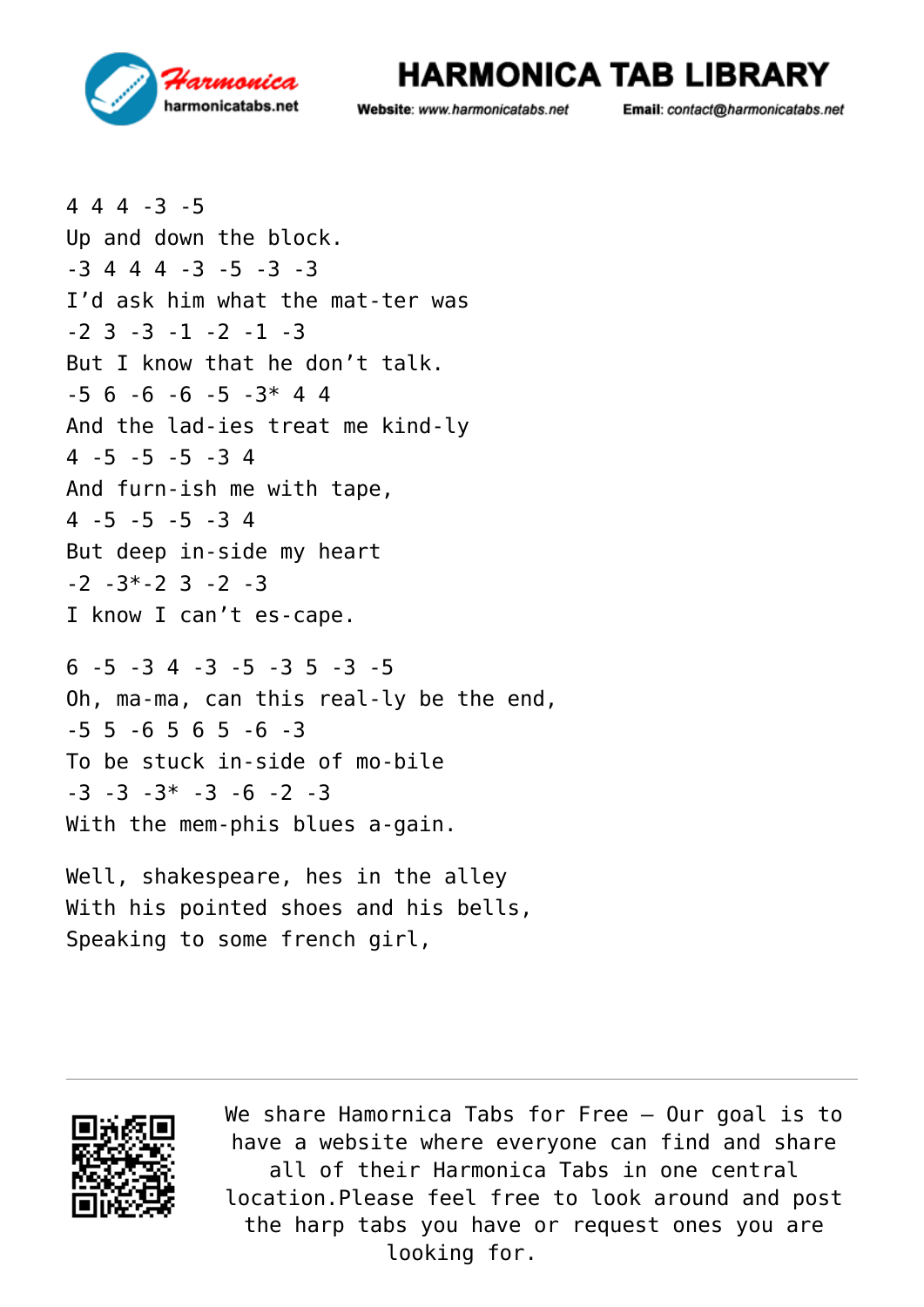**BRUAN** harmonicatabs.net

Website: www.harmonicatabs.net

Email: contact@harmonicatabs.net

Who says she knows me well. And I would send a message To find out if shes talked, But the post office has been stolen And the mailbox is locked. Oh, mama, can this really be the end, To be stuck inside of mobile With the memphis blues again.

Mona tried to tell me To stay away from the train line. She said that all the railroad men Just drink up your blood like wine. An I said, oh, I didnt know that, But then again, theres only one Ive met An he just smoked my eyelids An punched my cigarette. Oh, mama, can this really be the end, To be stuck inside of mobile With the memphis blues again.

Grandpa died last week And now hes buried in the rocks, But everybody still talks about How badly they were shocked.

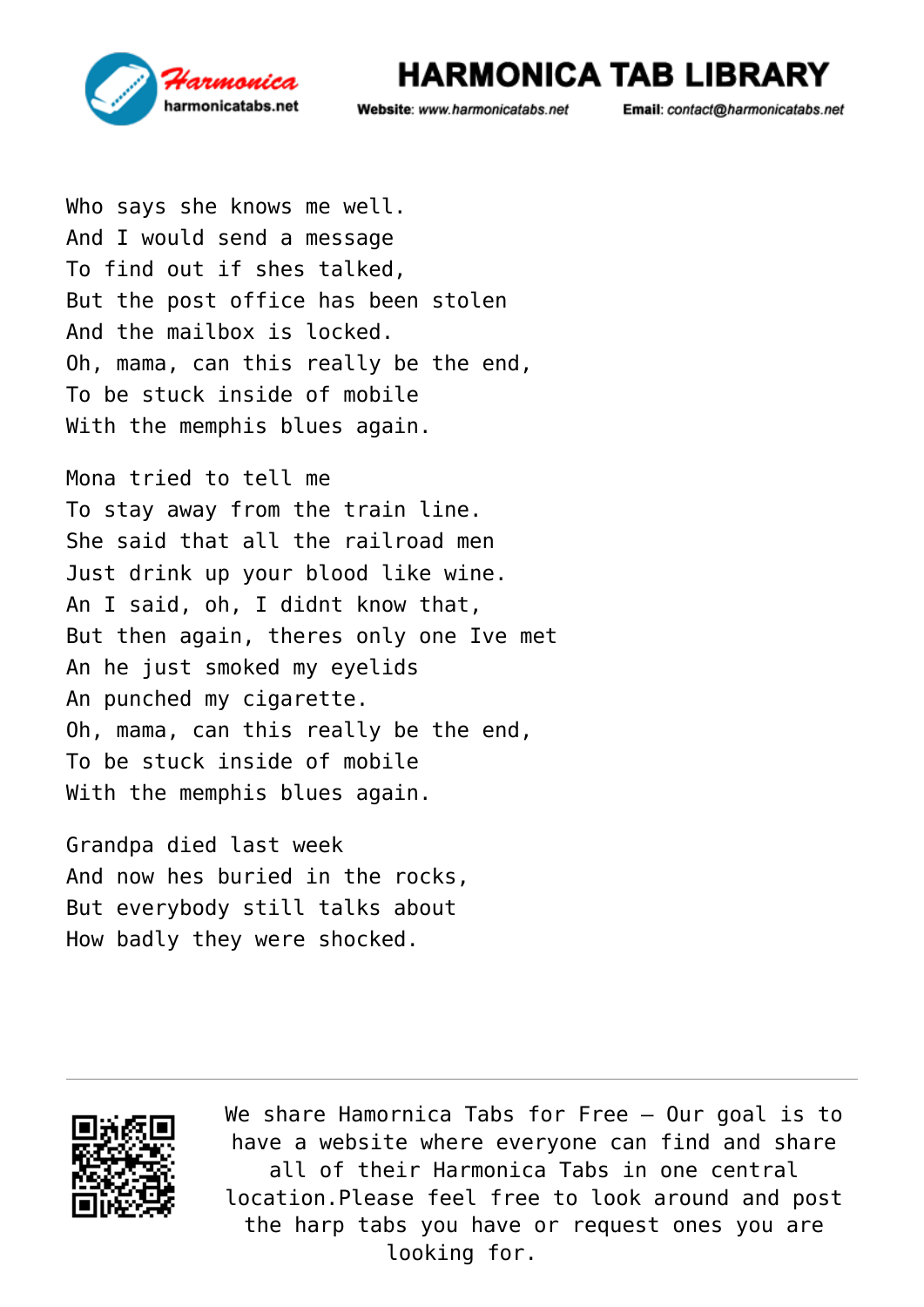

Website: www.harmonicatabs.net

Email: contact@harmonicatabs.net

But me, I expected it to happen, I knew hed lost control When he built a fire on main street And shot it full of holes. Oh, mama, can this really be the end, To be stuck inside of mobile With the memphis blues again.

Now the senator came down here Showing evryone his gun, Handing out free tickets To the wedding of his son. An me, I nearly got busted An wouldnt it be my luck To get caught without a ticket And be discovered beneath a truck. Oh, mama, can this really be the end, To be stuck inside of mobile With the memphis blues again.

Now the preacher looked so baffled When I asked him why he dressed With twenty pounds of headlines Stapled to his chest. But he cursed me when I proved it to him,

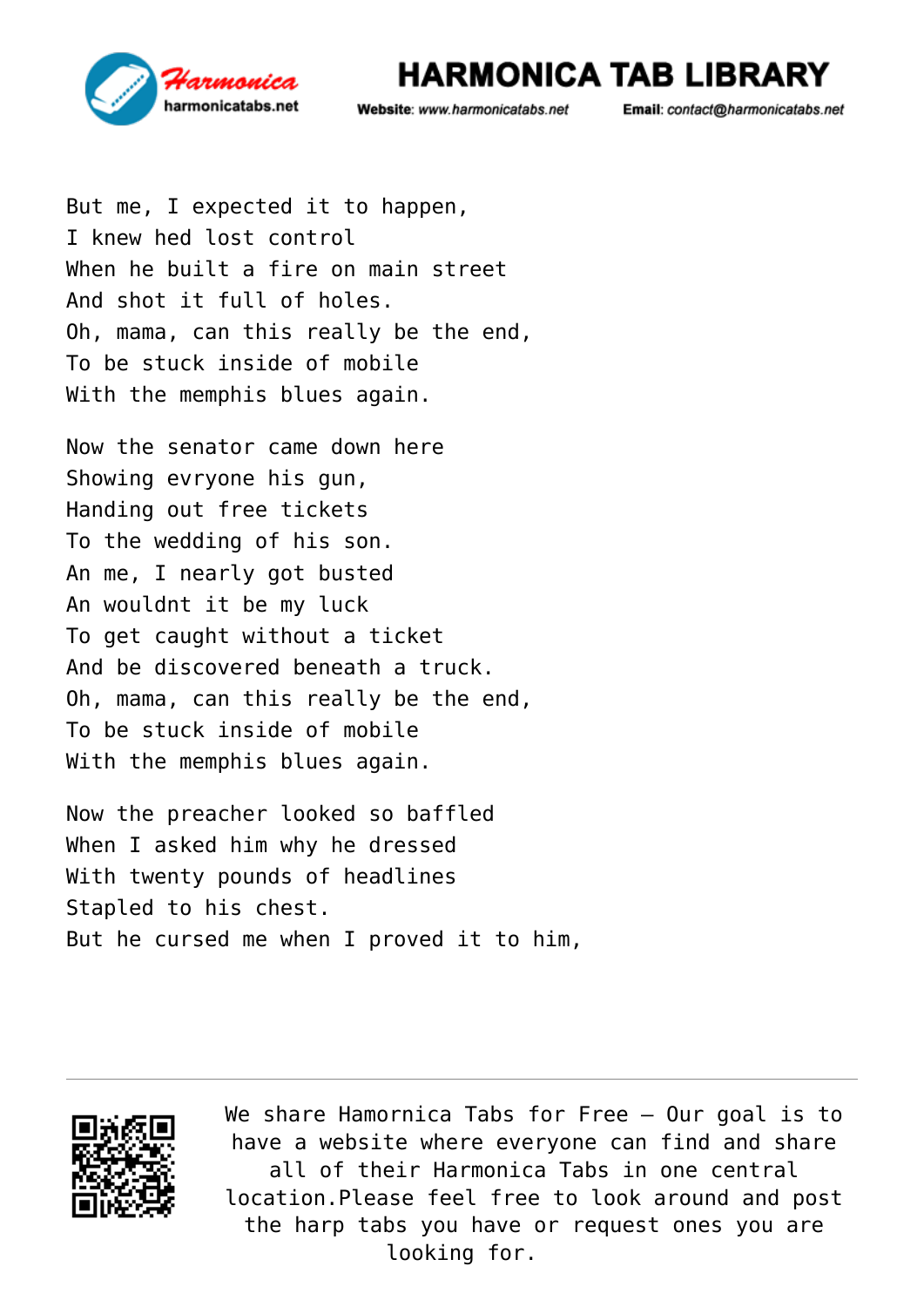

Website: www.harmonicatabs.net

Email: contact@harmonicatabs.net

Then I whispered, not even you can hide. You see, youre just like me, I hope youre satisfied. Oh, mama, can this really be the end, To be stuck inside of mobile With the memphis blues again.

Now the rainman gave me two cures, Then he said, jump right in. The one was texas medicine, The other was just railroad gin. An like a fool I mixed them An it strangled up my mind, An now people just get uglier An I have no sense of time. Oh, mama, can this really be the end, To be stuck inside of mobile With the memphis blues again.

When ruthie says come see her In her honky-tonk lagoon, Where I can watch her waltz for free neath her panamanian moon. An I say, aw come on now, You must know about my debutante.

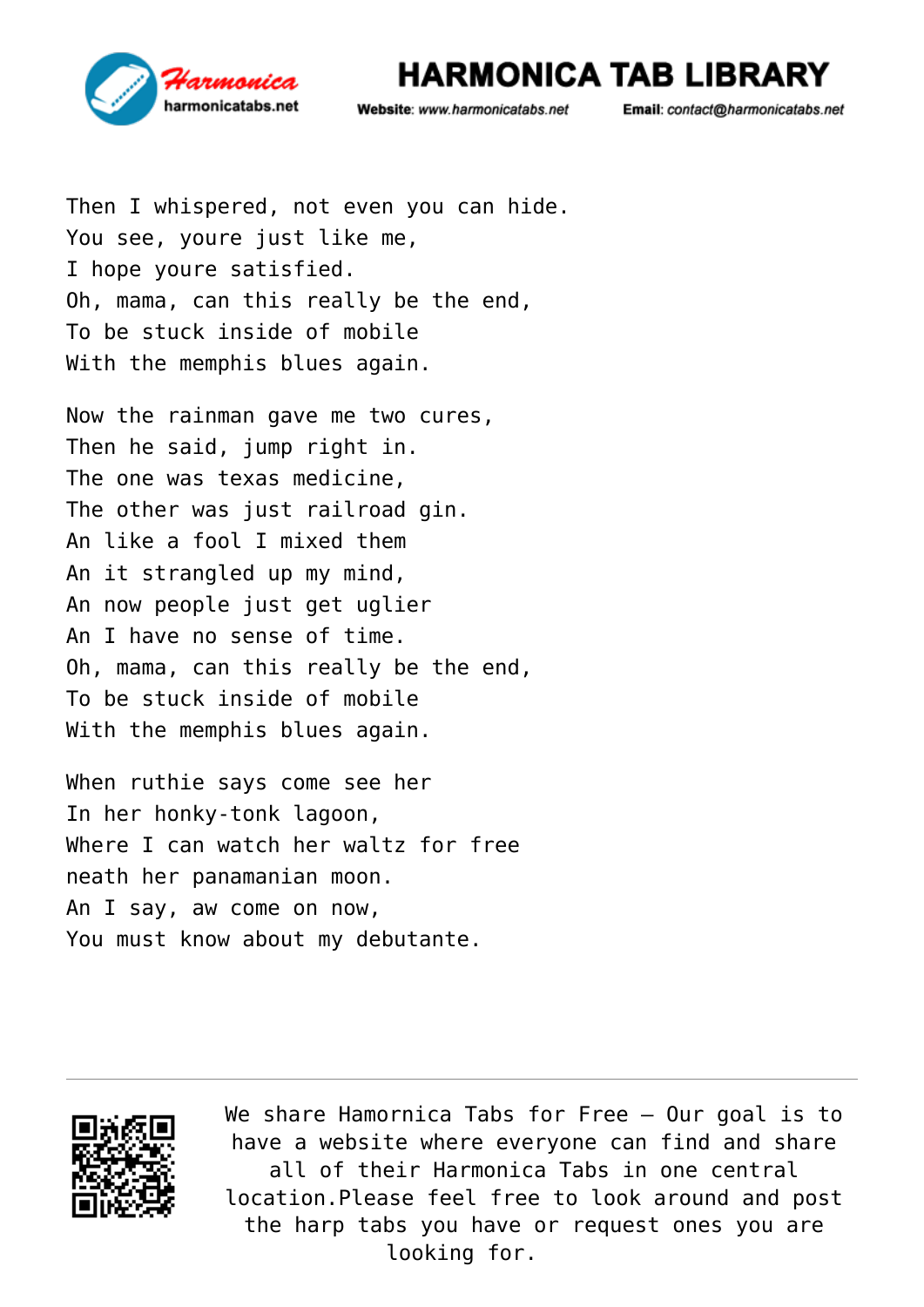

Website: www.harmonicatabs.net

Email: contact@harmonicatabs.net

An she says, your debutante just knows what you need But I know what you want. Oh, mama, can this really be the end, To be stuck inside of mobile With the memphis blues again.

Now the bricks lay on grand street Where the neon madmen climb. They all fall there so perfectly, It all seems so well timed. An here I sit so patiently Waiting to find out what price You have to pay to get out of Going through all these things twice. Oh, mama, can this really be the end, To be stuck inside of mobile With the memphis blues again.

# **Lyrics**

There is a house in New Orleans They call the Rising Sun And it's been the ruin of many a poor boy Dear God, I know I was one

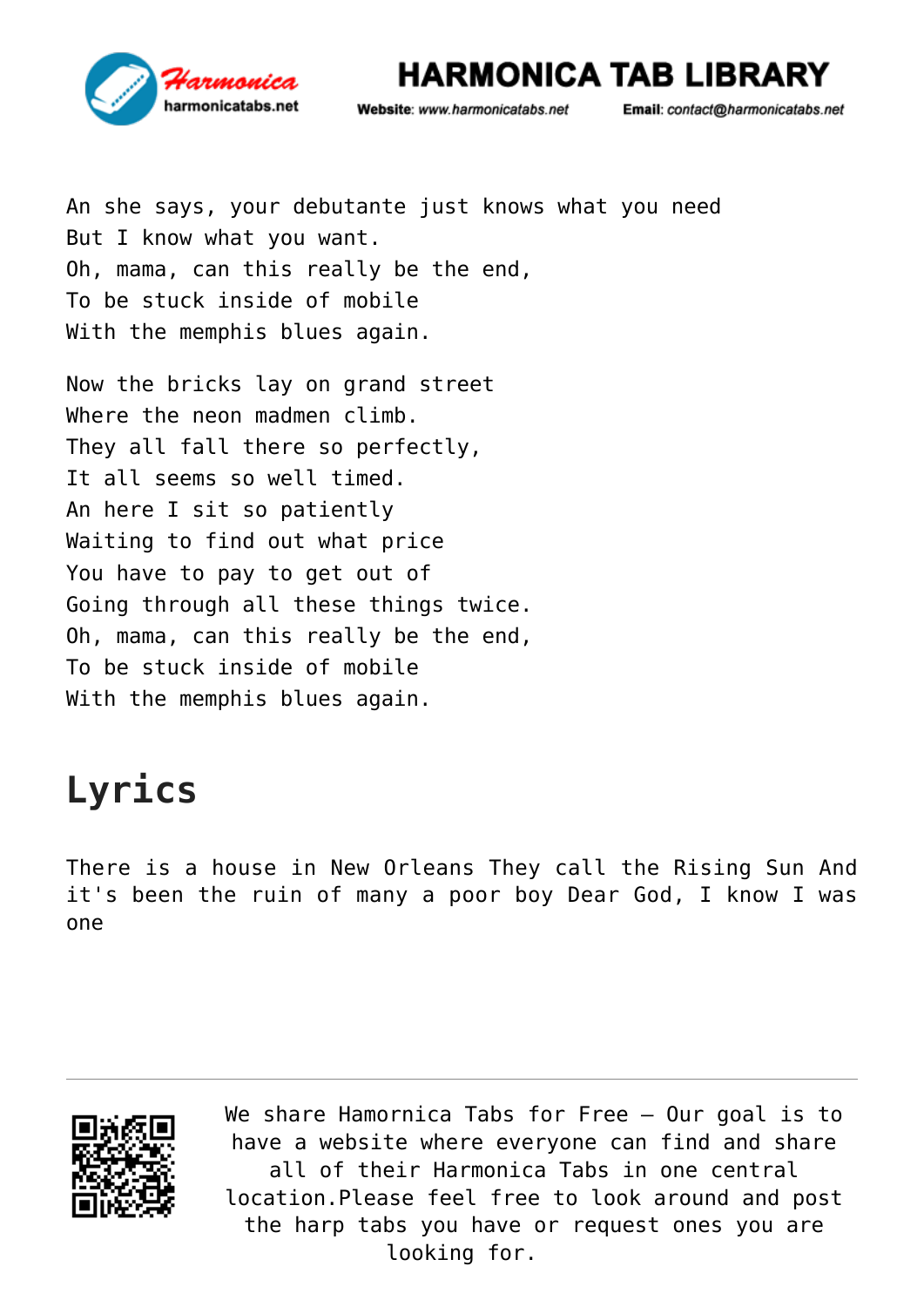

Website: www.harmonicatabs.net

Email: contact@harmonicatabs.net

My mother was a tailor She sewed my new blue jeans And my father was a gamblin' man Way down in New Orleans And the only thing a gambler needs Is a suitcase in the trunk And the only time he's satisfied Is when he's on a drunk Oh mother, tell your children Not to do what I have done Don't spend your life in sin and misery In the House of the Rising Sun

I got one foot on the platform And another on the train And I'm goin' back to New Orleans To wear that ball and chain There is a house in New Orleans They call the Rising Sun And it's been the ruin of many a poor boy Dear God, I know I was one Dear God, I know I was the one

# **[Streamlined cannonball](https://harmonicatabs.net/tabs/streamlined-cannonball/)**

Key: G

Genre: General

Harp Type: Diatonic

Skill: Any 9 ….. 9 ….. 8 .. 8

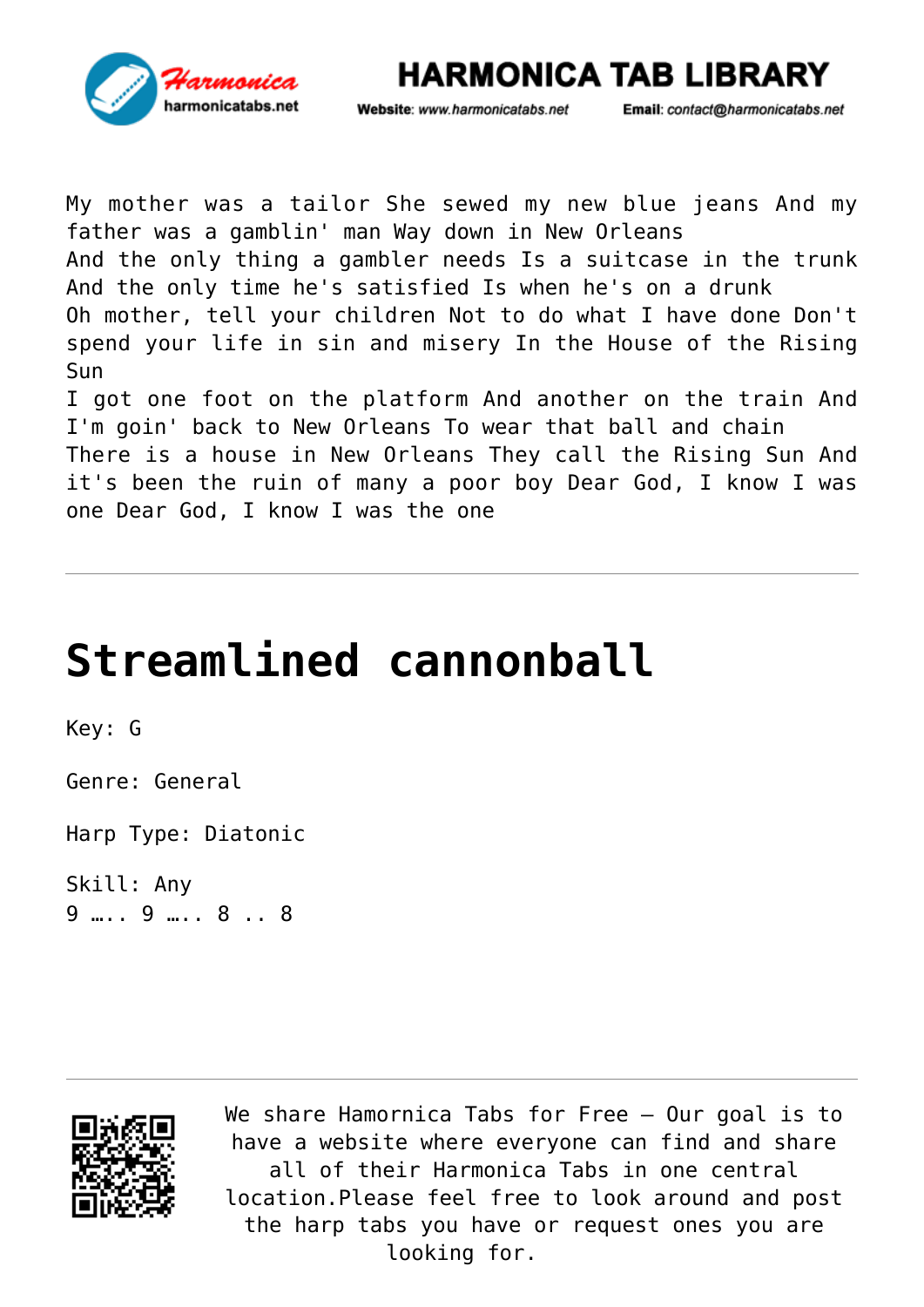

Website: www.harmonicatabs.net

Email: contact@harmonicatabs.net

Wow … wow … wow ..wow 7 7 8 9 8 -6 That's the whistle you love 7 7 7 8 -8 7 7 As she travels through the night 6 7 8 9 9 9 8 7 A long steel rail a short cross tie 7 -9 -9 -9 7 8 I'm on my way back home 9 9 9 8 7 7 8 9 8 -6 The train I ride is the queen of them all 7 7 8 -8 7 7 That streamlined cannonball 6 6 7 8 9 9 9 9 8 7 I can see the smile of the engineer 7 -9 -9 -9 7 8 Although he's old and gray 8 9 9 8 7 8 9 8 -6 Contented heart he waits for his call 7 7 7 8 -8 7 7 On the streamlined cannonball 6 7 8 9 9 9 9 8 7

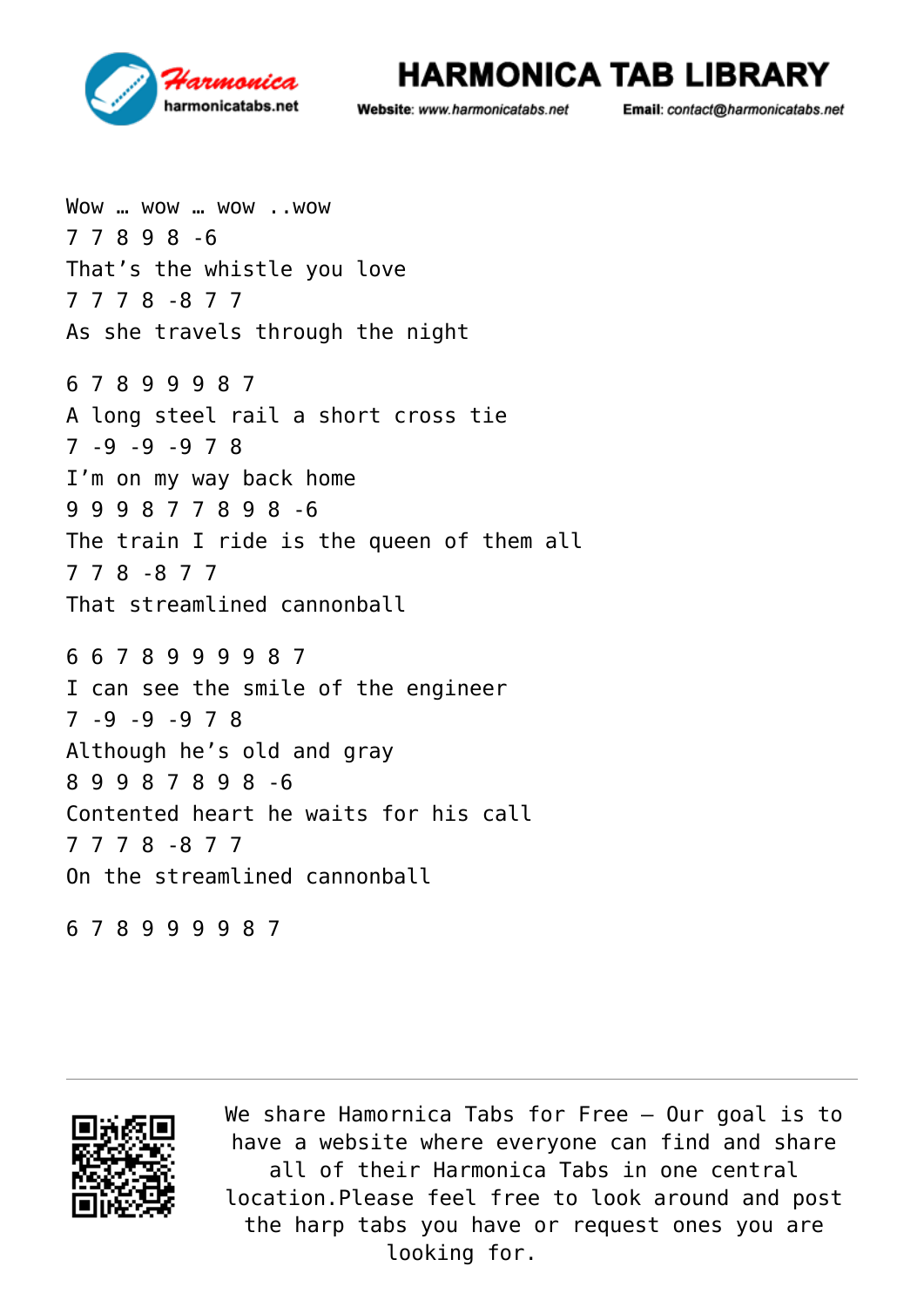

Website: www.harmonicatabs.net

Email: contact@harmonicatabs.net

She moves along like a cannonball 7 7 -9 -9 -9 -9 7 9 8 Like a star in its heavenly flight 8 8 9 9 8 7 7 8 9 8 -6 It's the lonesome sound of the whistle you love 7 7 7 8 -8 7 7 As she travels through the night 6 7 8 9 9 9 8 7 Her headlights gleam out in the night 7 -9 -9 -9 7 8 The firebox flash you see 8 8 9 9 8 7 7 8 9 8 -6 It's the blonde I like and the wife that I Iove 7 7 8 -8 7 7 It's home sweet home to me 9 ….. 9 ….. 8 Wow … wow … wow 7 7 8 9 8 -6 That's the whistle you love 7 7 7 8 -8 7 7 As she travels through the night

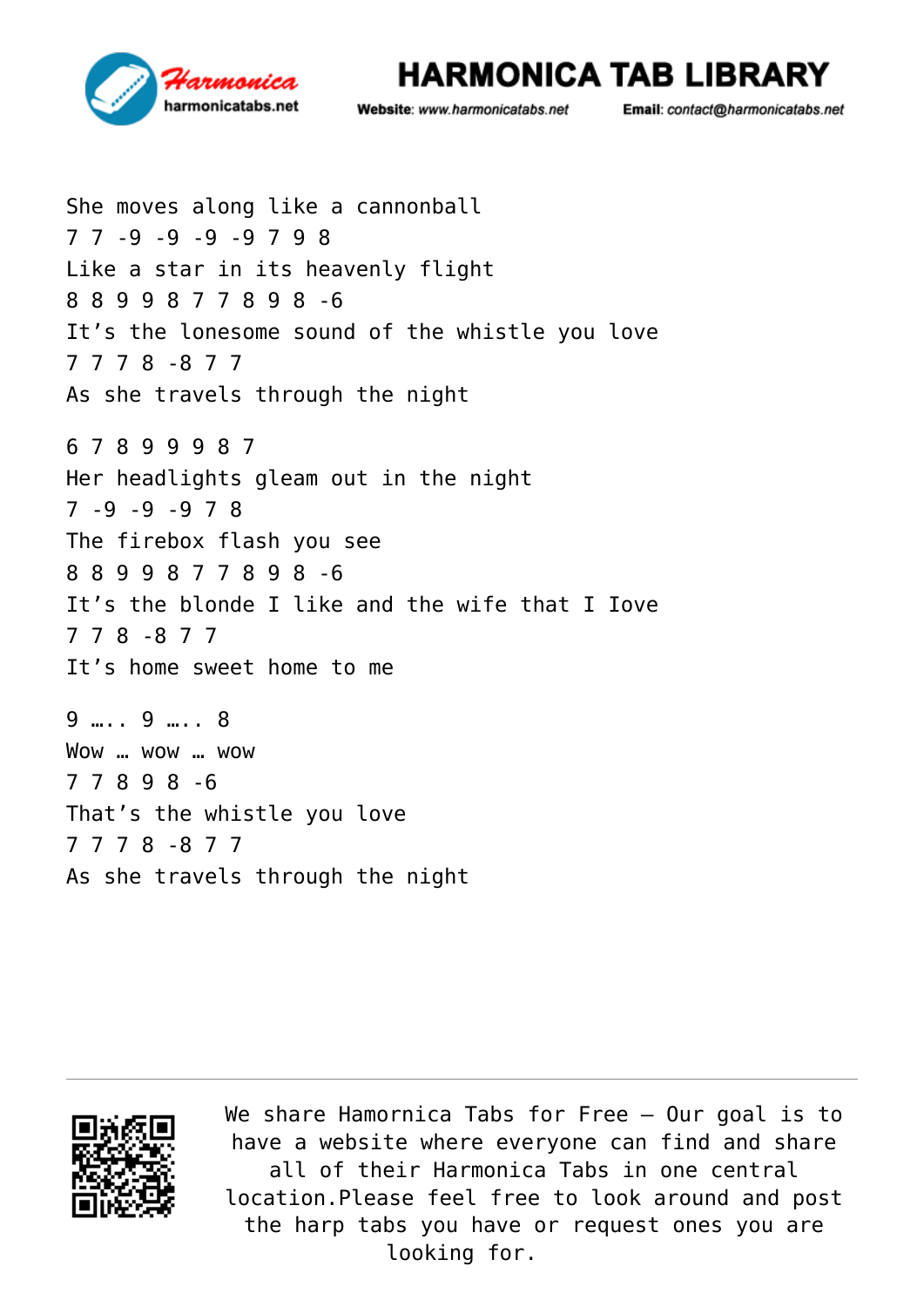

Website: www.harmonicatabs.net

Email: contact@harmonicatabs.net

# **Lyrics**

There is a house in New Orleans They call the Rising Sun And it's been the ruin of many a poor boy Dear God, I know I was one My mother was a tailor She sewed my new blue jeans And my father was a gamblin' man Way down in New Orleans And the only thing a gambler needs Is a suitcase in the trunk And the only time he's satisfied Is when he's on a drunk Oh mother, tell your children Not to do what I have done Don't spend your life in sin and misery In the House of the Rising Sun I got one foot on the platform And another on the train And I'm goin' back to New Orleans To wear that ball and chain There is a house in New Orleans They call the Rising Sun And it's been the ruin of many a poor boy Dear God, I know I was one Dear God, I know I was the one

# **[Stay Alive](https://harmonicatabs.net/tabs/stay-alive/)**

Key: G

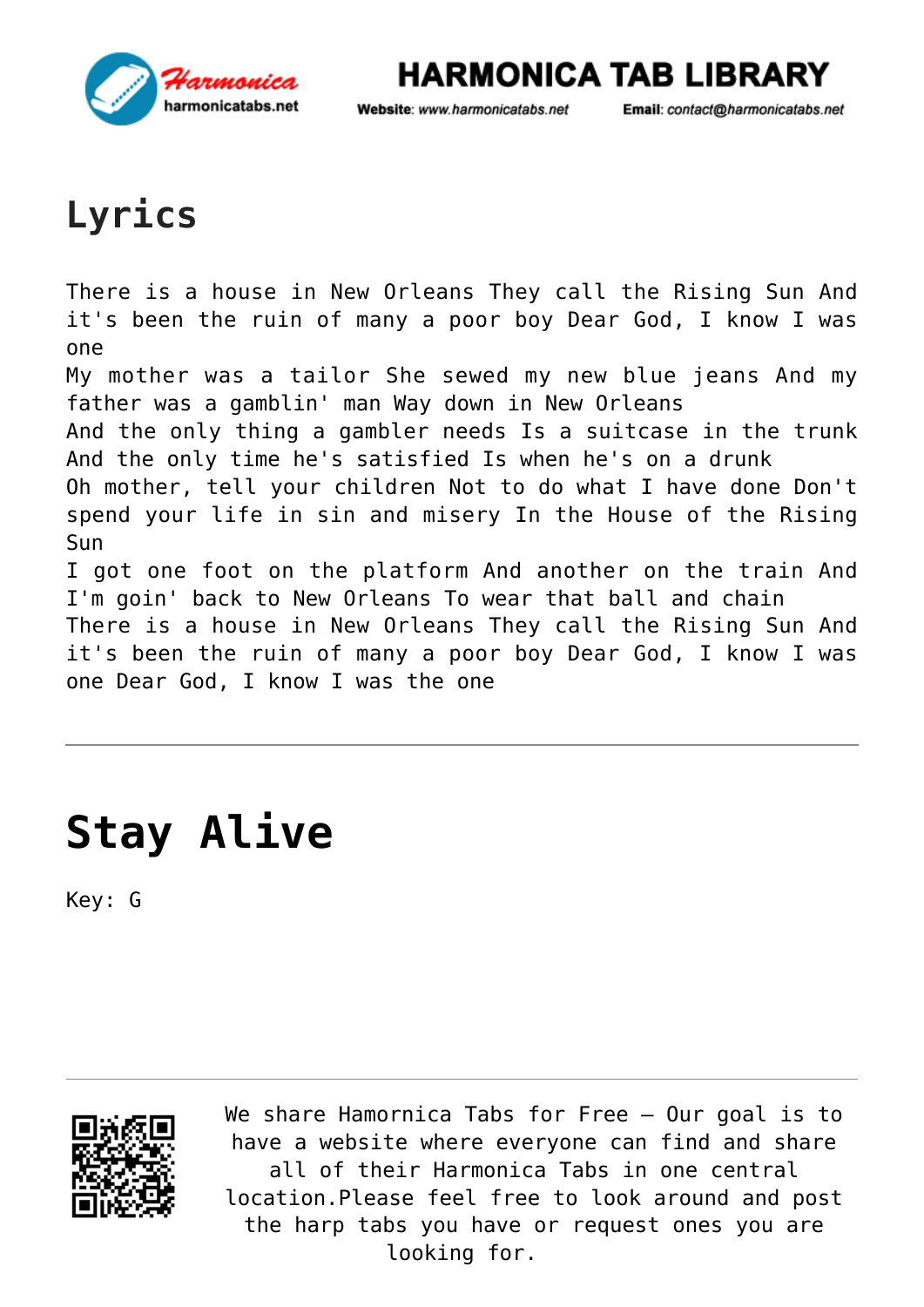

Website: www.harmonicatabs.net

Email: contact@harmonicatabs.net

Genre: General Harp Type: Diatonic Skill: Any -2 -2 -2 -2 -2 -2 3 -3″ -3″ There's a rhythm in rush these days  $-2$   $-2$   $-3$ " $-3$ " $-3$ "  $3$   $-2$   $3$   $3$   $-2$   $-1$ Where the lights don't move and the colors don't fade -2 4 4 3 3 3 3 3 -3″ Leaves you empty with nothing but dreams  $-2$   $-2$   $-3$ "  $-3$ "  $-3$ " 3 In a world gone shallow 3 -2 3 -2 -1 In a world gone lean -2 4 4 4 3 3 3 3 -3″ Sometimes there's things a man cannot know -3″ -3″ -3″ 3 -2 3 -2 -1 Gears won't turn and the leaves won't grow -2 -2 4 4 4 3 3 -2 -3″ -3″ There's no place to run and no gasoline -3″ -3″ -3″ -3″ Engine won't turn 3 -2 3 -2 -1

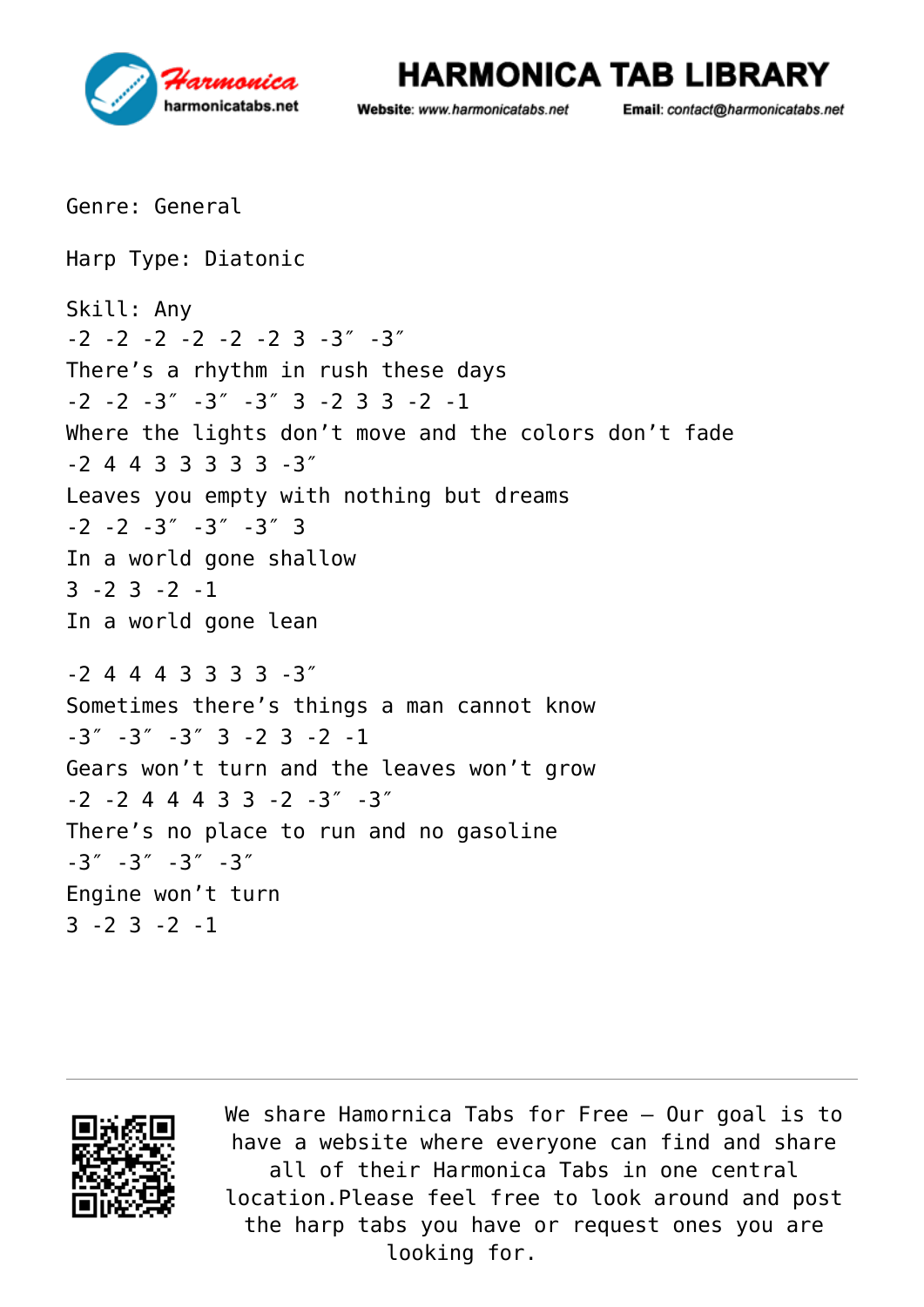

Website: www.harmonicatabs.net

Email: contact@harmonicatabs.net

And the train won't leave -3″ -3″ -3″ 4 -3″ 3 3 -3″ -3″ 3 -2 Engines won't turn and the train won't leave -2 3 3 -3″ -3″ 1 -1 I will stay with you tonight 3 3 3 3 -3″ 3 -2 -2 Hold you close 'til the morning light -2 -2 -2 4 4 4 4 3 3 In the morning watch a new day rise -2 3 -2 3 -2 3 -3″ 3 -2 -2 We'll do whatever just to stay alive -2 3 -2 3 -2 3 -3″ 3 -2 -2 We'll do whatever just to stay alive -2 -2 -2 4 4 -3″ 3 3 4 -3″ Well the way I feel is the way I write  $-3$ "  $-3$ "  $-3$ "  $-3$ "  $-3$ "  $-3$ "  $3$   $-2$   $3$   $-2$   $-1$   $-1$ It isn't like the thoughts of the man who lies -2 4 4 4 -3″ 3 3 4 -3″ There is a truth and it's on our side

-3″ -3″ -3″ 3 Dawn is coming 3 -2 -1 -1

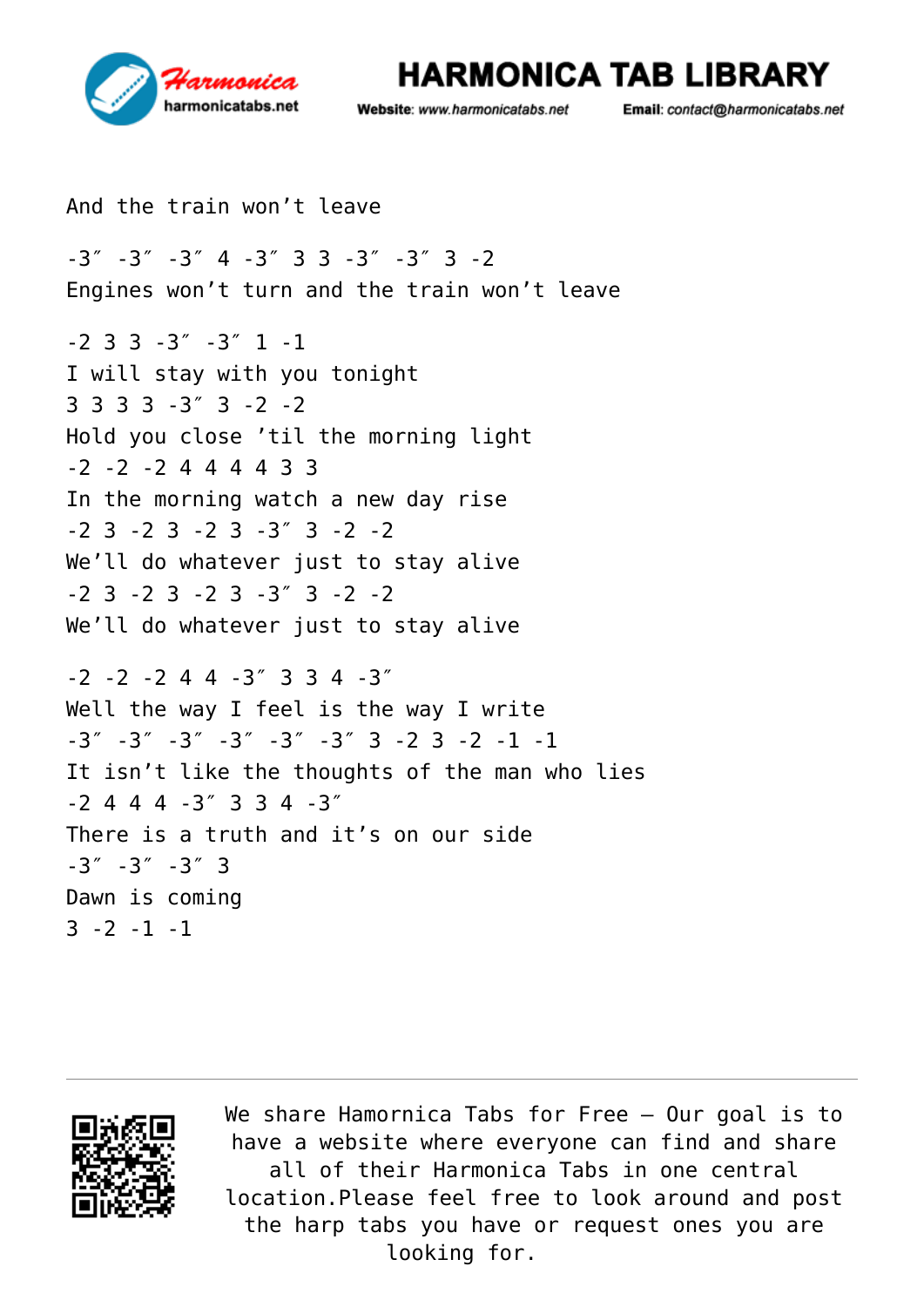

Website: www.harmonicatabs.net

Email: contact@harmonicatabs.net

Open your eyes  $-3$ ″  $-3$ ″  $-3$ ″  $-3$ ″  $4$   $-3$ ″  $3$   $3$   $-3$ ″  $-3$ ″  $3$   $-2$ Look into the sun as the new days rise -2 -2 3 3 -3″ -3″ 1 -1 And I will wait for you tonight -1 3 3 3 3 3 -3″ 3 -2 -2 You're here forever and you're by my side -2 4 4 4 4 3 3 I've been waiting all my life -2 3 3 3 3 -3″ 3 -2 -2 To feel your heart as it's keeping time -2 3 3 3 3 3 -3″ 3 -2 -2 We'll do whatever just to stay alive -3″ -3″ -3″ -3″ Dawn is coming -3″\* -3″ -3″ -3″ Open your eyes -3″ -3″ -3″ -3″ Dawn is coming -3″\* -3″ 3 3 Open your eyes -3″ -3″ -3″ -3″ Dawn is coming

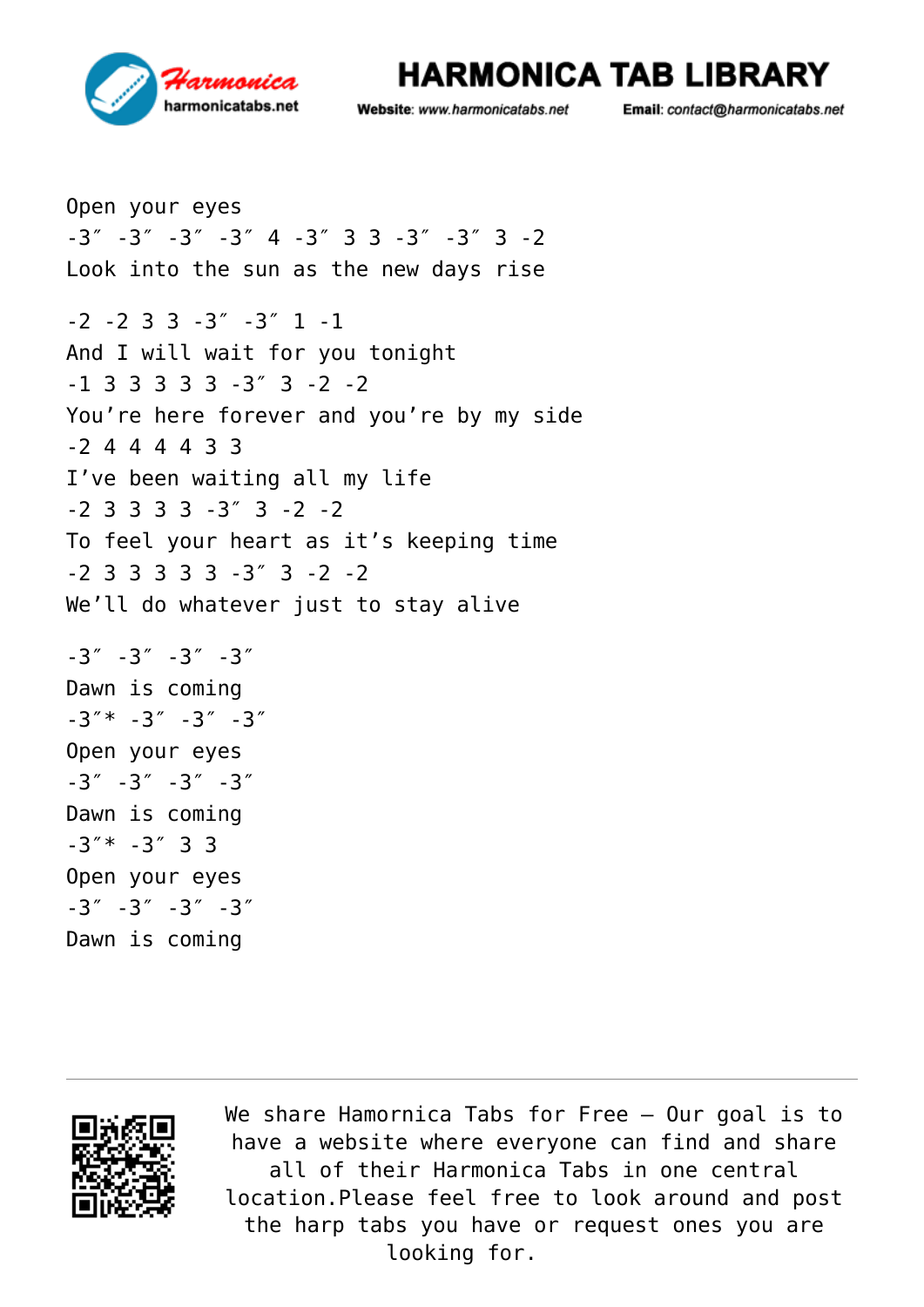

Website: www.harmonicatabs.net

Email: contact@harmonicatabs.net

```
-3″* -3″ -3″ -3″
Open your eyes
-3″ -3″ -3″ -3″
Dawn is coming
-3" * -3" 3 3 -2 -1Open your eyes
-3″ -3″ -3″ -3″ 4 -3″ -3″ -4 4 -4
Look into the sun as the new days rise
-3″ -3″ -3″ -3″ 3 -2 3 4 -3″
There's a rhythm in rush these days
-2 -2 -3″ -3″ -3″ 3 -2 3 3 -2 -1
Where the lights don't move and the colors don't fade
4 4 4 3 3 3 3 3 -3″
Leaves you empty with nothing but dreams
-2 -2 -3″ -3″ -3″ 3
In a world gone shallow
3 -2 3 -2 -1
In a world gone lean
-2 -2 4 4 4 -3″ 3 3 4 -3″
But there is a truth and it's on our side
-3″ -3″ -3″ 3
Dawn is coming
3 -2 -1 -1
```
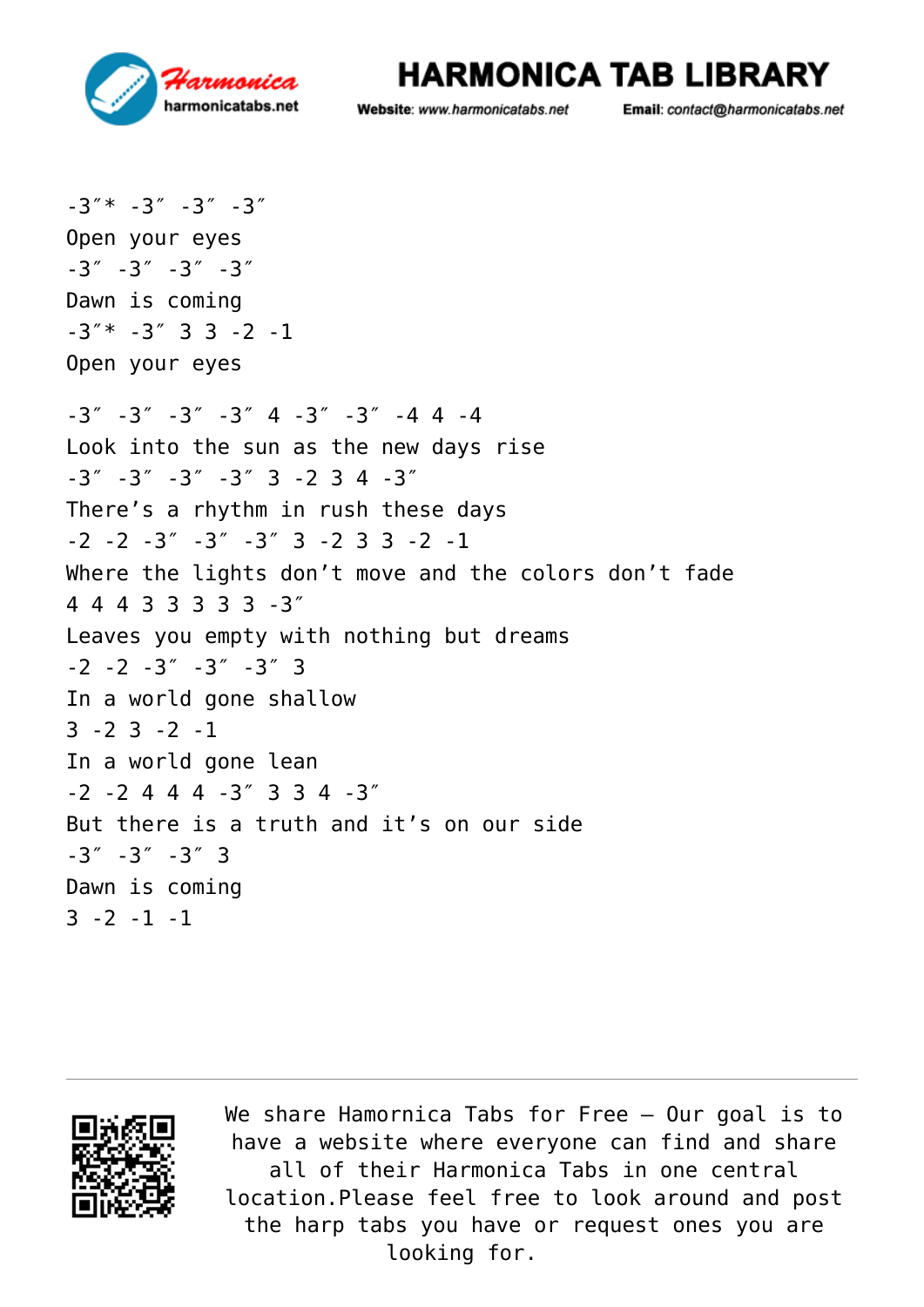

Website: www.harmonicatabs.net

Email: contact@harmonicatabs.net

Open your eyes  $-3$ ″  $-3$ ″  $-3$ ″  $-3$ ″  $-3$ ″  $3$   $-2$  3  $-3$ ″  $-2$ Look into the sun as a new days rise

## **Lyrics**

There is a house in New Orleans They call the Rising Sun And it's been the ruin of many a poor boy Dear God, I know I was one My mother was a tailor She sewed my new blue jeans And my father was a gamblin' man Way down in New Orleans And the only thing a gambler needs Is a suitcase in the trunk And the only time he's satisfied Is when he's on a drunk Oh mother, tell your children Not to do what I have done Don't spend your life in sin and misery In the House of the Rising Sun I got one foot on the platform And another on the train And I'm goin' back to New Orleans To wear that ball and chain There is a house in New Orleans They call the Rising Sun And it's been the ruin of many a poor boy Dear God, I know I was one Dear God, I know I was the one

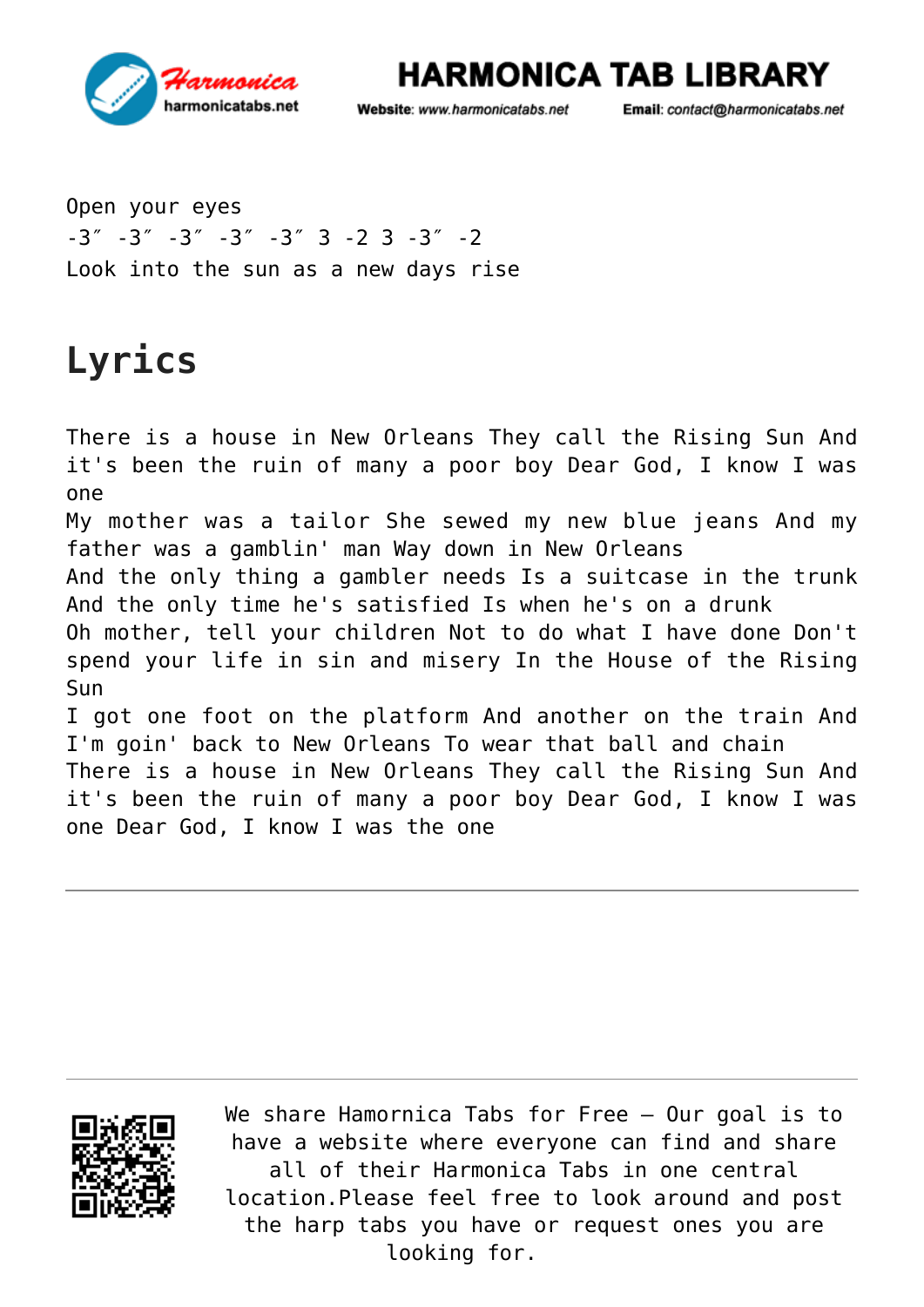

**HARMONICA TAB LIBRARY** 

Website: www.harmonicatabs.net

Email: contact@harmonicatabs.net

# **[Somewhere in Brooklyn](https://harmonicatabs.net/tabs/somewhere-in-brooklyn/)**

Key: G Genre: General Harp Type: Diatonic Skill: Any Refrain: -5 5 4 4 -4 5 5 6 -9 8 She was covered in leather and gold  $6 - 5$  5  $-4$   $-58$ \* 5 twenty-one years old 4 4 -4 5 6 -9 8 I lost her in the cold 4 6 5 -4 6 5 -4 It's unfair, she's out there 5 7 -7 -6 6 -5 5 6 -4 Somewhere, somewhere, somewhere in Brooklyn

5 8 -8 7 6 -5 5 6 -4

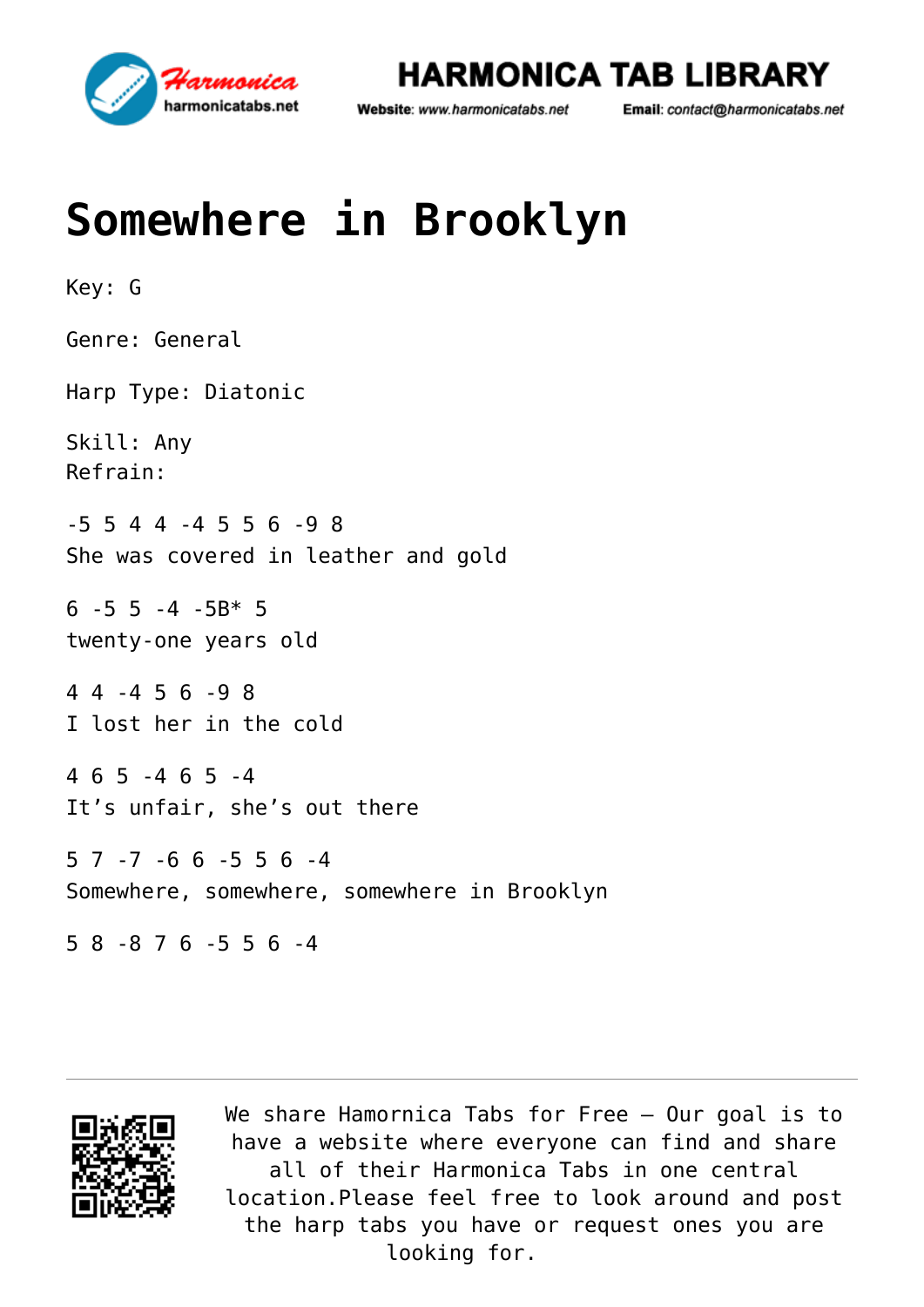

Website: www.harmonicatabs.net

Email: contact@harmonicatabs.net

Somewhere, somewhere, somewhere in Brooklyn

Verse 1:

5 5 6 5 6 -5 -5 5 5 -4 4 Little miss perfect sitting at the train stop

-5 5 (5) -4 4 5 5 6 6 5 -4 Red Nike high tops listening to hip-hop

5 6 (6) 5 6 -5 -5 5 5 -4 4 While we were waiting started conversating

4 -5 -5 5 5 -4 4 -5 5 5 -4 Before I got her name along came a train

Bridge:

6 -7 7 -7 7 -7 -6 6 -6 6 -5 -5 5 6 -4 (uuuuuuuuuuuuuuuuuuuuuuuh) next stop Brooklyn

7 -8 8 -8 8 -8 7 7 7 -7 -6\*\* -5 5 -4 5 (uuuuuuuuuuuuuuuuuuuuuuuh) now I'm lookin

[Refrain]

Verse 2:

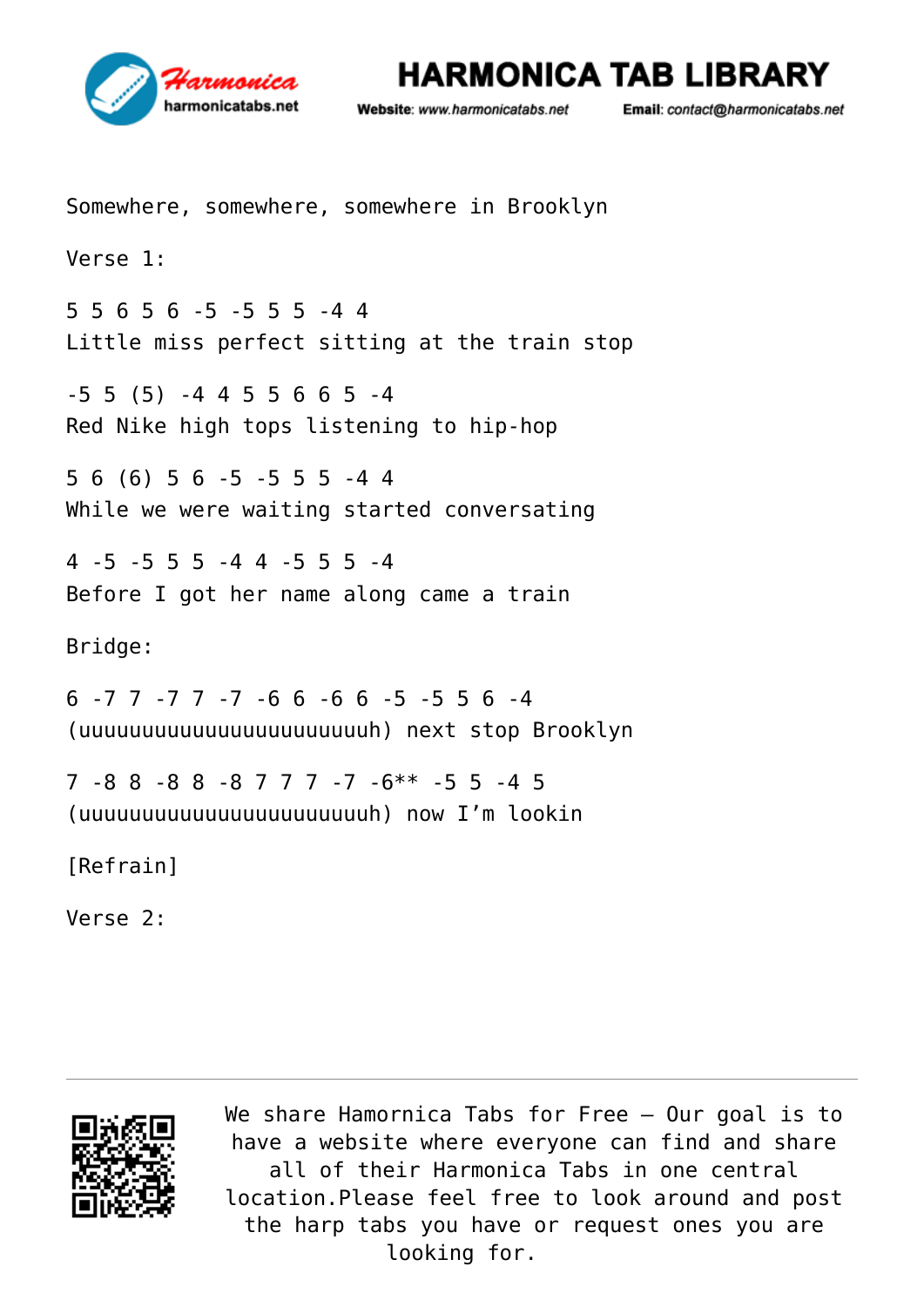

Website: www.harmonicatabs.net

Email: contact@harmonicatabs.net

5 5 6 5 5 6 -5 5 5 -4 4 On the street kickin rocks circling the same block -5 5 5 4 4 5 5 6 6 5 5 -4 Green pointed Flatbush checking every corner shop 5 5 6 6 5 6 -5 -5 5 5 -4 4 Tappin peoples shoulders askin if they know her  $-5$   $-5$   $5$   $5$   $-4$   $4$   $-5$   $5$   $5$   $-4$ Every day's the same, it's back to the train [Bridge] [Refrain] \*Additional bending. Bend with caution. May damage your reed.

\*\*This is the second voice. You can also play the first "uuuh" here.

# **Lyrics**

There is a house in New Orleans They call the Rising Sun And it's been the ruin of many a poor boy Dear God, I know I was one My mother was a tailor She sewed my new blue jeans And my

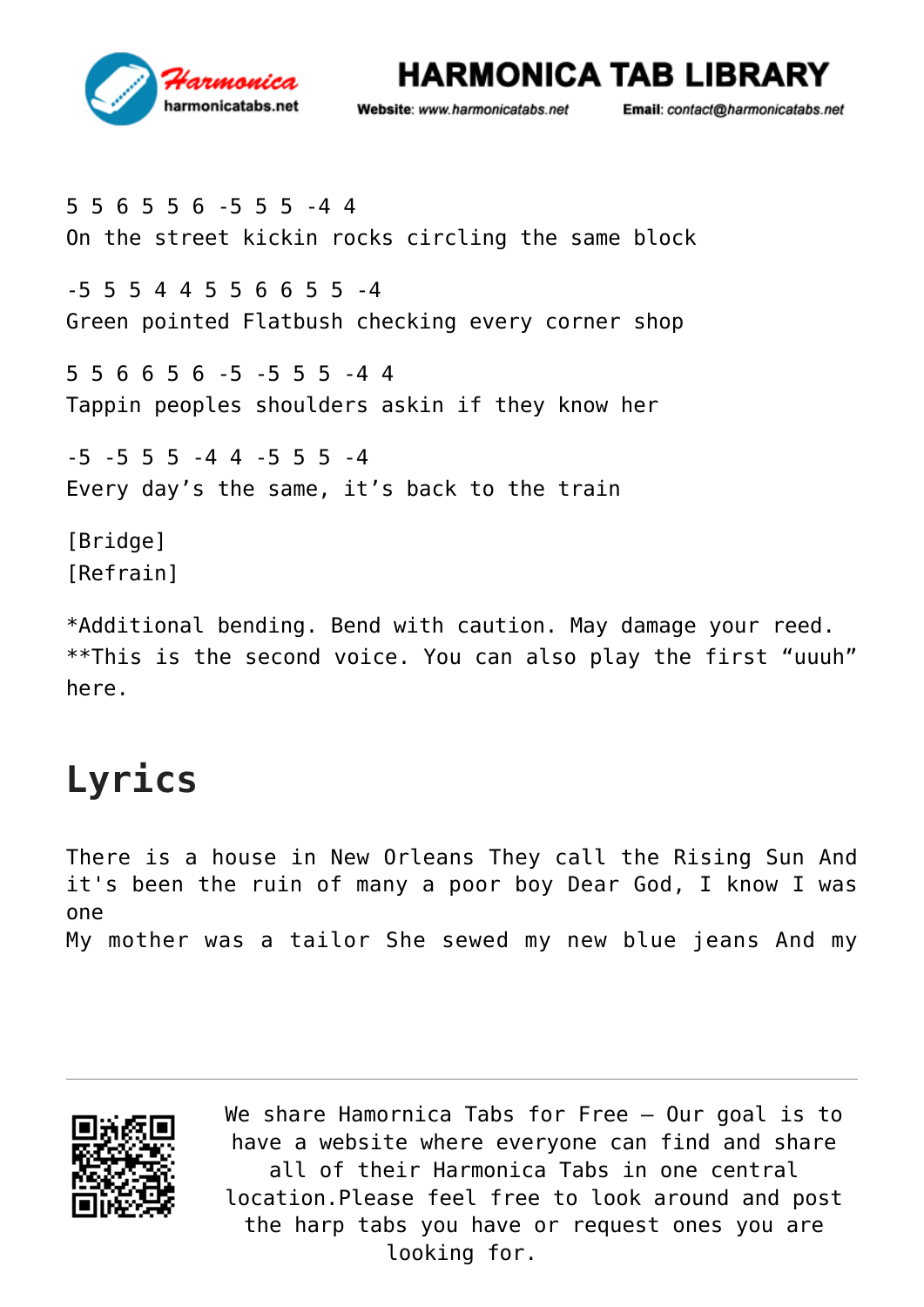

Website: www.harmonicatabs.net

Email: contact@harmonicatabs.net

**HARMONICA TAB LIBRARY** 

father was a gamblin' man Way down in New Orleans And the only thing a gambler needs Is a suitcase in the trunk And the only time he's satisfied Is when he's on a drunk Oh mother, tell your children Not to do what I have done Don't spend your life in sin and misery In the House of the Rising Sun

I got one foot on the platform And another on the train And I'm goin' back to New Orleans To wear that ball and chain There is a house in New Orleans They call the Rising Sun And it's been the ruin of many a poor boy Dear God, I know I was one Dear God, I know I was the one

# **[Shine on Your Shoes \(For](https://harmonicatabs.net/tabs/shine-on-your-shoes-for-walt/) [Walt\)](https://harmonicatabs.net/tabs/shine-on-your-shoes-for-walt/)**

Key: G

Genre: General

Harp Type: Diatonic

Skill: Any

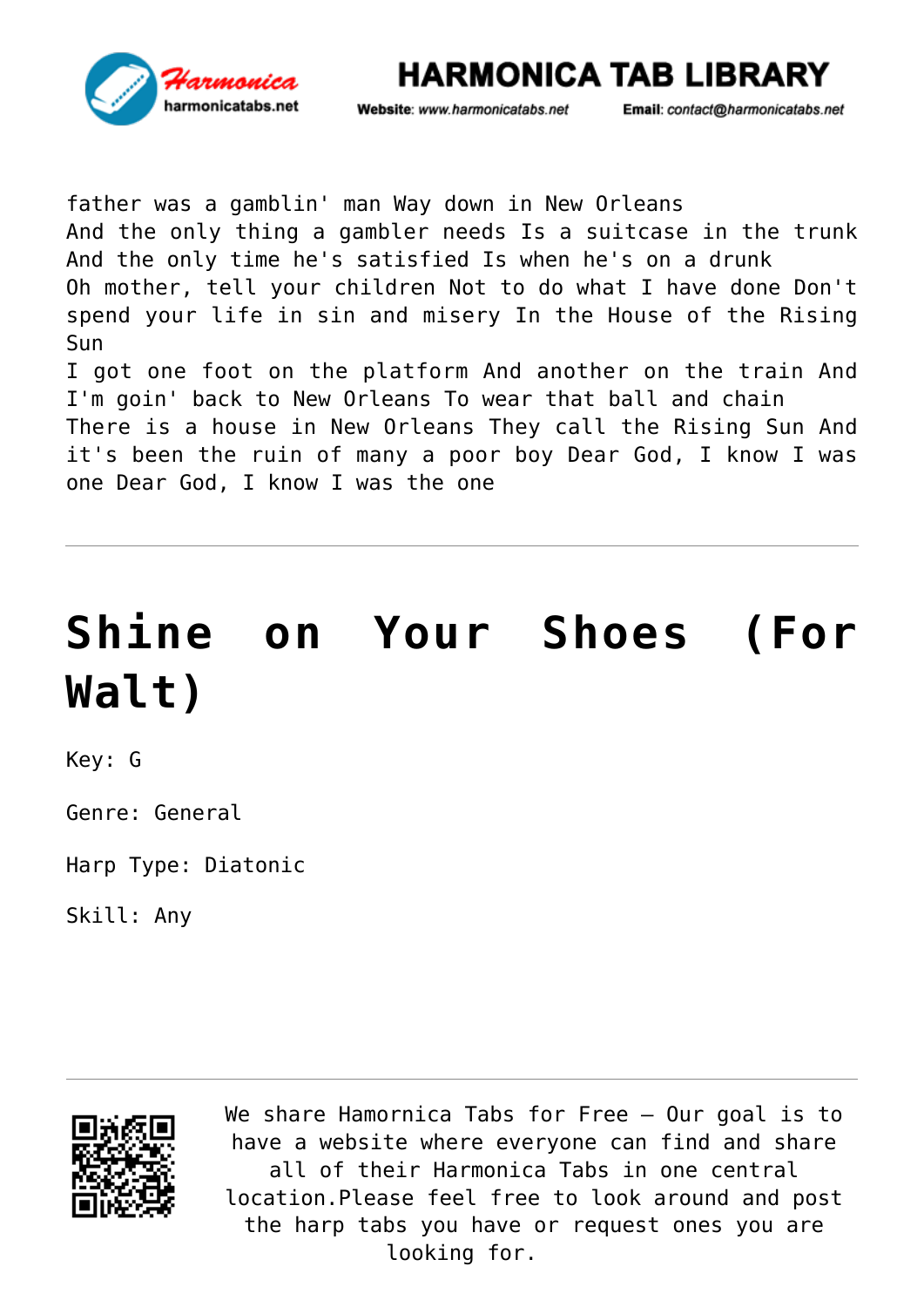

Website: www.harmonicatabs.net

Email: contact@harmonicatabs.net

4 4 4 4 4 4 3 1 Don't you be a good for noth-in 4 4 4 4 3 1 Nev-er mount to noth-in 4 4 4 4 3 1 Hang-in round the cor-ners 3 3 3 Can't you see 3 -4 -3 3 -2b You nev-er will be -3b -2b -3 3 3 Get-tin an-y-where 4 4 4 4 4 4 If you want em-ploy-ment 4 4 4 4 3 1 Tid-y up you fac-es 4 4 4 4 3 1 And a-mount to sum-thin

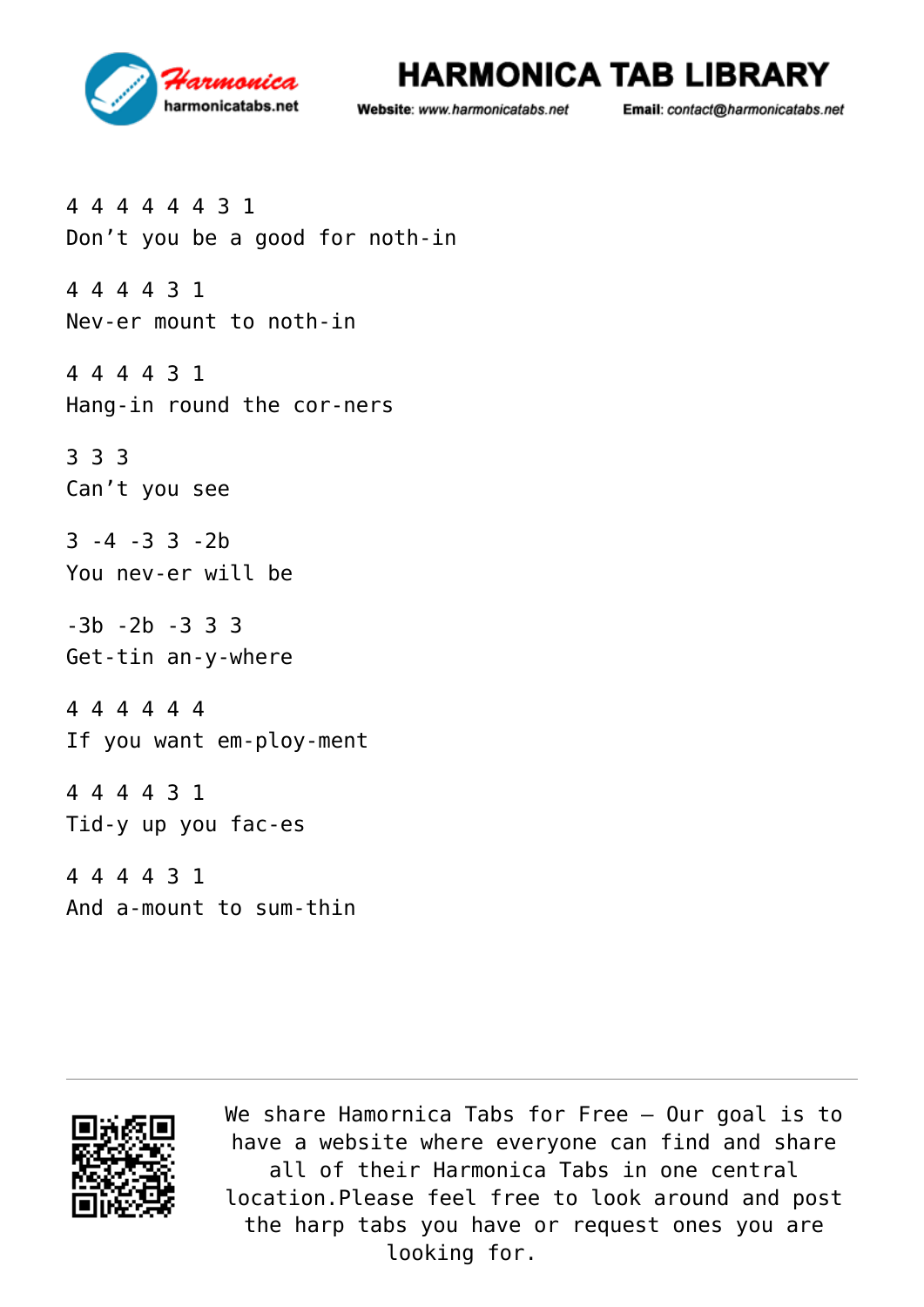

Website: www.harmonicatabs.net

Email: contact@harmonicatabs.net

2 2 2 2 -3 -3 -3 -3 -3 -3 Those big men who got up there all de-clare

REFRAIN

3 -3b -3 4 3 2 -1 When there's a shine on your shoes

2 -2b 3 -3b 3 2 1 1 There's a me-lo-dy in your heart

2 -2b 3 -3b 3 2 2 1 1 With a sing-a-ble, hap-py feel-ing

1 -1 1 1 1 1 -1 A won-der-ful way to start

3 -3b -3 4 3 2 -1 To face the world ev-ry day

2 -2b 3 -3b 3 2 1 1 With a "dee-dle-um-dee-di-di,"

2 -2b 3 -3b 3 2 Lit-tle mel-o-dy that

1 1 1 1 1 -1 1 2 3 -3b

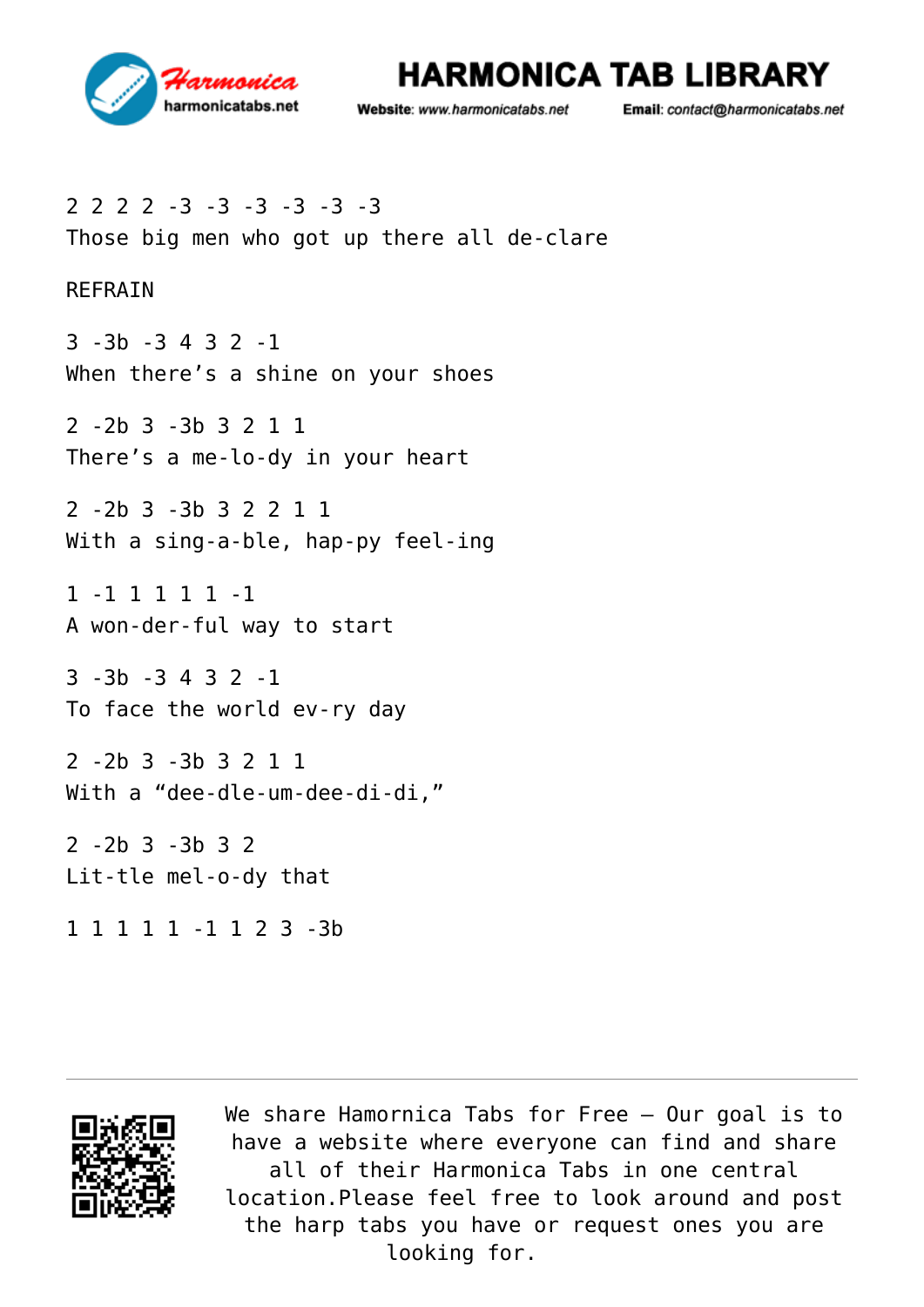

Website: www.harmonicatabs.net

Email: contact@harmonicatabs.net

Is mak-ing the wor-ry-ing world go by 3 -3b -3 3 2 -2b When you walk down the street 3 -3b -3 4 -3 3 2 -2b With a hap-py-go-luck-y beat 3 2 3 -3b -3 4 -4 -3 -3b 3 You'll find a lot in what I'm re-peat-ing 3 -3b -3 4 3 2 -1 "When there's a shine on your shoes

2 -2b 3 -3b 3 2 1 1 There's a mel-o-dy in your heart,"

2 -2b 3 -3b 3 2 3 4 -4 4 What a won-der-ful way to start the day

#### PATTER

4 -3b -3 -3 3 -3b There's the shine that you get

-3b -2b 3 2 1 In the bar-ber shop

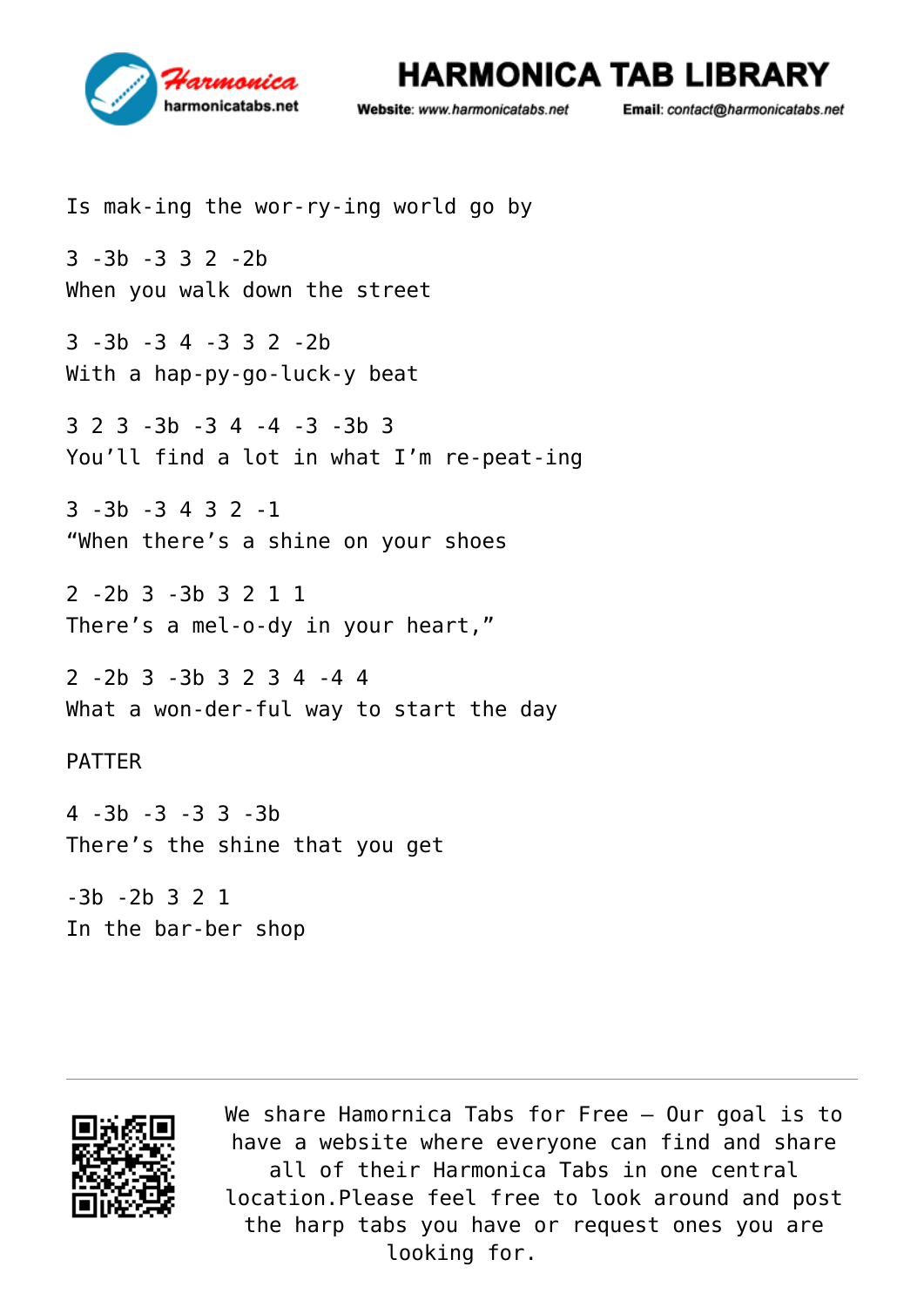

Website: www.harmonicatabs.net

Email: contact@harmonicatabs.net

 $-3b -3b$  1 1  $-3b -3b$ While the bar-ber's go-ing

1 1 -3b -3b 1 -1 -1 -2b Zig-gy-zig-gy-zig with his strop

4 -3b -3 -3 3 -3b There's the shine that you get

-3b -2b 3 2 1 In the pull-man car

-3b -3b 1 1 -3b -3b While the train is go-ing

1 1 -3b -3b 1 1 -3b -3b 1 Chug-gy-chug-gy-chug-gy-chug-gy-chug

 $-1$   $-1$   $-2b$  3  $-3b$ Go-ing far a-way

-3b -3b 4 -3b -3b -2b There's the shine that you get

 $-1$   $-1$  2 2  $-2b$ On the fer-ry boat

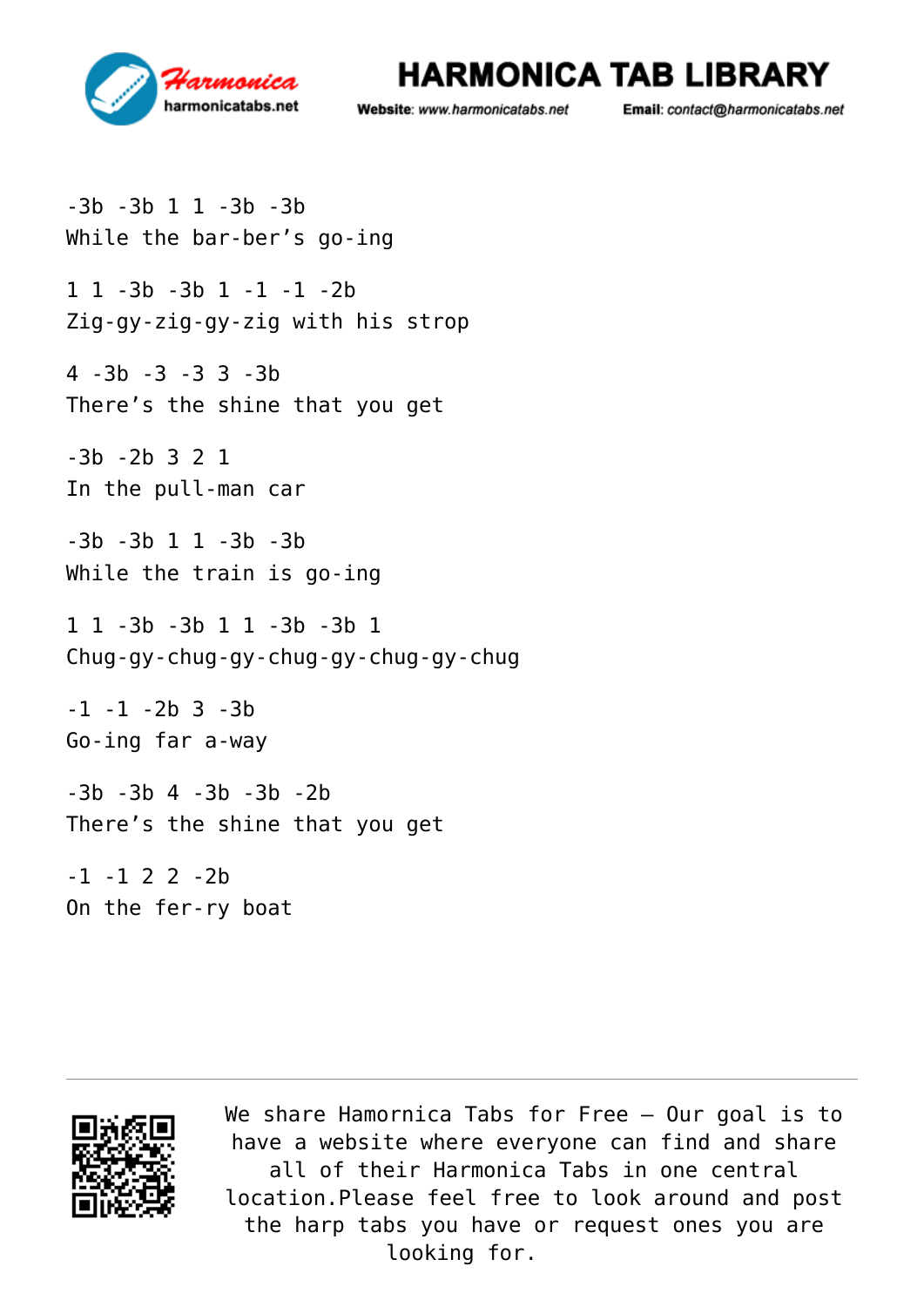

Website: www.harmonicatabs.net

Email: contact@harmonicatabs.net

-2b 3 -3b -3b -2b -2b While the wat-er's go-ing

-3b-3b -2b -2b -3b -3b -2b- 2b -3b -3b -2b-2b-3b Wish-y-wash-y-wish-y-wash-y-wish-y-wash-y-woo

4 4 -4 -4 4 4 -4 4 -4 4 But it does-n't mat-ter where you get it

3 3 -3b -3b 3 3 -3b 3 3 -3b 3 It-'ll do a lot of good if you let it

3 -3b -3b -3b -3b -3b -3b 3 -3b -3 -3 A lit-tle bit of pol-ish will a-bol-sh

-3 4 -3 4 -4 What's both-er-ing you

BACK TO REFRAIN

## **Lyrics**

There is a house in New Orleans They call the Rising Sun And it's been the ruin of many a poor boy Dear God, I know I was one